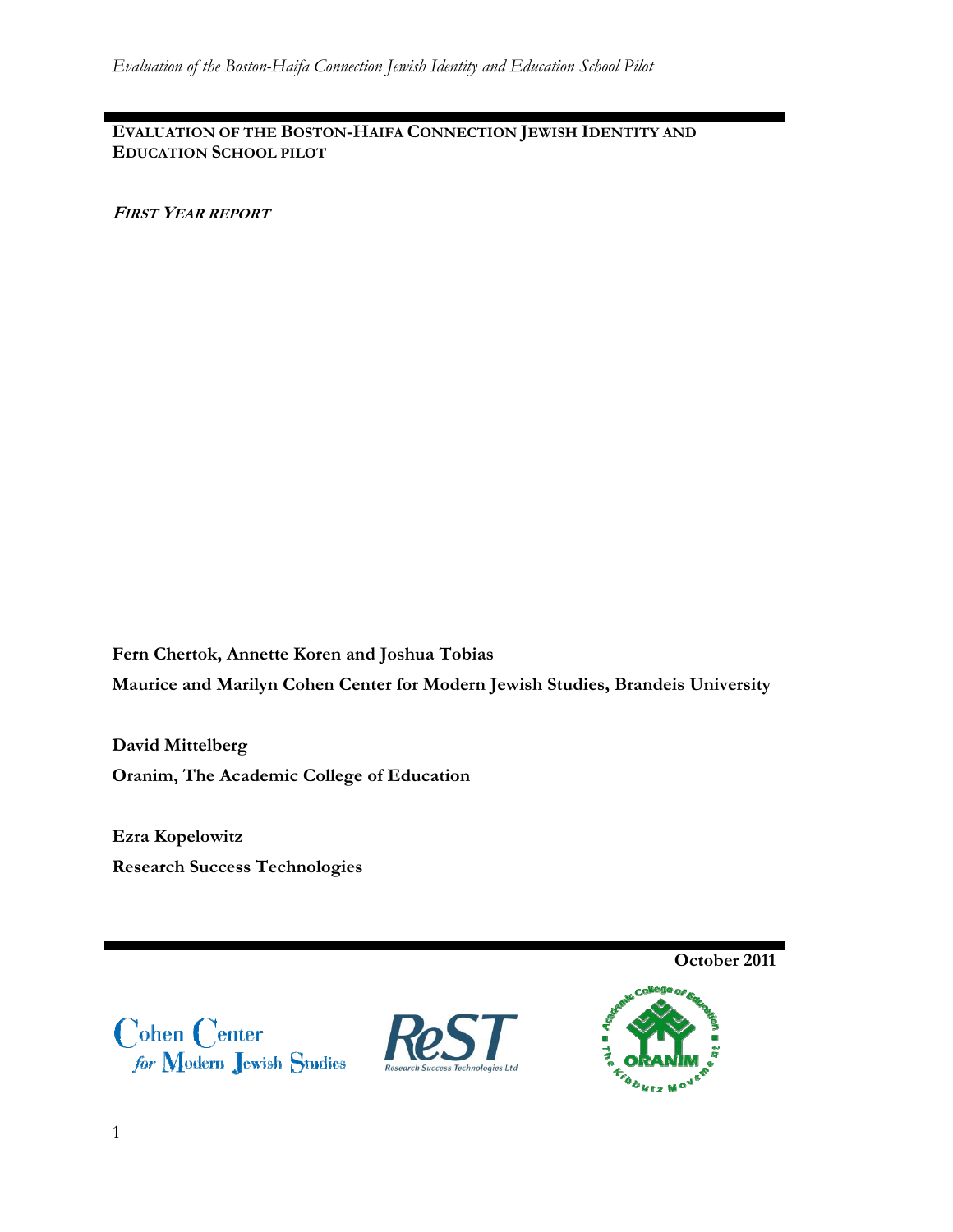#### **Acknowledgments**

Support for this research was provided by Combined Jewish Philanthropies of Boston. We appreciate the contributions of Ariel Libhaber and the other members of the Boston Haifa committee for their advice and support throughout the project. Our work benefited from the assistance of our Cohen Center colleagues, including Shirah Rosin, Masha Lokshin, Ellie Agnew, and Deborah Grant. We wish to thank the Heads of School of Gann Academy, Prozdor, Reali and Ironi Hey; Rabbi Mark Baker, Marjorie Berkowitz, Shlomi Dahan and Ron Kitrey. We are particularly appreciative of the many ways in which our work was made possible by the assistance of staff and teachers from each of the schools involved including Daniel Klein, Shoshonah Zarrit, Aviva Scheur, Rabbi Karen Medwed, David List, Galit Granot, Gidon Taran, Susan Bouganim, Iris Markowitz, Oren Hartzman, Dikla Kama, Shlomit Shaked, Dafna Yehudai, Drorit Cohen and Iris Shapira. In addition we wish to thank Roberta Bell Kligler and her staff at the Department of Jewish Peoplehood at Shdemot, for providing guidance concerning the context, structure and process of the pilot program. We also wish to thank all the students, teachers, administrators and parents who took the time to share their thoughts with us through interviews, focus groups or surveys.

© 2011 Brandeis University Maurice and Marilyn Cohen Center for Modern Jewish Studies Additional copies of this publication are available from: Maurice and Marilyn Cohen Center for Modern Jewish Studies Brandeis University Mailstop 014 Waltham, MA 02454-9110 781.736.2060 www.brandeis.edu/cmjs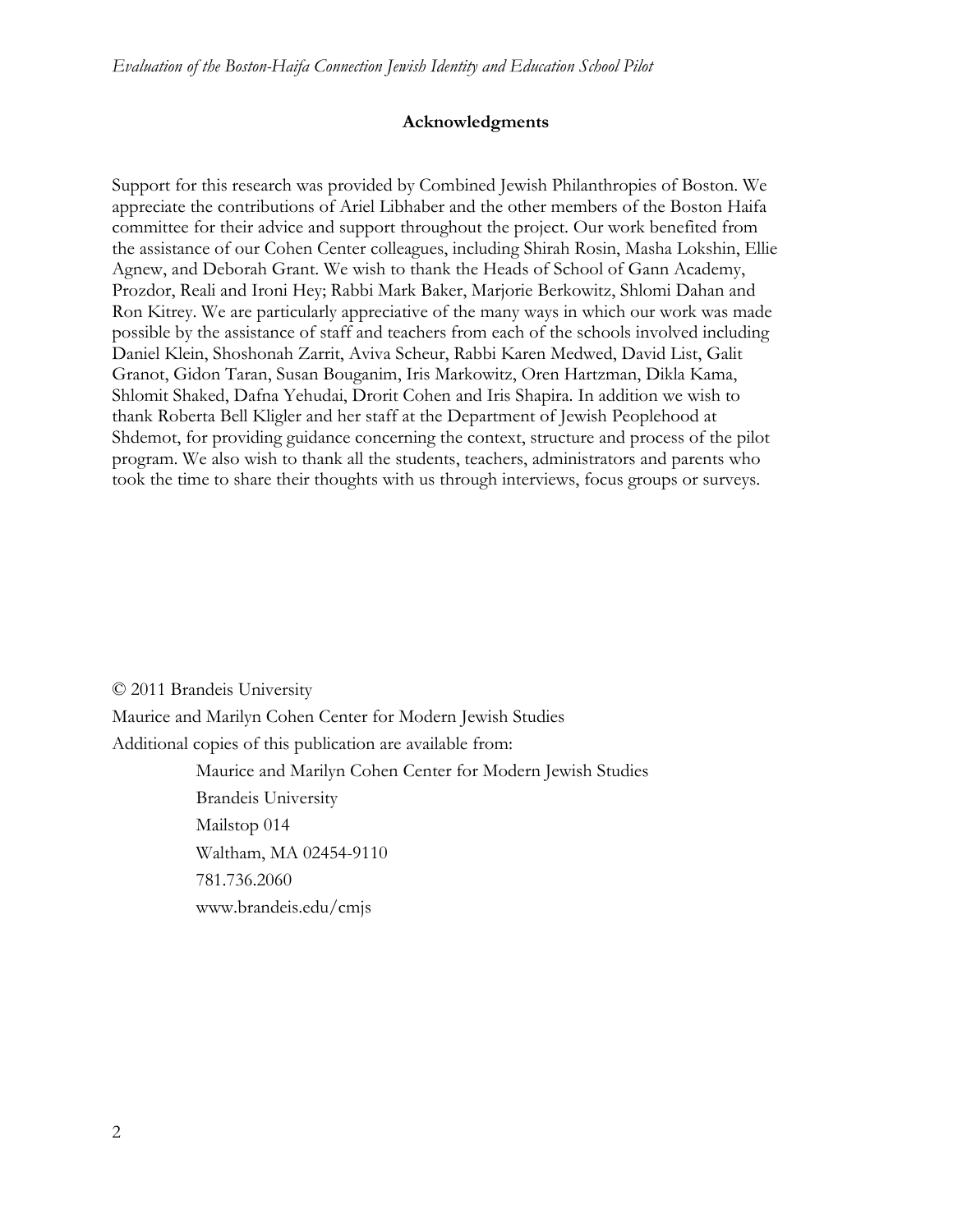# Table of Contents

| III Students' Overall Experience and Impact on Connection to Peers and Partner Country27 |  |
|------------------------------------------------------------------------------------------|--|
|                                                                                          |  |
|                                                                                          |  |
|                                                                                          |  |
|                                                                                          |  |
|                                                                                          |  |
|                                                                                          |  |
|                                                                                          |  |
|                                                                                          |  |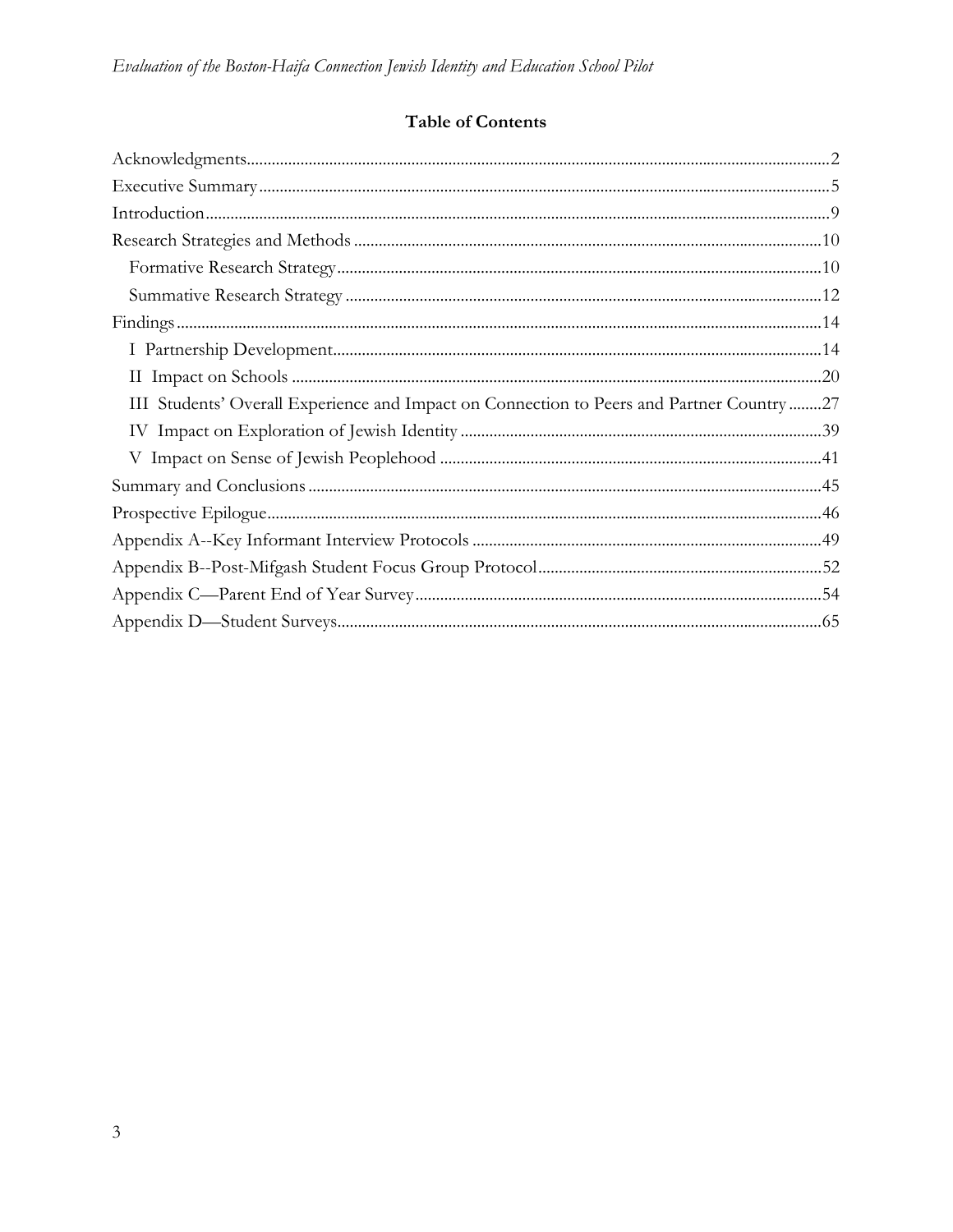# **Table of Figures**

| Table 1: Overview of Formative Evaluation Data Collection by School | 12. |
|---------------------------------------------------------------------|-----|
| Table 2: Timeline of Student Survey Administration                  | 13  |
| Table 3: Response Rates by Survey and School                        | 13  |
| Table 4: School Peoplehood Scale                                    | 23  |
| Table 5: Jewish Peoplehood Scales and Items                         |     |

| Figure 1: Involvement of Parents of Gann Academy 11th Graders                                     |    |  |  |  |
|---------------------------------------------------------------------------------------------------|----|--|--|--|
| Figure 2: Perceived Impact on Families of Gann Academy 11th Grade Participants                    | 22 |  |  |  |
| Figure 3: Involvement of Prozdor Parents of 9th Grade Participants                                | 24 |  |  |  |
| Figure 4: Perceived Impact on Prozdor 9th Grade Families by Participation                         | 25 |  |  |  |
| Figure 5: Impact on Perceived Peoplehood Focus in the School (Prozdor)                            | 26 |  |  |  |
| Figure 6: Gann 11th Grade Participants' Experience of Kehilot Nifgashot Program                   | 28 |  |  |  |
| Figure 7: Gann 11th Grade Participants' Contact with Ironi Hey Peers in Preceding<br>Three Months | 29 |  |  |  |
| Figure 8: Impact on Understanding of Peers-Gann 11th Grade Participants                           | 30 |  |  |  |
| Figure 9: Impact on Behaviors Related to Interest in Israel—Gann 11th Grade Participants          | 31 |  |  |  |
| Figure 10: Impact on Connection to Israel-Gann 11th Grade Participants                            | 32 |  |  |  |
| Figure 11: Experience of Pirkei Dorot—Prozdor and Reali In-person Participants                    | 33 |  |  |  |
| Figure 12: Contact with Partner School Peers in Preceding Three Months                            | 34 |  |  |  |
| Figure 13: Impact on Understanding of Peers and Interest in Future Connections                    | 35 |  |  |  |
| Figure 14: Impact on Behaviors Related to Interest in Israel                                      | 36 |  |  |  |
| Figure 15: Impact on Connection to Israel and American Jewry                                      | 37 |  |  |  |
| Figure 16: Impact on Jewish Identity Exploration—Gann 11th Grade Participants                     | 39 |  |  |  |
| Figure 17: Impact on Jewish Identity Exploration                                                  | 40 |  |  |  |
| Figure 18: Impact on Peoplehood Scales—Gann 11th Grade Participants                               | 42 |  |  |  |
| Figure 19: Impact on Peoplehood Scales-Prozdor Participants                                       | 43 |  |  |  |
| Figure 20: Impact on Peoplehood Scales—Reali                                                      | 43 |  |  |  |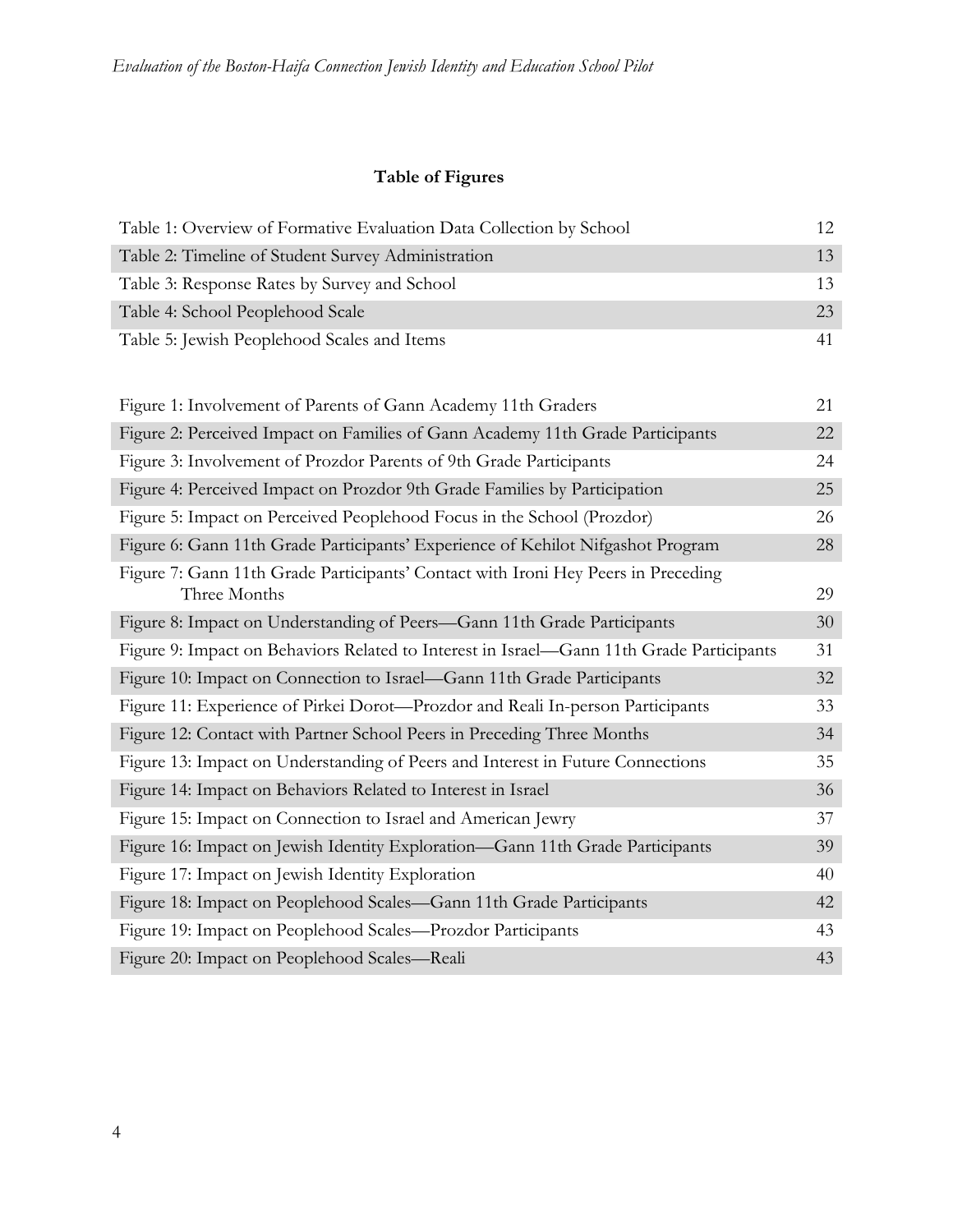#### **Executive Summary**

School twinning initiatives have emerged as a key paradigm for fostering personal and meaningful Israel-Diaspora connections. The Boston-Haifa Connection, a nearly two decades old partnership between the Boston Jewish community and Haifa, created the Jewish Identity and Education School Pilot (JIESP). The goal is to infuse school communities in Boston and Haifa—students, parents, and educators—with programs that explore Jewish identity and transnational connection. JIESP is also intended to create models of school-to-school collaboration that are effective and suitable for replication. Two partnerships comprised the JIESP; Kehilot Nifgashot included Gann Academy and Ironi Hey and Pirkei Dorot involved Prozdor and the Hebrew Reali School. Both partnerships involved in-person and virtual encounters as part of their program.

This report describes the findings of the first year of evaluation of JIESP and examines the development, implementation, and impact of the initiative on students, collaborating teams of educators, and the broader school communities. To explore implementation of the program in each school pair as well as the quality of the experience for program participants, the study utilized key informant interviews, observation, focus group discussions, and a parent survey. Evaluation of program impact employed start and end of year student surveys. Survey response rates are within an acceptable range to warrant statistical analysis for all schools except Ironi Hey. The two school partnerships constitute a pair of pilot studies and findings on the experience and impact of the program are presented separately for each.

#### **Findings**

#### **I Partnership Development**

**Kehilot Nifgashot:** Gann Academy is an elite Jewish day school with a student-teacher ratio of less than one to six. Ironi Hey is a large public high school where class sizes of 40 are not atypical. Kehilot Nifgashot is one of many Israel-related initiatives for Gann Academy but represents a more unique opportunity for international exchange at Ironi Hey. Communications between the two teams in this partnership were not logged, and there is little to indicate that any regular discussions took place between the teams as a whole. Rather, individual team members communicated with their counterparts on an as-needed basis. Each school separately created curricula for their students and for the *mifgash* (encounter) they hosted.

**Pirkei Dorot:** Reali is an elite, private school involved in a broad array of international exchange programs. Prozdor is a part-time supplementary Jewish education program with a long history of involvement with school twinning. After an initially positive start and intent to design curriculum collaboratively, communication within this partnership devolved to occasional conversations between individuals. Communications between the Pirkei Dorot teams were not logged. Just weeks prior to the Prozdor trip to Israel miscommunications and incomplete planning became apparent. Following a period of mutual recriminations, the teams cooperated and, with help from the Department of Jewish Peoplehood, Shdemot, were able to implement the in-person encounter.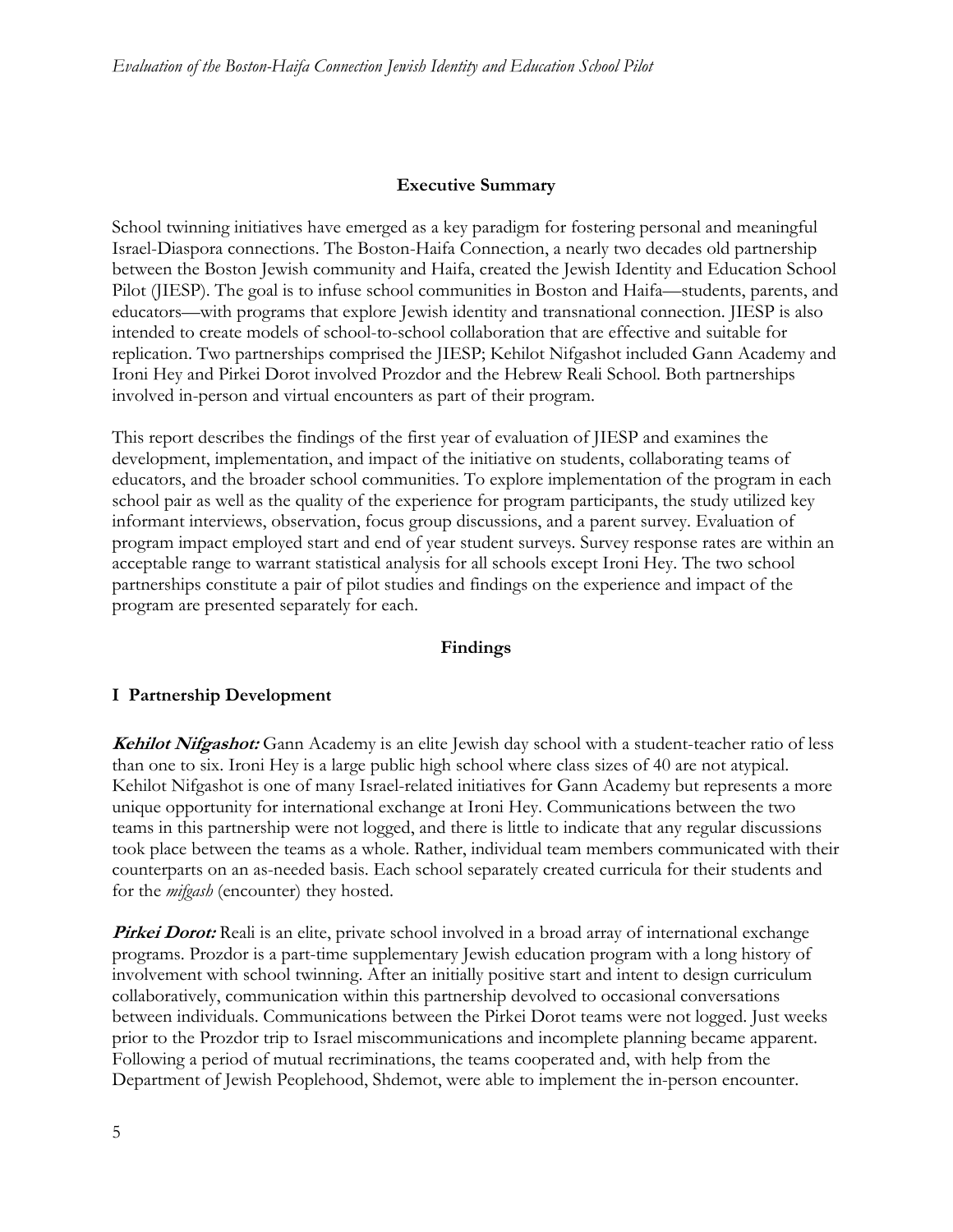### **II Impact on Schools**

**Kehilot Nifgashot:** Gann saw success in the intense involvement of a small group of parents. Nevertheless, only a minority of Gann 11<sup>th</sup> grade families felt that they had adequate opportunities to be involved in the program and at best they perceived modest impact on their families' level of discourse about and interest in Israel. Only a minority of students felt that the program strengthened ties between the schools and there was no significant difference in their perception of the centrality of peoplehood in school culture or curriculum from the beginning to end of the school year. Without adequate student survey data, only limited information is available about impact on Ironi Hey. However, Ironi Hey reported dramatic growth in the number of students expressing interest in the program and parents willingness to host.

**Pirkei Dorot:** Most parents of Prozdor participants agreed they were given some opportunities to become involved and, compared with parents of uninvolved students, these parents also perceived significantly more impact of the program on their family discussions of and connection to Israel.. The majority of Prozdor and Reali participants felt that the program drew their schools closer, but neither group experienced significant increase in perceptions of their school's focus on peoplehood.

### **III Students' Overall Experience and Impact on Connection to Peers and Partner Country**

**Kehilot Nifgashot:** In spite of language difficulties, students enjoyed getting to know each other especially during informal encounters. Substantial technological and scheduling challenges, however, were experienced in virtual encounters. Students found the program to be a good way to get to know Israeli peers but few continued contact with the Ironi Hey students they had met. Gann students experienced significant increases in their frequency of looking online for information about Israel but decreases in their comfort interacting with Israeli peers. In terms of their emotional connection to Israel, there is very little change from start to end of the year for Gann students.

**Pirkei Dorot:** The four video conferences held were often characterized by excited anticipation and technological frustration. The majority of Reali and Prozdor students who participated in the inperson *mifgash* felt strongly that it was fun, personally meaningful, and gave them a chance to create friendships with peers. These students reported continued contact with their friends at their partner schools. Reali students show no significant change on comfort with American peers or desire to get to know them while Prozdor participants significantly increased in both of these areas. Prozdor students who travelled to Israel showed significant gains in their connection to both Israel and American Jewry while Reali students did not show significant changes on these attachments.

### **IV Impact on Students' Exploration of Jewish Identity**

**Kehilot Nifgashot:** Gann participants entered Kehilot Nifgashot with very high levels of awareness and appreciation of their Jewish identities. Nonetheless, substantial portions strongly agreed that the program encouraged them to further explore their Jewish identity and try out new forms of expression.

6 **Pirkei Dorot:** Participation in the in-person encounter encouraged substantial portions of Prozdor students to explore their own Jewish identity and try out new ways of expressing their Judaism. Perhaps most impressive is that the majority of Reali students explored their personal Jewish identity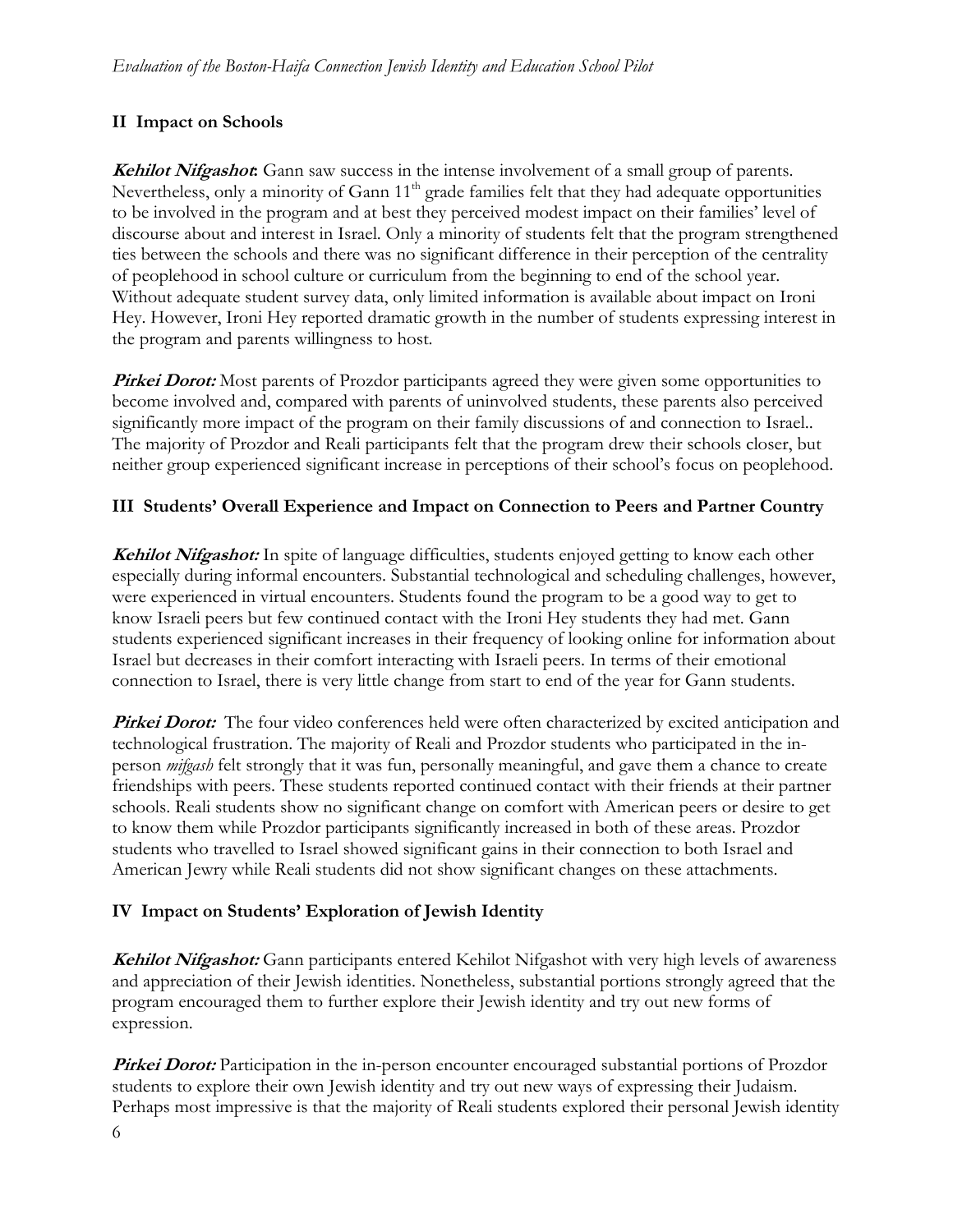and learned more about what it means to be Jewish in America. In addition, many Reali students agreed that their participation helped them feel more comfortable with religious ways to celebrate Shabbat.

### **V Impact on Students' Sense of Jewish Peoplehood**

**Kehilot Nifgashot:** Gann participants showed no significant change in their sense of Jewish peoplehood; however, this may reveal a ceiling effect.

**Pirkei Dorot:** Prozdor students who participated in the in-person *mifgash* significantly increased their sense of connection to the Jewish people but not other aspects of their sense of peoplehood. Reali students did not show any significant changes in their sense of peoplehood.

### **Summary and Conclusions**

The pairing of Israeli and American schools, their students and educators, presents a tremendous opportunity for an educational encounter between Jews from different parts of the world. In their first year, the two JIESP partnerships realized a small measure of this potential. JIESP encouraged students to develop connections with peers and explore their Jewish identity. Individual connections were, however, fleeting. Also, neither program succeeded in fostering significant changes in participants' more global sense of identification with or responsibility to care for the Jewish people.

The impact of JIESP may be depressed by a "ceiling effect" since so many of the students and families involved already had deep and diverse connections to Israel and America. However, it is also true that the structure of encounters within both partnerships limited opportunities for repeated or extended one-to-one contact and made difficult the development of individual relationships or coherent group identity. There also remains a need to develop curriculum and programming to help students translate their connection with individual peers into sentiments toward the larger Jewish community. An even larger issue is that these partnerships may not have given adequate thought and planning to strategies for diffusing the initiative into the broader school community and affecting change in school culture.

Both partnerships experienced difficulties in planning and logistics; they seemed to work in parallel, as opposed to working collaboratively. Teams often failed to model the sense of camaraderie and open communications they were trying to achieve for their students. Some of the difficulties may be attributed to being in a start-up phase although many of the schools have a long history of participation in Boston-Haifa cooperative educational programs. Nevertheless, in order to achieve the next stage of partnership development these twinned pairs of schools will need to explore and acknowledge differences in their philosophy, goals, and practices and work toward a shared understanding of this cross-national initiative.

The coordination problems, it should also be noted, affected the research effort. Researchers encountered difficulty gaining cooperation from most of the schools involved. In at least one school, the administration knew little of the initiative's evaluation component, while in other situations the team was neither positioned nor equipped to assist in planning for data collection. In the most serious instance, this resulted in the absence of usable data from an entire school.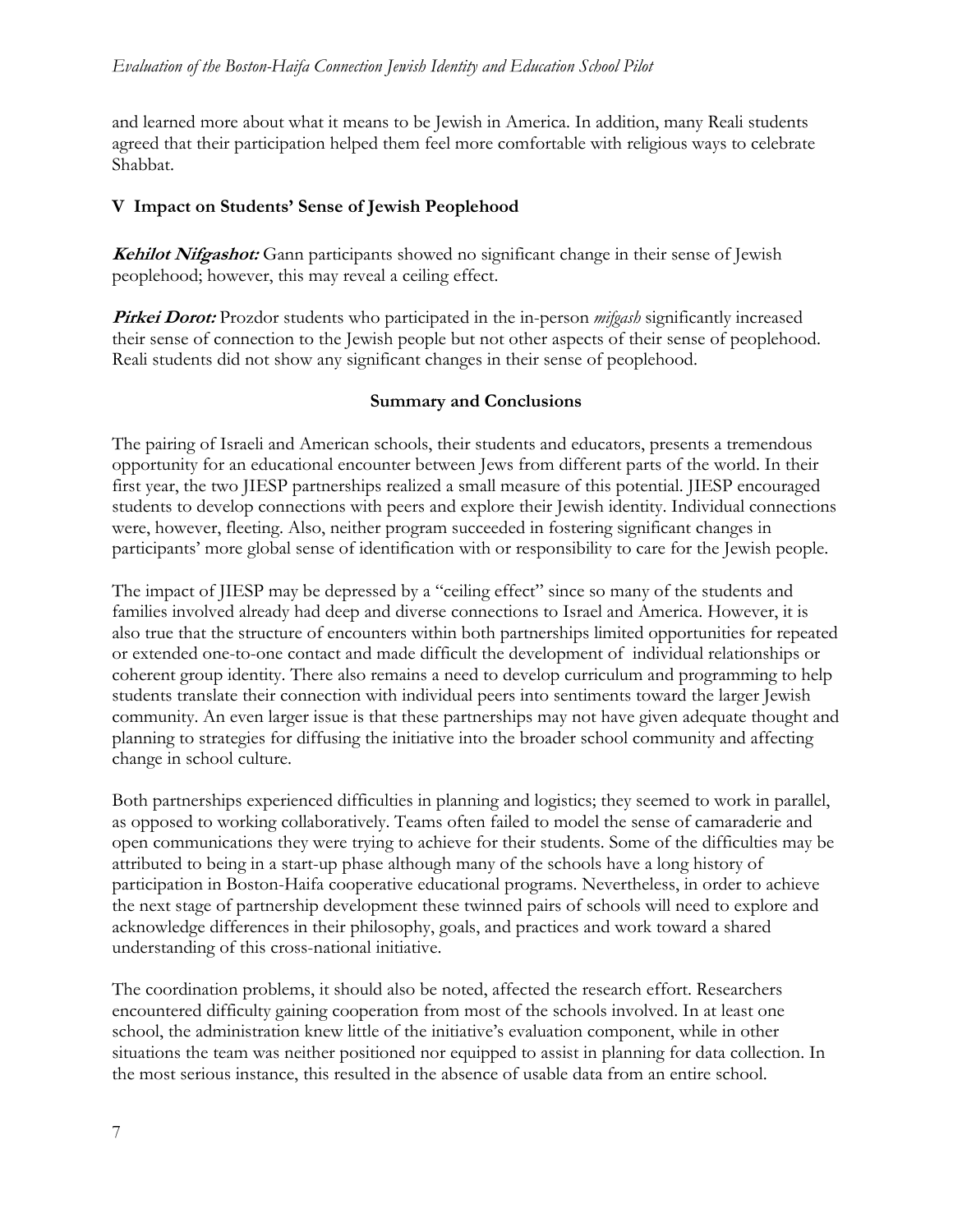There are also implications for the Boston-Haifa committees. During the first year, the relationship of the committees to the programs seemed ill-defined and engagement was inconsistent. There are differences between the committees in their degree of interventionism and emphasis on goals and outcomes. Thus, partner schools are subject to contrasting and sometimes conflicting pressures and expectations.

As the second year of the initiative starts, encouraging signs of change in the JIESP schools suggest positive movement to overcome the challenges raised in this report. Although these plans are not yet fully realized, they indicate a focusing of attention and willingness to grapple with key issues. They further convey the long term patience required of educational innovators and their funders. The maturation and stabilization of this programmatic innovation will take time to take root and grow.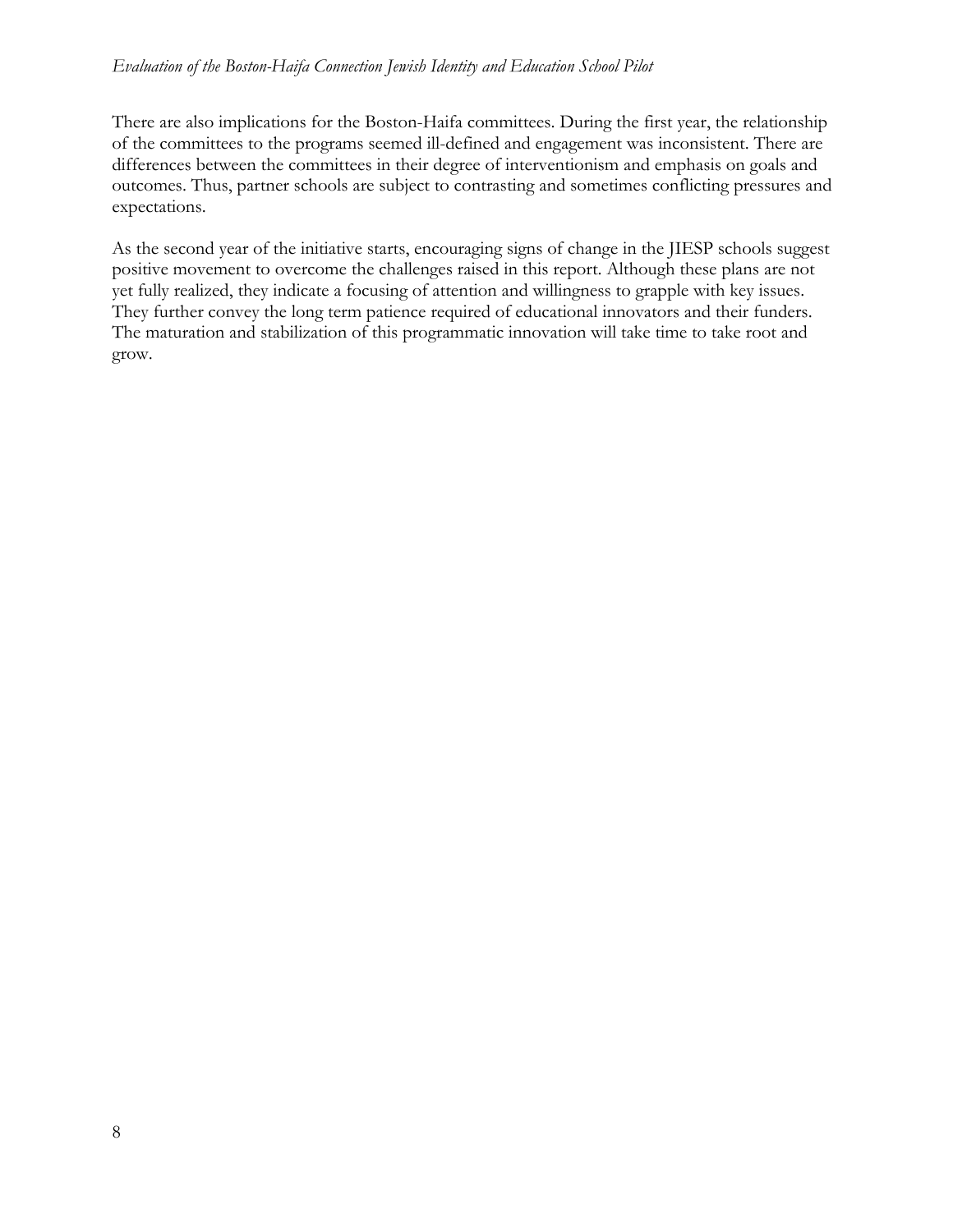#### **Introduction**

The relationship between American Jews and Israel has taken center stage in Jewish communal discourse both in Israel and the United States. Whether one accepts that attachment to Israel changes over the life course (Sasson, Kadushin & Saxe, 2010) or that we are witnessing a generational downshift in connection (Cohen & Kelman, 2007), the story for adolescents and young adults remains the same: Younger Americans have lower levels of attachment to Israel and their Israeli peers have less sense of connection to the Diaspora than their elders. Although the majority of Israeli Jewish adults believe that Jews in Israel and the Diaspora share a common fate (Levy, 2009) over half of secular Israeli high school students reject this idea (Cohen, 2008). Less than one third of American Jewish adolescents feel that being Jewish for them is strongly related to caring for Israel (Kadushin, Kelner & Saxe, 2000). In addition, recent research on the service commitments and intentions of Jewish young adults found that only a small portion indicated support of Israel as a cause about which they care deeply (Chertok, Gerstein, Tobias, Rosin & Boxer, 2011).

Since the turn of the millennium, school twinning initiatives, most notably Partnership 2000, have emerged as a key paradigm for fostering personal and meaningful Israel-Diaspora connections. These programs seek to involve all members of the involved school communities including leadership, administrators, educators, students, and their families. Among both Israeli and Diaspora student participants, observed outcomes include increased Jewish knowledge, enhanced Jewish identity, and an enlarged sense of connection and belonging to a worldwide Jewish people (Mittelberg, 2011). Research has also demonstrated that educators derive professional development through school-to-school programs and report evidence of immediate impact on their curricula as well as on the broader culture of their schools. American educators involved in school twinning programs report that their encounters allowed them to build powerful personal connections to Israeli peers and influenced their educational vision and practice (Pomson & Grant, 2004).

The Boston-Haifa Connection (BHC) was established in 1989 by Combined Jewish Philanthropies and the City of Haifa with the aim of building "living bridges" between individuals and organizations in the two cities. BHC developed into six committees working in areas such as social services and education. Two of the committees, Living Bridges and the Jewish Identity and Education Committee have sponsored a variety of school-to-school programs. Although anecdotal reports suggest that these initiatives are meaningful to student participants, they are usually shortterm in nature, entail limited or no systematic follow-up, and fall short of the mark of transforming students, their families, or their schools or building lasting ties between the two cities.

In the spring of 2009, the Jewish Identity and Education Committee Task Force created a new initiative, the Jewish Identity and Education School Pilot (JIESP) and selected two school partnerships for implementation. Gann Academy was paired with Ironi Hey and Prozdor was paired with the Hebrew Reali School. In September 2010 the program formally launched with students in these four schools.

9 The goal of JIESP is to infuse entire school communities in Boston and Haifa, including students, parents, and educators, with an exploration of Jewish identities and peoplehood and to create models of school-to-school collaboration that can be replicated throughout the Boston Metro area as well as in other parts of the United States and Israel. Introduced by Mordechai Kaplan (1948), the term "Jewish peoplehood" describes a sense of belonging and connection among Jews that transcends national, political or religious belief differences. The concept of peoplehood has received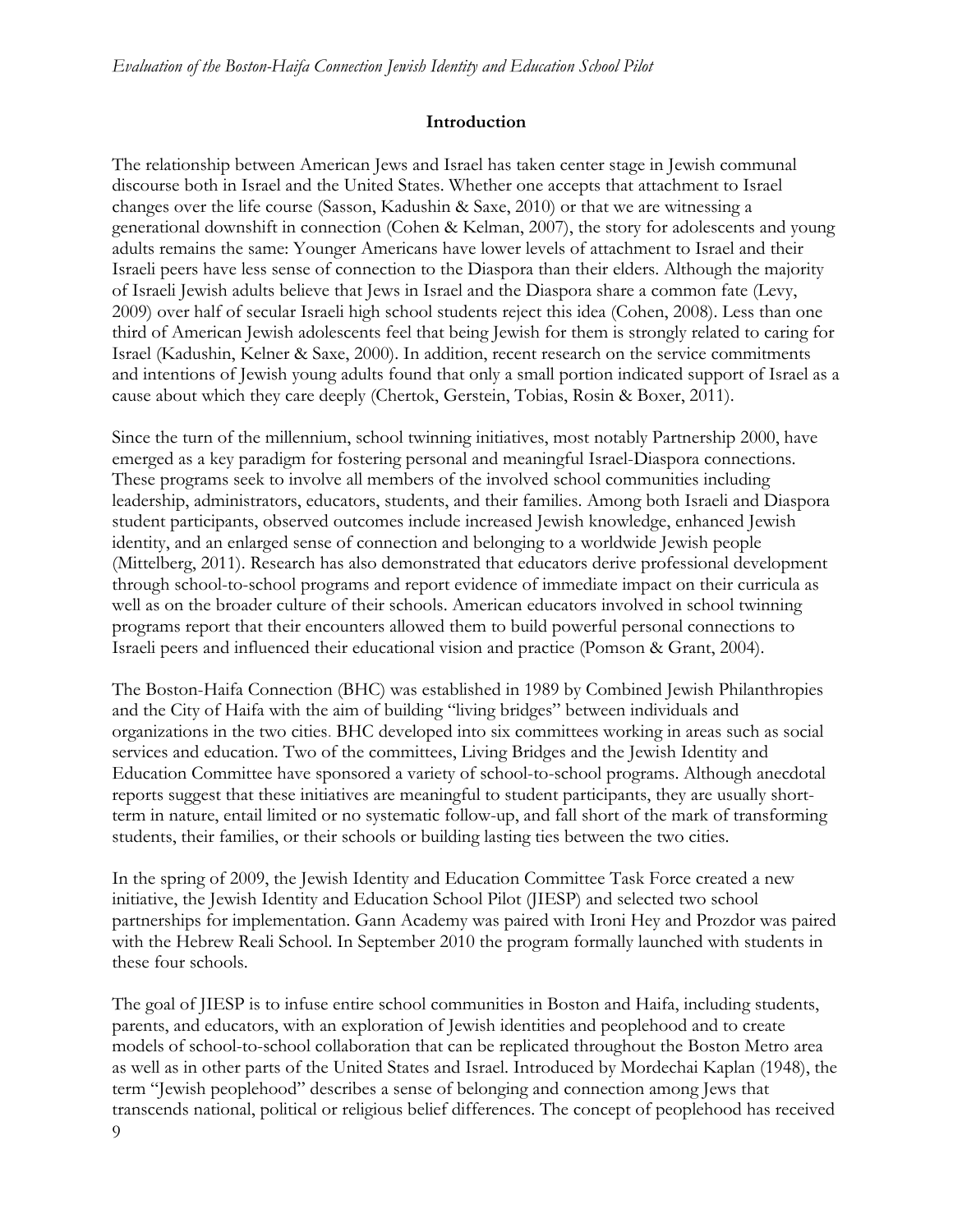increasing attention in the social science literature and has gained prominence as an overarching construct for understanding the dynamic interface between individual and communal Jewish identity (Ehrenkrantz, 2008; Kopelowitz, 2008; Mittelberg 2011; Prell, 2008; Saxe & Phillips, 2009).

This report describes the findings of the first year of a multi-year, multi-level evaluation of the JIESP initiative**.** The research is a collaborative effort between researchers at the Cohen Center for Modern Jewish Studies (CMJS) at Brandeis University, and Research Success Technologies (ReST) and Oranim, The Academic College of Education in Israel. The research examined the development, implementation and impact of the JIESP initiative on the two pilot school partnerships and explored the following areas of inquiry:

- **Impact on Students and Families:** How does involvement over the course of the first year of the JIESP program impact the Jewish identities and connection of students to their peers in the partner school and to Israeli or American Jewry more broadly? To what extent do these student experiences affect their families?
- **•** Development of School-to-School Collaboration: What challenges were faced in the process of joint planning, curriculum design, and implementation, and what strategies proved most effective for developing good working relationships with physically distant partners? How well does each of the schools feel its needs were met?
- **Infusion of a Focus on Jewish Identity and Peoplehood into School Organizations:**  In what ways does JIESP result in shifts in the thinking of school administrators, lay leaders, and educators regarding Jewish identity and peoplehood? To what extent does a focus on Jewish peoplehood and identity become integral to the experience of all members of the school community?

The report begins with a description of the research design and methodology. This is followed by discussion of the school partnerships and the impact of JIESP on schools, communities, and students. The report concludes with implications for the further development of this school twinning initiative.

#### **Research Strategies and Methods**

The study design included a dual focus on both formative and summative evaluation. The formative component of the study examined implementation of the program in each school pair as well as the quality of the experience for program participants. The summative evaluation focused on the impact of the program on a variety of potential outcomes for students, their families, and schools. This section describes the overall strategy and specific elements of each aspect of the study.

### **Formative Research Strategy**

In order to develop a textured and nuanced understanding of the implementation of the JIESP pilot in each school pair, the research employed a primarily qualitative strategy. In this first year of the pilot, data collection focused on students' reactions to virtual and in-person encounters and the development of the school-to-school collaborative relationship. The formative research data collection included the following: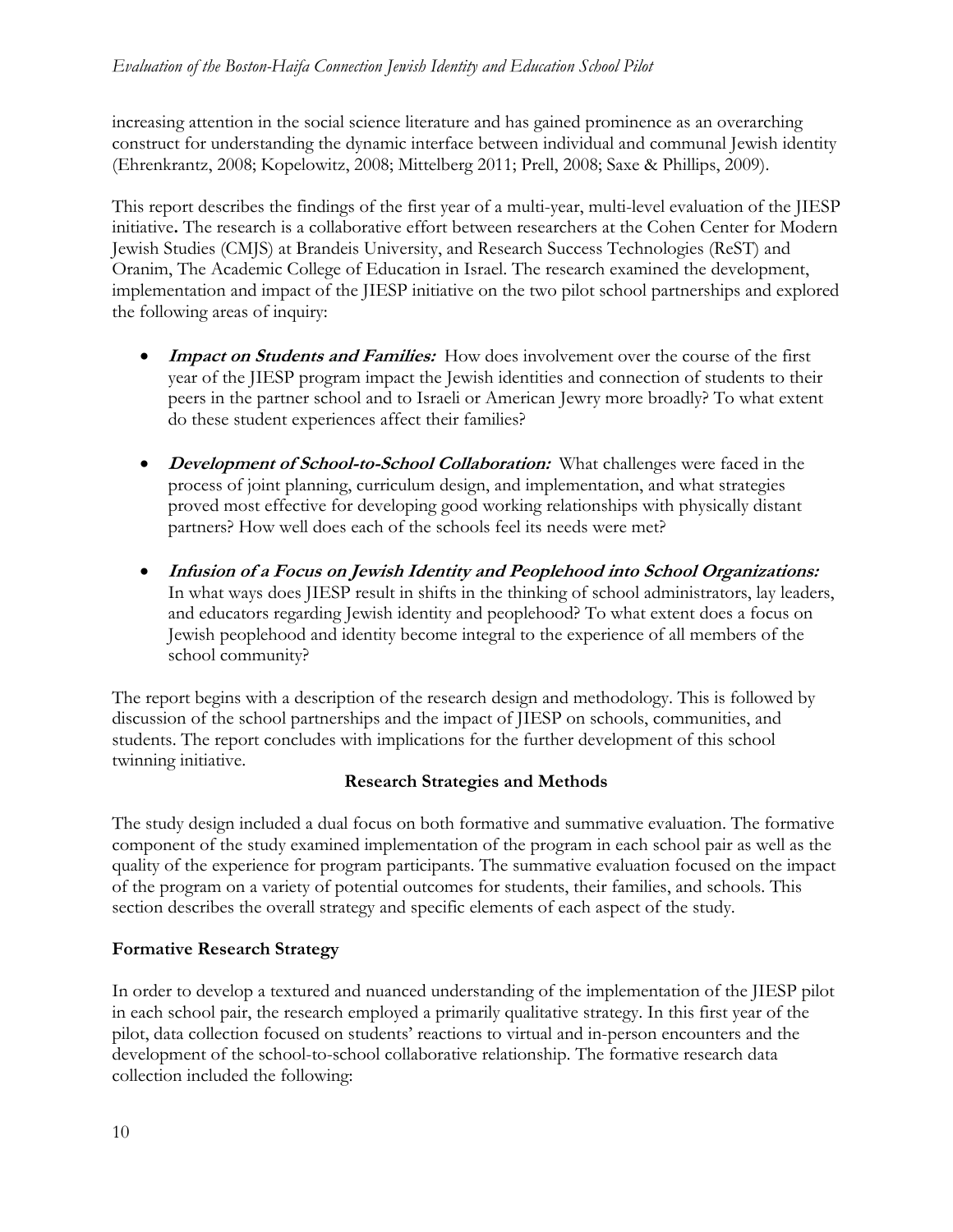**Key Informant Interviews:** Semi-structured interviews were conducted at two points in time with key informants at each school including administrators, lay leaders, and educators. Start of year interviews focused on development of the partnership, expected impact of the project, and anticipated challenges. End of year interviews focused on the process of joint planning and implementation, obstacles encountered, and lessons learned. The end of year interview protocol also addressed the impact of JIESP on the culture of the organization with specific attention to the infusion of a focus on Jewish identity and peoplehood. Interview protocols are presented in Appendix A.

**Observation:** A sample of virtual and face-to-face exchange programs were observed in each of the two Boston schools. Trained observers noted the context and structure of each event as well as the level of student participation and the overall tenor of the group.

**Focus Group Discussions**: Boston students who participated in a face-to-face *mifgash* were invited to focus group discussions held at their school. The focus group protocol (Appendix B) included questions about the students' experience of activities during the encounter*,*  interactions with students from their partner school, initial impacts on their sense of connection and identity, high points, and areas for improvement. At Prozdor fourteen students who traveled to Haifa attended focus groups. At Gann Academy ten students who participated in the stateside *mifgash* attended a focus group.

**Parent Survey**: At the end of the school year a survey was distributed to Gann Academy and Prozdor families whose students were in grades participating in JIESP. This survey, completed by one parent, asked about family involvement in and reactions to JIESP program elements. This survey also asked about parental religious background, student Jewish educational background, and prior family or student experience with Boston Haifa Connection or other Israel/Diaspora education programs. The parent survey is presented in Appendix C. Parents were emailed invitations to the survey using contact information they had provided to their respective schools. Response rates for this survey were acceptable: 55% for Gann Academy and 67% for Prozdor.

The formative research strategy involved a variety of data collection methods, not all of which were implemented in all schools. Due to budget limitations, observation and student focus groups were conducted only in the Boston schools. In addition, the parent survey was fielded only in the Boston schools. The idea of administering a parent survey in Israel was broached but proved to be pragmatically infeasible. Schools were unable to provide an effective means of emailing the surveys to the parents, and schools rarely make direct requests to parents via the internet, particularly concerning programs in which they have no direct involvement. Table 1 summarizes the data collection methods employed in each school as part of the formative evaluation.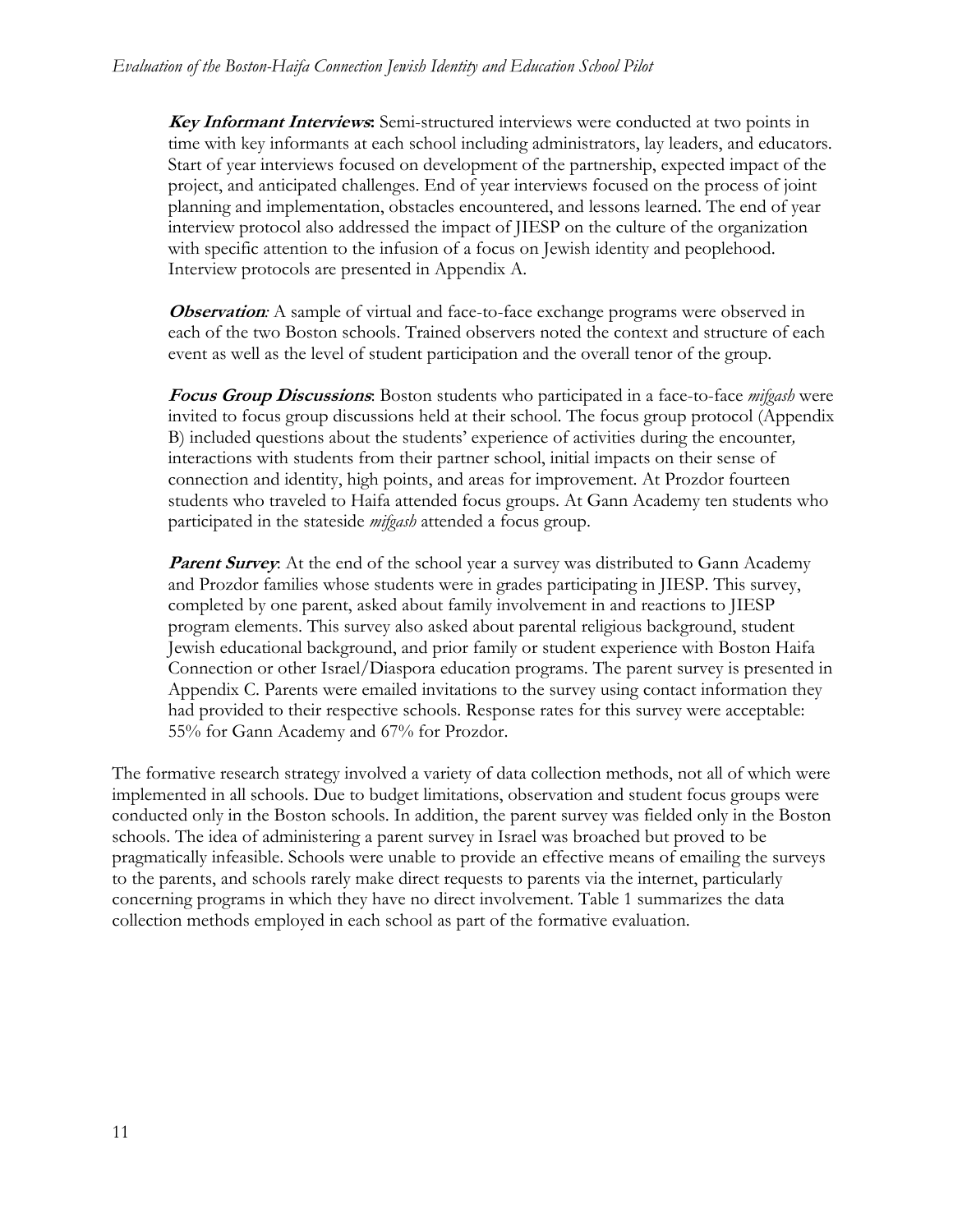| <b>Type of Data Collection</b>  | <b>Gann Academy</b> | Ironi Hey | Prozdor | Reali |
|---------------------------------|---------------------|-----------|---------|-------|
| <b>Key Informant Interviews</b> |                     |           |         |       |
| Observation                     |                     |           |         |       |
| <b>Student Focus Group</b>      |                     |           |         |       |
| <b>Parent Survey</b>            |                     |           |         |       |

### **Table 1: Overview of Formative Evaluation Data Collection by School**

#### **Summative Research Strategy**

Measuring the impact of JIESP on school organizations and on individual students requires assessment of changes in attitudes and behaviors and estimation of how participant schools and individuals might have changed had there been no program (Morgan & Winship, 2007). The most effective way to make this determination is to measure and compare the same set of outcomes for participating and nonparticipating schools and individuals in the program. This approach was not possible in this research because both of the Boston schools selected for JIESP are unique institutions with no local equivalents for comparison. Instead, the study employed a pre-post design focused on within-school comparisons at two points in time. The summative evaluation strategy focused on collection of quantitative data through student surveys.

**Student Surveys:** Students from each of the four schools were invited to complete a preprogram survey in early fall 2010 and a post-program survey in late spring 2011. Start of year surveys collected information about students' understanding of their own Jewish identities, their connections to Israel/American Jewry, their sense of Jewish peoplehood, and their expectations for the JIESP program. End of year surveys asked about involvement in and reactions to JIESP program elements as well as current thinking about Jewish identity and peoplehood. The start and end of year student surveys are presented in Appendix D.

The different nature and size of the schools involved required slightly different sampling strategies. For example, in the two Boston schools each grade is small enough (no more than 110 students), to be included in its entirety for the survey. This is not the case for either of the Haifa schools which have much larger grade sizes. At Gann Academy and Prozdor, all students in the grades targeted for the program and for whom parental consent forms were submitted were invited to complete surveys. Thus Prozdor 9th graders and Gann Academy  $10<sup>th</sup>$  and  $11<sup>th</sup>$  graders comprised the survey sample at their respective schools. The rate of parental consent among these groups was good ranging from 72%-75% of students eligible to be surveyed. At Reali four classrooms of  $9<sup>th</sup>$  graders, encompassing the entire grade and the 10<sup>th</sup> grade Young Ambassadors group, were invited to participate in the survey. At Ironi Hey, select groups in the  $10^{th} 11^{th}$  and  $12^{th}$  grade who were directly involved in the program were invited to participate in the survey. In Israel surveys were reviewed and authorized by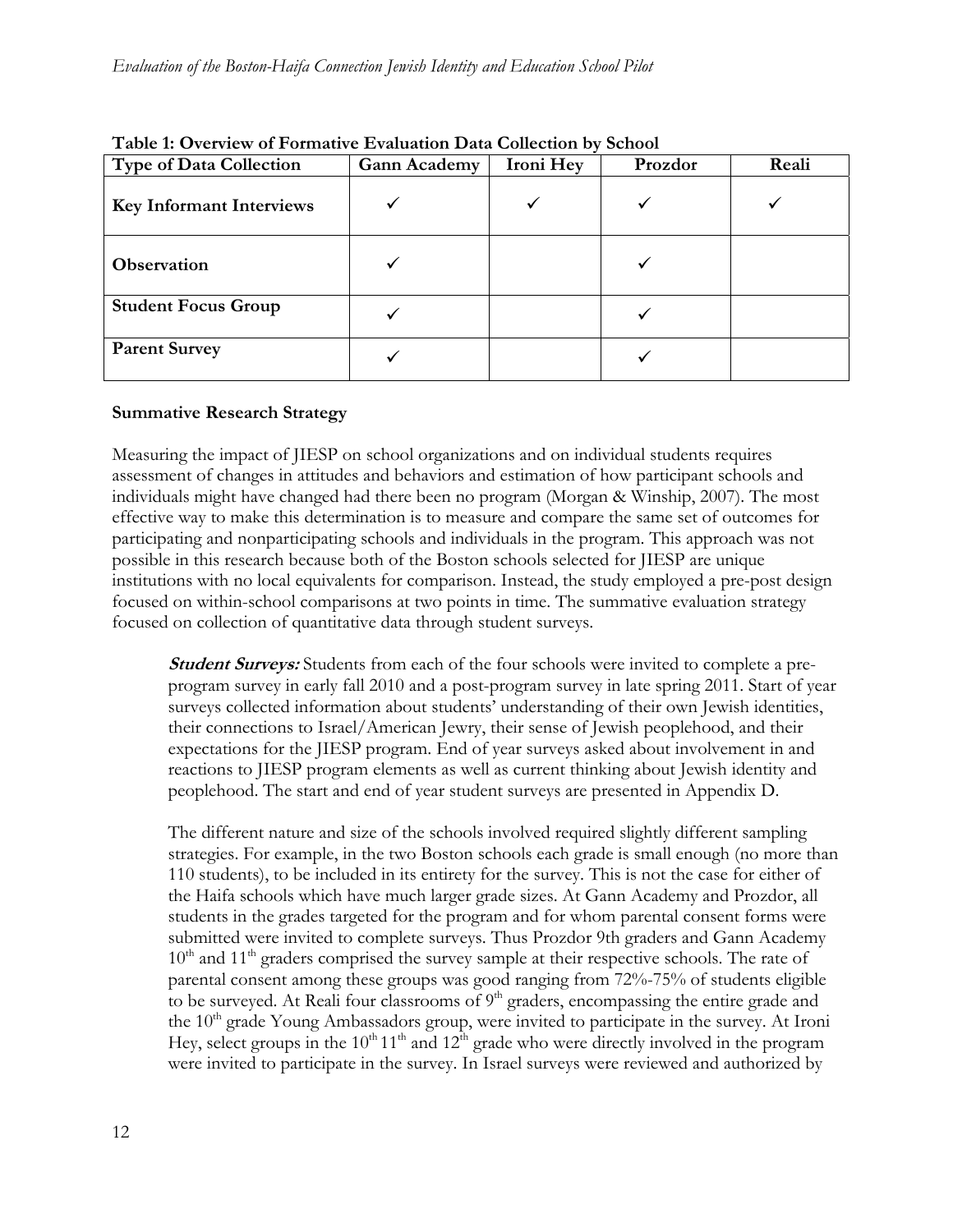the Chief Scientist office of the Ministry of Education which in the case of anonymous surveys does not require parent permission.<sup>1</sup>

Students at Gann Academy and Prozdor completed paper surveys at their schools. If students were not available on the dates scheduled for data collection they were emailed a unique link to the survey. Students at Haifa schools were either brought into the schools' computer lab where they completed the survey online, or were given paper surveys. The schedule of in-person survey administration was tailored to the school calendar and JIESP timeline at each school (Table 2).

|                             | Gann          | Ironi Hey     | Prozdor       | Reali         |
|-----------------------------|---------------|---------------|---------------|---------------|
|                             | Academy       |               |               |               |
| <b>Start of Year Survey</b> | $8/25/2010$ - | $9/10/2010$ - | $10/3/2010$ - | $9/10/2010$ - |
|                             | 10/13/2010    | 10/17/2010    | 10/31/2010    | 10/17/2010    |
| End of Year Survey          | 5/25/2011     | $5/21/2011$ - | $5/8/2011$ -  | $5/21/2011$ - |
|                             |               | 7/1/2011      | 5/15/2011     | 7/1/2011      |

**Table 2: Timeline of Student Survey Administration** 

As shown in Table 3, for the two Boston schools response rates for both the start and end of year surveys are good (50%-65%) when calculated as the percentage of the total population and very good (75%-86%) when calculated as the portion of those for whom parental consent was obtained. For Reali the response rates are also good at 60% for the start of year survey and 51% for the end of year survey. Surveys administered at Reali included a mechanism for students to assign their own unique identifier which would allow connection between pre and post data. Unfortunately, many did not use the same identifier on the start and end of year surveys or left these fields blank. Therefore change over the course of the year could not be assessed for these students. At Ironi Hey both start and end of year student surveys received a very low response rate precluding any analysis.

| School       | Population | Parental | <b>Start of Year Survey</b> |         | <b>End of Year Survey</b> |         |
|--------------|------------|----------|-----------------------------|---------|---------------------------|---------|
|              |            | Consent  |                             |         |                           |         |
|              |            |          | $\%$ of                     | $\%$ of | $\%$ of                   | $%$ of  |
|              |            |          | Population                  | Consent | Population                | Consent |
| Prozdor      | 110        | $72\%$   | 54%                         | 75%     | $57\%$                    | 80%     |
| Gann Academy | 153        | 75%      | 63%                         | 83%     | 65%                       | 86%     |
| Reali        | 196        | 100%     | 60%                         | 60%     | 51%                       | 51%     |
| Ironi Hey    | 83         | 100%     | $7\%$                       | $7\%$   | 39%                       | 39%     |

**Table 3: Response Rates by Survey and School** 

 $<sup>1</sup>$  Ministry authorization to conduct all aspects of the research was granted to Oranim Academic College of</sup> Education for the projected three years of the study.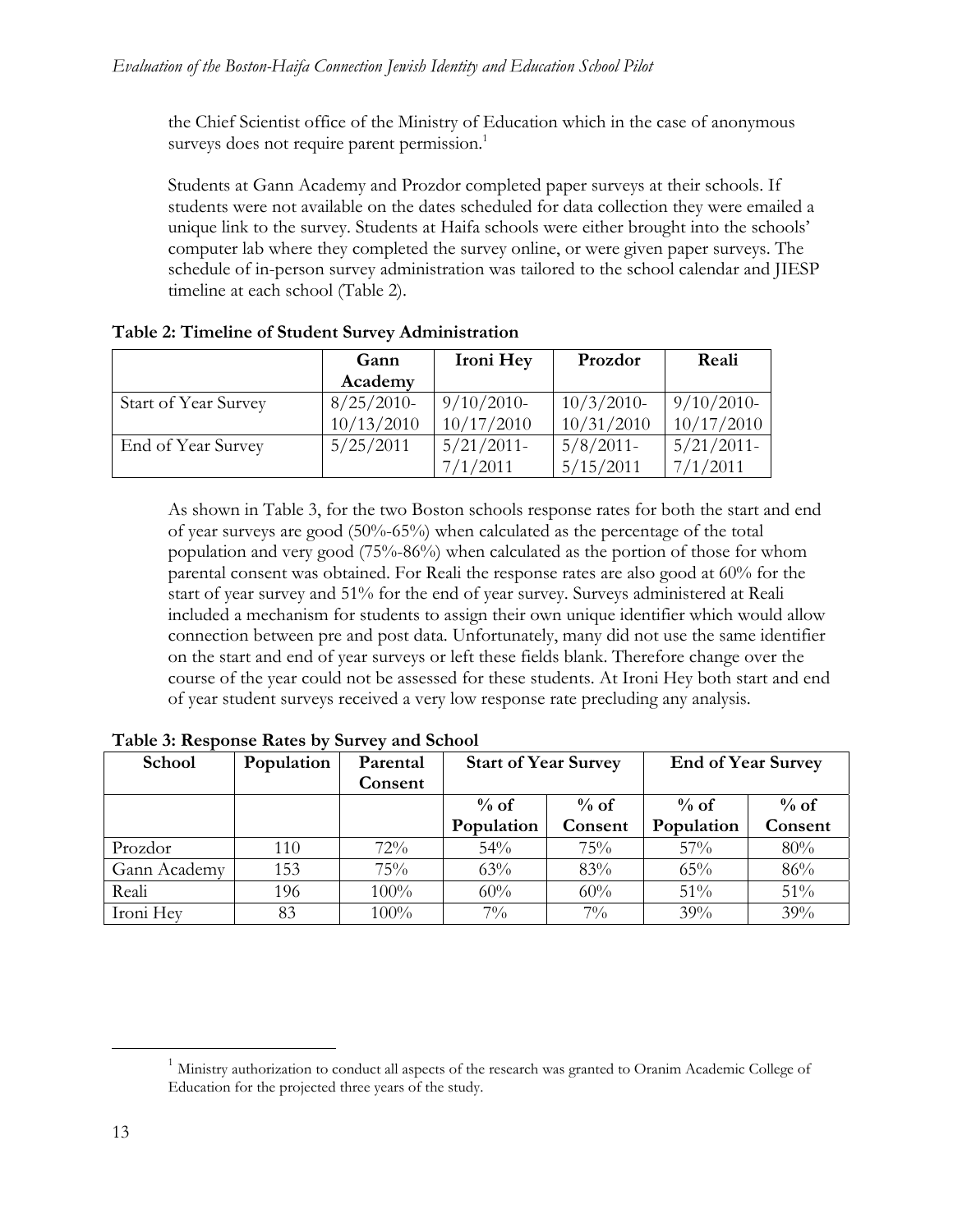# **Findings**

The goals of the JIESP initiative were broad and ambitious, aimed at engendering change at multiple levels including students, families, schools, and the broader community. For students and their families the intent was to encourage personal connections to Jewish peers at the partner school and to move from that to an exploration of personal Jewish identity and enhanced sense of Jewish peoplehood extending beyond national borders. At the level of the school organization the goal was to increase the infusion of a Jewish identity and peoplehood perspective into the culture of the school and to develop models of effective school-to-school collaboration that could be disseminated to other educational institutions. Although not a direct focus of the first year of the initiative, the eventual goal of JIESP was to affect the broader communal landscape. The process of translating these goals into plans for implementation started with a three-day meeting attended by senior educators from all four schools, and facilitated by staff from the Department of Jewish Peoplehood, Shdemot, which serves as the educational branch of the Boston-Haifa Connection.

Within the framework of the overarching goals of JIESP, the two school pairs then separately developed their curriculum and programming. Although both partnerships employed the same basic strategies of encounter—short trips to each other's schools by relatively small groups of students, virtual exchanges through video conferencing, and staff communications-- the contours of the program differed in emphasis and content across partnerships. These two school pairs essentially constitute two pilots. Acknowledging these differences, findings on experience and impact are reported separately for each school pair.

# **I Partnership Development**

A major goal of JIESP was to create and document models of cross-national school partnership that could be replicated in other communities. In selecting schools for participation in this initiative, the Task Force looked for demonstrable "readiness" in the form of prior experience with, and commitment to school-to-school partnerships, a focus on Jewish identity, and the "ability to conduct respectful, meaningful Israel-Diaspora Jewish conversations." Requirements included dedicated leadership teams and staff time, investment in and support of educators, collegial and collaborative school cultures, allocation of financial resources, and commitment to sharing best practices. This section describes the school pairs involved and the evolution of their collaborative relationships. Discussion then moves to the common challenges encountered by these pairs of twinned schools.

### **Kehilot Nifgashot --Gann Academy and Ironi Hey**

Gann Academy, an elite Jewish day school founded in 1997, has a student- teacher ratio of less than one to six and charges \$30,000 in annual tuition.<sup>2</sup> By contrast, Ironi Hey is a large public high school where class sizes of 40 are not atypical. Its diverse population includes Druze and Arab students as well as Ethiopian Jews and new immigrants from the Former Soviet Union.

 $\overline{a}$ 2 School Digger, 2009-10. Accessed 8/23/2011.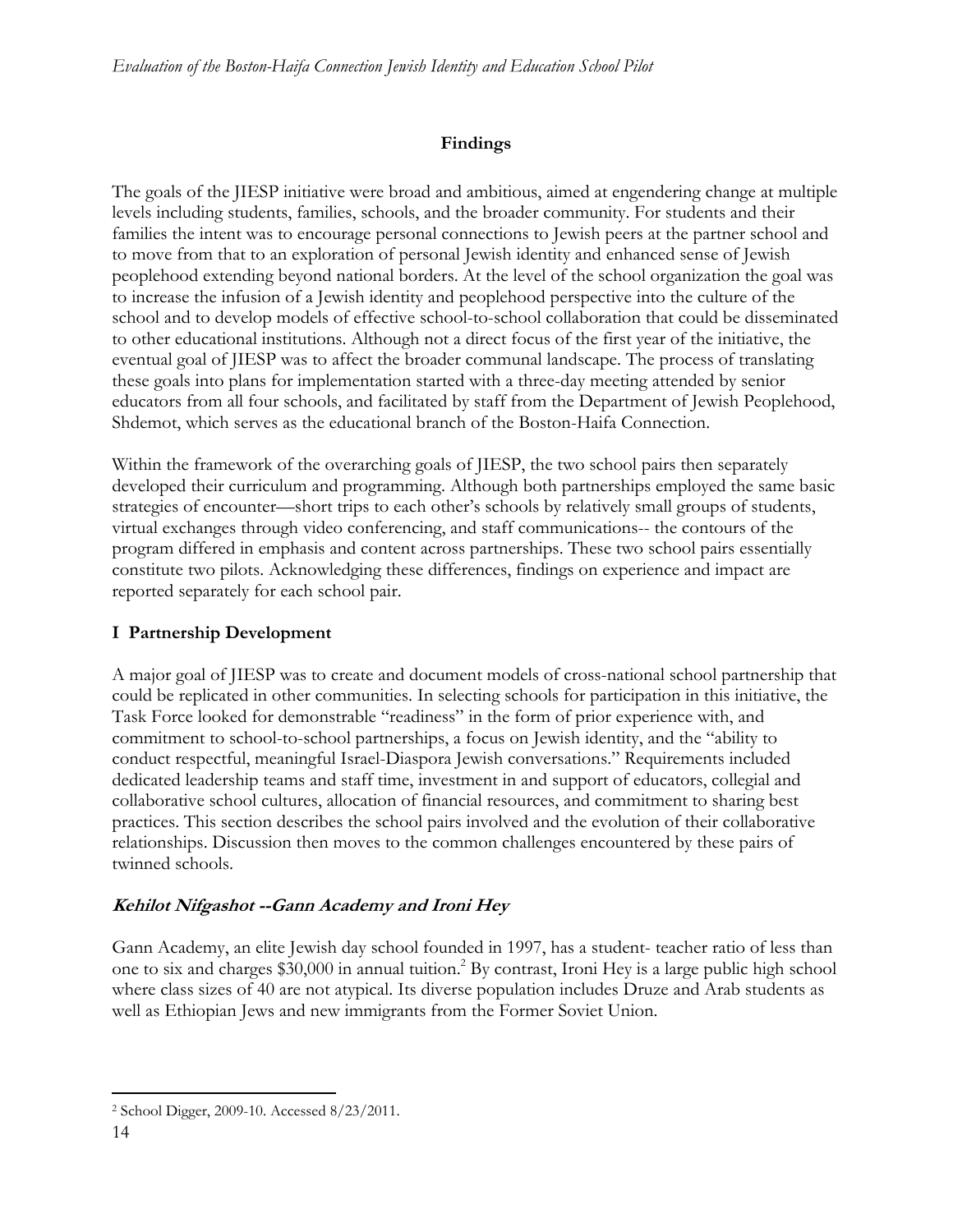Central to Gann Academy's mission is creation of a diverse and "sacred" community of Jewish people, instilling students with a "deep and abiding love for God, Israel and the Jewish people." Leaders at the school believe that their commitment to pluralism forms a natural context for "*mifgash*, the idea of dialogue with—encountering the other." Ironi Hey is decidedly secular, but nonetheless has a strong interest in fostering Jewish identity among its Jewish students and a commitment to pluralism as demonstrated by its participation in the Shalom Hartman Institute's Be'eri program "designed to strengthen pluralistic Jewish identification among non-religious Israeli youth." In recent years Ironi Hey has instituted a Jewish identity curriculum and has eight teachers on staff teaching in that program. Kehilot Nifgashot is one of many Israel-related initiatives for Gann Academy but represents a more unique opportunity for international exchange at Ironi Hey.

In planning documents the goals for Kehilot Nifgashot were described as follows: "To build deeper bonds between the participating students, faculty, and parents of our two schools and explore how being in relationship with each other can enhance our Jewish lives and identities." Both schools indicated the desire to involve families, students, and faculty, so they would gain knowledge of their partner community, appreciation of what it means to live as a Jew in the partner community, and for students, insight into their own Jewish identities.

In the first year of the initiative the Kehilot Nifgashot program involved  $10^{th}$ ,  $11^{th}$  and  $12^{th}$  grade students. In the  $10<sup>th</sup>$  grade twenty-one of the forty students enrolled in Ironi Hey's Pluralistic Judaism class, and ten Gann Academy students in a study group participated in a virtual *mifgash* program using videoconferencing. Although Ironi Hey and Gann ambitiously planned ten monthly meetings, only six took place. These video conferences focused on the celebration of holidays. For Gann  $11<sup>th</sup>$  graders and Ironi Hey  $11<sup>th</sup>$  and  $12<sup>th</sup>$  grade students the program entailed two inperson encounters. Although the same Ironi Hey students could be involved in both encounters, Gann students were each involved in only one in-person *mifgash*.

The Boston in-person encounter took place over the Sukkot holiday (September 29 -October 6 2010) and involved 20 Ironi Hey 11<sup>th</sup> grade students. Before leaving for the United States, Ironi Hey students participated in 15 hours of preparation in Haifa. The Ironi Hey students arrived just prior to Simchat Torah, and spent the next three days with their host families. On Saturday night, the Ironi Hey and Gann Academy stateside  $11<sup>th</sup>$  graders assembled for Havdallah and ice cream followed by bowling. The same group participated in a retreat at Camp Yavneh, "exploring Jewish identity from personal to community." Together Ironi Hey and Gann Academy students also toured Boston, visiting the Vilna Shul, the offices of Combined Jewish Philanthropies, and the Brookline community. Ironi Hey students had only one day to experience Gann Academy in session and interact with other Gann Academy students and faculty. The Ironi Hey students made a presentation to the entire school and, together with Gann stateside juniors, presented collaborative art projects.

15 The Israel in-person encounter took place over two visits and involved 47 11<sup>th</sup> grade students from Gann Academy studying for the semester at Alexander Muss High School. These students met with  $11<sup>th</sup>$  and  $12<sup>th</sup>$  grade students from Ironi Hey. Twenty  $11<sup>th</sup>$  and  $12<sup>th</sup>$  grade Ironi Hey students traveled to visit the Gann Academy students over a weekend (October 1-2 2010). Two weeks later the Gann students traveled to Haifa (October 13-16) and participated in a variety of activities including touring the city, visiting Kibbutz Yagur, time at the Ironi Hey school, and learning about Israeli scouts. The Gann students made a presentation about their lives in Boston to the larger Ironi Hey community of students and teachers. Together students from both schools discussed Israel's image in the U.S., public school life in Israel, and the lives of Jewish teenagers in both cities. Gann students spent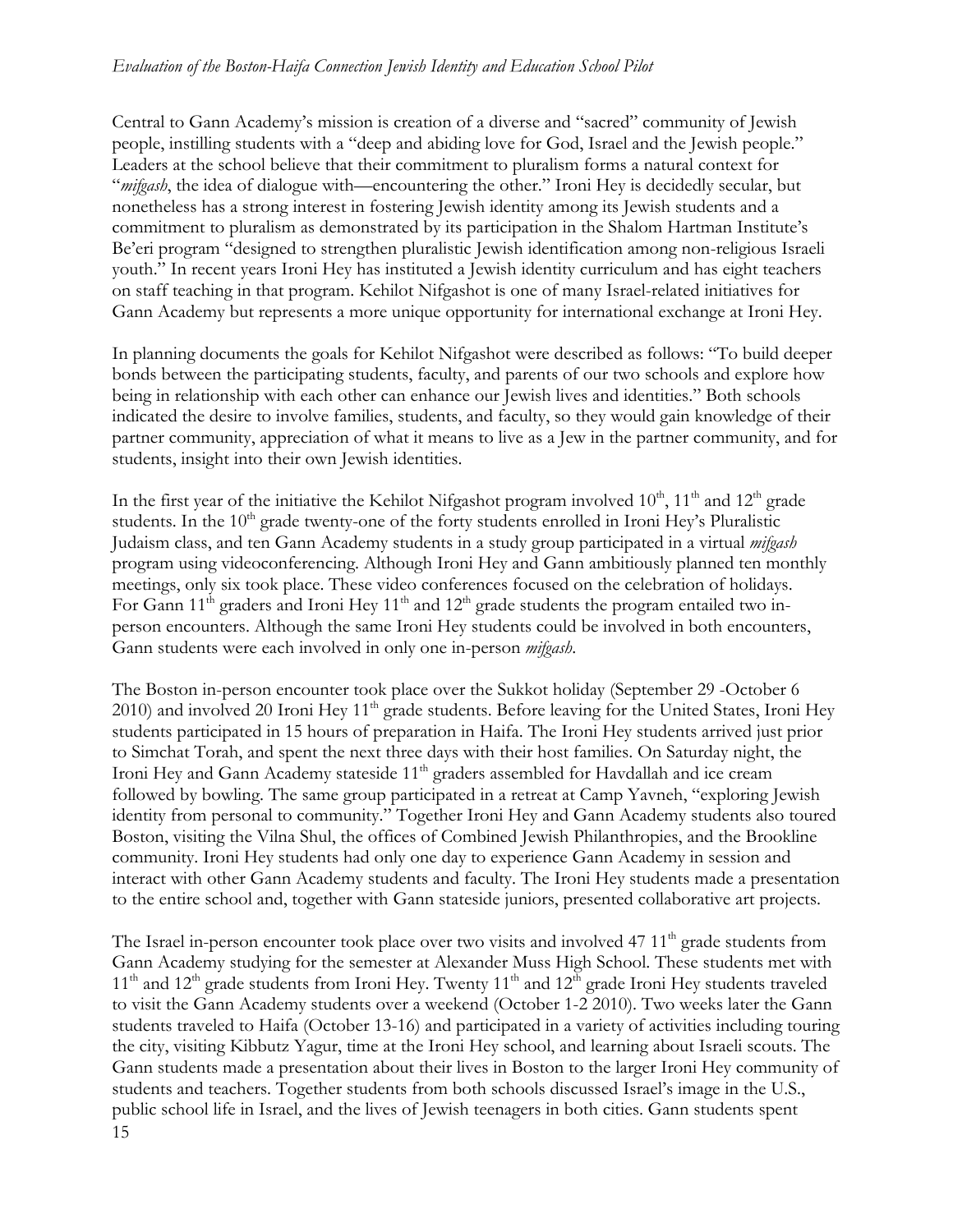Shabbat with their  $11<sup>th</sup>$  and  $12<sup>th</sup>$  grade Ironi Hey host families and the program concluded with a Shabbat meal, Havdalah, and a musical talent show. Plans to create a service learning program for  $12<sup>th</sup>$  graders were dropped from the program for 2010-11.

The Gann Academy planning team was led by the director of Jewish life and consisted of the director of junior and senior programs, the chair of the Talmud department, who also orchestrated the  $10<sup>th</sup>$  grade video conferencing study group, and an experiential educator. Ironi Hey assembled a planning team of teachers from diverse subject areas including citizenship, biology, Israeli culture, and law. The team was led by a teacher of Jewish pluralism. The Ironi Hey team met internally at least monthly and more frequently as the Israel *mifgashim* approached. These meetings included substantial portions of their personal time.

Communications between the two teams were not logged, and there is little to indicate that any regular discussions took place between the teams as a whole. Rather, individual team members communicated with their counterparts on an as-needed basis and in several instances developed warm collegial relationships. In addition, the team leaders from each school spoke on a regular basis. Rather than developing a joint curriculum for the virtual *mifgash* component of the program, Gann and Ironi Hey teachers coordinated by phone and separately created curricula for their respective groups. In addition, the Boston *mifgash* was planned exclusively by Gann team members.

### **Pirkei Dorot—Prozdor and the Reali School**

Reali is a well-to-do, multi-campus institution with approximately 4000 students. It has a reputation as an elite, secular institution and students must pass entrance exams. Families also pay private school tuition. Reali has a history of international programs including twinning programs with schools in San Francisco, London, and the Young Ambassadors Programs with the Solomon Schechter Day School of Greater Boston and Prozdor.

Prozdor is a part-time supplementary Jewish education program for high school students under the auspices of Hebrew College. The 600 students attend once or twice a week and most faculty members are part-time. Students come primarily from Conservative congregations and day schools. Prozdor has a reputation for Israel programming and in particular for its  $9<sup>th</sup>$  grade Israel trip. For many years it partnered with Alliance, a public school in Haifa.

The goals described for Pirkei Dorot in the team's work plan were ambitious. The two schools intended their participants to be "proud and confident of their Jewish identity and committed to the well-being of their fellow Jews world-wide." They shared a vision of their students becoming leaders of their generation engaging peers in dialogue on what it means to be Jewish in today's world and developing into future leaders of the Jewish community. Understanding of Israel would be "reframed", and all of this would lead to a "new international Jewish youth community."

16 In the first year of the initiative the Pirkei Dorot program involved  $9<sup>th</sup>$  and  $10<sup>th</sup>$  grade students and included a virtual *mifgash* component and one in-person encounter in Haifa. At Reali a new curriculum was instituted with all 9<sup>th</sup> graders in four sections of an English subject class. Thirty-two Reali 10<sup>th</sup> graders, drawn from across the grade also participated in a virtual *mifgash* with Prozdor 9<sup>th</sup> graders. Although ten video conferences were originally planned, only four were held; two before the Prozdor trip to Israel and two afterwards. There was also an attempt to build a Facebook group for the virtual *mifgash* participants but it was unsuccessful.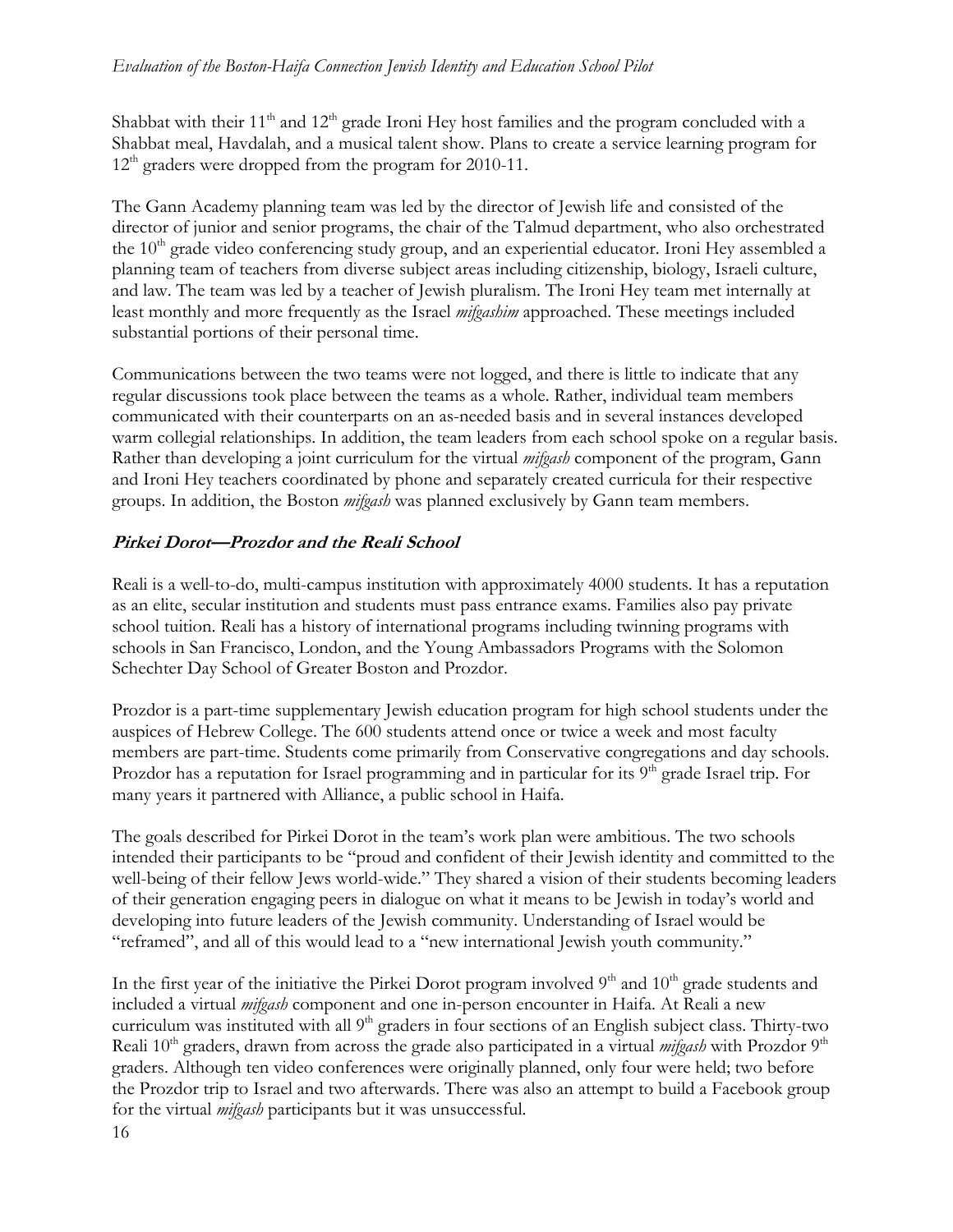The Israel exchange took place over winter break (December 24, 2010 – 1 January, 2011). Prozdor had anticipated that a third of their  $9<sup>th</sup>$  grade class would travel to Haifa, but only twenty students went and over half of them had been to Israel in the previous year with their day school. This *mifgash* group toured Jerusalem, Haifa, Tel Aviv, and the Golan Heights. In addition they celebrated two Shabbats, volunteered with a medical clowning program, and learned about Jewish diversity, social justice, and the historical bonds that connect Haifa and Boston. Due to limited seats on the buses, a different group of fourteen 9<sup>th</sup> grade Reali students accompanied the Prozdor students each day. Prozdor students were hosted by Reali families.

The Prozdor planning team consisted of senior administrators including the director of curriculum and the program director. At Reali the planning team consisted of senior staff, primarily from the high school, and was led by the director of international partnership programs also based in the high school. Reali was able to use program grant money to support the extra time team members needed to spend on the project. Only one Reali middle school teacher was involved in development of the  $9<sup>th</sup>$  grade curriculum which was largely the product of the two Reali high school administrators. The 9<sup>th</sup> grade classroom teachers received the curriculum but had little to no contact with the Prozdor team.

The Pirkei Dorot partnership got off to a fast start. The two teams met in the winter of 2010 and reported working well together. In interviews in the fall of 2010 they expressed great enthusiasm for each other and for the goals of their program. Although the teams planned to talk often and jointly design the Pirkei Dorot curriculum, communication was described as limited to occasional conversations between individuals. As with Kehilot Nifgashot, communications among the Pirkei Dorot teams were not logged and it is impossible to definitively describe their regularity or nature. It appears that regular communications were interrupted in the fall and did not resume until close to the time of the Prozdor trip to Israel. At this point, just weeks prior to departure, receipt of an incomplete itinerary prompted concern among the Prozdor team. The Department of Jewish Peoplehood, Shdemot, the educational branch of the Boston-Haifa Connection was called in to provide programming for the *mifgash*. However, following a period of mutual recriminations for the dropped communication, the teams cooperated and, with help from the outside consultant, were able to implement the in-person exchange.

### **Challenges in the Development of JIESP Partnerships**

The overarching goal of school twinning initiatives such as JIESP is to build reciprocity and mutuality between schools while accepting the unique identity of each (Mittelberg 2011). However, the literature on inter-organizational partnerships makes clear that effective coalitions are difficult to create and follow a developmental course establishing greater collaborative capacity as they mature (Chinman et al., 1996; Florin, Mitchell, & Stevenson, 1993). In interviews key players from both partnerships reflected on similar challenges, dilemmas and areas of needed collaborative capacity building for the next two years of the initiative.

 **Working in Parallel vs. Working Together:** Although both partnerships aspired, especially early in the process, to work collaboratively to develop curriculum and programming, they very quickly fell into patterns of working in parallel. Points of contact were limited to select pairs of teachers or sporadic communications. For example, Gann Academy independently planned the *mifgash* they hosted with little input from Ironi Hey. For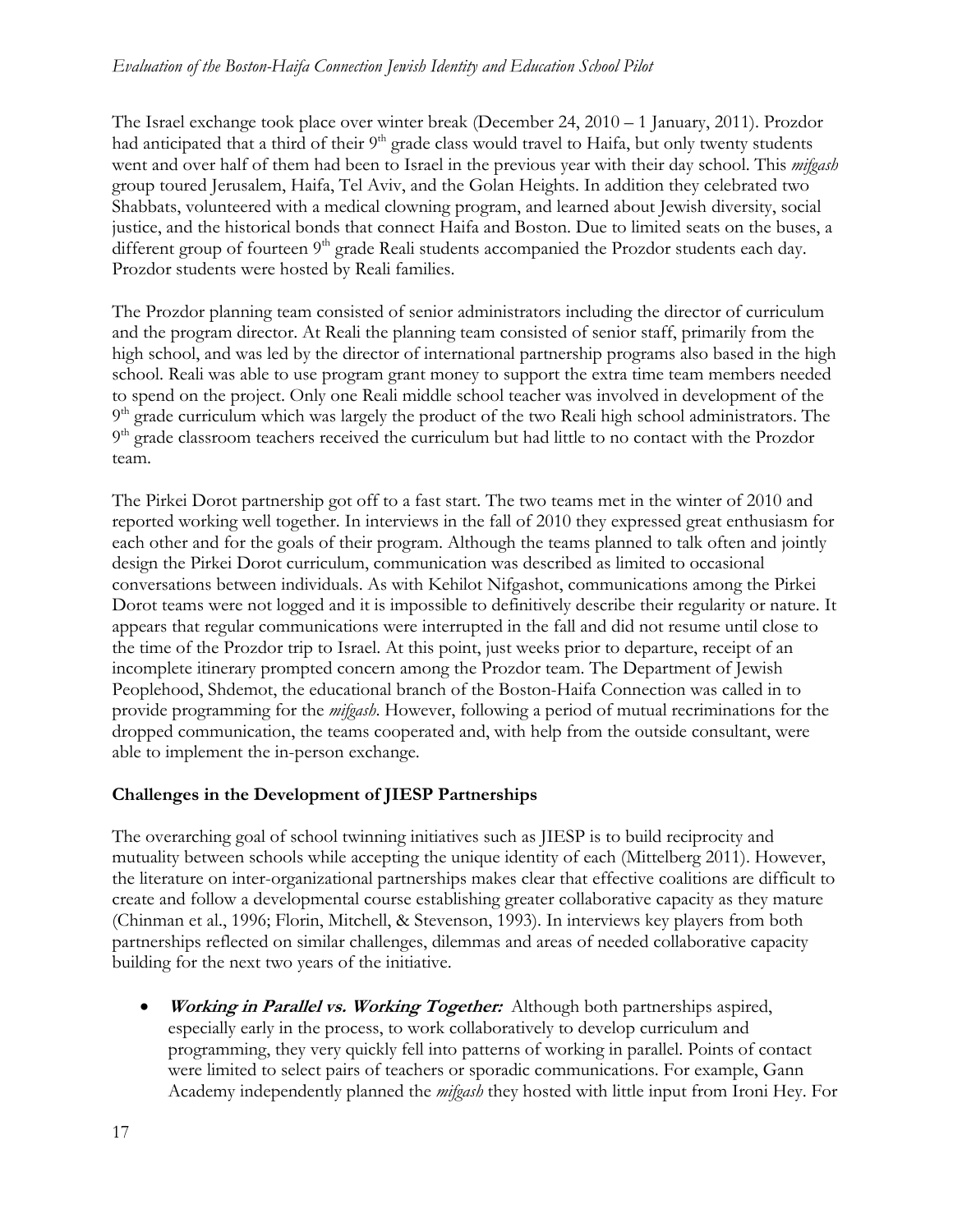the Pirkei Dorot partnership planning was also largely separate and communication was most notable by its absence without either school appearing to notice until just prior to their *mifgash*.

Specific pairs of educators in each partnership developed positive working relationships and in some cases this extended to the top administration. For example, the heads of school of Gann Academy and Ironi Hey each visited the other's school and tried to model the idea of cross-national communication in their own relationship. Unfortunately, neither of the partnership teams as a whole had adequate contact to allow for the development of a shared identity. Teams did not have a schedule of regular contacts and perhaps most problematic was the absence of the infrastructure to support the process of effective cross-national collaboration. For example, the two partnerships did not develop explicit and shared guidelines and timelines for working together. Also missing were the development of tools and online resources for sharing work in progress.

#### *In general we need more consistent meetings between the educators in both schools.*

Team members on both sides attributed some of the difficulties they encountered to not knowing how to work effectively across differences in organizational style yet neither team explicitly explored or planned for these potential problems. For example, the Reali team assumed that any details that were not complete in the itinerary or curriculum would be worked out when the Prozdor group arrived while the Prozdor team found this last minute planning to be stressful.

### *My primary learning was that building trust and relationships [is] the whole idea of this.*

**Insufficiently Examined Differences in Goals and Needs:** Each pair of schools was faced with differences in their organizational structure, needs, goals and the positioning and salience of this initiative in the context of other educational programming. These differences and their implications for implementation of the project were not explicitly explored, if at all, until the latter half of the year. As a result they all too often led to misunderstandings and in some instances resentment that limited partnership development.

*There are big differences between the schools. The nature of the lesson structure, teacher student relations etc. are all different. We hadn't prepared ourselves for the extent of the differences.* 

*We are synchronized at the level of desire and mutual interest; but not at the level of the needs of the schools.* 

*[We] talked at cross purposes from July through December* 

In each pair of schools there were differences in the centrality of the JIESP initiative. For example, Pirkei Dorot was one of many international programs for Reali while it was the flagship enterprise for Prozdor. Prozdor leaders feared it did not have the salience for Reali that it had for them. Reali staff was faced with the reality that the central focus of their work with students is achieving their Matriculation certificate and Pirkei Dorot does not move this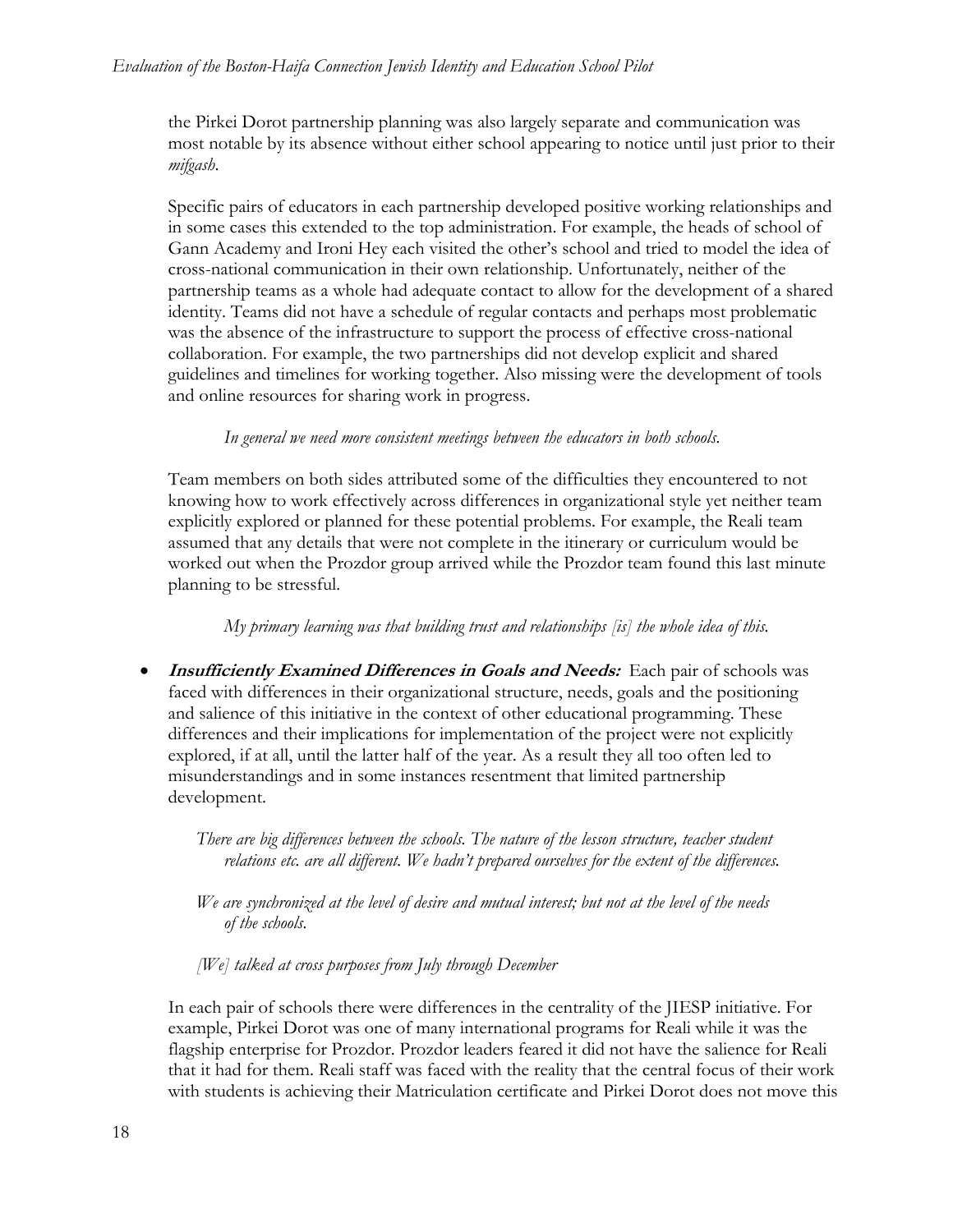agenda forward. Within the Kehilot Nifgashot partnership, Ironi Hey felt that JIESP was integrated into the core social and values curriculum of the school. At Gann, it was not part of a school-wide process.

The schools involved in each partnership also defined measures of success in slightly different and telling ways. As a large school, it is not surprising that Ironi Hey's objectives were cast in terms of numbers of students and faculty affected. In their planning document, they identified three quantitative measures of success for the partnership: increasing the number of students choosing to participate in a class on pluralistic Jewish identity, growing the number of households willing to host students from Boston, and increasing the number of families from the two schools remaining in touch. Gann Academy's work plan defined its measures of success more qualitatively: for students, to develop relationships with each other and gain a greater insight into what it is to live as a Jew in someplace other than the United States; for parents of students, visiting Ironi Hey and Gann to be in touch with each other; and for faculty, to interact and collaborate. Within the Pirkei Dorot partnership, Prozdor thought in terms of expanding students' cognitive, affective, and behavioral ways of articulating their Jewish identity while Reali sought a sense of increased responsibility in their communities, families, and schools and the capacity to serve as a role model of Israeli-Diaspora relations. Reali team members also expressed their goals in terms of having as many students as possible participate which led to the decision to have a different group accompany the Prozdor students each day. This was a decision that Prozdor did not understand since it limited the repeated contact that they felt was necessary to a successful exchange.

Pairs of schools also differed in their ability to appreciate each other's position and needs. For example, the fact that several Ironi Hey staff had strong educational backgrounds in Israeli/Diaspora studies or Jewish education aided synchronization of programming and expectations between their school and Gann Academy. Reali and Prozdor faced a larger divide between a secular Israeli and religious American program and this led to Reali's difficulty understanding Prozdor's insistence on Kashrut and Shabbat observance. Whether it was religious versus secular orientations or large versus small student bodies, there were substantial differences between the two schools in each partnership that did not seem to be addressed in an explicit and systematic fashion.

Clearly, the JIESP partnerships faced pragmatic challenges such as working in different time zones and balancing this initiative with other organizational needs and goals. Nonetheless, in many ways the planning teams failed to model the sense of camaraderie and open communications they were trying to achieve for their students. As one teacher summed it up, the partnerships faced "the challenge of time, space, culture, and language." These difficulties are not totally unexpected.

Research on the development of coalitions indicates that among the initial tasks are development of a positive and trusting working climate and mechanisms for shared power and decision-making, and articulation of a shared vision (Foster-Fishman, et al., 2001). Participants in the two partnerships realized that the first year was a period of learning, and that achieving the next stage of partnership capacity building will require them to explore and acknowledge differences in their philosophy, goals, and practice. Further, they will need to work toward a shared understanding of the purposes and values of this cross-national peoplehood education initiative. Both partnerships could also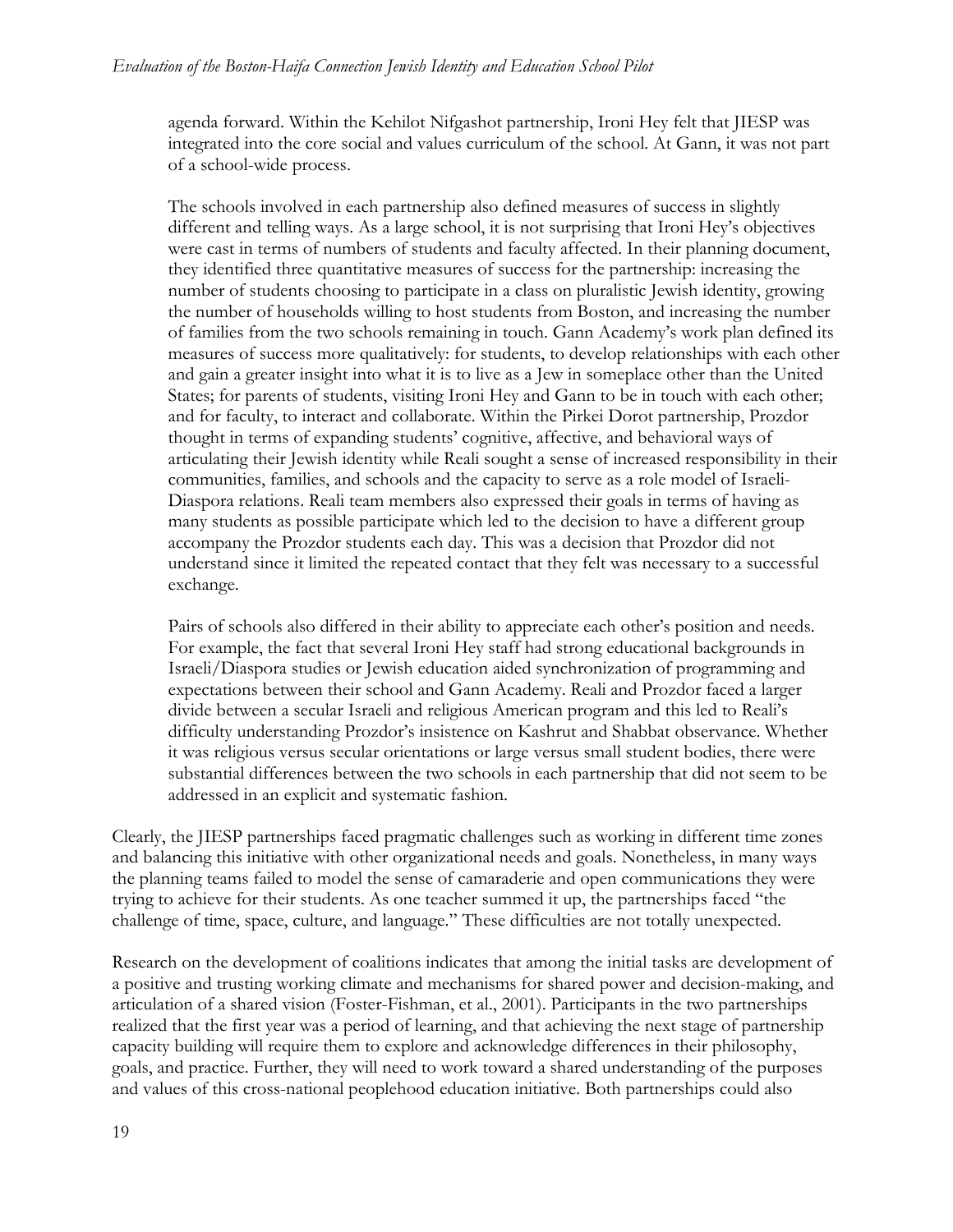benefit from conceptualizing their joint work as developing a 'community of practice' with shared language, goals, and strategies (Wenger, 1999).

### **II Impact on Schools**

One of the primary goals of JIESP was to transform the organizational culture of the participating American and Israeli schools such that an exploration of Jewish identity and peoplehood would become an integral aspect of the experience of all members of the school community. This section explores how successful each pair of schools was in moving toward this goal. For each pair the discussion explores the planning team's thoughts about their progress, the reflections of parents, and the impact of JIESP on students' perceptions of the integration of Jewish peoplehood into their school's culture. However, throughout this discussion it should be kept in mind that it is not possible to clearly separate out the effects of either Pirkei Dorot or Kehillot Nifgashot since in both cases, students, teachers and school units are also involved in other Israel/Diaspora education initiatives and exchanges. Almost half of Reali students (46%) had experience in the Young Ambassadors program and almost 29% had participated in another delegation to a Boston area day school. No doubt the effects of those experiences seep into attitudinal changes reflected in this evaluation of Pirkei Dorot. Even more so, the impact of the three months spent at Alexander Muss High School by over half of Gann Academy's  $11<sup>th</sup>$  graders has to be considered in assessing impact on students, teachers, or parents especially as these relate to attitudes toward and connection to Israel.

# **Kehilot Nifgashot <sup>3</sup>**

 $\overline{a}$ 

The Ironi Hey team was gratified to report that over 70 families volunteered to host Gann students and interpreted this as evidence of the growing popularity of the initiative within the broader community of Ironi Hey families. Families of Ironi Hey  $12<sup>th</sup>$  graders hosted most of the Gann  $11<sup>th</sup>$ graders. Faced with the need to find housing for observant Gann students, the Ironi Hey team was also successful at finding B'nei Akiva families to serve as hosts.

The Gann Academy planning team was particularly pleased with the leadership role that a small group of parents assumed. This was necessitated, in part, by the arrival of Ironi Hey students as the Jewish holiday of Simchat Torah began and the school was not in session. Two parents became host captains and recruited other parents to organize and implement several days of recreational events. Much of this was done completely independent of the school and partnership team. Gann host families were all drawn from the 11<sup>th</sup> grade and they shared their own observance of Simchat Torah, Shmini Atzeret, and Shabbat with the visiting Israeli students and teachers. Many Gann parents noted that the opportunity to host was a highlight of their family's experience and they recalled fondly getting to know the Ironi Hey students. However, it should also be noted that Ironi Hey was prevented from sending additional students on the *mifgash* due to concerns among the Gann team that it would not be able to find enough host families.

Despite the intense and committed involvement of a small group of parents, only a minority of Gann  $11<sup>th</sup>$  grade families agreed that they were invited to become involved in planning (22%), to help with activities (36%), or that they even knew what educational programming was part of this

<sup>20</sup>  <sup>3</sup> At Ironi Hey both start and end of year student surveys received a very low response rate precluding any analysis. Therefore the only quantitative data presented for Kehilot Nifgashot is from Gann Academy.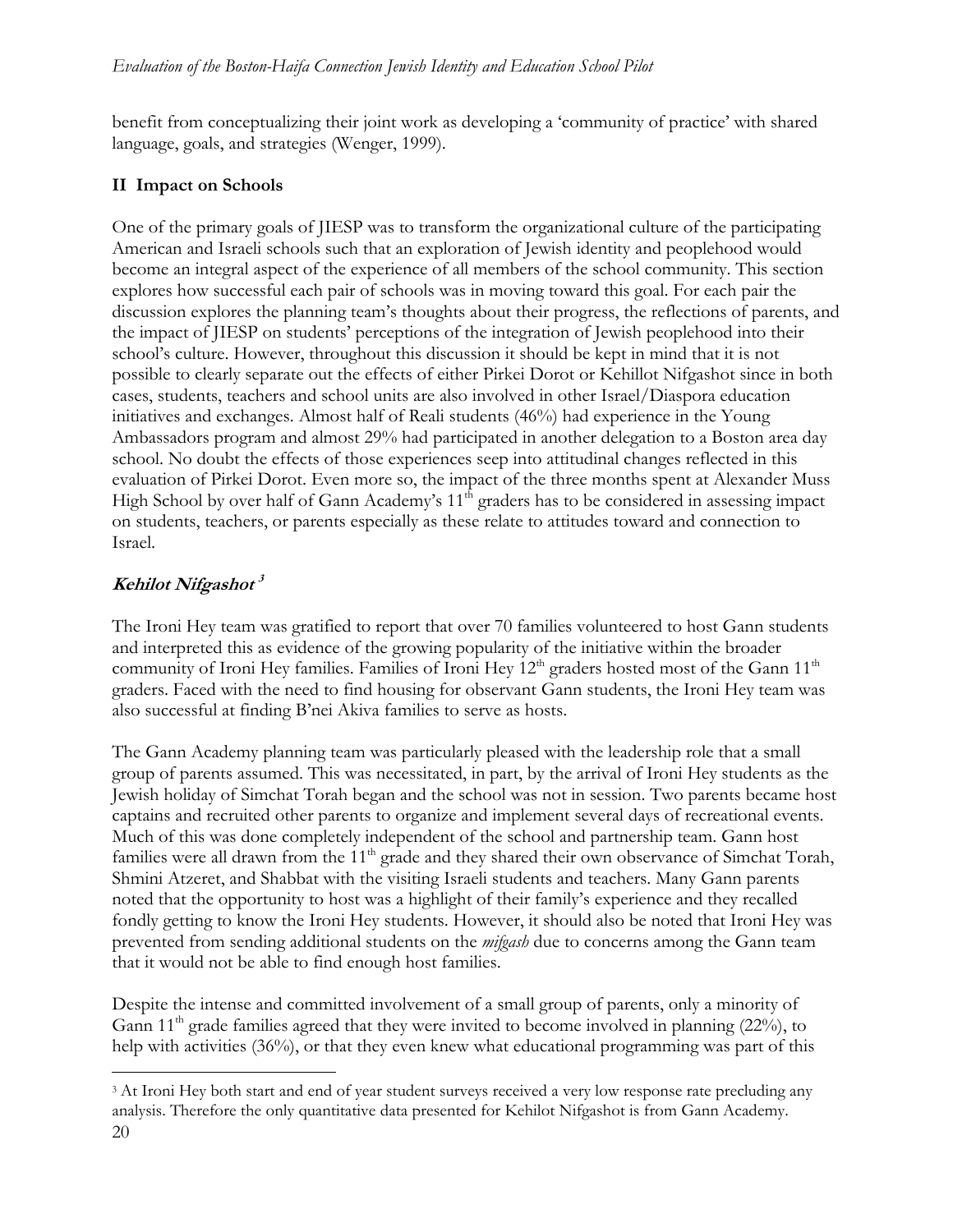initiative (37%) (Figure1). Only 65% agreed that they were aware of the goals of the school twinning program. When asked what could have been done differently many Gann parents noted that they would have liked to be given more opportunities to be involved. Parents of students that traveled to Israel wanted the opportunity to make contact with and get to know the families hosting their children.

*Have a program that included us, even if our kids were in Israel.* 

*If we had the contact information before [daughter] left for Israel, we would have established a connection* 

*Invitations to learn more about the program. Other than being asked to host I don't recall any opportunities* 



Figure 1: Involvement of Parents of Gann Academy 11<sup>th</sup> Graders

Gann 11th grade families with participating students only modestly endorsed the program as increasing their discussion of or connection to Israel, understanding of Israeli life, or desire to find ways to support Israel (Figure 2). It should be kept in mind that the impact of the program as perceived by these Gann parents may be depressed by a "ceiling effect." Many Gann families already had deep and diverse connections to Israel. For example, the majority of parents surveyed reported that they or another parent had traveled to Israel to visit family (56%) or friends (59%), for business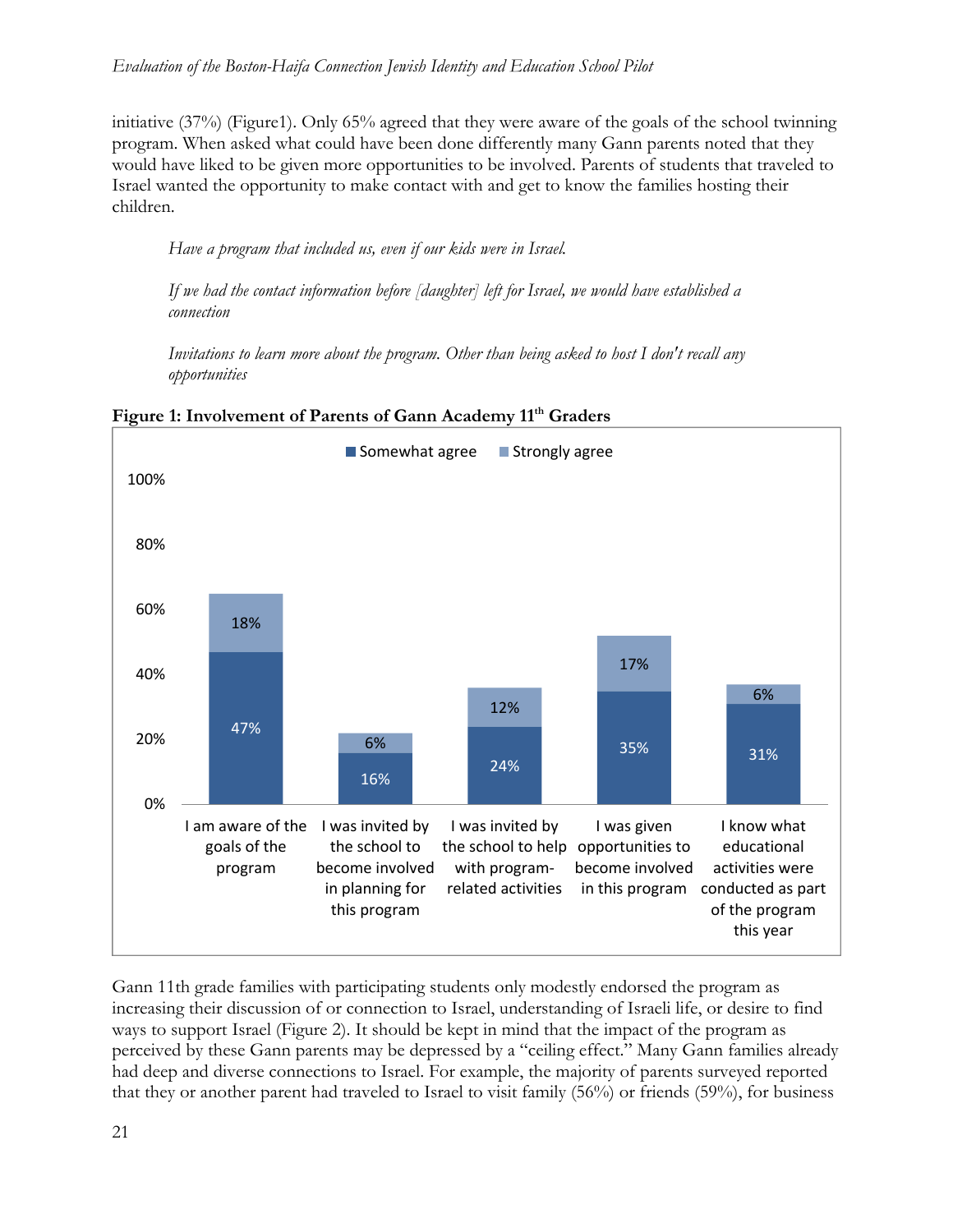(34%) or on a tour (54%), and 38% had lived in Israel for three months or longer. In addition, 45% of parents indicated that in previous years they had hosted Israeli students and 31% reported that another child in their family previously traveled to Israel as part of a peer tour or a Boston Haifa Connection program.





When asked to reflect on the impact of Kehilot Nifgashot on their school, Gann team members saw success in their students' response to the fires in Haifa. Students in the virtual *mifgash* group expressed their concerns directly to their counterparts in Haifa through emails or Facebook, and they started a campaign to raise money for a particular children's daycare center affected by the fire*.* Gann 11<sup>th</sup> graders including those who had been to Israel and those who had not, were put in charge of the school's spring religious celebrations*.* Team members reported that these students responded with a new fervor telling teachers that they "felt more Israeli now." For Ironi Hey, school wide impact was evidenced in the growing cohort of educators from a variety of fields involved in the program and their high attendance at the Kaballat Shabbat at the school during the visit by Gann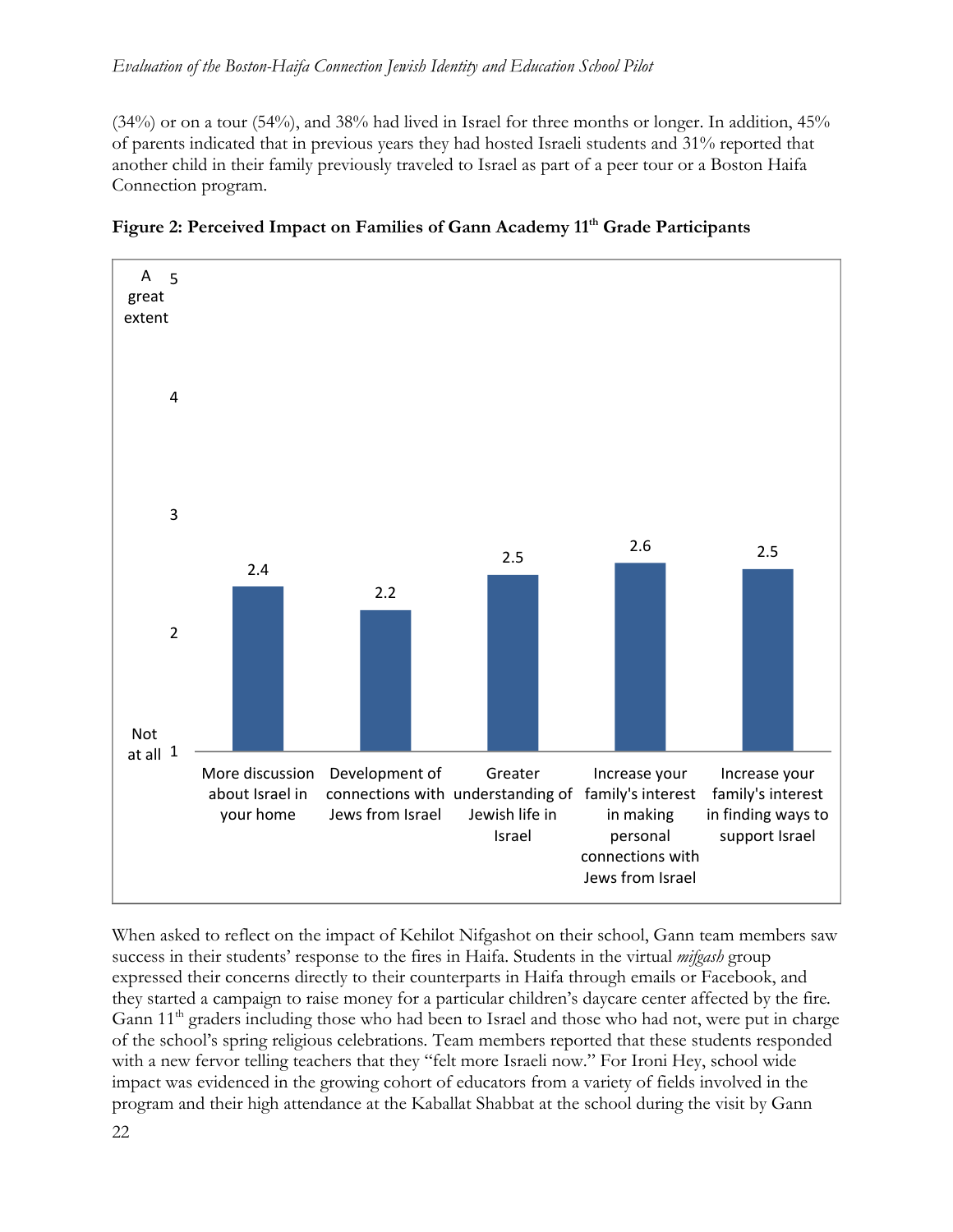students*.* Ironi Hey also reported dramatic growth in the number of students expressing interest in the Pluralistic Judaism class, which doubled from fall 2010 to fall 2011.

In order to assess changes in how students perceived the prominence of Jewish peoplehood in their school, a scale was developed for use in this research. The four items comprising this scale asked students about the emphasis in their school on learning about Jewish communities and Israel and on the connection between themselves and the larger Jewish people (Table 4). The overall scale showed a very good level of internal consistency  $(\alpha = .72-.75)$ .

**Table 4: School Peoplehood Scale** 

| Item                                                                                |
|-------------------------------------------------------------------------------------|
| There is an emphasis in our school on the connection between Jews from all over the |
| world.                                                                              |
| We learn about Jewish communities outside of our area                               |
| Israel is an important part of our education.                                       |
| We are encouraged to think about ourselves as part of a larger Jewish people.       |

Only 42% of Gann students who participated in an in-person encounter strongly felt that the program strengthened ties between the two schools. This group of Gann students includes all those who travelled to Israel, participated in the stateside *mifgash*, or hosted Ironi Hey students. Comparing survey responses from the start and end of year surveys indicates that these in-person participants showed no significant change in their scores on the School Peoplehood Scale.

# **Pirkei Dorot**

Members of the Reali team saw the development of their new  $9<sup>th</sup>$  grade curriculum as a major success representing a significant commitment of time and energy. Prozdor was disappointed with the size of the group that traveled to Israel which they attributed to parental concern with their students' eligibility for Taglit-Birthright Israel. They noted, however, that interest in the program was growing among teachers not directly involved this year and several had already asked how they could expand the program into their classes.

This year Pirkei Dorot involved only one in-person encounter (Prozdor students visited Haifa, but the Reali students visiting Prozdor did so as part of the Young Ambassadors program) and therefore Prozdor parents did not have the opportunity to host Reali students. Nonetheless,  $61\%$  of  $9<sup>th</sup>$  grade parents of participants agreed that they were given opportunities to become involved and 70% agreed that they were aware of the goals of the program (Figure 3). However, as was the case with Kehilot Nifgashot, the majority of Prozdor families did not agree that they were invited to become involved in planning, to help with activities, or that they knew what educational programming was part of this initiative. When asked what could have been done differently many Prozdor parents echoed the sentiments of Gann Academy parents noting that they would have liked to be given more opportunities to be involved or to contact the families that were hosting their children.

*Establishing opportunities for us to have more contact with Reali families, involving us more in what our children are actually learning in Prozdor.*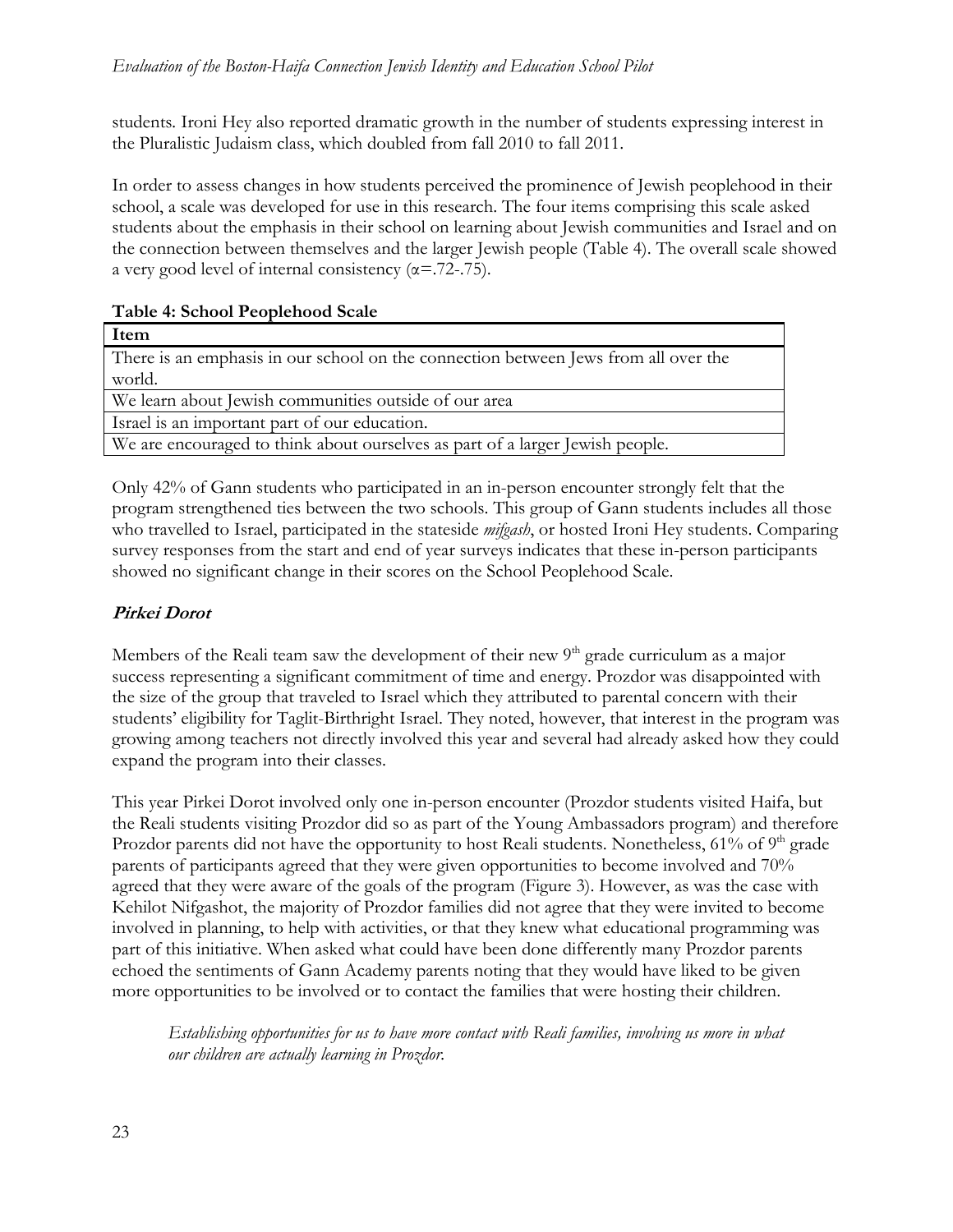*More info should be given to parents about the long term plan for this partnership while at Prozdor, updates, and how it's incorporated into the curriculum.* 



Figure 3: Involvement of Prozdor Parents of 9<sup>th</sup> Grade Participants

Prozdor parents whose children were directly involved in the program perceived significantly more impact on discussion of Israel in their home, interest in making personal connections with Jews from Israel, understanding of Jewish life in Israel, and interest in finding ways to support Israel as compared with parents whose children were not involved in the program (Figure 4). As with Kehilot Nifgashot, Prozdor parents, even in the best case, perceive only modest gains. Again, findings on Prozdor families need to be understood in the context of their already deep connections to Israel. For example, the majority of survey respondents reported that they or another parent had traveled to Israel to visit family (70%) or friends (59%), for business (33%) or on a tour (58%) and 52% had lived in Israel for three months or longer. Almost one-third (29%) indicated that in previous years they had hosted Israeli students and over one-third (36%) report that another child had already traveled to Israel as part of a peer tour or Boston Haifa Connection program.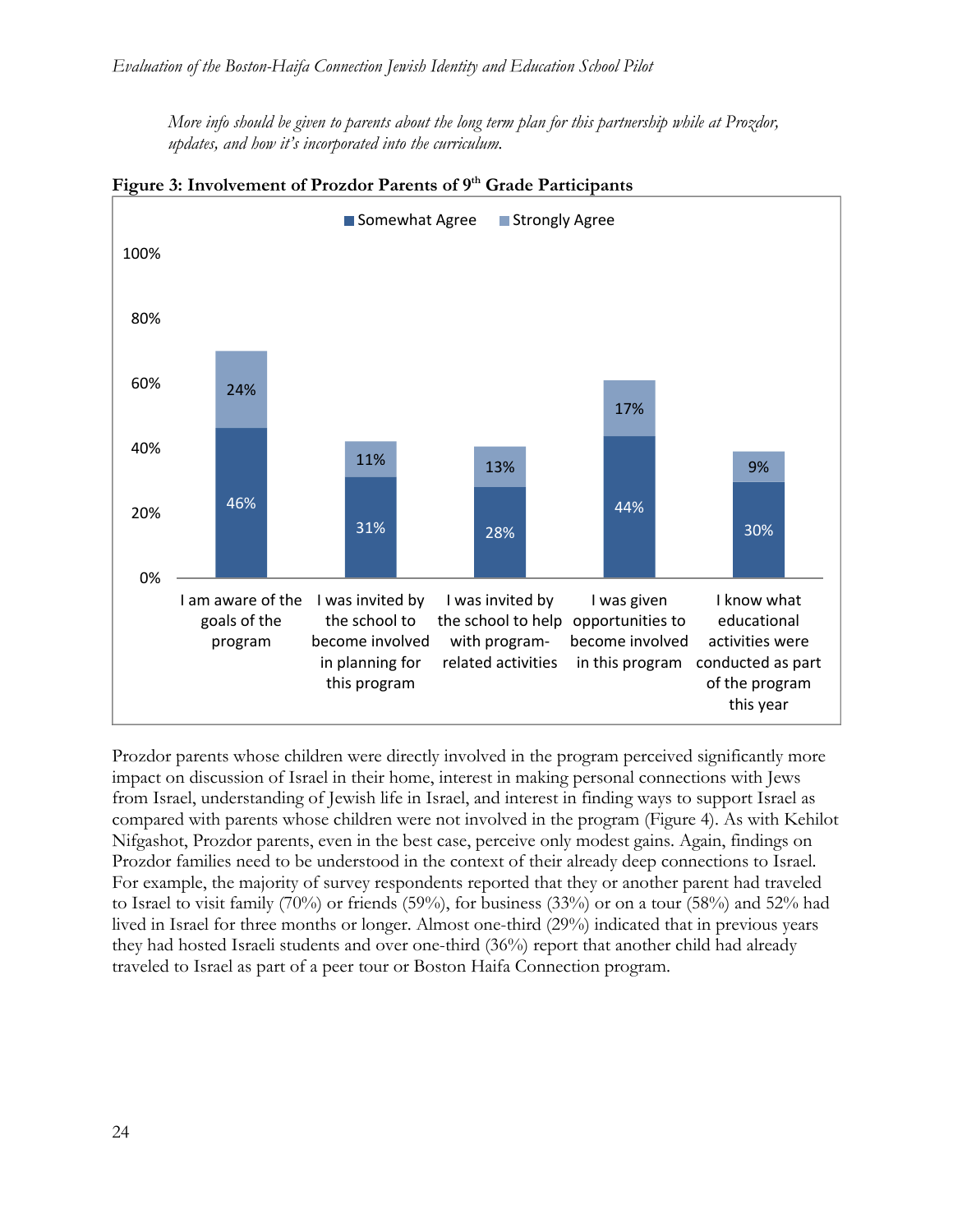



Over half of Prozdor students (55%) and over two-thirds of Reali students (69%) felt strongly that Pirkei Dorot strengthened ties between their schools. Comparing survey responses from the start and end of year surveys indicates that whether they participated in the virtual or in- person encounters, Prozdor students perceived only modest and not statistically significant increases in their school's focus on peoplehood (Figure 5). It should be pointed out that Prozdor students indicate very high scores on the Peoplehood in the School Scale on the pretest making it very difficult to effect significant changes in the postmeasure. Reali students also appear to have increased scores on the Peoplehood in the School scale.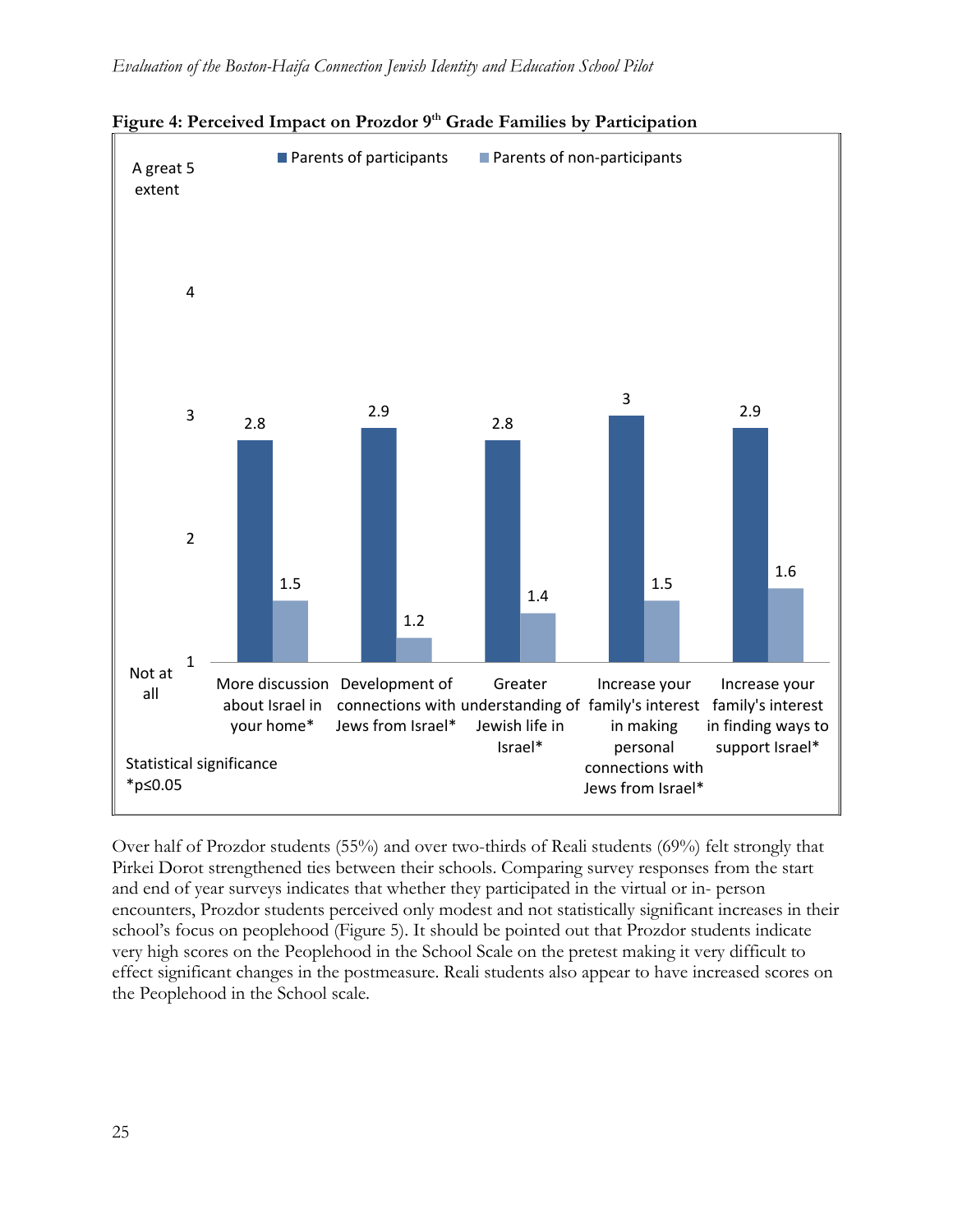

**Figure 5: Impact on Perceived Peoplehood Focus in the School (Prozdor)** 

In the first year of the JIESP initiative both of the partnerships could point to evidence of emergent changes in how the concept of Jewish identity and connection to the larger Jewish people was integrated into the culture of their school communities, yet this progress was often modest and limited to the accomplishment of specific tasks such as the development of a curriculum or to those parents and students that were directly involved in the program. It is true that both Prozdor and Gann Academy experienced limitations to the potential of in-person exchanges to impact the larger school community. For example, at Gann the timing of the *mifgash* over the Jewish holidays meant that much of the interaction between Israelis and Americans took place outside of the school environment thus limiting the exposure of the larger community of teachers and students. For Prozdor, the absence of the opportunity to host limited the experience to those students and teachers directly involved in the trip to Israel. However, these limitations tell only part of the story. More problematic is that neither partnership was able to integrate the different parts of their plans with each other or into the fabric of their school. There was little evidence of attempts to create synergies between the different elements of their programs such as between the virtual and inperson *mifgash* groups. Planning and implementation was limited to only small segments of the teacher or parent populations with little evidence of efforts to build awareness throughout the rest of their school communities. Teachers not directly involved were often unaware of when visiting students would be in the school or in their classroom. In many ways these partnerships operated largely in an insular manner that resulted in only limited impact on the larger culture of the school.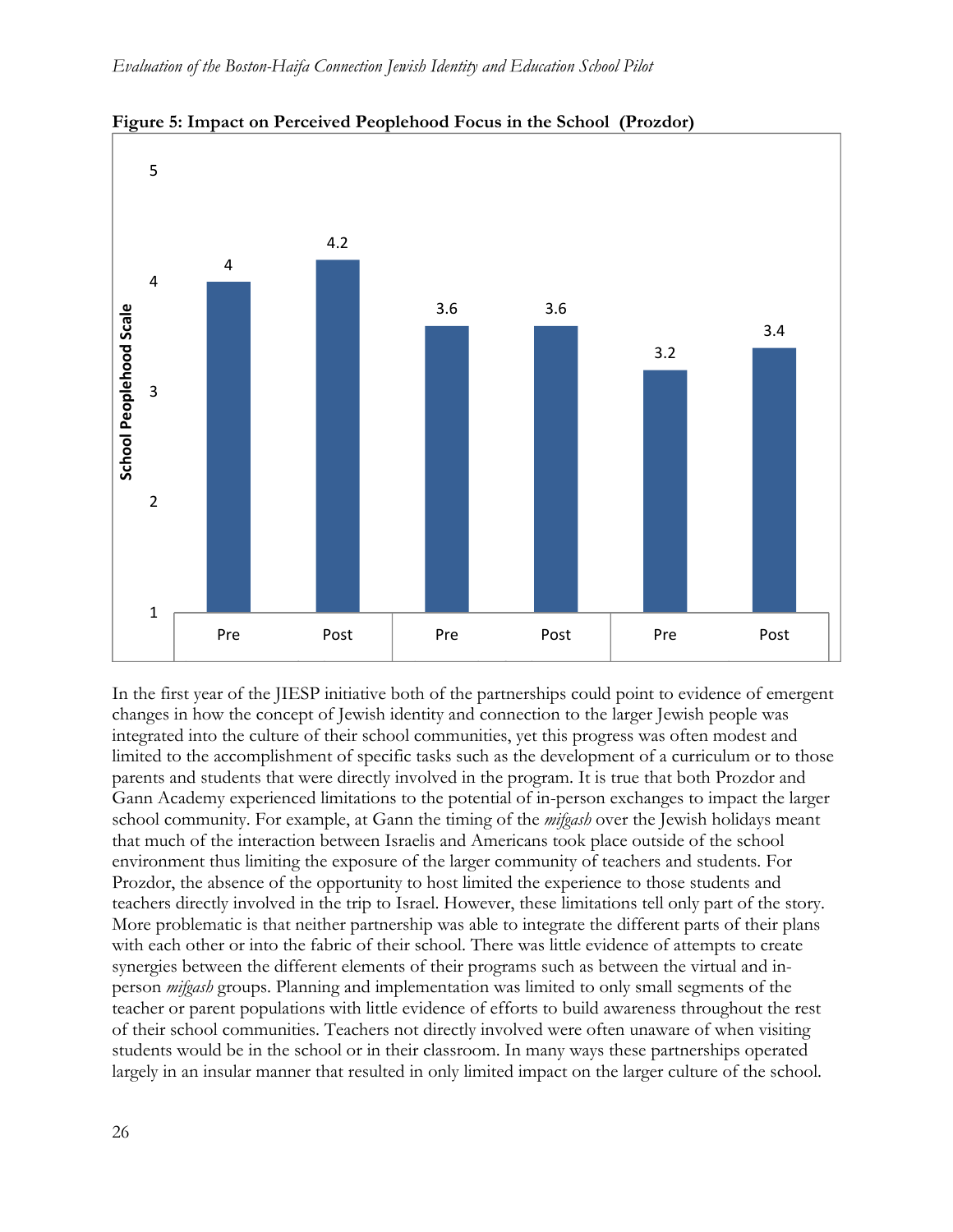*This year we came to understand that [program] needs to be part of a general school wide agenda having to do with relations with the Diaspora. We need to have greater involvement of [administrators] for this to succeed.* 

### **III Students' Overall Experience and Impact on Connection to Peers and Partner Country**

Research on students indicates that the opportunity to get to know peers from the partner school is often perceived to be critical and transformative. For each partnership pair the following discussion begins by looking at student reactions to their *mifgash* experience and then considers the impact of that exchange on widening spheres of connection starting with peers from the partner school and moving to peers from the partner country and the partner country as a whole. It is important to keep in mind that these data may reflect a ceiling effect. In other words, students from both Gann and Prozdor have substantial pre-existing ties to and experience with the partner country. On the pre-program survey, one fifth of Gann and Prozdor students reported that they have family or friends in Israel with whom they communicate often or very often. One third (34%) of Reali students have frequent contact with friends living in the US. This section concludes with a discussion of the challenges encountered by the two pairs of schools in trying to create an authentic *mifgash* experience.

### **Kehilot Nifgashot**

*It is a Saturday night in early October and 45 students are gathered in the lobby of Gann Academy chatting in small groups. They are all dressed similarly in sneakers and zip up sweatshirts and it is hard to tell by just looking who is Israeli and who is American. After a few attempts to get their attention, a Gann teacher begins an icebreaker saying "I am going to clap my hands a certain number of times and you have to get into groups of that number". He claps his hands three times and everyone in the room starts clapping, not understanding what is going on. Flustered the teacher tries to explain the activity again. It is clear that many of the Israeli students do not understand and they ask their friends for translation before proceeding. Eventually the students move into small groups but most gravitate to the people they were with at the beginning of the evening.* 

*Two days later the Israelis join Gann students for morning discussion groups at school. In one a teacher introduces a magazine article on 'Why Israel Doesn't Want Peace' and asks students what they think. One Israeli teen quietly says to another and asks "Do you understand? "The answer is "No" Several Ironi Hey students turn to their friends for translation. Straining to understand, several Israelis seem intrigued by the article and listen as the teacher reads excerpts. The Israeli teens are never directly asked their opinions and the conversation that ensues is dominated by Gann students. One Israeli jumps in and states that there are different names in Israel to differentiate between those who want peace and those who don't. But most Ironi Hey students show signs of becoming disengaged and chat with one another.* 

27 The stateside *mifgash* at Gann Academy was a mixed experience for students and often plagued by the difficulties described in this vignette. The visiting Israeli students often did not have adequate English skills to allow them to follow group discussions or fully understand instructions. This need for translation was not consistently addressed. Most activities were led by Gann teachers and did not make full use of the Ironi Hey faculty present. Nonetheless, students seemed to enjoy getting to know each other and having fun together especially during more casual encounters such as bowling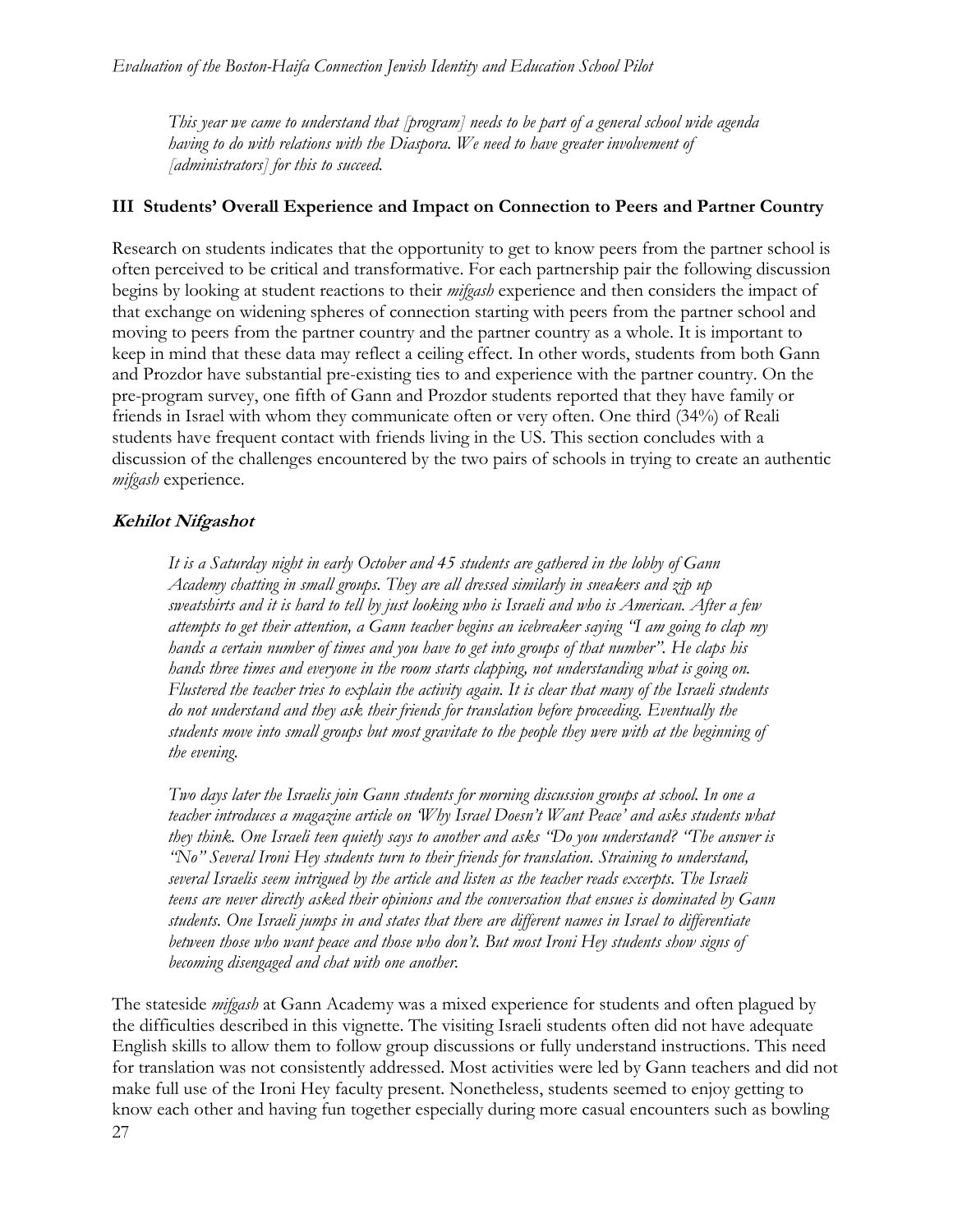or walking around Boston. As one teacher noted, "It's good to relate to Israel in non-political ways, to connect as human beings."

Kehilot Nifgashot also encountered challenges in theirvideo-conferences. Originally envisioned as an intimate and meaningful exchange over the course of the year between small groups from each school, the reality was that Ironi Hey's Jewish pluralism class was a much larger group and difficulties in scheduling and technology severely limited the number of exchanges. Video conferencing was a highly problematic technology, Ironi Hey did not have the technological resources needed for their classroom, and Facebook was a poor substitute since Gann students are blocked from using this and other social media venues in school. As one teacher lamented "the technology was bad, and the sound was incomprehensible."

Over three quarters (76%) of Gann students who participated in Kehilot Nifgashot said that they would recommend the program to their friends. At least half of  $11<sup>th</sup>$  grade participants strongly felt that the program was fun (57%) or gave them the opportunity to create friendships with Israeli peers (Figure 6). However, less than half strongly felt that the program was personally meaningful (41%) or improved their Hebrew (37%).



Figure 6: Gann 11<sup>th</sup> Grade Participants' Experience of Kehilot Nifgashot Program

The impact of Kehilot Nifgashot on the development of personal connections to Israeli peers appears to be positive but modest. Although  $62\%$  of Gann  $11<sup>th</sup>$  grade students agreed that they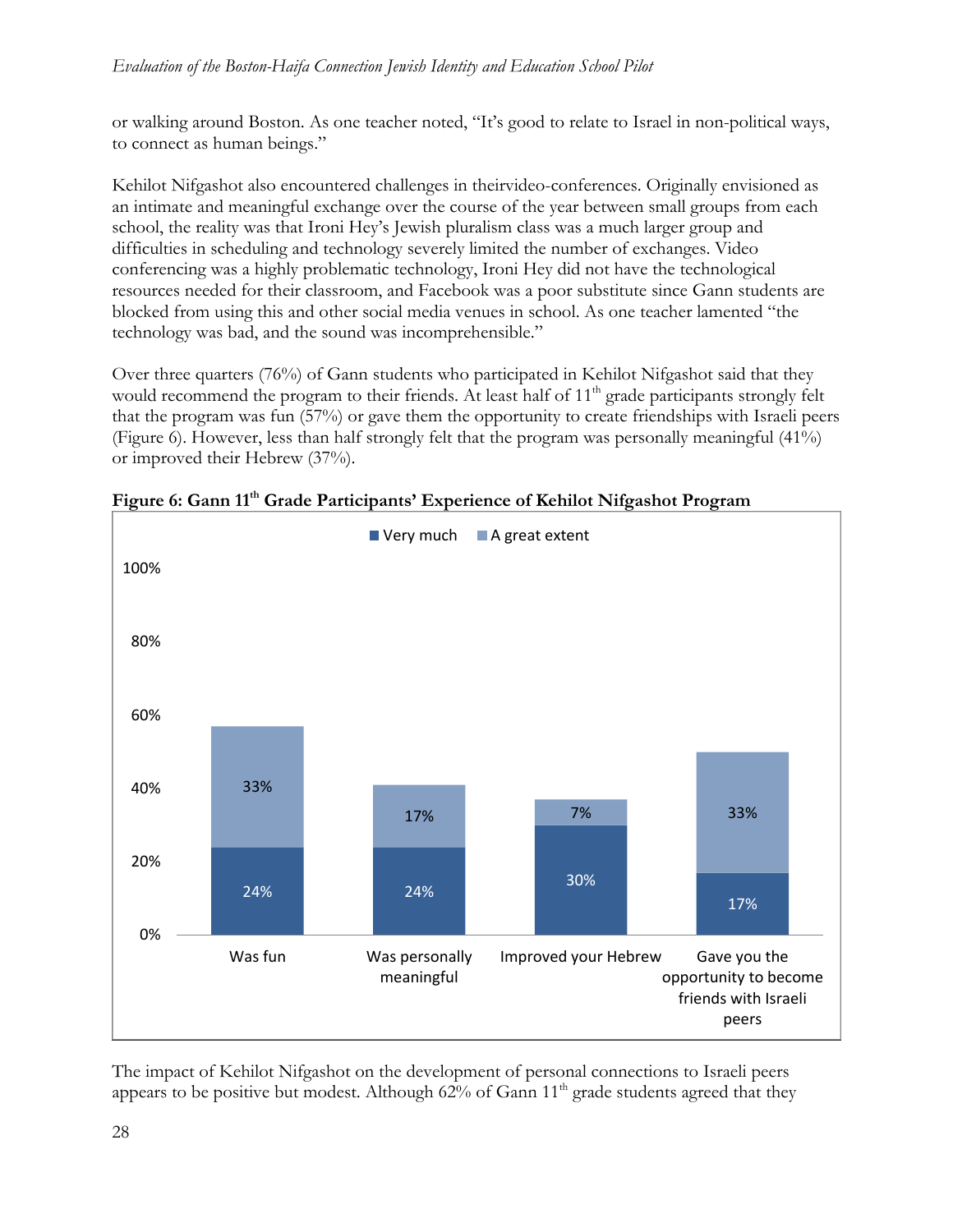enjoyed their stay with their Ironi Hey host family, less than one third (31%) agreed strongly. In focus group discussions and survey comments both Gann and Ironi Hey students who participated in the stateside *mifgash* talked about how much they enjoyed getting to know each other and were able to identify commonalities and differences between themselves.

*I was really surprised at how similar our lives were. I know there's a lot of big differences like the cities or big classes but I think before I had met them I thought that in Israel everything was super religious. (Gann)* 

*The most important thing for me was making friendships with Jewish teenagers in the US. Regardless of the differences in where we live we are the same age and all Jewish. (Ironi Hey) I made connections with the Americans who I met in Boston and I have kept in touch with them to this day! It was the most enjoyable experience I have ever had and I want to go back there, which I hope will happen again in the future. (Ironi Hey)* 

Unfortunately, several months after their shared experience, Gann 11<sup>th</sup> grade students reported only limited contact with the Ironi Hey students (Figure 7). In the preceding three months, 29% viewed the social networking pages of their partner school peers but only very small portions had more direct exchanges through skype or phone (15%), email (6%), or by posting messages to each other through social networking sites (11%).



Figure 7: Gann 11<sup>th</sup> Grade Participants Contact with Ironi Hey Peers in Preceding Three **Months**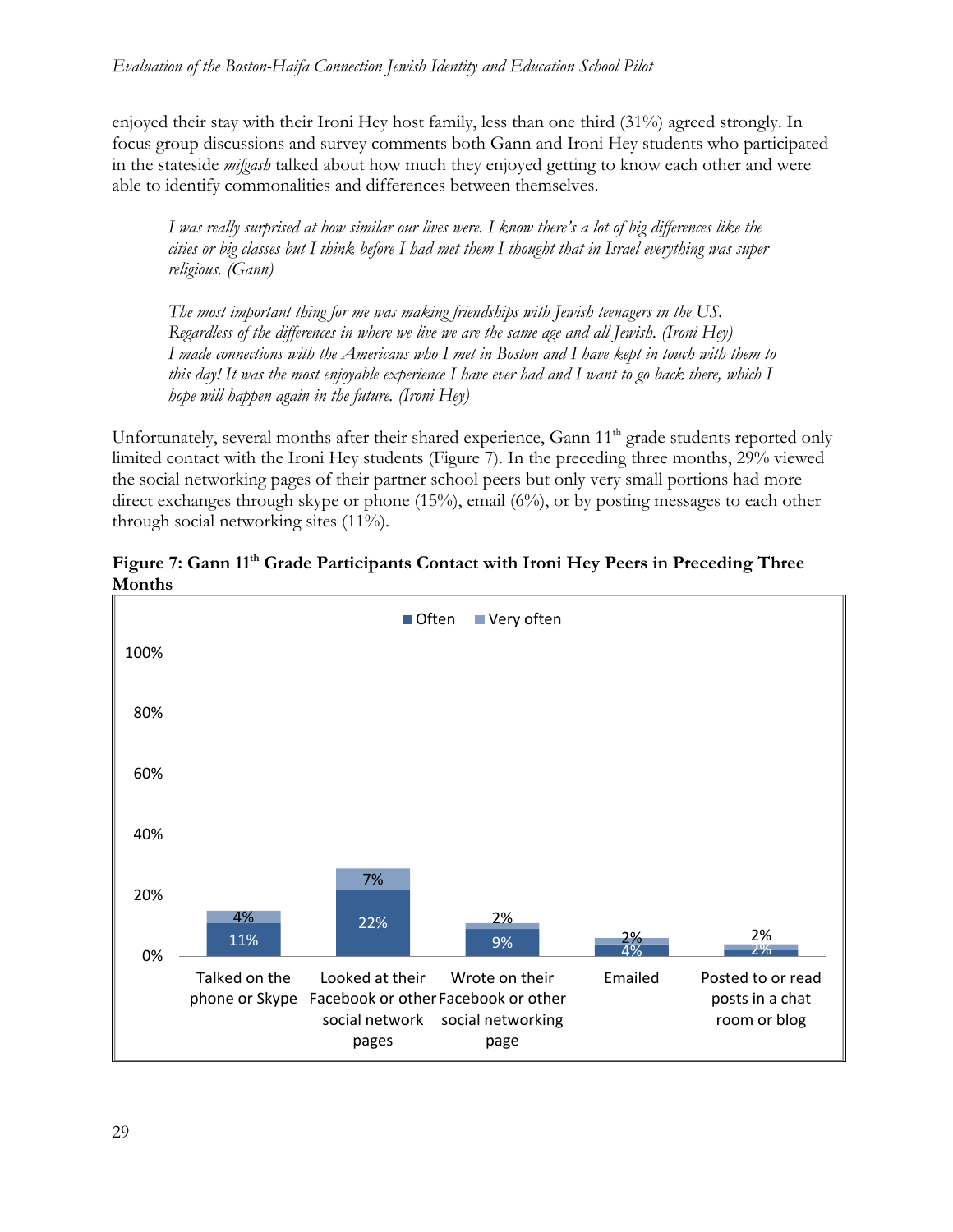When we look at the outcomes of Kehilot Nifgashot for connections to and understanding of the more abstract referent of "Israeli peers" the findings are also mixed. 60% of Gann participants strongly endorsed the program's role in educating them about the lives of Israeli teens yet only 19% strongly agreed that Kehilot Nifgashot led to a greater sense of connection to this broader group of Israelis. Comparison of start and end of year data also indicates that Gann students experienced significant decreases in their comfort interacting with Israeli peers and their perception that Ironi Hey students understand what their life is like as Jewish teens in the United States. (Figure 8). By itself the latter finding might be the natural and not necessarily negative outcome of honest dialogue. However, in combination with the former finding these data suggest that the *mifgash* experience may not have allowed participants to transcend their differences and find common ground.



Figure 8: Impact on Understanding of Peers—Gann 11<sup>th</sup> Grade Participants

The pre and post surveys also asked students to indicate the frequency with which they talk about Israel, listen to Israeli music, or seek out information on Haifa or Israel. These can all be thought of as behavioral markers of interest in and concern for the state of Israel. Although most of these behaviors showed an increase on the end of year survey, the only statistically significant change is for looking online for information about Israel (Figure 9).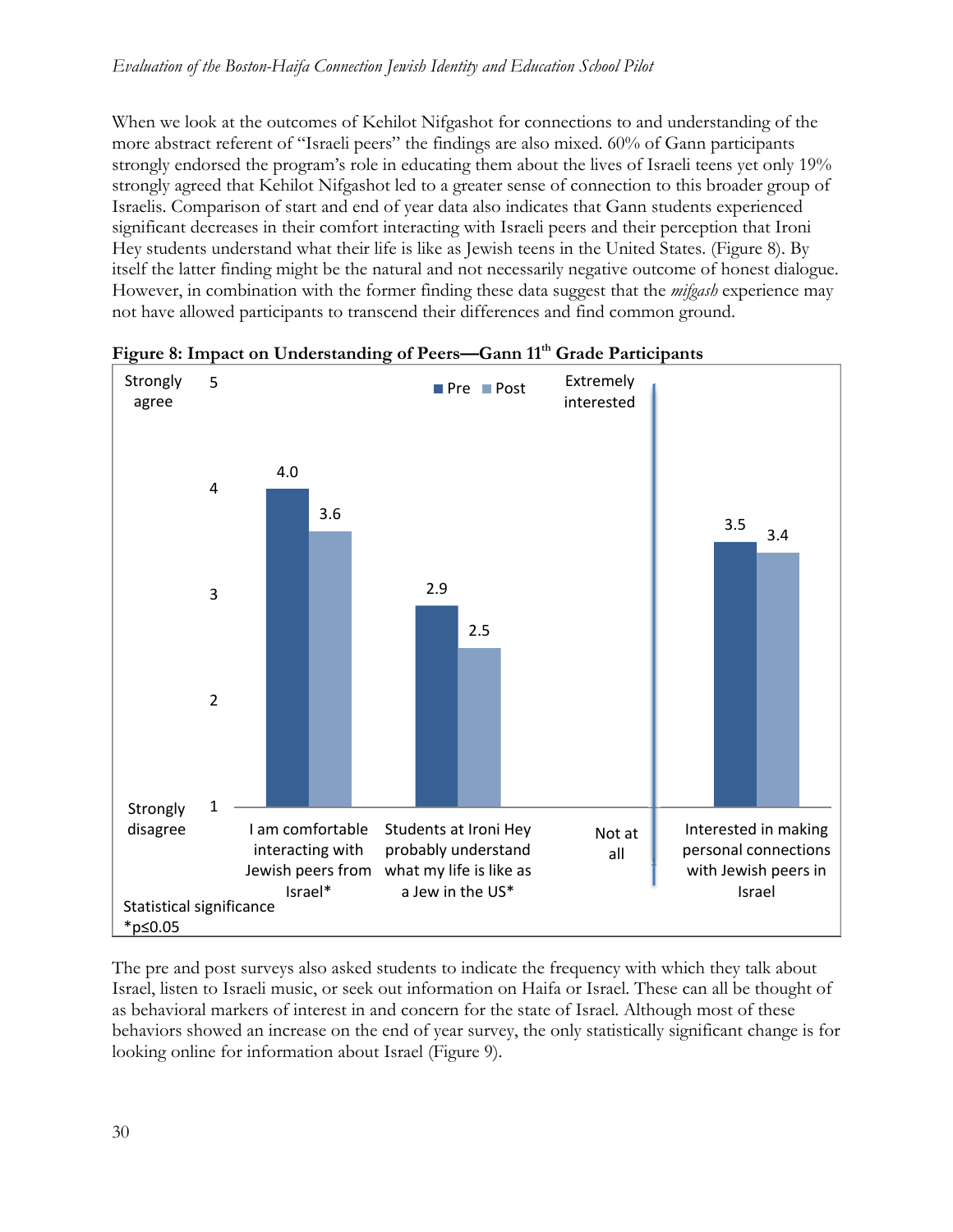

Figure 9: Impact on Behaviors Related to Interest in Israel—Gann 11<sup>th</sup> Grade Participants

In terms of their emotional sense of connection to Israel, there is very little change from start to end of the year (Figure 10). However, Gann students did make significant strides in their perception of their level of knowledge about Israel.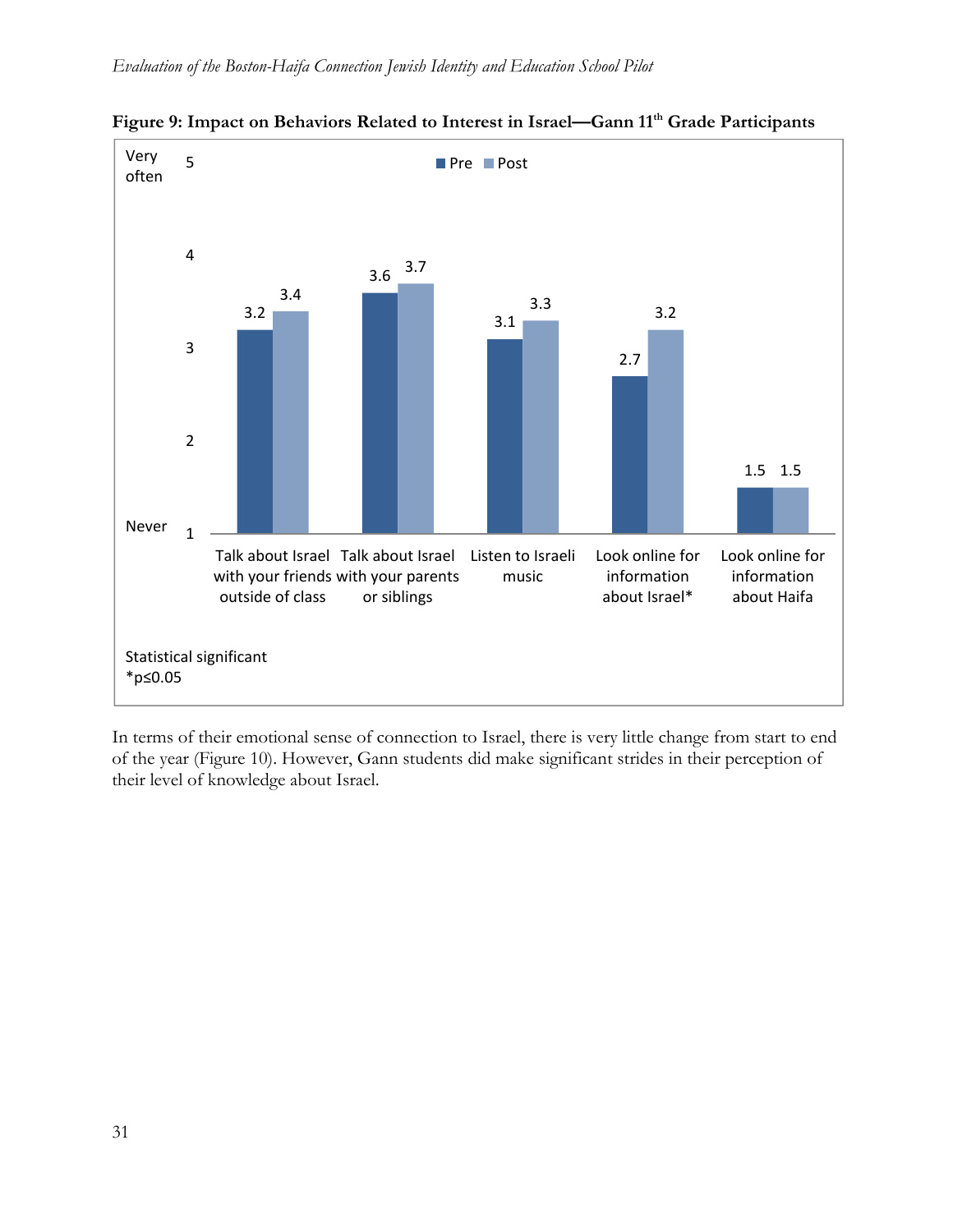

Figure 10: Impact on Connection to Israel—Gann 11<sup>th</sup> Grade Participants

### **Pirkei Dorot**

It is 9:40 on a Sunday morning in November and eighty Prozdor 9<sup>th</sup> graders are sitting on the ground in *a large auditorium waiting for technical difficulties to be resolved so their first video-conference with Reali can begin. Twenty minutes later the technology finally works and the students erupt in cheers. Video of a group of Reali students is projected on a large screen and can be seen clearly even from the back of the room. Several girls from Prozdor excitedly point out students they recognize from a program they did last year with Reali through their day school. Between the limitations of the microphone, the klezmer band practicing in the next room, and the shaky sound from Haifa, it is difficult to hear and from time to time students from both groups look frustrated as they try to understand what is being said.* 

*As the lesson progresses students from each group are asked to come to the microphone individually and present items that they feel are Jewish symbols. Prozdor students show a mezuzah, a necklace, a kippah, and a hamsah while Reali students present a Star of David, Jerusalem, the olive branch, and holiday food. In the ensuing conversation the teachers direct follow-up questions to students; do the Israelis think of the symbols as national or religious; is there a difference in symbols between Boston and Israel? The students do not interact directly with each other. Finally a Reali student interjects that they eat matzah in Israel and he is not sure if Americans eat matzah. Laughing, the Prozdor students respond that they*  eat lots of matzah. A Prozdor student follows up by asking if they eat bagels in Israel. The heightened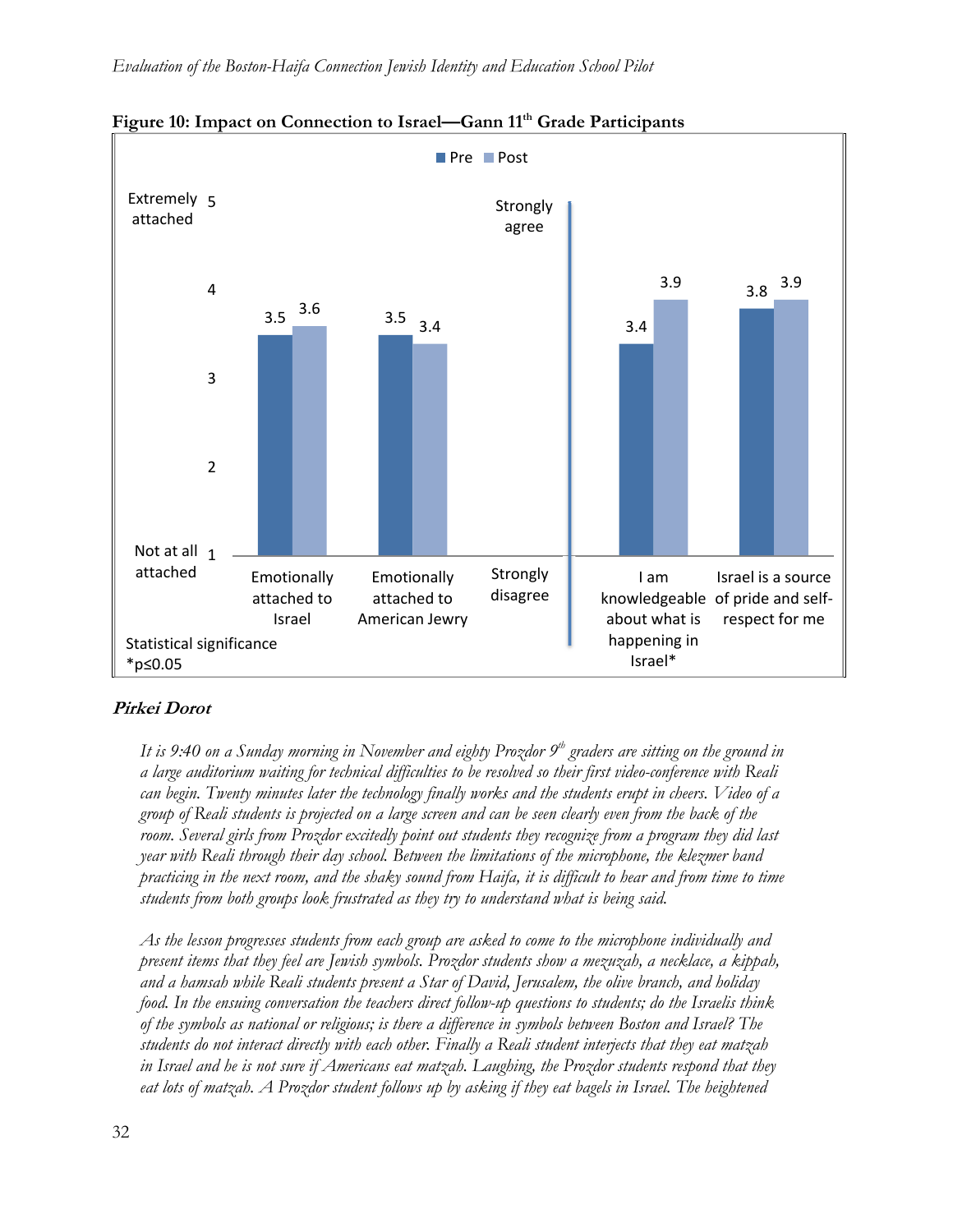*interest of the students on both sides is palpable. A Reali student responds that they eat bagels but not as much as Americans do.* 

The four video conferences between Reali and Prozdor often echoed the excited anticipation as well as the frustrations described in this vignette. In interviews, teachers reported that the video conferences were "a highlight" enabling students to understand the value of connections with other Jews. At the same time teachers in both schools described the technology as "flawed." For example, one video conference was designed to give students an opportunity to develop a joint play list of songs representing their Jewish identity. The students were greatly excited by this and participated eagerly but were disappointed when the technology failed. A program for Yom HaZicharon was delayed a half hour when the Prozdor microphone failed. The potential of the video-conferences to promote relationships was also limited by the large group format. Rather than allowing pairs or small groups of students to get to know each other or work together, these exchanges felt like alternating presentations with discussion heavily facilitated by teachers.

Student evaluations of their Pirkei Dorot experience were mixed and often differed by school. The majority of Prozdor (86%) and Reali (84%) students indicated that they would recommend participation in the Pirkei Dorot program to their friends. The majority of Reali and Prozdor students who participated in the in-person *mifgash* felt strongly that it was fun, personally meaningful, and gave them a chance to create friendships with peers (Figure 11).



**Figure 11: Experience of Pirkei Dorot –Prozdor and Reali In-person Participants**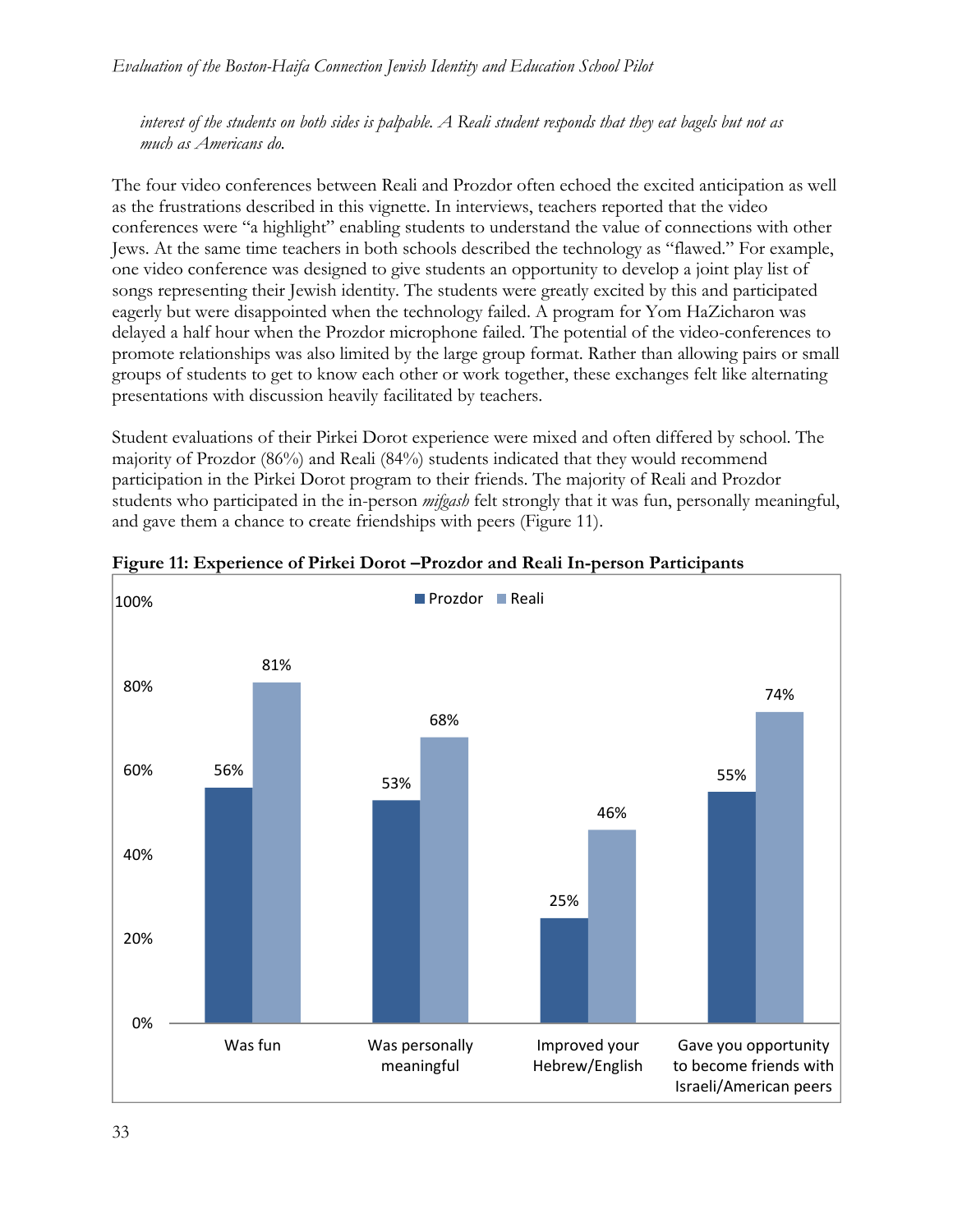Almost universally (95%) Prozdor students who traveled to Israel agreed that they enjoyed staying with their Haifa host families and almost as large a portion (90%) agreed that they enjoyed the freedom that their peers have in Haifa. In focus group discussions and survey comments Prozdor and Reali students reported that interacting with their peers was enjoyable and helped them to understand what they share in common as well as how their lives are different.

*The most important thing is that they gave us the opportunity to meet with the students from Boston and to learn about them and about their way of life and it helped us to understand that the differences between us are not as big as they seem. (Reali)* 

*I got to host girls my age and to hear about their lives and the ways that they integrate Judaism into their lives. I really enjoyed getting to host and to build new friends, and I would have been happier if they had stayed longer. (Reali)* 

*It was probably one of the greatest experiences of my life and a lot of it had to do with being in Israel because that was just amazing. It was amazing to be there to and see all the sights and to smell and to touch and all of that. The bonds that we made with each other and with the Israelis were really amazing. (Prozdor)* 

*I think they have more independence and freedom in some ways. On the weekends a lot of time I'm home doing homework on Saturday night where my friend is going to a teen club and partying it up in Haifa. (Prozdor)* 

Although not the majority, there does appear to be a group of participants from the in-person *mifgash* who have maintained contact (Figure 12). For example, 25% of Reali students and 30% of Prozdor students report that they speak by phone at least often if not very often. Slightly larger portions continue to communicate by writing messages on each others' social networking pages.



**Figure 12: Contact with Partner School Peers in Preceding Three Months**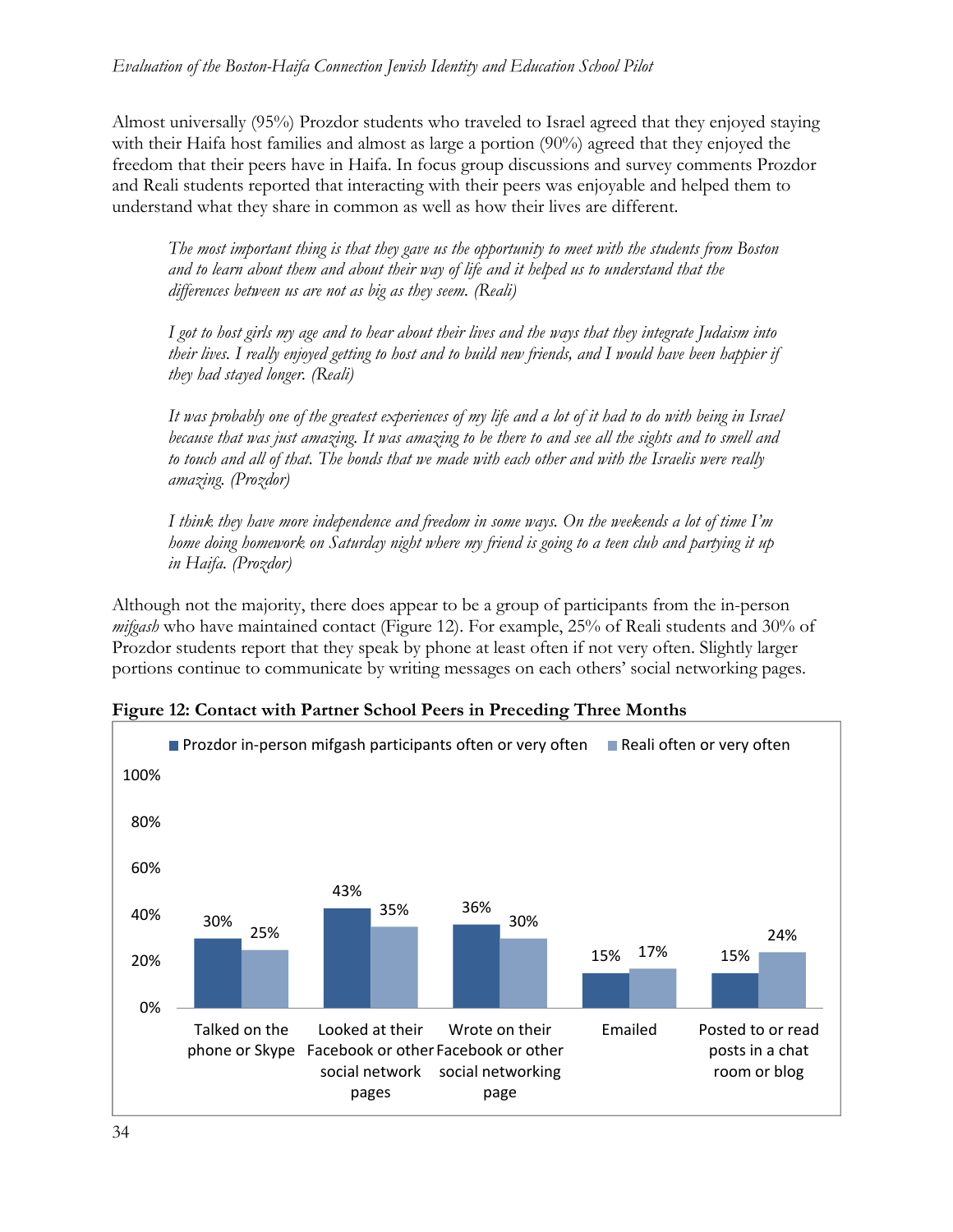Survey responses indicate that 53% of Prozdor and 59% of Reali students strongly felt that Pirkei Dorot gave them a window into the lives of peers in their partner country. Although under onequarter (22%) of Reali students strongly agreed that the program led to a greater sense of connection to American peers, 43% of Prozdor students felt this enhanced connection to Israeli peers. Comparison of start and end of year data indicates that Reali students show little to no change on any of the items related to comfort with American peers or desire to get to know them. Prozdor students who participated in any form of *mifgash* significantly increased their interest in making connections with peers in Israel and those who travelled to Israel showed significant gains in their level of comfort with Israeli peers (Figure 13).



#### **Figure 13: Impact on Understanding of Peers and Interest in Future Connections**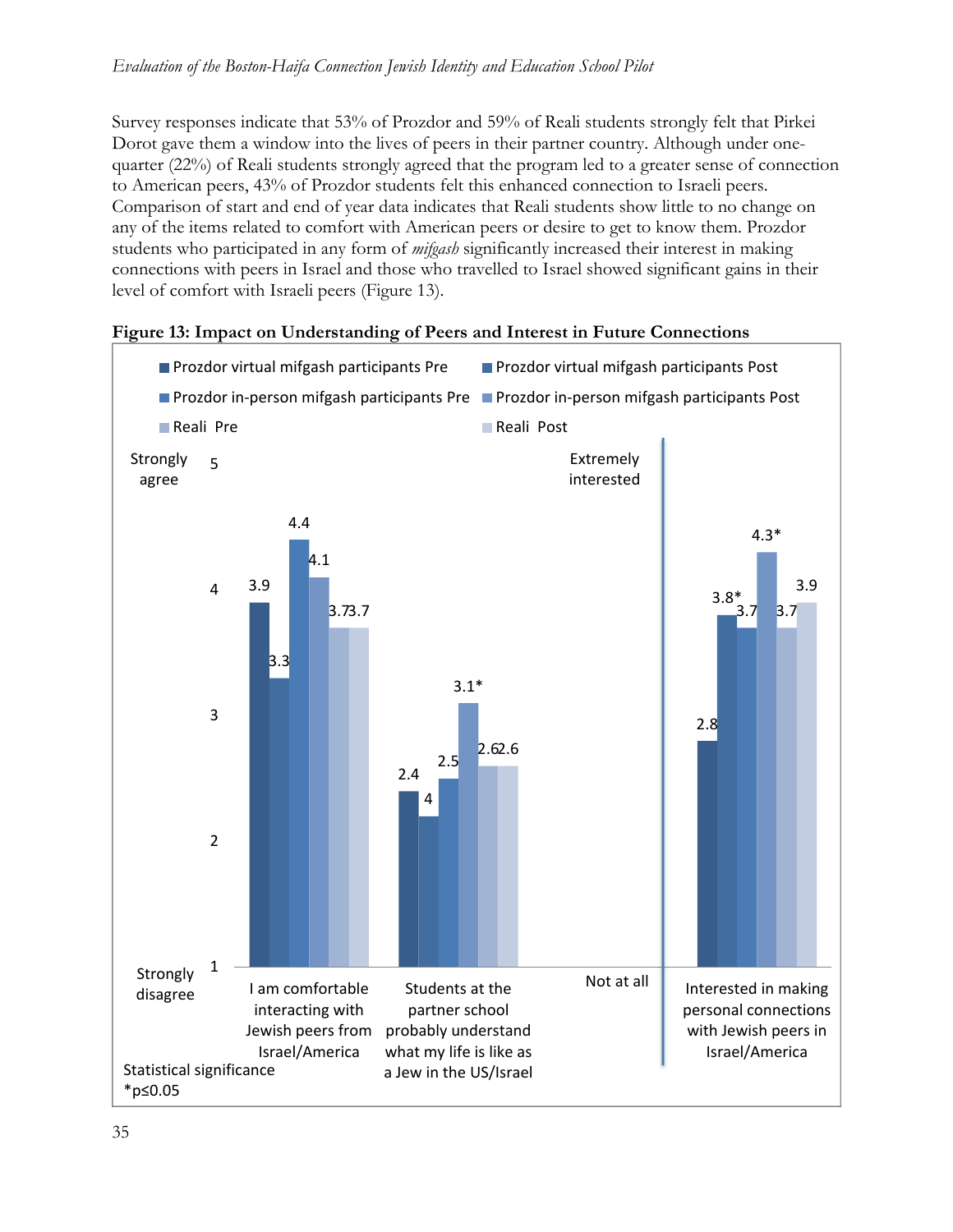Neither Prozdor nor Reali participants in either the in-person or virtual *mifgash* showed much change from the start to the end of the year on their frequency of talking about their partner country (Figure 14). However, Prozdor students who travelled to Israel significantly increased their online searches for information about Haifa and Reali students increased their on-line searches for information on America.





Prozdor students who traveled to Israel become significantly more attached to both Israel and to American Jewry (Figure 15). Neither Prozdor nor Reali students show substantial gains in their knowledge of their partner country.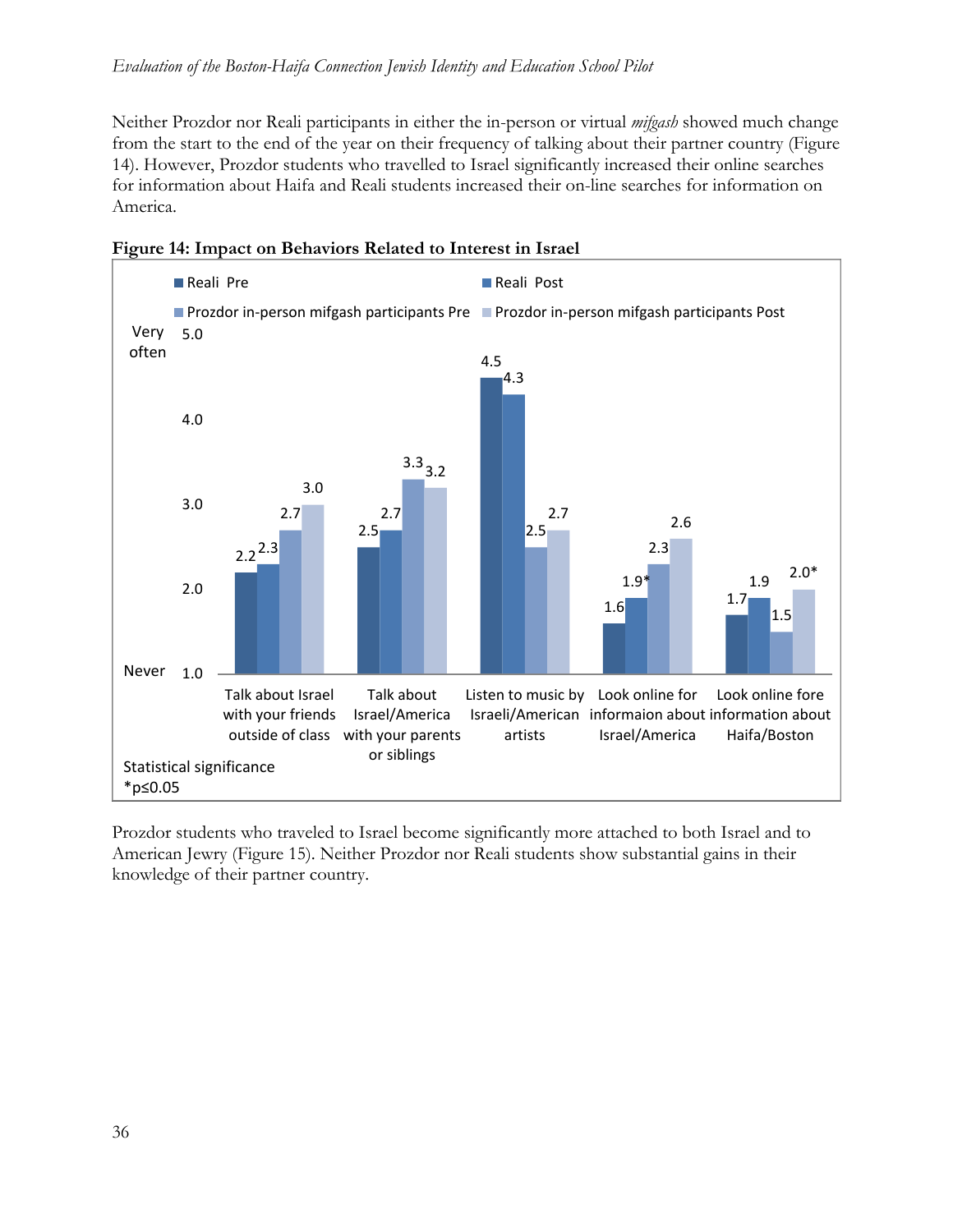

**Figure 15: Impact on Connection to Israel and American Jewry** 

### **Challenges to Creating an Effective Mifgash Experience**

*The desire to know the Other from within him. To feel what it means to be another person. To be able to touch, if only for a moment, with the blaze that burns within another human being. (David Grossman, 2008)* 

Whether it takes place in person in Israel or Boston, or by videoconference, the facilitated educational encounter or *mifgash* is an essential ingredient of school twinning programs such as JIESP. At the heart of the *mifgash* experience is an authentic encounter with the "other" that has the potential to lead to the kind of deep understanding that Israeli author David Grossman describes. The process of beginning to understand "the other" paves the way for the realization that American and Israeli Jews share a common Jewish cultural language. Particularly powerful are the opportunities to glimpse into others' lives through home hospitality. But not all *mifgash* experiences have the same potential to create this type of transformative personal exchange. Reflecting on their students' *mifgash* experience this year teachers from both Haifa and Boston reported "it was not a serious exposure" or "we need to strengthen the direct connection with the kids." The inaugural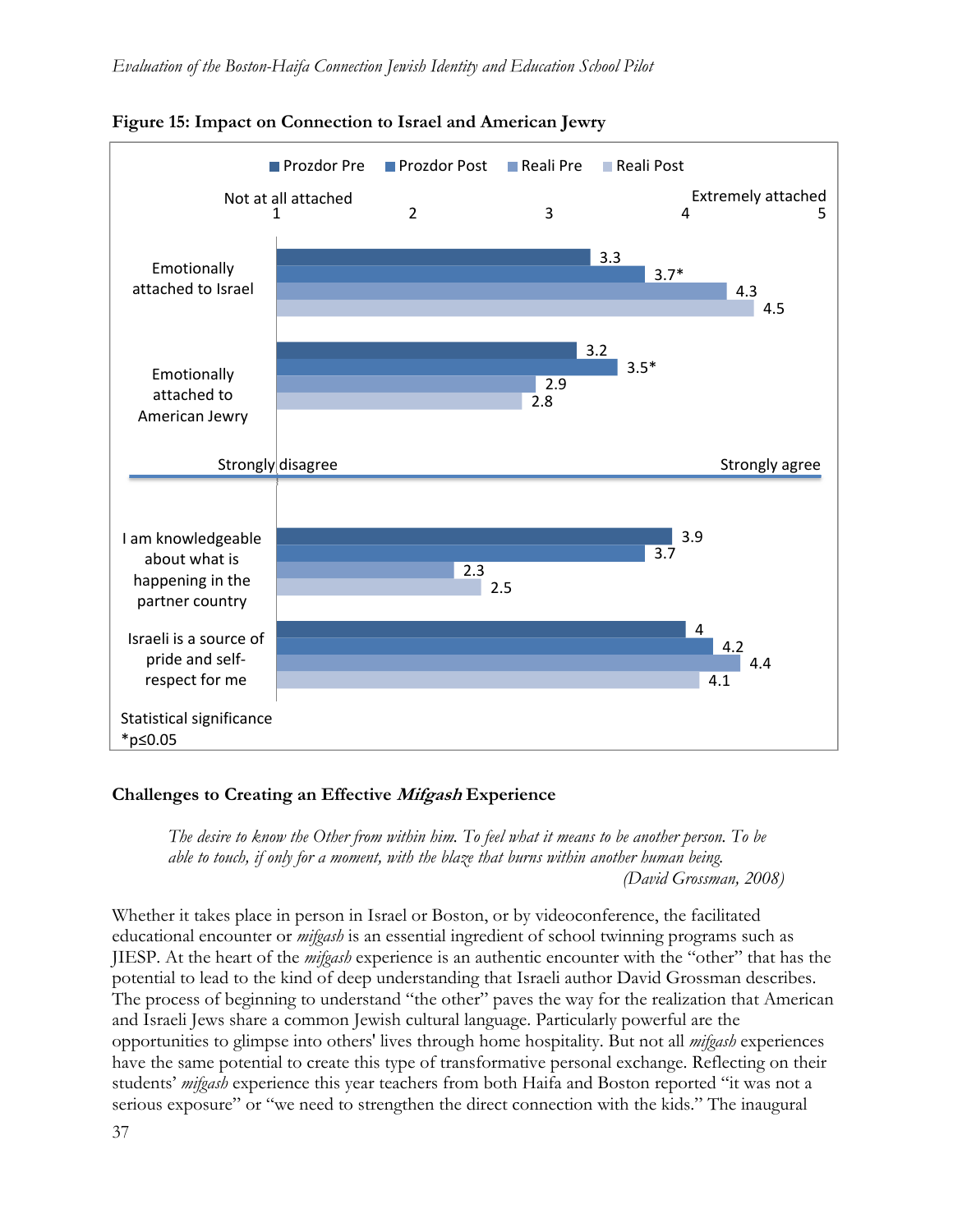year of the JIESP initiative pinpointed the factors that may enhance the power of encounters to serve as incubators of meaningful dialogue and mutual discovery as well as the obstacles that may inhibit this process.

**Importance of Repeated Contact: Size and Time Matter:** One of the factors emerging from this year's data is the importance of repeated contact in strengthening social ties. On one hand, *mifgash* encounters are not like glue with an easily defined minimum "set up" time in which to adhere. However, it was clear that in both school pairs, pragmatic factors such as group size and time available for interaction often limited the development of strong personal connections. For example, within Pirkei Dorot, Reali's team hoped to give as many students as possible an experience with American peers, however this meant that the visiting Prozdor students interacted with a different group of Reali peers every day. Scheduling posed a problem for the Kehilot Nifgashot program. The Gann 10<sup>th</sup> grade study group met at the beginning of the school day during the limited time allotted to the morning service while the Ironi Hey students were in the last class of their school day. Gann students were often still arriving ten minutes into the program while Ironi Hey students were already in their seats. The teleconference lasted for only 35 minutes, and Ironi Hey students often left quickly since it was the end of their school day. As well, with one set of Gann  $11<sup>th</sup>$  grade students hosting the *mifgash* in Boston, and another group visiting in Israel, it was impossible to build on social ties from one exchange experience to the other.

In each of these cases the structure of the *mifgash* limited the opportunity for repeated or extended one-to-one contact and made it very difficult for personal relationships or a coherent group identity to develop. A handful of video-conferences over the course of the year or a single shared day on the bus are not sufficient for building the desired relationships. This situation is similar to that encountered in early Taglit-Birthright Israel programs when the *mifgash* element consisted of brief exchanges lasting just a couple of hours (Kelner, Saxe, & Kadushin, 2000). The lesson here is that transformative encounters provide participants with multiple opportunities to get to know each other and share experiences over time.

 **Connection Starts with the Personal:** Observers often noted that students seemed most engaged when they were exploring similarities and differences in their day-to-day life experience or getting to know each other through informal conversation. For example, the timing of the Kehilot Nifgashot in-person *mifgash* in Boston necessitated several days of parent-organized activities. The Israeli and American students that participated in these informal get-togethers often commented on how much fun they had getting to know each other. Both Israeli and American participants enjoyed talking about the music they listen to, what their day is like, and their social networks. By contrast both the size of the groups involved and technological limitations often resulted in virtual *mifgashim* characterized by alternating presentations to a large group and strong teacher facilitation.

The emerging lesson is that effective *mifgashim* allow participants to get to know each other as individuals and use that personal trust and connection as the basis for developing more global and abstract notions of transnational peoplehood. Recent research on the *mifgash* component of Taglit-Birthright Israel programs highlights the critical role of shared activities, informal interaction and the opportunity to explore commonalities such as youth culture and familiarity with Jewish holidays as well as differences in political viewpoint or daily activities (Sasson, Mittelberg, Hecht & Saxe, 2011).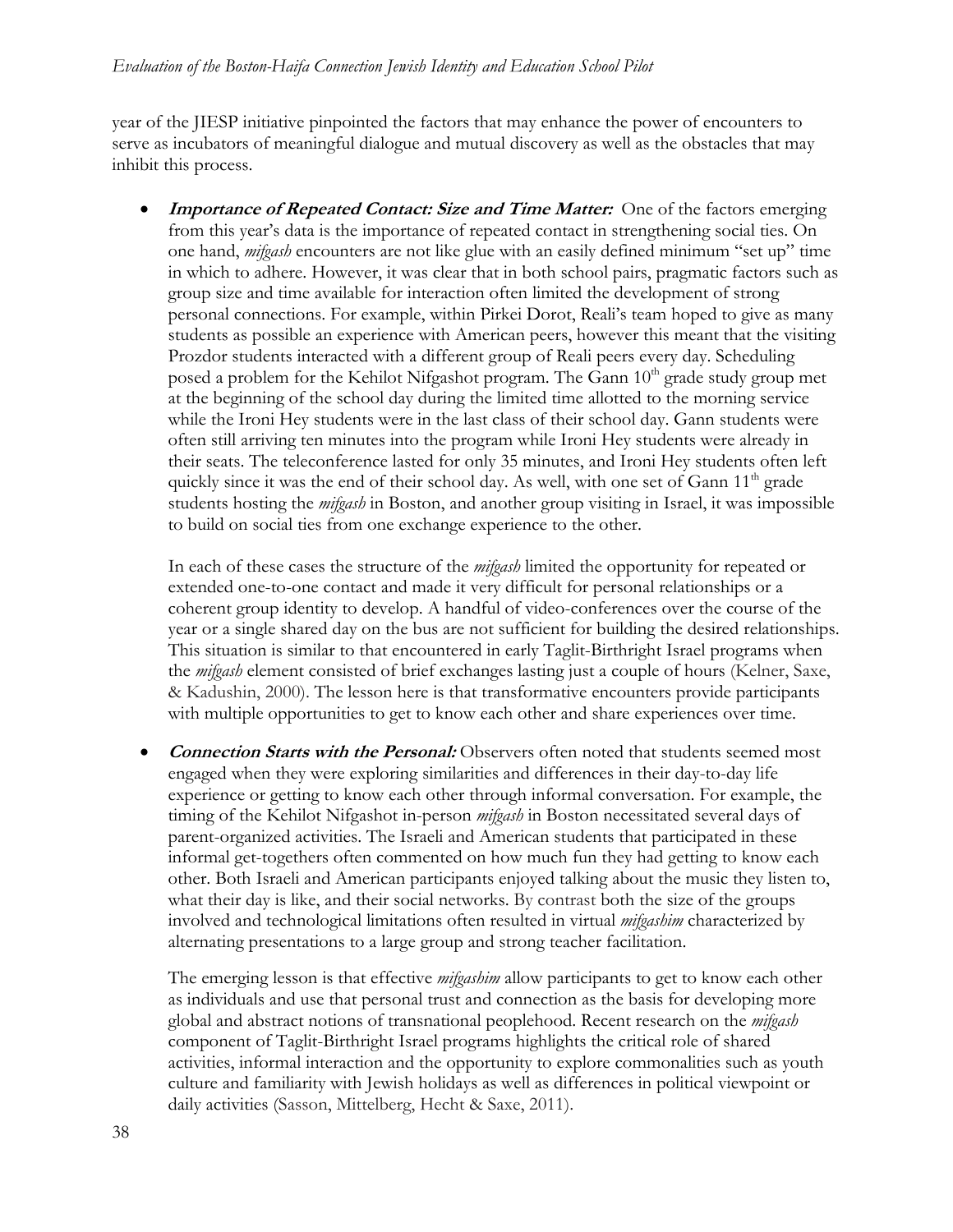## **IV Impact on Exploration of Jewish Identity**

School twinning programs can give students the opportunity to step outside of their day to day routine and see their lives and identity in contrast with those of peers from the partner country. The salience of a particular element of personal identity, such as being Jewish, is often strengthened when it is explored within new and unfamiliar contexts (Ethier & Deaux, 1994). This section considers the impact of JIESP on students' exploration of Jewish identity.

### **Kehilot Nifgashot**

As students in a full-time Jewish day school, it is not surprising that Gann participants entered Kehilot Nifgashot with very high levels of awareness and consideration of their Jewish identities. Nonetheless, as Figure 16 shows, substantial portions strongly agreed that the program encouraged them to further explore their Jewish identity (26%) and try out new ways of expressing that element of their sense of self (43%). Interactions with Israeli peers also gave them the opportunity to feel pride in being part of a successful American religious minority and to appreciate their own comfort with and mastery of Jewish ritual and liturgy.

 *In Israel they don't have to work to define themselves as Jewish whereas in America we do because it is a Christian society, we have to like really put in an effort to show our Judaism. I thought that being Israeli they'd be super religious, very observant, but a lot of them asked me so many questions about the siddur and what was going on. And throughout the entire retreat, there were also many times where they had asked me questions about different parts of the service. I guess they weren't quite as observant as I had thought them to be. It was surprising to me. (Gann)* 



### **Figure 16: Impact on Jewish Identity Exploration—Gann 11th Grade Participants**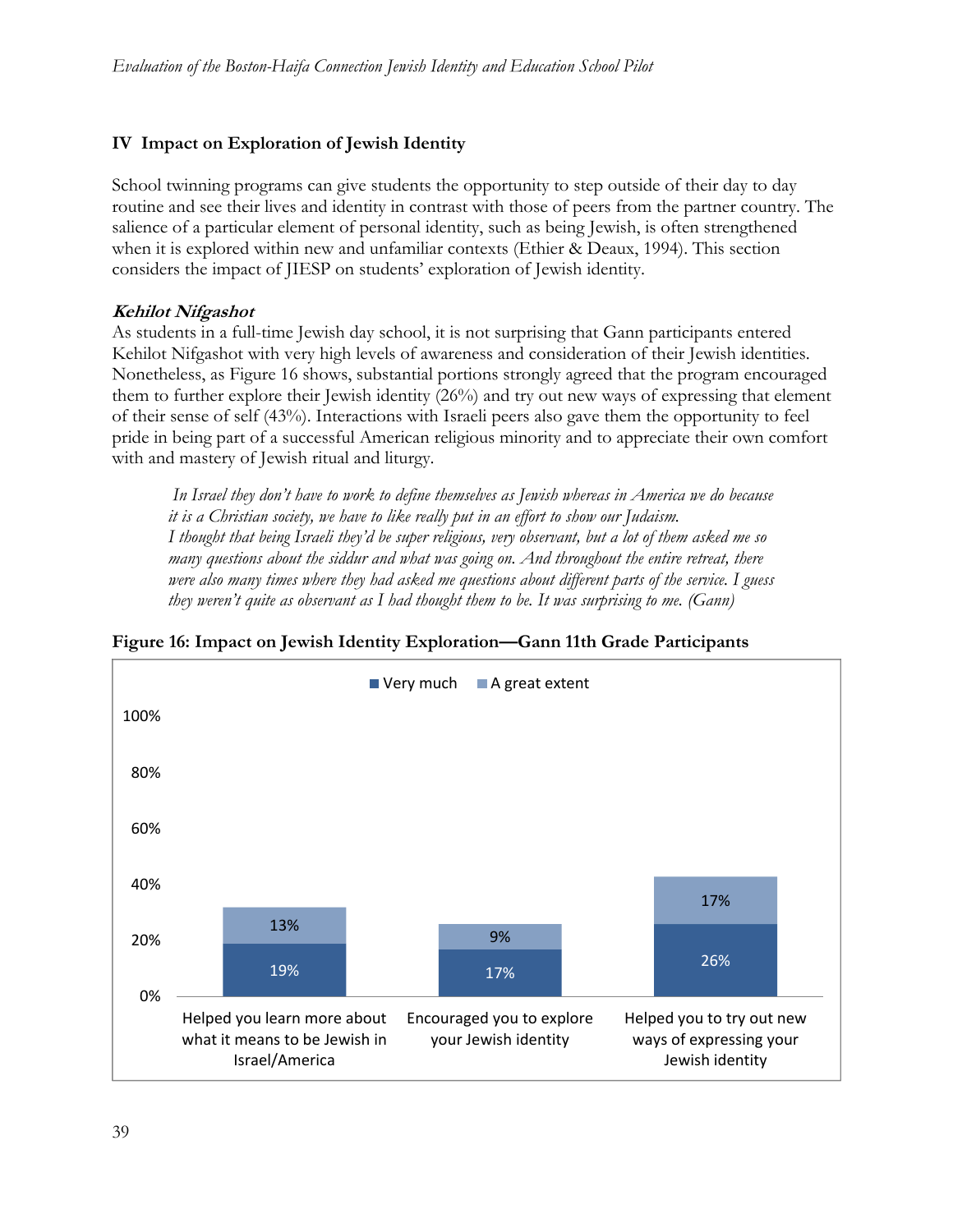# **Pirkei Dorot**

Participation in the Pirkei Dorot in-person *mifgash* program encouraged substantial portions of Prozdor students to learn more about what it means to be Jewish in Israel (53%), explore their own Jewish identity (48%), and try out new ways of expressing their Judaism (43%). As one Prozdor educator noted, "The program exposes students to many aspects of their identity--it is obvious to them that they are Jewish, but now they think about it."In focus group discussions, Prozdor students often noted that the physical reality of Israel heightened the salience of their Jewish identity and allowed them to have a unique religious experience.

*We walked to the Wall at night with some of the Israelis. It was a Friday night and it was a really spiritual experience that I'd never had before, just standing there with Israelis and Americans.* 

Perhaps the most impressive impact of the program is that two-thirds of Reali students learned more about what it means to be Jewish in America and over half (57%) explored their personal Jewish identity (Figure 17). In addition, one-third of Reali students agreed that their participation helped them feel more comfortable with religious ways to celebrate Shabbat. Reali educators noted how important the experience was in refocusing students on their Jewish as opposed to Israeli identity.

*For us it's a major accomplishment that kids want to do things related to Jewish identity. Our kids and staff are first and foremost Israelis. To talk to them in terms of a global Jewish community and Jewish history which emphasizes connections to Jews worldwide and push Jewish identity up the ladder, is mind blowing.* 



**Figure 17: Impact on Jewish Identity Exploration**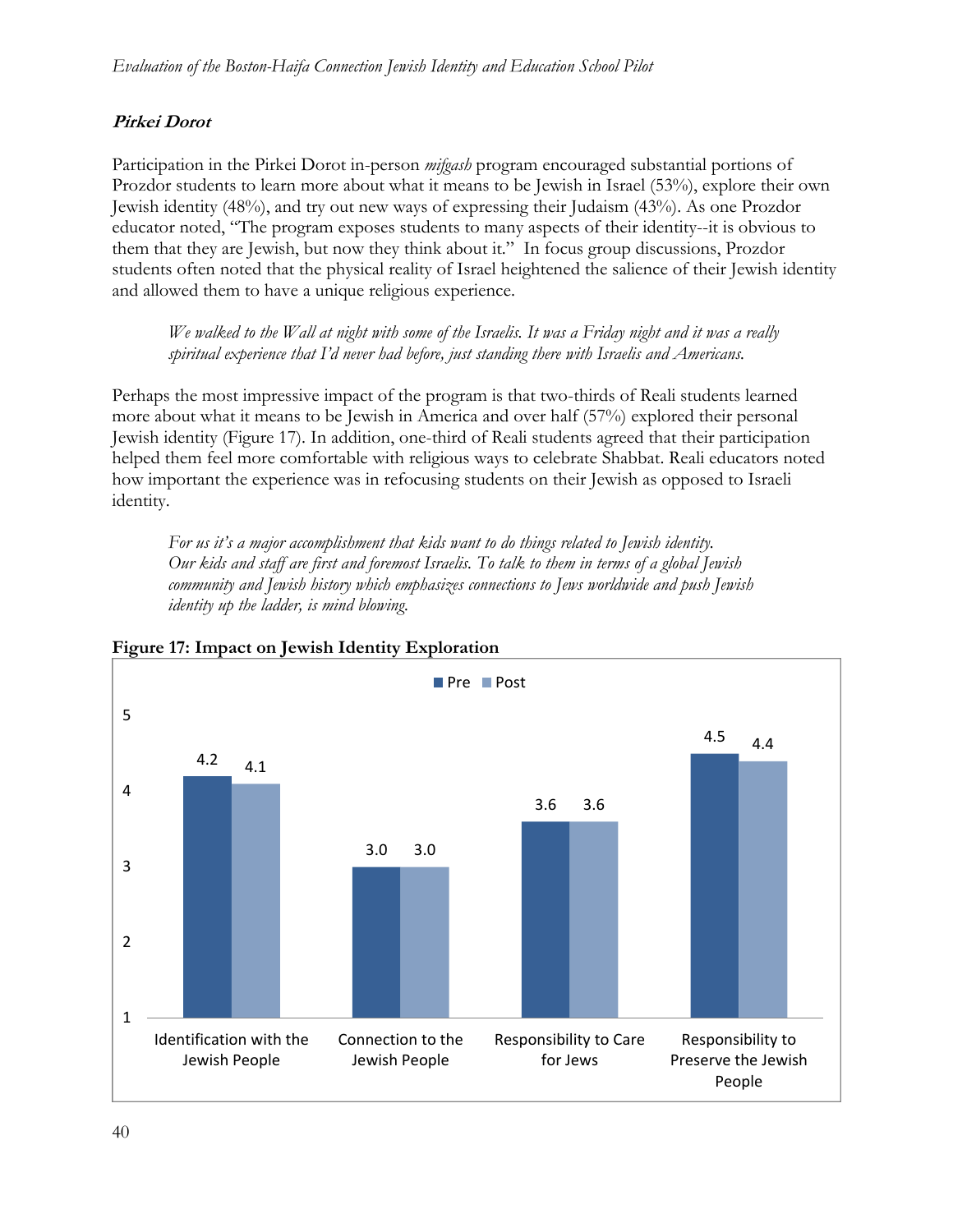Both Kehilot Nifgashot and Pirkei Dorot encouraged students to explore their Jewish identity in new ways. This was notable for Gann students because they entered the program with an already strong sense of themselves as Jews and among the Reali participants because it led to a shift in focus to Jewish as opposed to Israeli identity.

# **V Impact on Sense of Jewish Peoplehood**

In order to measure changes in participants' more global sense of Jewish peoplehood a set of questions were developed for this research. Exploratory and confirmatory factor analysis identified four distinct components of Jewish peoplehood; Identification with the Jewish people, Connection, Responsibility to care for Jews, and Responsibility to preserve the Jewish people (Table 5). The resulting Peoplehood Scales showed a very good level of internal consistency ( $\alpha$ =.74-.89).

| <b>Scale</b>               | Item                                                             |
|----------------------------|------------------------------------------------------------------|
| <b>Identification</b> with | I have a strong sense of belonging to the Jewish people          |
| the Jewish People          | I feel connected to my family's Jewish heritage                  |
|                            | It is important for me to be part of the Jewish people           |
|                            | It is important for me to have friends with whom I can share the |
|                            | experience of being Jewish                                       |
| Connection                 | I consider all Jews around the world like family                 |
|                            | Israeli and American Jews share a common destiny                 |
|                            | I feel a connection to other Jews even when I don't know them    |
|                            | personally                                                       |
| <b>Responsibility to</b>   | I feel a personal responsibility to take care of                 |
| Care for Jews              | Jews in need wherever they live                                  |
|                            | Jews in need in [own country]?                                   |
|                            | Jews in need who live outside of [own country]?                  |
| <b>Responsibility to</b>   | I feel a personal responsibility to                              |
| Preserve the               | Ensure the survival of the Jewish people?                        |
| <b>Jewish People</b>       | Combat anti-Semitism?                                            |
|                            | Preserve the memory of the Holocaust?                            |

### **Table 5: Jewish Peoplehood Scales and Items**

# **Kehilot Nifgashot**

Gann participants overall showed no significant changes on any of the peoplehood measures (Figure 18). However, as the data also demonstrates, with the exception of Connection to the Jewish people, these students began the year with a very high level of each element of Jewish peoplehood. In other words, the data may reveal a ceiling effect.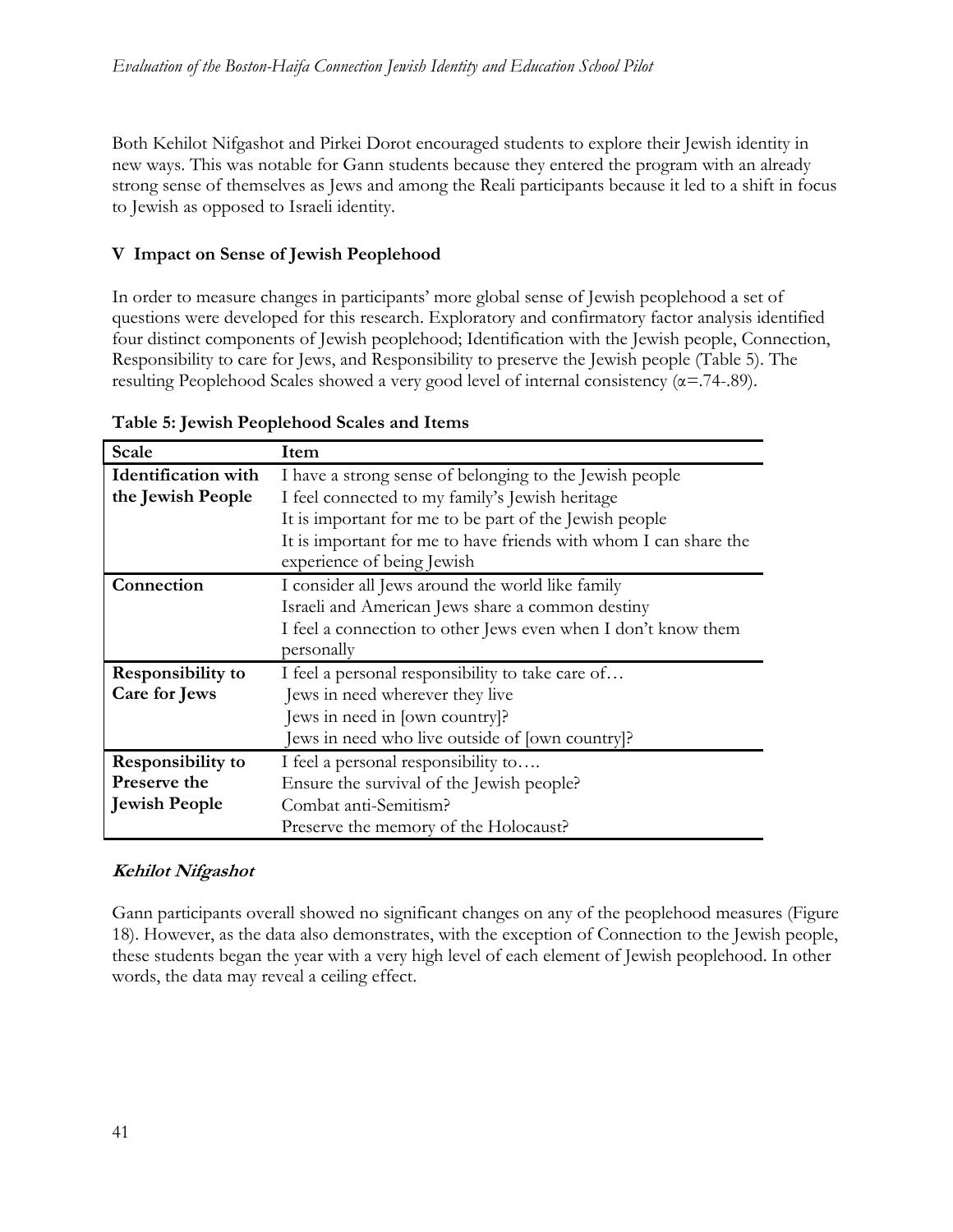

# Figure 18: Impact on Peoplehood Scales—Gann 11<sup>th</sup> Grade Participants

### **Pirkei Dorot**

Prozdor students who participated in the in-person *mifgash* significantly increased their sense of connection to the Jewish people. Both Prozdor and Reali participants increased their ratings on other aspects of Jewish peoplehood but none of these changes reached statistical significance (Figures 19 and 20).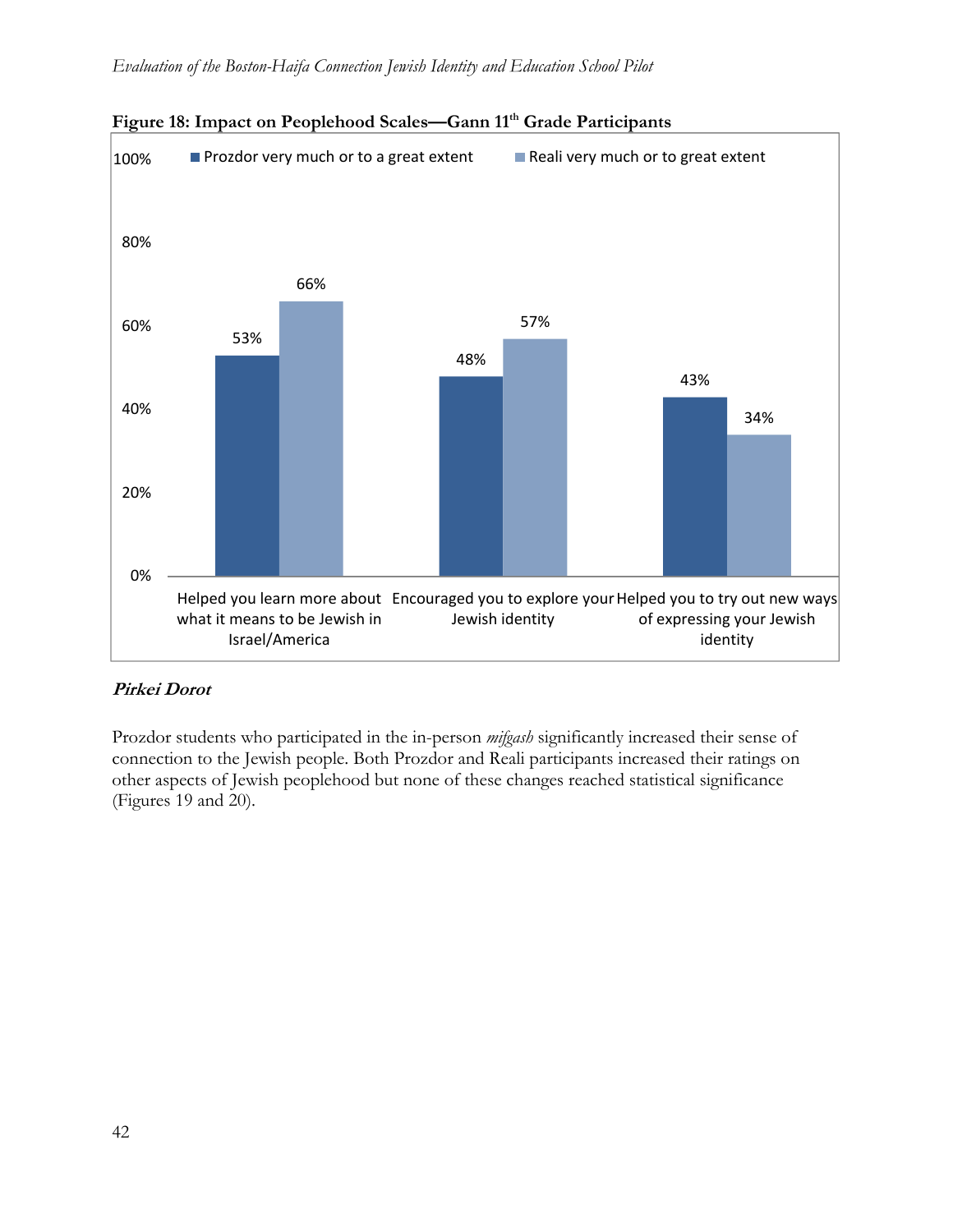

### **Figure 19: Impact on Peoplehood Scales—Prozdor Participants**



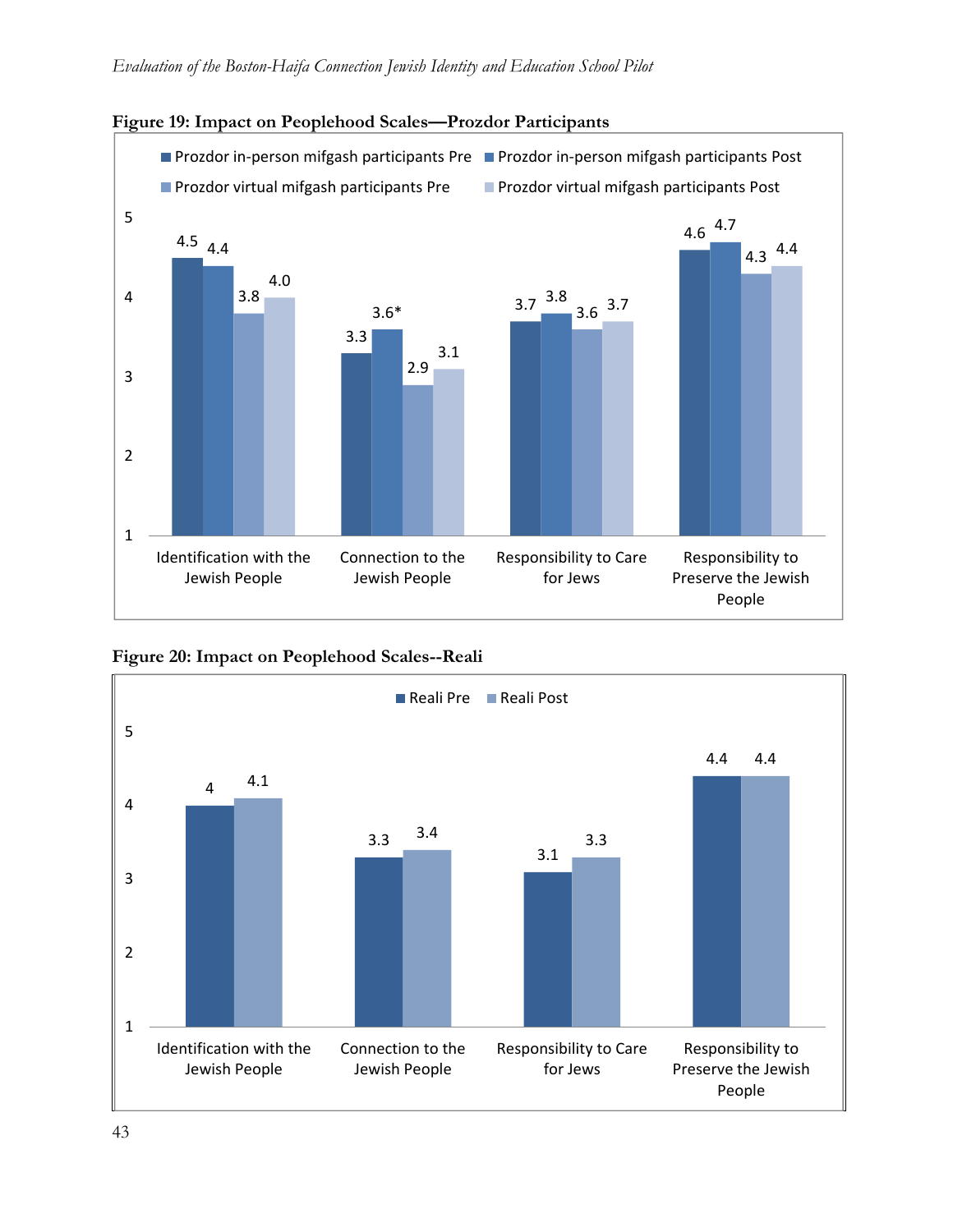Neither partnership succeeded in fostering significant changes in students' more global sense of identification with or responsibility to care for the Jewish people. It is true that students entered the program with already high scores on some of these scales especially those measuring identification with and responsibility to preserve the Jewish people. Effecting change on these elements of peoplehood may be difficult. However, on other aspects of peoplehood such as connection and responsibility to care for other Jews, students start and remain at a modest level. This may be a function of the universal as opposed to particularistic values fostered in their homes, schools, and synagogue communities, but it also may point to the need to help students see how their growing connection and concern with individual peers translates into sentiments toward the larger Jewish community. Although sophisticated in many ways, adolescents, such as those involved in these JIESP initiatives often have limited ability to move from their knowledge of the specific and immediate to more abstract concepts. One of the lessons of the first year of JIESP may be that this type of generalization requires explicit teaching and guidance.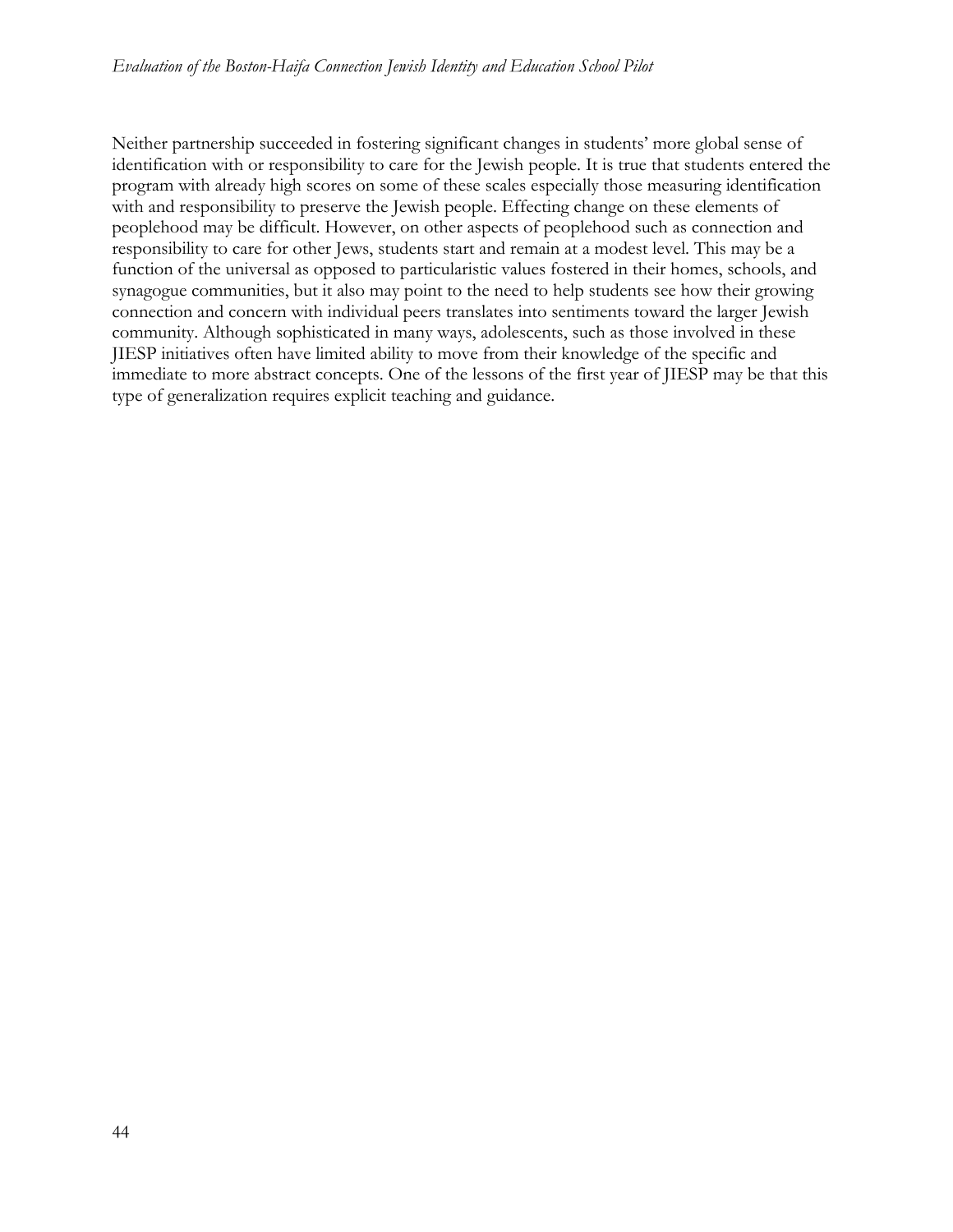#### **Summary and Conclusions**

The pairing of Israeli and American schools, their students and educators, presents a tremendous opportunity for an educational encounter between Jews from different parts of the world. In their first year, the two JIESP partnerships realized some of this potential and had some notable successes: increases in the numbers of parents willing to host, high demand for the *Pirkei Dorot* and *Kehillat Nifgahot* courses at Israeli schools, Boston parents reporting more discussion about Israel in their homes, a greater understanding of Israel, and an increase in their families' interest in making personal connections with Jews from Israel. In addition, the majority of students would recommend their schools' partnership program to their friends, and many thought it was fun and gave them the opportunity to get to know Jewish peers from another country and to explore their Jewish identity.

Personal connections made by students were, however, fleeting. In each partnership, the structure of the *mifgash* limited opportunities for repeated or extended one-to-one contact and made it difficult for individual relationships or a coherent group identity to develop. Also, neither program succeeded in fostering significant changes in participants' more global sense of identification with or responsibility to care for the Jewish people. Generalizing the concrete, one-on-one relationships that students developed into greater appreciation of the Jewish people as a whole is a daunting prospect and one that was not fully realized in the first year of JIESP. There is a need to develop curriculum and programming to help students translate their connection with individual peers into sentiments toward the larger community.

Several factors may have limited the impact of these JIESP initiatives. Both partnerships experienced difficulties in planning and logistics. Details of planning aside, perhaps the most difficult problem is that they seemed to work in parallel, as opposed to working collaboratively. Many times, they failed to model what they were trying to achieve for their students. Some of the difficulties may be attributable to start-up difficulties, although many of the schools have a long history of partnership and participation in Boston-Haifa cooperative educational programs. Nevertheless, in order to achieve the next stage of partnership development these twinned schools will need to explore and acknowledge differences in their philosophy, goals, and practices and work toward a shared understanding of this cross-national initiative.

The impact of JIESP may be also depressed by a "ceiling effect" making it harder to effect change in Jewish identity and peoplehood. Many of the students are already among the most involved members of their generation as evidenced by their participation in Jewish education during their high school years and their family's pre-existing and sometimes extensive Israel experience. However, the larger issue is that these partnerships may not have given adequate thought and planning to how to diffuse the initiative into the broader school community and effect change in school culture. The "theory in action" was that the highly personal formation of friendships would translate into more generalized school effects but the impact of these programs was largely limited to the small numbers of students and families immediately involved.

The coordination problems, it should also be noted, affected the research effort. Researchers encountered difficulty gaining cooperation from most of the schools involved. In at least one school, the administration knew little of the initiative's evaluation component, while in other schools the team was neither positioned nor equipped to assist in planning for data collection. In the most serious instance, this resulted in the absence of usable data from an entire school.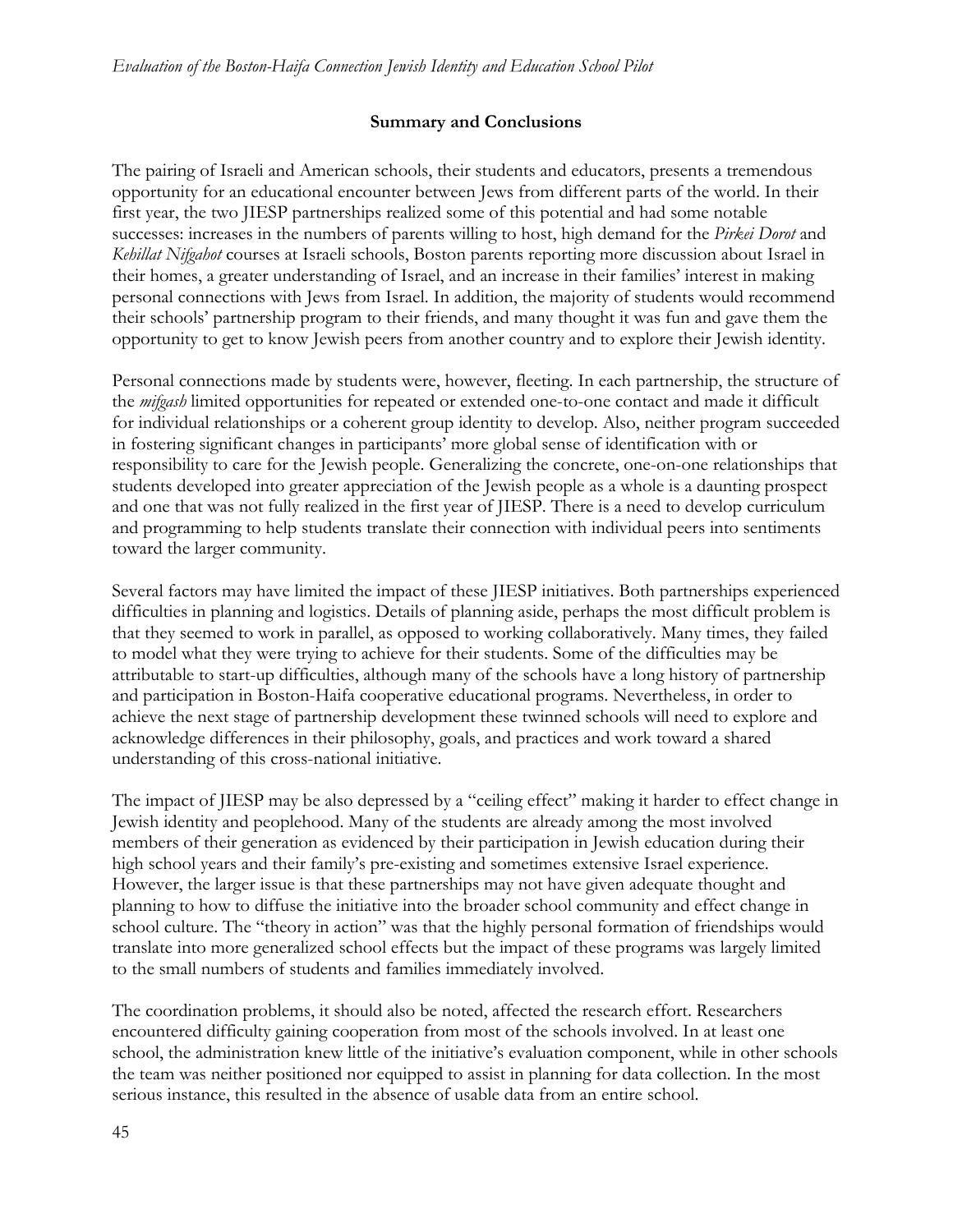There are also implications for the Boston-Haifa committees. During the first year, the relationship of the committees to the programs seemed ill-defined and engagement was inconsistent. There are differences in degrees of interventionism and emphasis on goals and outcomes so that a single pair of schools is subject to contrasting and sometimes conflicting pressures and expectations. In Israel, the board is involved programmatically, and in one of the two schools that involvement was deeply appreciated from the outset. The other school learned to appreciate the consultation and programmatic support of the Haifa committee when its leadership stepped in to salvage planning and reestablish communications between the partner schools. In Boston, a team member from one school called CJP's "hands off approach" just the right amount of support while the other school would have appreciated more facilitation and help improving communications.

It may also be too much to expect an initiative in its first year to accomplish the ambitious and farreaching goals laid out for JIESP. In particular it may be too soon to see evidence of change in a school's culture or the expression of peoplehood within its community.

# **Prospective Epilogue**

Looking forward in October 2011, we can discern change in the organizational behavior of the JIESP school teams compared to last year. Some key examples:

- Schools are more aware and committed to the evaluation process today. All four schools have received written contracts on data collection requirements based on the evaluation team's proposal to the Boston Haifa committees. The schools have agreed to full compliance. Ironi Hey, which was unable to comply last year, has now provided the Haifa research team with access to surveying all students in the sample population. At Reali, data collection was concluded by mid-September.
- From interviews conducted with Heads of schools in Haifa we learned of changes in both school partnerships that respond to challenges raised in this report.
	- o At Ironi Hey, the students who will visit Boston in November will conduct a two-day seminar outside the school campus with their entire cohort.
	- o Ironi Hey and Gann teachers spent an extended period of time in an in-person planning *mifgash* this past summer, and the partnership is already planning a teacher *mifgash* in Israel for summer 2012.
	- o In contrast to the parallel curriculum work conducted last year, Reali and Prozdor plan to develop joint curricula for their tenth grade students in 2011-12. At the same time, Reali will expand participation in Pirkei Dorot to the tenth grade.

As the second year of the initiative starts, these signs of change suggest progress in addressing the challenges raised in this report. The partnerships' plans represent a focusing of attention on many of the lessons learned in the first year of the initiative. They also emphasize that long term patience will be required of educational innovators and their funders. The maturation and stabilization of this programmatic innovation will take time to take root and grow.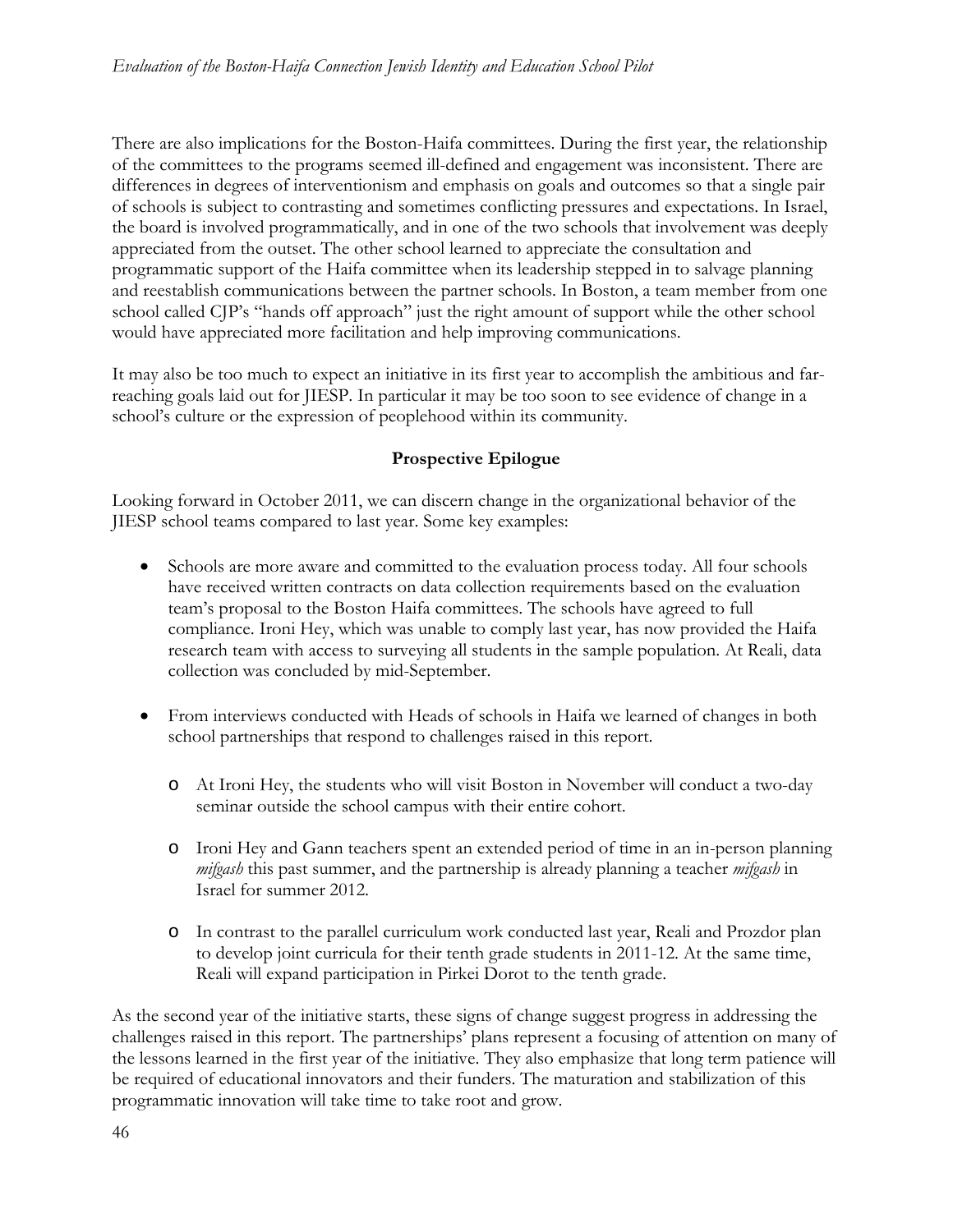#### **References**

- Chertok, F., Gerstein, J., Tobias, J., Rosin, S., & Boxer, M. (2011).*Volunteering + Values: A Repair the World report on Jewish young adults.* New York: Repair the World.
- Chinman, M.J., Anderson, C.M., Imm, P.S., Wandersman, A., & Goodman, R.M. (1996). The perceptions of costs and benefits of high active versus low active groups in community coalitions at different stages in coalition development. *Journal of Community Psychology, 24,* 263- 274.
- Cohen, E.H. (2008). *Identity, values and social pursuits: Israeli youth in the year 2000. Some explorations amongst general state schools 15-16 years old students.* Ramat Gan, Israel: The Kelman Center, School of Education, Tel Aviv University.
- Cohen, S. M., & Kelman, A. 2007. *Beyond Distancing: Young Adult American Jews and their Alienation from Israel.* New York: Andrea and Charles Bronfman Philanthropies.
- Ehrenkrantz, D. (2008). The primacy of peoplehood: Mordecai Kaplan's concept remains as radical, and as powerful, as ever. *Contact: The Journal of the Steinhardt Foundation for Jewish Life 10(3)*.
- Ethier, K.A., Deaux K. (1994). Negotiating social identity when contexts change: Maintaining identification and responding to threat. *Journal of Personality and Social Psychology*, 67m 243–251.
- Florin, P., Mitchell, R., & Stevenson, J. (1993). Identifying training and technical assistance needs in community coalitions: A developmental approach. *Health Education Research, 8,* 417-432.
- Foster-Fishman, P.G., Berkowitz, S.L., Lounsbury, D.W., Jacobson, S. & Allen, N.A. (2001). Building collaborative capacity in community coalitions: A review and integrative framework. *American Journal of Community Psychology, 29,* 241-261.
- Grossman, D. (2008). *Writing in the dark.* New York, NY: Farrar, Straus & Giroux.
- Kadushin, C., Kelner, S., & Saxe, L. (2000). *Being a Jewish teenager in America: Trying to make it.*  Waltham, MA: Cohen Center for Modern Jewish Studies, Brandeis University.
- Kaplan, M.M. (1948). *The future of the American Jew*. New York: Reconstructionist Press.
- Kelner, S., Saxe, L., & Kadushin, C. (2000). *Making meaning: Participants' experience of Birthright Israel*. Waltham, MA: Cohen Center for Modern Jewish Studies, Brandeis University.
- Kopelowitz, E. (2008). A sociologists guide for building Jewish peoplehood. In M. Revivi & E. Kopelowitz(Eds.), *Jewish peoplehood: Change and challenge*. Boston: Academic Studies Press.
- Levy, S., Levinsohn, H., & Katz, E. (2000). *A portrait of Israeli Jewry: Highlights from an in-depth study*. Jerusalem, Israel: Guttman Center of the Israel Democracy Institute and the AVI CHAI Foundation.
- Mittelberg, D. (2011). "Jewish Peoplehood Education" in Miller, H., Grant, L. and Pomson, A. (eds). *The International Handbook of Jewish Education,* Springer, The Netherlands.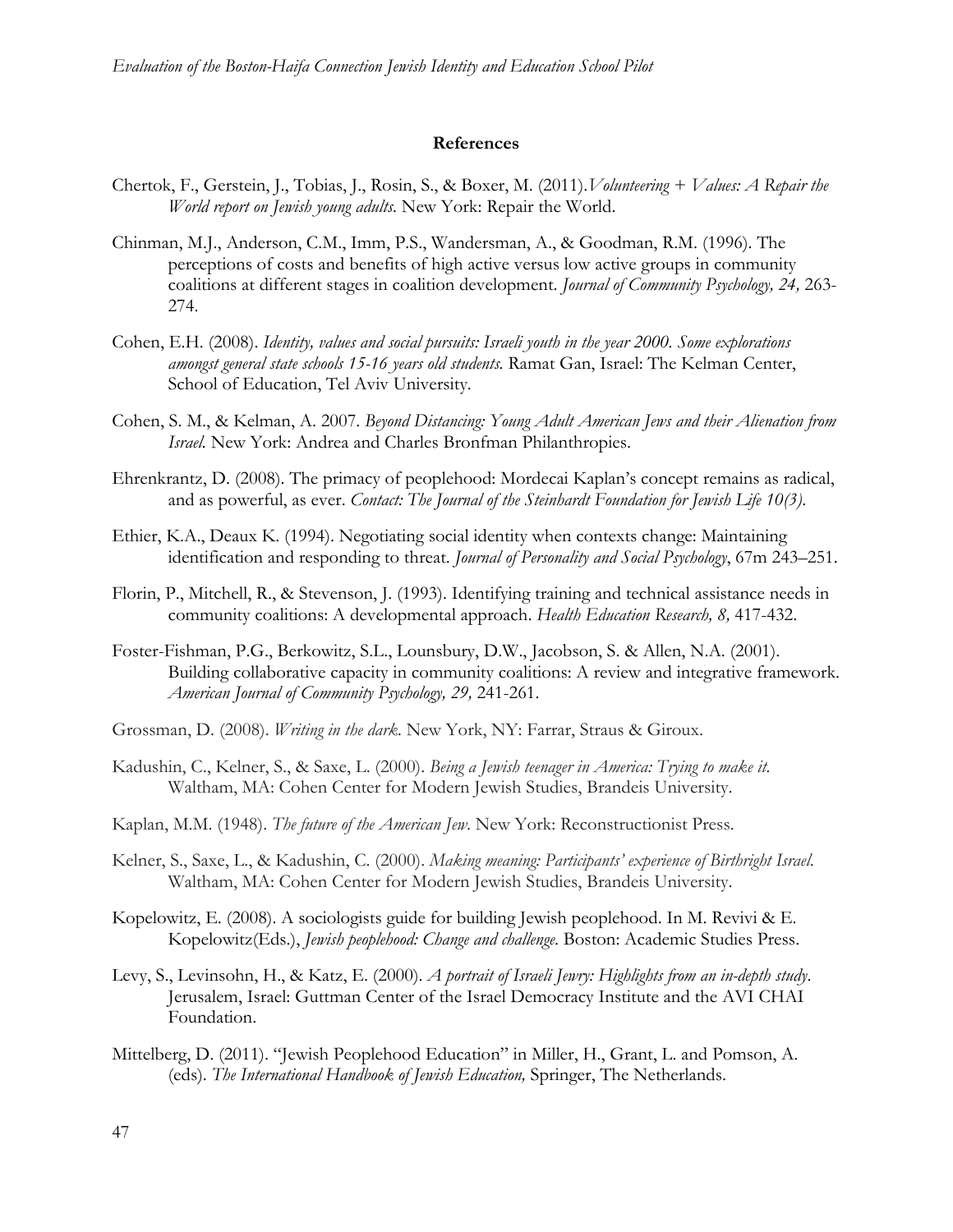- Morgan, S. L., & Winship, C. (2007). *Counterfactuals and causal inference: Methods and principals for social research*. New York: Cambridge University Press.
- Pomson, A., & Grant, L. D. (2004). Getting Personal with Professional Development: The Case of Short-term Trips to Israel for Diaspora Teachers. In J. Bashi, M. B. Peretz & A. Bouganim (Eds.), *Education and Professional Training*. Jerusalem: Jewish Agency.
- Prell, R.E. (2008). Against the cultural grain: Jewish peoplehood for the 21<sup>st</sup> century. In M. Revivi M & E. Kopelowitz (Eds.), *Jewish peoplehood: Change and challenge*. Boston: Academic Studies Press.
- Sasson, T., Kadushin, C., & Saxe, L. (2010). Trends in American Jewish attachment to Israel: An assessment of the "distancing" hypothesis. *Contemporary Jewry, 30*(2-3), 297-319.
- Sasson, T., Mittelberg, D., Hecht, S. & Saxe, L.(2011). Guest-host encounters in Diaspora-heritage tourism: The Taglit-Birthright Israel mifgash (encounter). *Diaspora, Indigenous, and Minority Education, 5:3,* 178-197.
- Saxe, L., & Phillips, B. (2009) Jewish peoplehood: Greater than the sum of its parts. In S. Ravid (Ed.),*The peoplehood papers* (pp. 32-35). Jerusalem: Jewish Peoplehood Hub.
- Wenger, E. (1999). *Communities of practice: Learning, meaning, and identity.* Cambridge, UK: Cambridge University Press.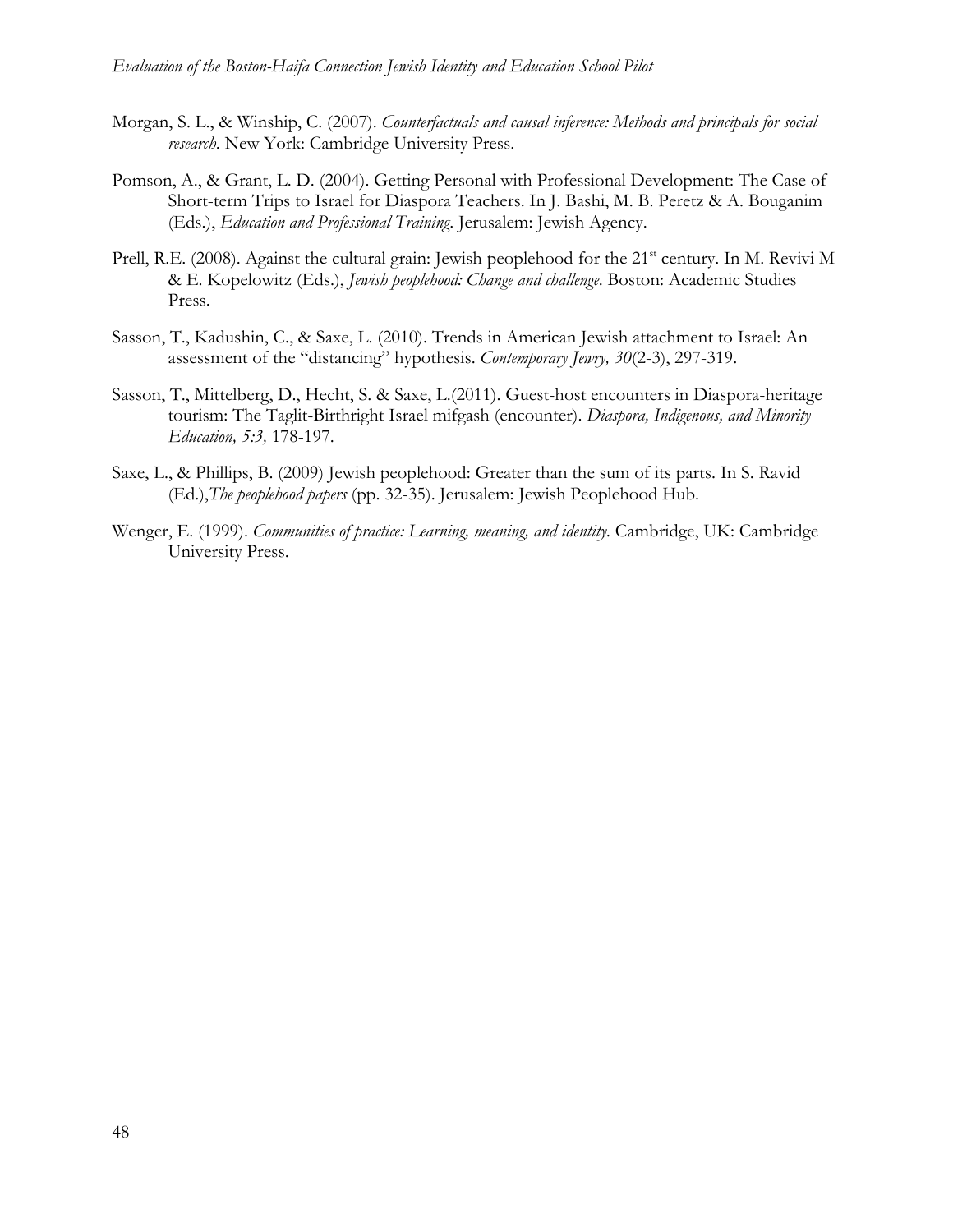### **Appendix A--Key Informant Interview Protocols Start of Year Interview Protocol**

### **I Background**

- 1. Tell me about your position/role at [school] and your role /connection to [school's] BH program.
	- a. How and why did you become involved in this program?
	- b. How does the BH program fit into your other work at the school?
- 2. What has been your prior experience with Israel study trips and school partnerships?
- 3. Why did you decide to become involved in this project?
- 4. What (if any) incentives or support are you given to encourage your participation in this collaboration?

### **II Expectations/Goals**

### **School/Program Goals**

- 5. How do you understand the mission/goals of [school] regarding the relationship of your students and the school to Jewish community in…
	- a. The Boston area
	- b. Israel
	- c. Globally
- 6. In what ways does the BH project relate to the core mission of [school]?
- 7. To what extent have your two schools develop a shared set of goals for the partnership? What are they?
- 8. What (if any) are the other potential benefits of the BH twinning project for [school]?
- 9. What (if any) do you foresee as the challenges/limitations of the BH program this year?
	- Programmatic
	- Logistical
	- $\bullet$

### **Your Personal Goals**

- 10. Ideally, at the end of this program, what would you like to see happen or change for
	- Your students
	- Their families
	- Your school (school culture)
	- Educators at your school
	- Your Haifa/Boston partner school
	- The wider Haifa/Boston community
- 11. How has your involvement in this project impacted you personally? Your other work at [school]? What cost/benefits have their been for you ?

### **III Working Together**

- 12. When and how did the actual collaborative work begin for you and your partner school?
- 13. What strategies are you using to work together when you cannot physically be together? What works? What is less effective?
	- a. What is the overall tenor of your discussions with your partners at [school]?
	- b. How (if at all) has this changed over time?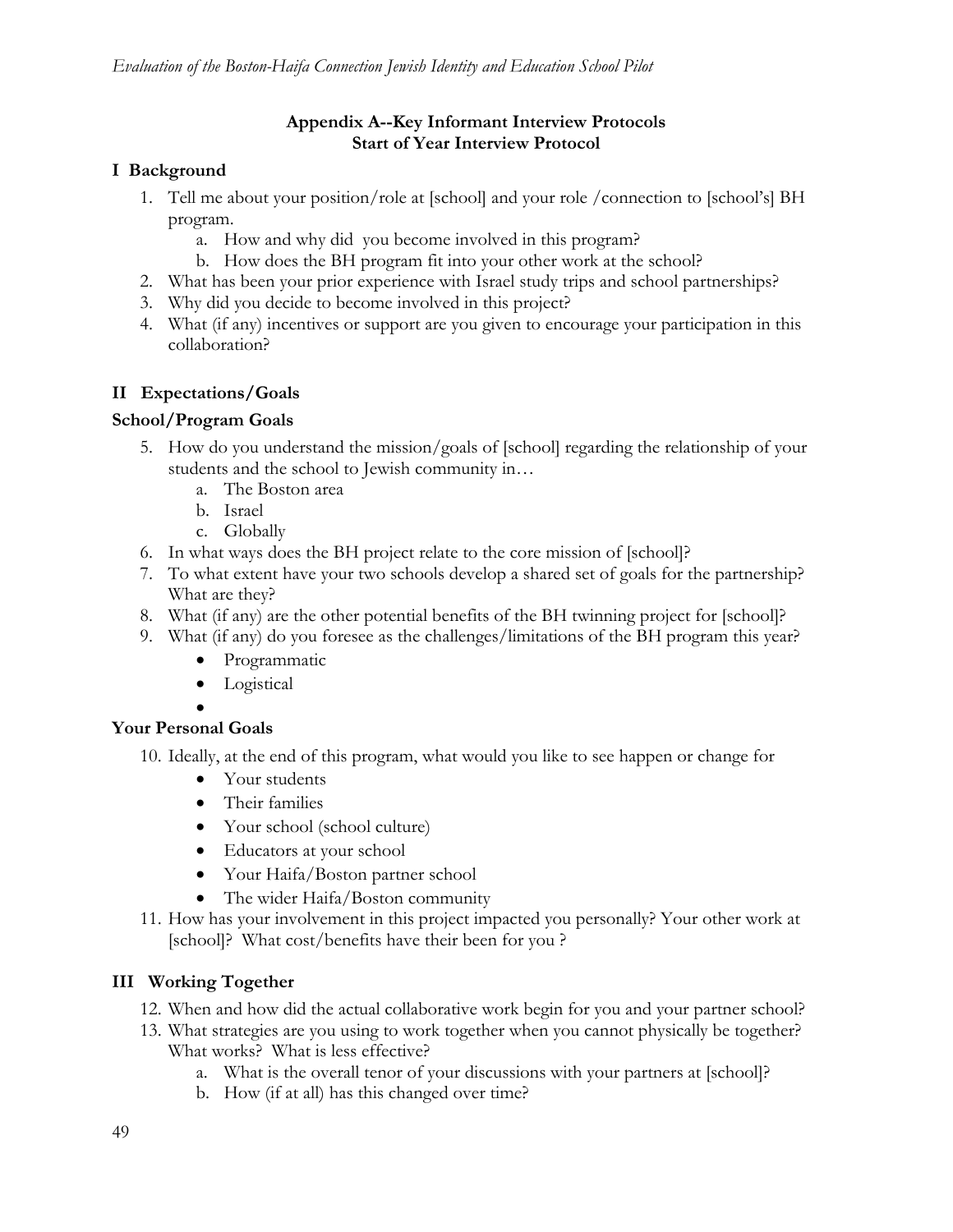- c. What, if any, inter-organizational and intra-organizational obstacles were encountered and how were they resolved?
- 14. Looking back, what, if anything would you change about the collaborative process so far?

### **IV Peoplehood /Connection to the Jewish people**

- 15. If a school were committed to building a sense of connection to the larger Jewish world/people how would you know it? How would it show up?
	- a. Curriculum
	- b. Language
	- c. Informal education
	- d. Relationship among staff
- 16. Where do you think your school is on that dimension right now? What are the challenges to moving it forward?
- 17. What does a sense of belonging to the Jewish people or "Jewish Peoplehood" mean to you?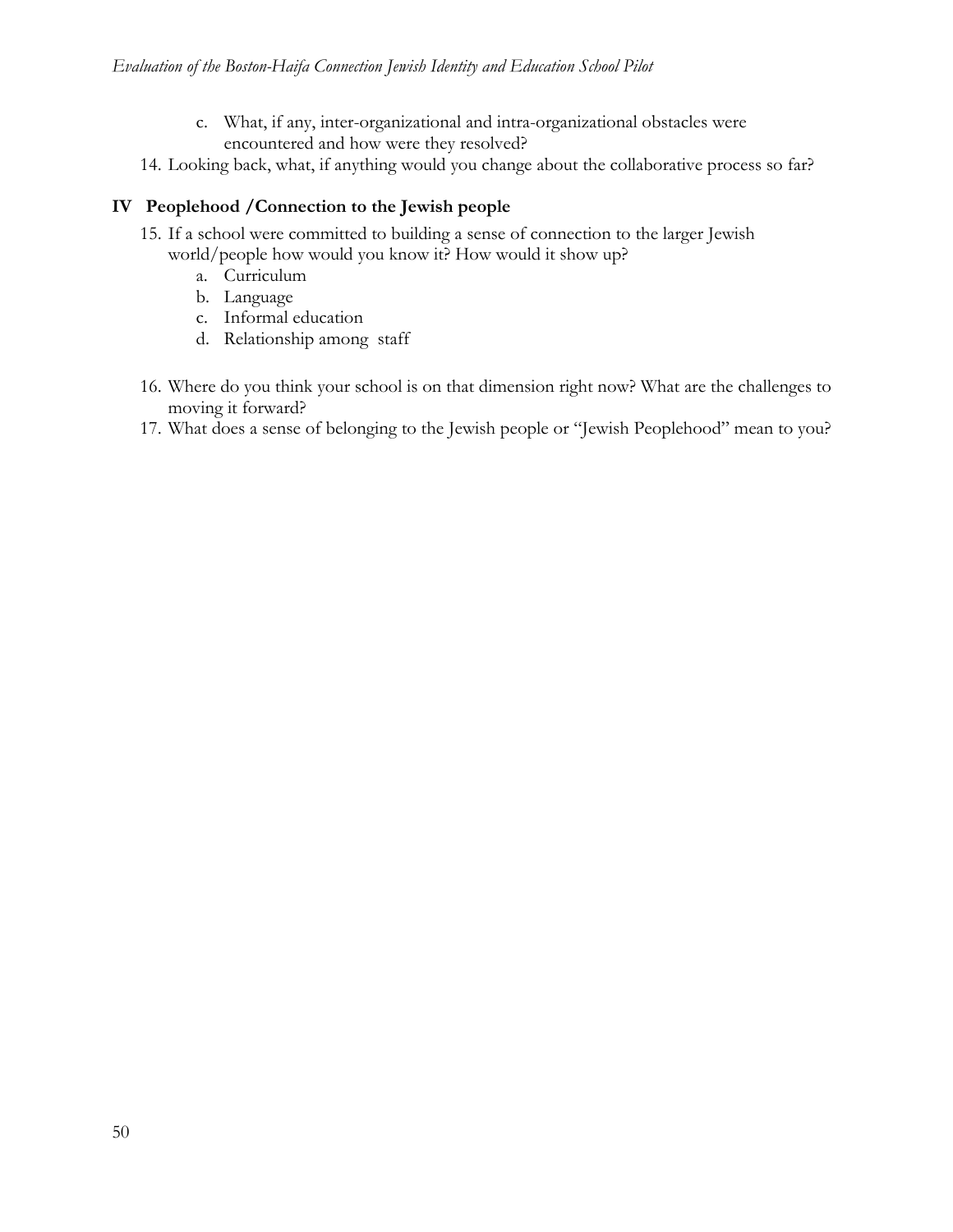# **End of Year Interview Protocol**

## **Involvement**

- 1. How involved have you been with planning, curriculum development, and implementation of the [name of program] over the 2010-11 school year?
- 2. How much have you worked/interacted with…
	- Your school's team members
	- The partner school's team member(s)
- 3. Are there any ways in which the level or nature of your involvement differed from what you anticipated?

# **Development of the Collaborative Relationship with Partner School**

- 4. To what extent have the goals of the two schools been in sync and in what ways, if any, have they diverged? How did you handle differences in goals?
- 5. Describe the [school twinning collaboration] collaborative process. What was the overall tenor of the partnership team interactions and how did it change over the course of the year?
	- What worked? What has been less effective? How did the strategy evolve over the course of the year?
	- How were decisions made? How effective was the approach to decision making and did it change over time?
	- What, if any, inter-organizational and intra-organizational obstacles were encountered and how were they resolved?
- 6. Thinking about the assumptions that went into creating the partnership, how, if at all have those changed? E.g. frequency of communications, extent and nature of coordination.
- 7. What have been the major challenges facing the partnership?
- 8. Looking back, what are the lessons you learned about working in a school twinning collaboration?

# **School Goals/Outcomes**

- 9. How, if at all have your school's mission/goals for this program changed during the year? 10. What do you think has changed as a result of the partnership?
	- For your students, families, educators, for your school as a whole
	- For your partner school's students, families, educators, and school as a whole
- 11. How, if at all, has the extent or nature of your school's connection to the larger Jewish world/people changed over the past year? What evidence do you see of that?

### **Personal Outcomes**

- **12.** How has your involvement in this project impacted you personally? Your other work at [school]? What were the costs/benefits for you?
- 13. How, if at all, has the extent or nature of your own personal sense of belonging to the Jewish people or "Jewish Peoplehood" changed?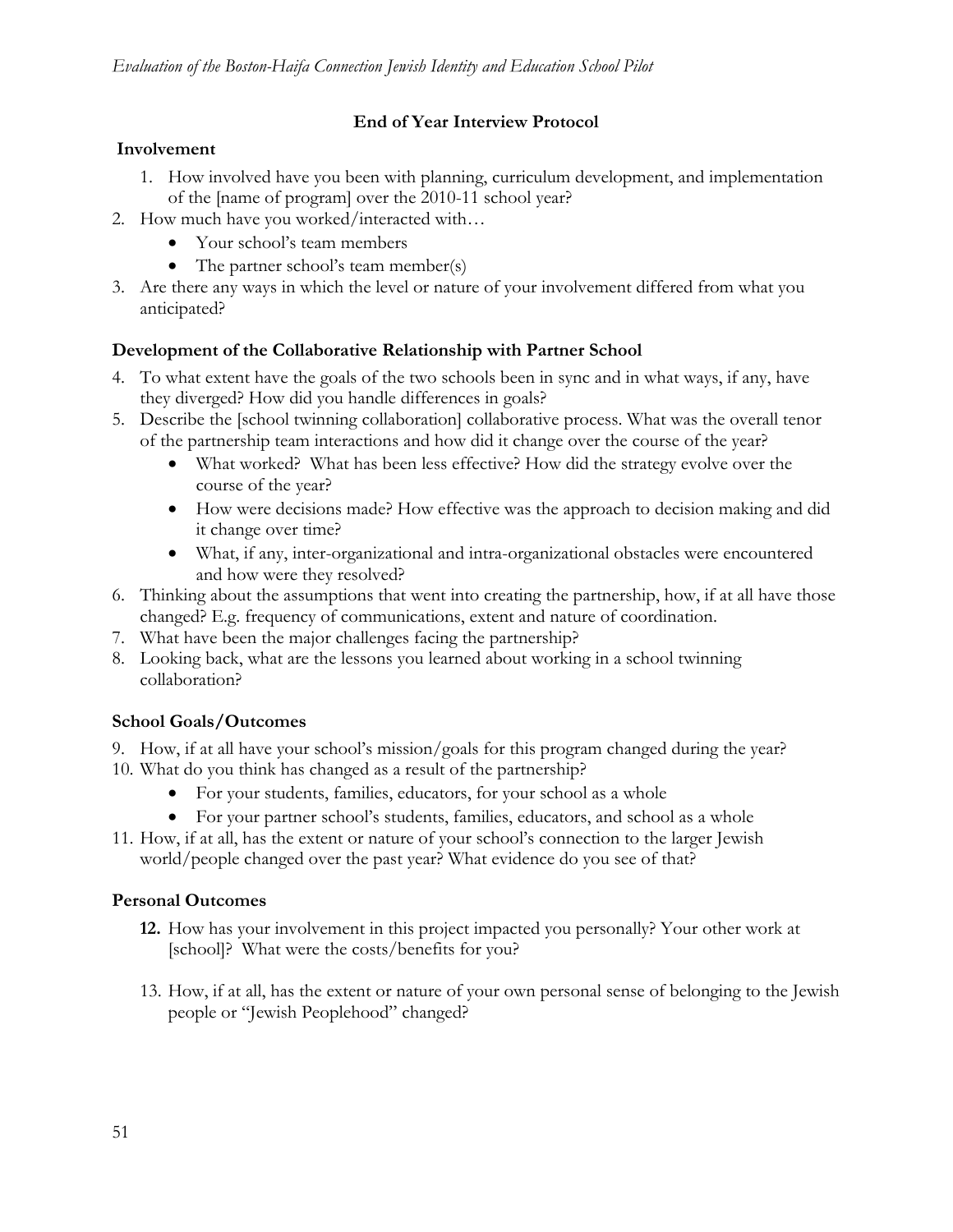### **Appendix B--Post-Mifgash Student Focus Group Protocol**

- 1. Let's start by going around the room and having each of you share your name and tell me whether or not you hosted an Ironi Hey student at your home last month.
- 2. What was it like to first meet the Ironi Hey students in person?
	- Was it what you expected?
	- How, if at all, were you prepared for meeting them?
	- What contact, if any, had you had with them prior to their arrival?
- 3. How much and what kinds of opportunities did you have to get to know them between when they arrive and the Havdallah bowling event?
- 4. What was your experience of the Havdallah event?
- 5. What was your experience of the bowling event?
	- In what ways did it help you get to know each other?
	- How could things have been done differently to help you get to know each other?
- 6. What kinds of contact did you have with the Ironi Hey students between the bowling event and Monday?
	- How did hosting or not hosting affect your ability to have contact with them?
- 7. What was it like having the Ironi Hey kids join you for sicha/tefillah prior to the retreat?
- 8. What memory stands out for you of the retreat?
	- What parts of the retreat experience contributed to getting to know and understand each other?
	- What parts of the retreat experience did not work well or could have been better?
	- Did you feel that there was a good balance between staff led activities and down time?
- 9. As a result of this mifgash experience, what, if anything changed in your understanding of the lives of the Haifa students?
- 10. Did the experience change how you think of your own identity as a Jewish teen in America?
- 11. How do you think their understanding of your life changed?
- 12. How much contact have you had with the Ironi Hey students since they left?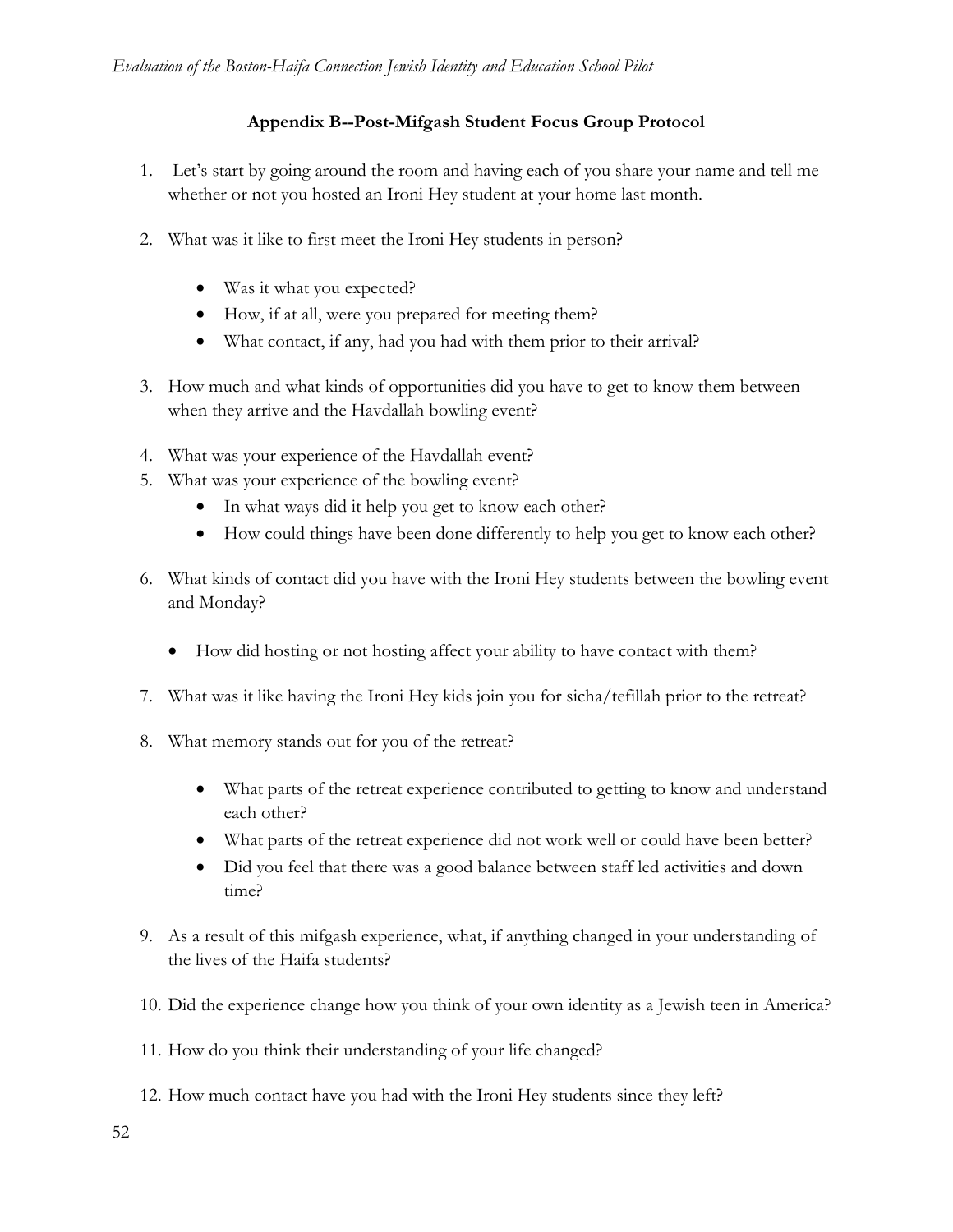What do you communicate about?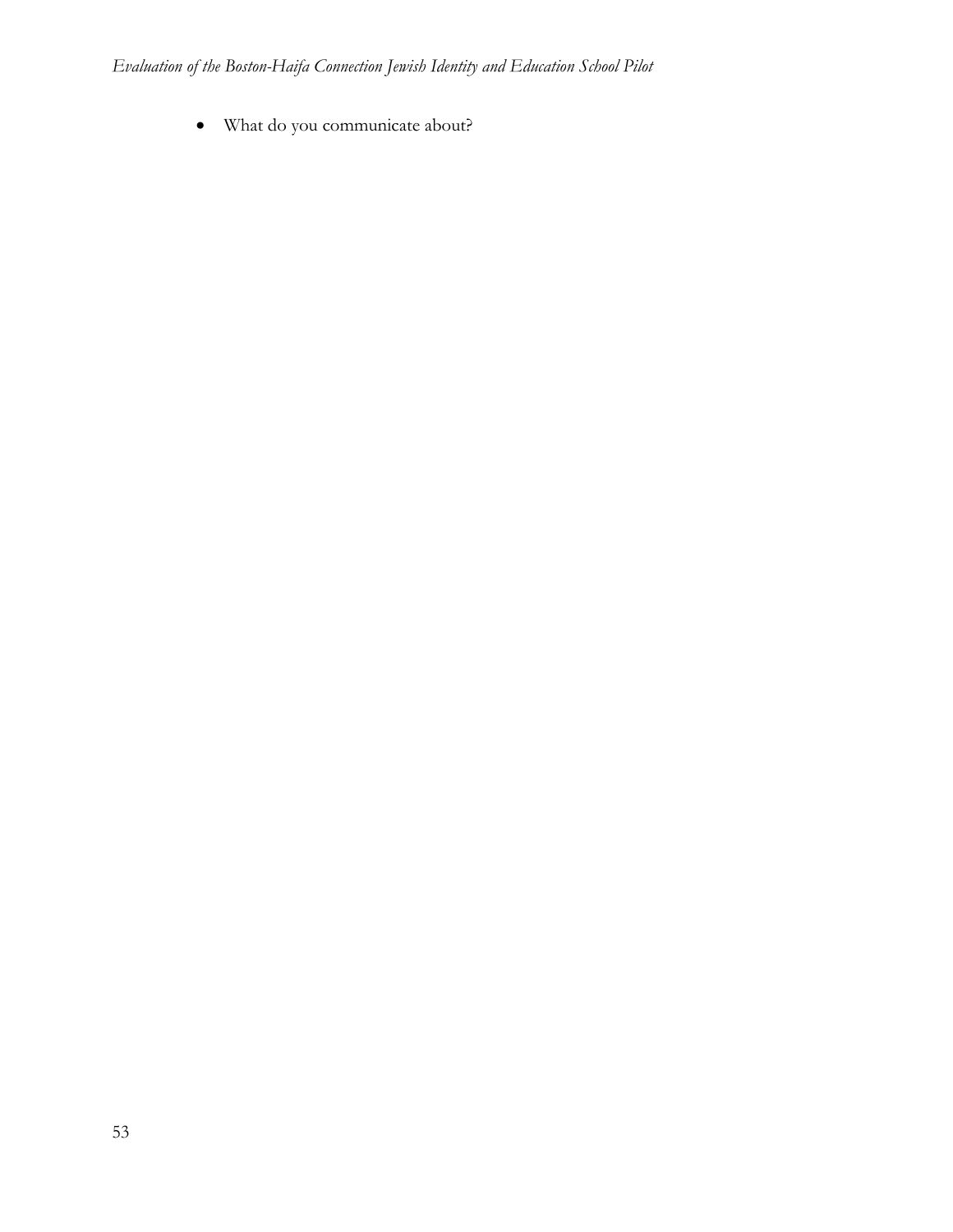**Appendix C—Parent End of Year Survey** 

# *I. Your Experience of the Boston Haifa Connection Program*

*Please answer the following questions as they relate to your child who is in the [nth] grade at [School]*

- **1. Are you aware that your child's school participated in a program this year with a school in [Israel/the United States]?**
	- o **Yes**
	- o **No**

**1a. Did your child participate in this program?**

- o **Yes**
- o **No**
- o **Don't Know**

### **2a. [If Gann & 1a=Yes] In which of the following ways did your household participate in the Gann‐Ironi Hey program?**

|                                                                                                                         | Yes | No |
|-------------------------------------------------------------------------------------------------------------------------|-----|----|
| Your child traveled to Haifa                                                                                            |     |    |
| Hosted an Israeli student in your home                                                                                  |     |    |
| Hosted an Ironi Hey teacher/staff person in your<br>home                                                                |     |    |
| Hosted or helped organize informal get-<br>togethers for Gann and Ironi Hey students                                    |     |    |
| Helped transport students to stateside Gann-<br>Ironi Hey activities                                                    |     |    |
| You or another parent attended activities that<br>were part of the stateside mifgash program with<br>Ironi Hey students |     |    |
| You or another parent attended an orientation<br>meeting for parents of students traveling to<br>Israel                 |     |    |
| You or another parent attended an orientation<br>meeting for hosts of Israeli students                                  |     |    |
| You or another parent had interactions with<br>teachers or staff from the Ironi Hey school                              |     |    |
| You or another parent had contact with the Ironi<br>Hey family that would be hosting your child                         |     |    |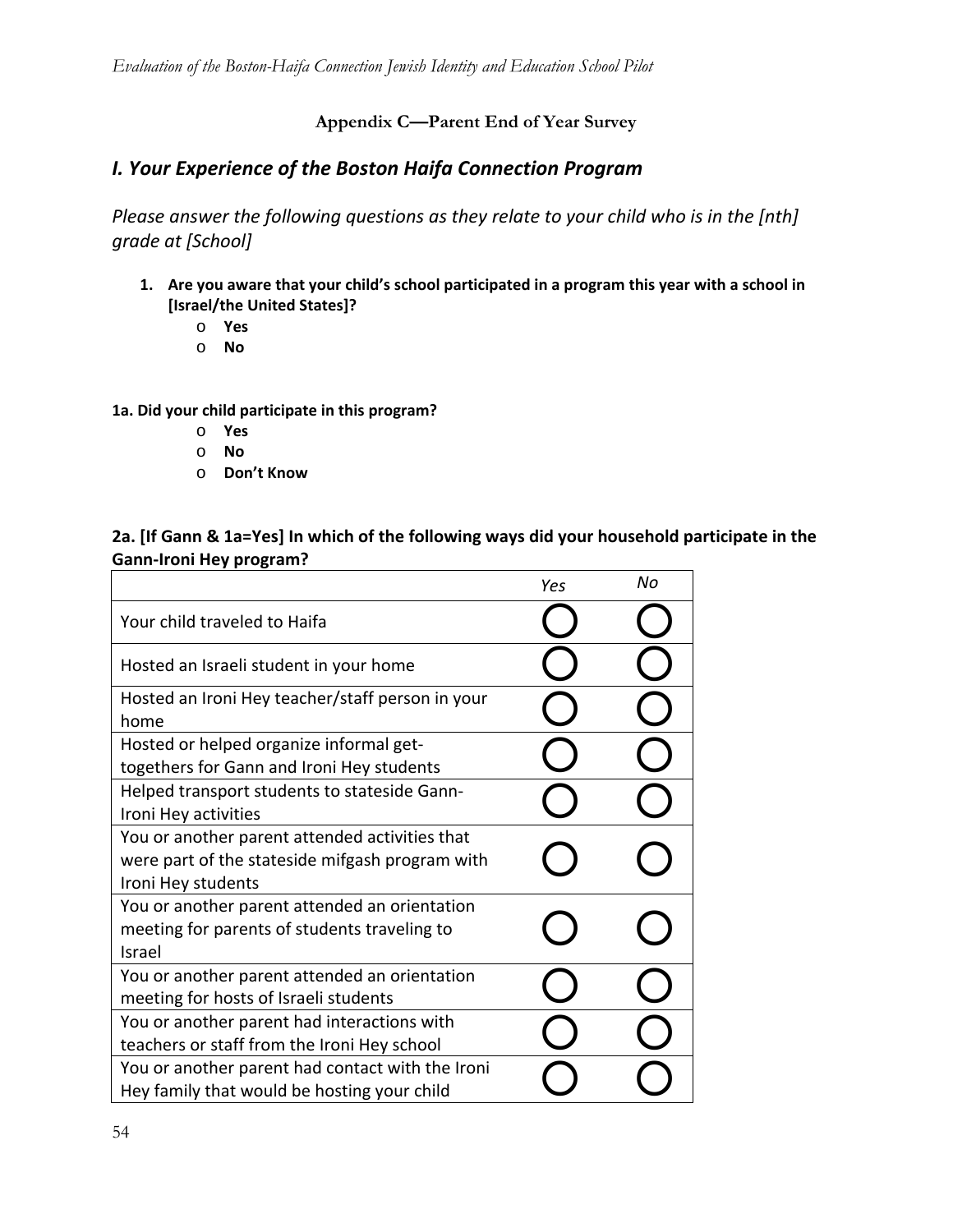# **2b. [If Prozdor & 1a=Yes] In which of the following ways did your household participate in the Prozdor‐Reali program?**

|                                                  | Yes | Nο |
|--------------------------------------------------|-----|----|
| Your child traveled to Haifa                     |     |    |
| You or another parent took part in               |     |    |
| teleconference with Reali parents                |     |    |
| You or another parent had contact with the Reali |     |    |
| family that would be hosting your child          |     |    |
| You or another parent attended orientation       |     |    |
| meeting for parents of students traveling to     |     |    |
| Israel                                           |     |    |
| You or another parent had interactions with      |     |    |
| teachers or staff from the Reali school          |     |    |

**2c. [Ironi Hey & 1a=Yes] In which of the following ways did your household participate in the Gann‐Ironi Hey program?**

|                                                                                                          | Yes | Nο |
|----------------------------------------------------------------------------------------------------------|-----|----|
| Your child traveled to Boston                                                                            |     |    |
| Hosted an American student in your home                                                                  |     |    |
| Hosted a Gann teacher/staff person in your<br>home                                                       |     |    |
| Hosted or helped organize informal get-<br>togethers for Gann and Ironi Hey students                     |     |    |
| You or another parent attended activities that<br>were part of the mifgash program with Gann<br>students |     |    |
| You or another parent attended orientation<br>meeting for parents of students traveling to the<br>US     |     |    |
| You or another parent attended orientation<br>meeting or workshop for hosts of American<br>students      |     |    |
| You or another parent had contact with the<br>Gann family that would be hosting your child               |     |    |
| You or another parent had interactions with<br>teachers or staff from the Gann school                    |     |    |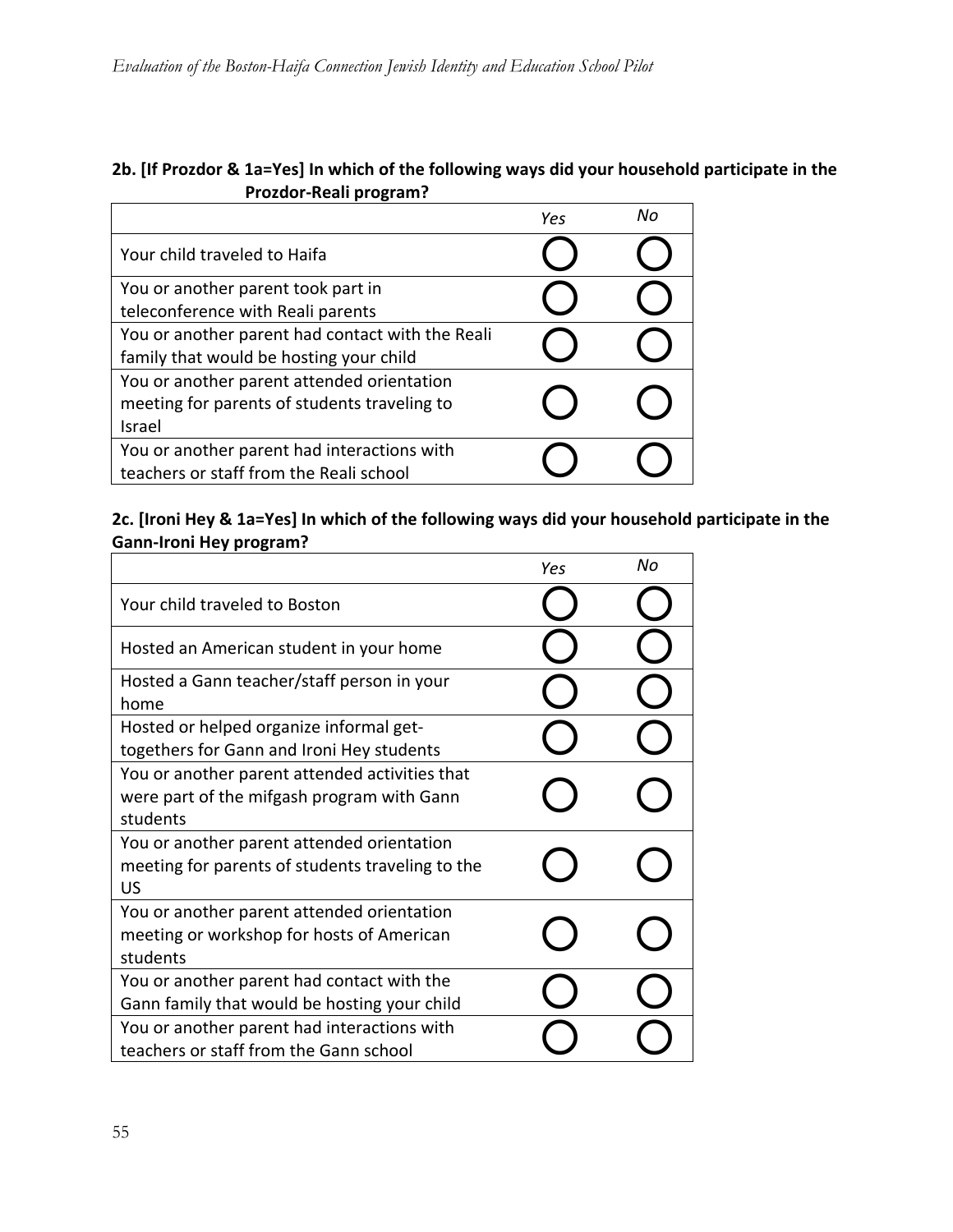### **2d. [Reali & 1a=Yes] In which of the following ways did your household participate in the Reali‐Prozdor program?**

|                                                                                                             | Yes | Nο |
|-------------------------------------------------------------------------------------------------------------|-----|----|
| Hosted an American student in your home                                                                     |     |    |
| Hosted a Prozdor teacher/staff person in your<br>home                                                       |     |    |
| Hosted or helped organize informal get-<br>togethers for Reali and Prozdor students                         |     |    |
| You or another parent attended activities that<br>were part of the mifgash program with Prozdor<br>students |     |    |
| You or another parent attended orientation<br>meeting or workshop for hosts of American<br>students         |     |    |
| You or another parent had interactions with<br>teachers or staff from the Prozdor school                    |     |    |

# **3. [If 1=Yes]To what extent do you agree or disagree with the following statements about your experience of the Boston‐Haifa program at [school]?**

|                                                                                       | Strongly        | Somewhat        | <b>Neither Agree</b> | Somewhat | Strongly |
|---------------------------------------------------------------------------------------|-----------------|-----------------|----------------------|----------|----------|
|                                                                                       | <b>Disagree</b> | <b>Disagree</b> | nor Disagree         | Agree    | Agree    |
| am aware of the goals of the program                                                  |                 |                 |                      |          |          |
| I was invited by the school to become<br>involved in planning for this program        |                 |                 |                      |          |          |
| I was invited by the school to help with<br>program-related activities                |                 |                 |                      |          |          |
| I was given opportunities to become<br>involved in this program                       |                 |                 |                      |          |          |
| I know what educational activities were<br>conducted as part of the program this year |                 |                 |                      |          |          |

# **4. [If 1a=Yes] To what extent do you think that your child's participation in the Boston Haifa program at [school] …**

|                                                            | Not at all | A little | Some-<br>what | Very much | A Great<br>Extent |
|------------------------------------------------------------|------------|----------|---------------|-----------|-------------------|
| Improved your child's [English/Hebrew]<br>language skills? |            |          |               |           |                   |
| Provided a fun opportunity?                                |            |          |               |           |                   |
| Helped your child -learn more about<br>[America/Israel]?   |            |          |               |           |                   |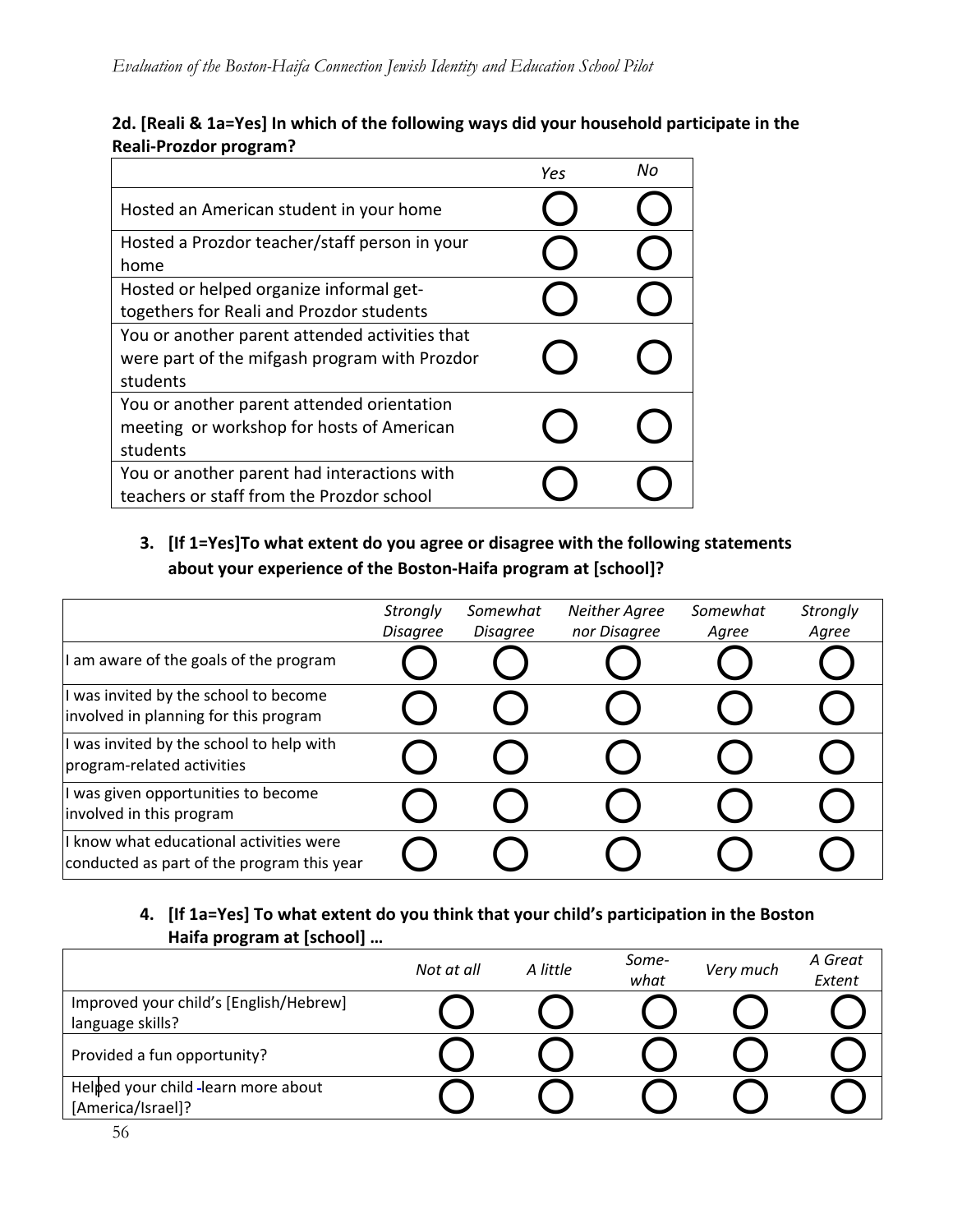|                                                                                          | Not at all | A little | Some-<br>what | Very much | A Great<br>Extent |
|------------------------------------------------------------------------------------------|------------|----------|---------------|-----------|-------------------|
| Helped your child learn more about Israeli<br>Jewry                                      |            |          |               |           |                   |
| Helped your child learn more about the lives<br>of [American/Israeli] peers?             |            |          |               |           |                   |
| Provided your child with the opportunity to<br>become friends with [Americans/Israelis]? |            |          |               |           |                   |
| Helped your child discover new dimensions of<br>his /her Jewish identity?                |            |          |               |           |                   |

### 5. **[If 1=Yes] Thinking about YOUR FAMILY, to what extent did the Boston‐Haifa program lead to….?**

|                                                               | Not at all | A little | Some-<br>what | Very much | A Great<br>Extent |
|---------------------------------------------------------------|------------|----------|---------------|-----------|-------------------|
| More discussion about [America/Israel] in<br>your home        |            |          |               |           |                   |
| Development of connections with Jews from<br>[America/Israel] |            |          |               |           |                   |
| Greater understanding of Jewish life in<br>[America/Israel]   |            |          |               |           |                   |

# 6. **[If 1=Yes] To what extent, if at all, did the Boston Haifa Connection program INCREASE YOUR FAMILY'S interest in…**

|                                                                                       | Not at all | A little | Somewhat | Very Much | A Great<br>Extent |
|---------------------------------------------------------------------------------------|------------|----------|----------|-----------|-------------------|
| Educating Jews from other parts of the world<br>about Jewish life in [the US/Israel]? |            |          |          |           |                   |
| Traveling to Jewish communities outside of<br>[the US/Israel]?                        |            |          |          |           |                   |
| Making personal connections with Jews from<br>[the US/ Israel]?                       |            |          |          |           |                   |
| Making personal connections with Jews<br>outside the US and Israel?                   |            |          |          |           |                   |
| Finding ways to support Jewish communities<br>around the world?                       |            |          |          |           |                   |
| [US] Finding ways to support Israel                                                   |            |          |          |           |                   |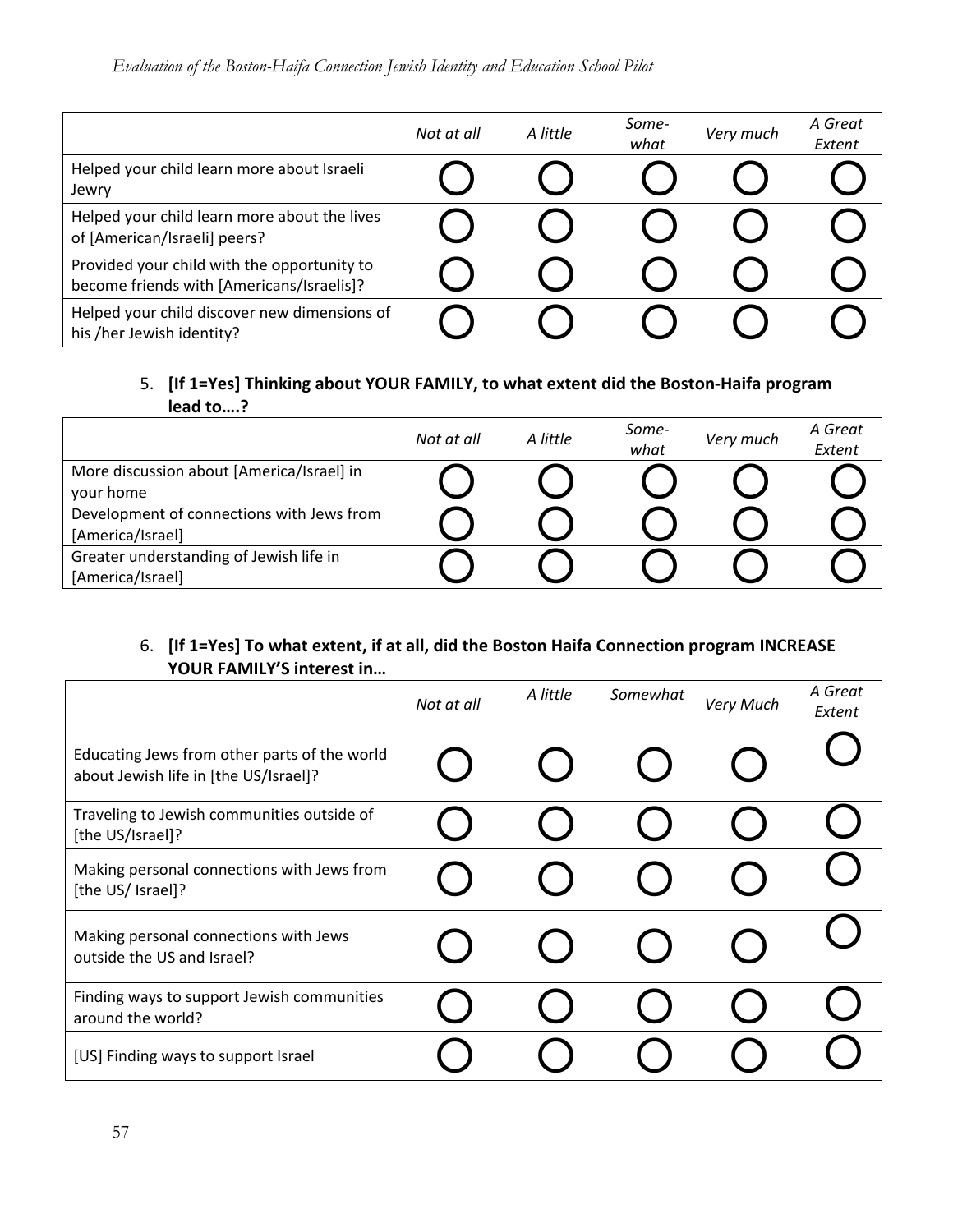- **7. [If 1a=Yes] What was the highlight of the [school] Boston‐Haifa program this year for…**
	- o **Your child? [text box]**
	- o **Your family? [text box]**
- **8. [If 1a=Yes]What could have been done differently that might have increased the positive impact of the [school] Boston‐Haifa program on…**
	- o **Your child? [text box]**
	- o **Your family? [text box]**

# *II Your Family*

9. **Since the beginning of the school year 2010‐2011, how often did members of YOUR HOUSEHOLD have contact (in person, or by phone, e‐mail, Facebook, twitter, etc) with…**

|                                                                                     | Never | Rarely | Some-<br>times | Often | Very<br>Often | Not Applicable-<br>I do now know<br>anyone that fits<br>this category |
|-------------------------------------------------------------------------------------|-------|--------|----------------|-------|---------------|-----------------------------------------------------------------------|
| Family members, with whom you are<br>close, who live in [Israel/America]            |       |        |                |       |               |                                                                       |
| Family members with whom you are<br>close, who live outside of Israel or the<br>US? |       |        |                |       |               |                                                                       |
| Jewish friends living in<br>[Israel/America]?                                       |       |        |                |       |               |                                                                       |
| Jewish Colleagues living in<br>[Israel/America]?                                    |       |        |                |       |               |                                                                       |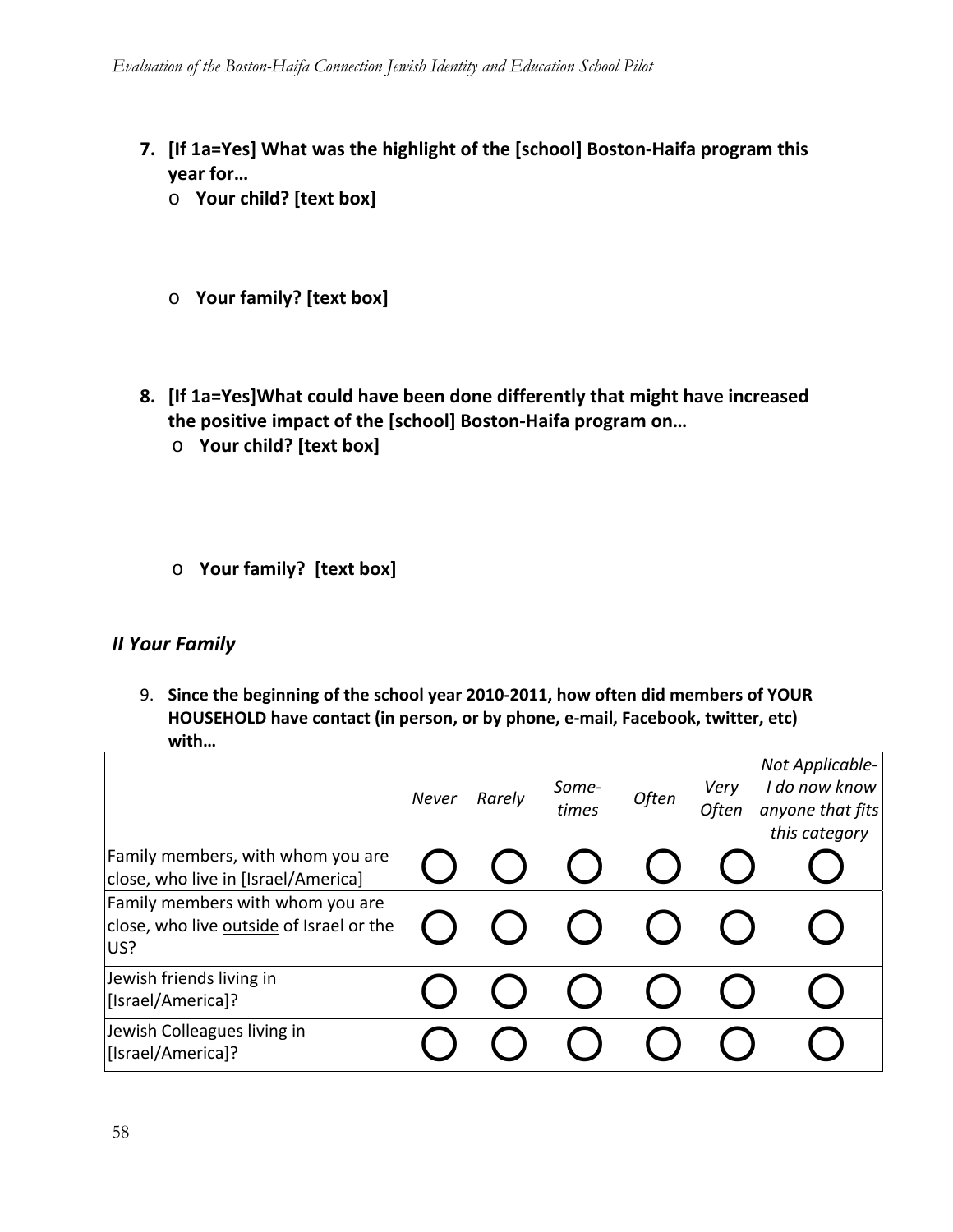### **10. During this school year how often did someone from YOUR HOUSEHOLD …?**

|                                | Never | Rarely Some-times | Often | Very<br>.<br>Often |
|--------------------------------|-------|-------------------|-------|--------------------|
| Attend Jewish worship services |       |                   |       |                    |
| Mark Shabbat in some manner    |       |                   |       |                    |

- **11. Were you born in...**
	- o **The United States**
	- o **Israel**
	- o **Former Soviet Union**
	- o **Other (Please specify)**

*Please answer the following questions as they relate to your child who is in the [nth] grade at [School]*

**12a. Was this child born in…**

- o **The United States**
- o **Israel**
- o **Former Soviet Union**
- o **Other (Please specify)**

#### **12. Were any of this child's other parents, step‐parents or guardians born in...**

|                            | Yes | No |
|----------------------------|-----|----|
| The United States          |     |    |
| Israel                     |     |    |
| <b>Former Soviet Union</b> |     |    |
| Other (please specify):    |     |    |

#### **13. Have any of this child's parents, step‐parents or guardians ever traveled to [America/Israel]…...**

|                   | Yes | No |
|-------------------|-----|----|
| To visit family?  |     |    |
| To visit friends? |     |    |
| For business?     |     |    |

.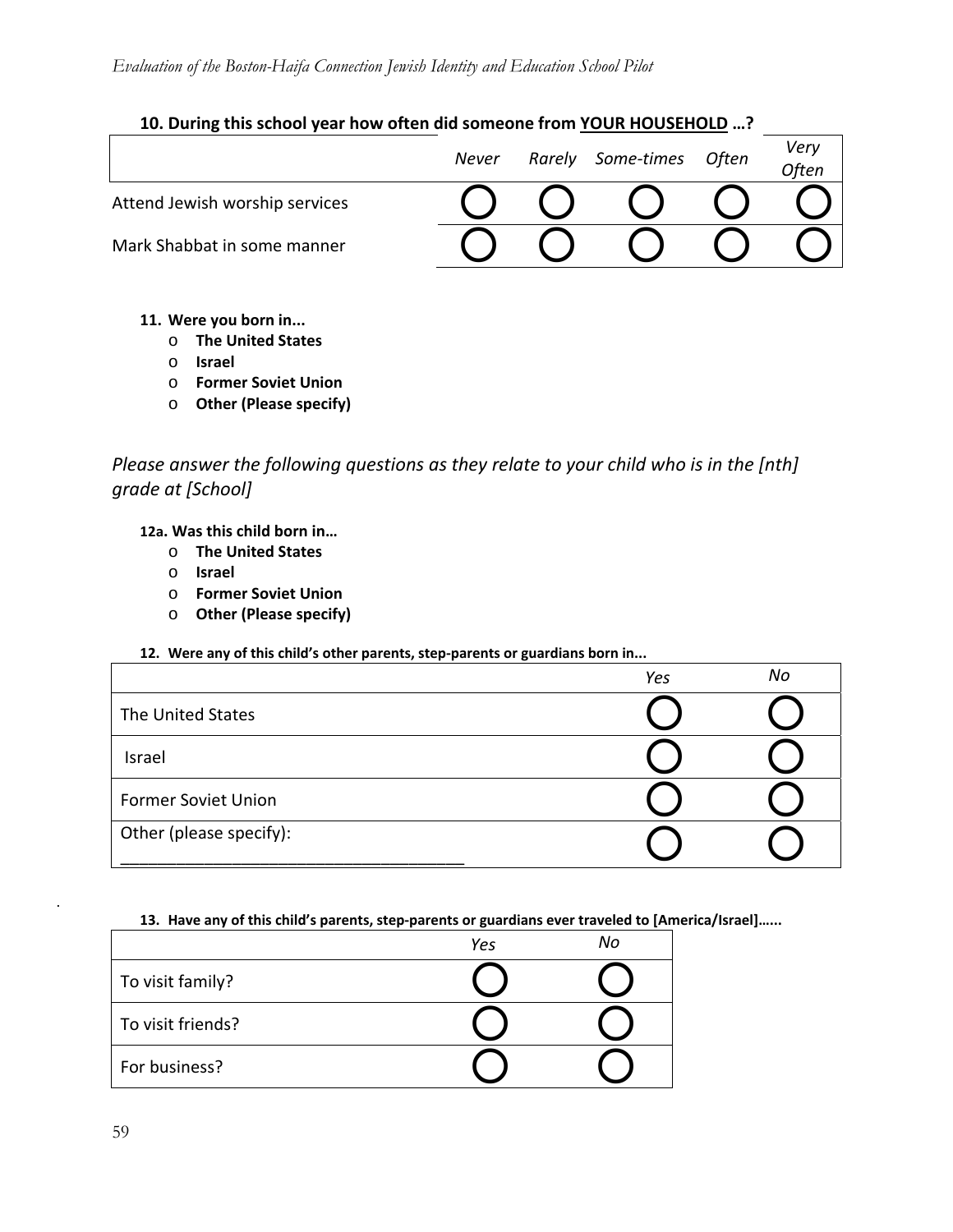### *Evaluation of the Boston-Haifa Connection Jewish Identity and Education School Pilot*

| On an organized tour?           |  |
|---------------------------------|--|
| On a youth/peer trip?           |  |
| On some other type of trip?     |  |
| To live for 3 months or longer? |  |

#### **14. Have any of this child's siblings or step‐siblings ever traveled to [Israel/America]?**

|                                       | Yes | No | Not applicable-<br>no other children |
|---------------------------------------|-----|----|--------------------------------------|
| On a Boston-Haifa Connection program? |     |    |                                      |
| On another youth/peer program?        |     |    |                                      |

### 15. **Prior to this school year has your household (or any other household in which this child lives) ever hosted a Jewish student from**

|                            | Yes | No |
|----------------------------|-----|----|
| [America/Israel]?          |     |    |
| Outside the US and Israel? |     |    |

### **16. Which of the following best describes how this child is being raised?**

- o Secular/Culturally Jewish
- o Just Jewish
- o Reform
- o Conservative
- o Reconstructionist
- O Orthodox
- o Other\_\_\_\_\_\_\_\_\_\_\_\_\_\_\_\_\_\_\_\_\_\_\_

#### **17. Is this child being raised by...**

- o A single Jew
- o Two Jews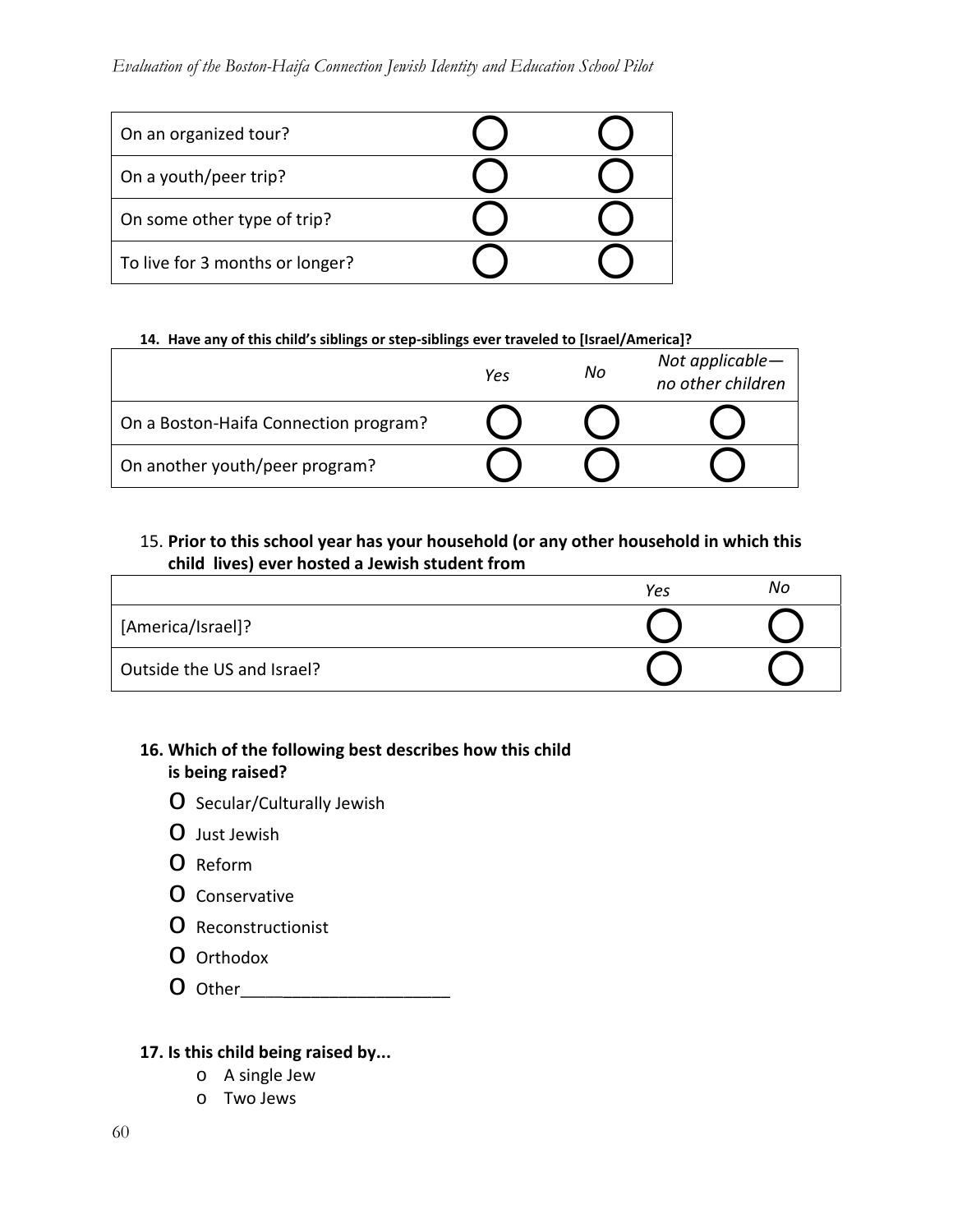- o A Jew and a non‐Jew
- o Two non‐Jews
- o A single non‐Jew

#### **18. Do you consider yourself to be…**

- o Secular/Culturally Jewish
- o Just Jewish
- o Reform
- o Conservative
- o Reconstructionist
- O Orthodox
- o Not Jewish
- O Other
- **19. [If Gann] Has this child ever attended a supplementary Jewish school such as a Hebrew or Sunday school?**
	- o Yes
	- o No
- **20. [If Prozdor or yes to Q19] Not including this year, how many years of attendance does this child have at a supplementary Jewish school?**
	- o **0**
	- o **1**
	- o **2**
	- o **3**
	- o **4**
	- o **5** o **6**
	- o **7**
	- o **8**
	- o **9**
	- o **10**
	- o **11**
	- o **12 or more**

**21. [If Prozdor]Has this child ever attended a full‐time Jewish day school?**

- o Yes
- o No
- 22. [If Gann or yes to Q 21] Not including this year, how many years of attendance does this child **have at a full‐time Jewish day school?**
	- o **0**
	- o **1**
	- o **2**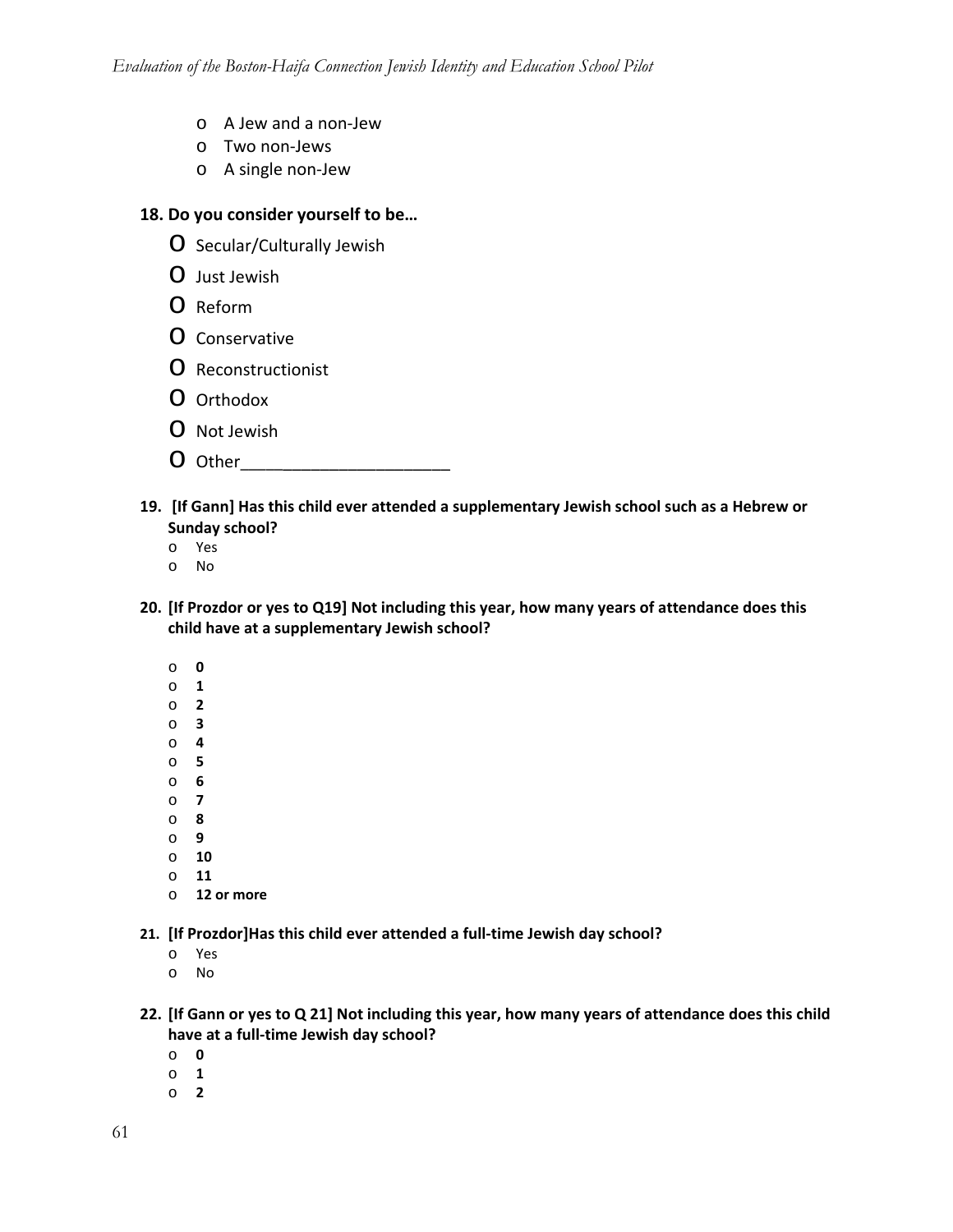- o **3** o **4** o **5** o **6** o **7** o **8** o **9**  o **10** o **11** o **12 or more**
- **23. Did this child ever…**

|                                                   | Υρς | Νo |
|---------------------------------------------------|-----|----|
| Attend a camp with Jewish or Shabbat programming? |     |    |

# *IV Your Thoughts [If Q18 =Jewish]*

# **22.To what extent do you agree or disagree with the following statements?**

|                                                                                                   | Strongly<br><b>Disagree</b> | Somewhat<br><b>Disagree</b> | Neither<br>Agree nor<br><b>Disagree</b> | Somewhat<br>Agree | Strongly<br>Agree |
|---------------------------------------------------------------------------------------------------|-----------------------------|-----------------------------|-----------------------------------------|-------------------|-------------------|
| I feel a greater connection to American<br>Jews than to Jews who live elsewhere.                  |                             |                             |                                         |                   |                   |
| I have a strong sense of belonging to the<br>Jewish people                                        |                             |                             |                                         |                   |                   |
| I feel connected to my family's Jewish<br>heritage.                                               |                             |                             |                                         |                   |                   |
| It is important for me to be part of the<br>Jewish people.                                        |                             |                             |                                         |                   |                   |
| It is important to me to have friends with<br>whom I can share the experience of being<br>Jewish. |                             |                             |                                         |                   |                   |
| I feel sadness when I hear about<br>something bad happening to a Jewish<br>person                 |                             |                             |                                         |                   |                   |
| I feel proud when I hear about the<br>accomplishments of Jews.                                    |                             |                             |                                         |                   |                   |
| I consider all Jews around the world like<br>family.                                              |                             |                             |                                         |                   |                   |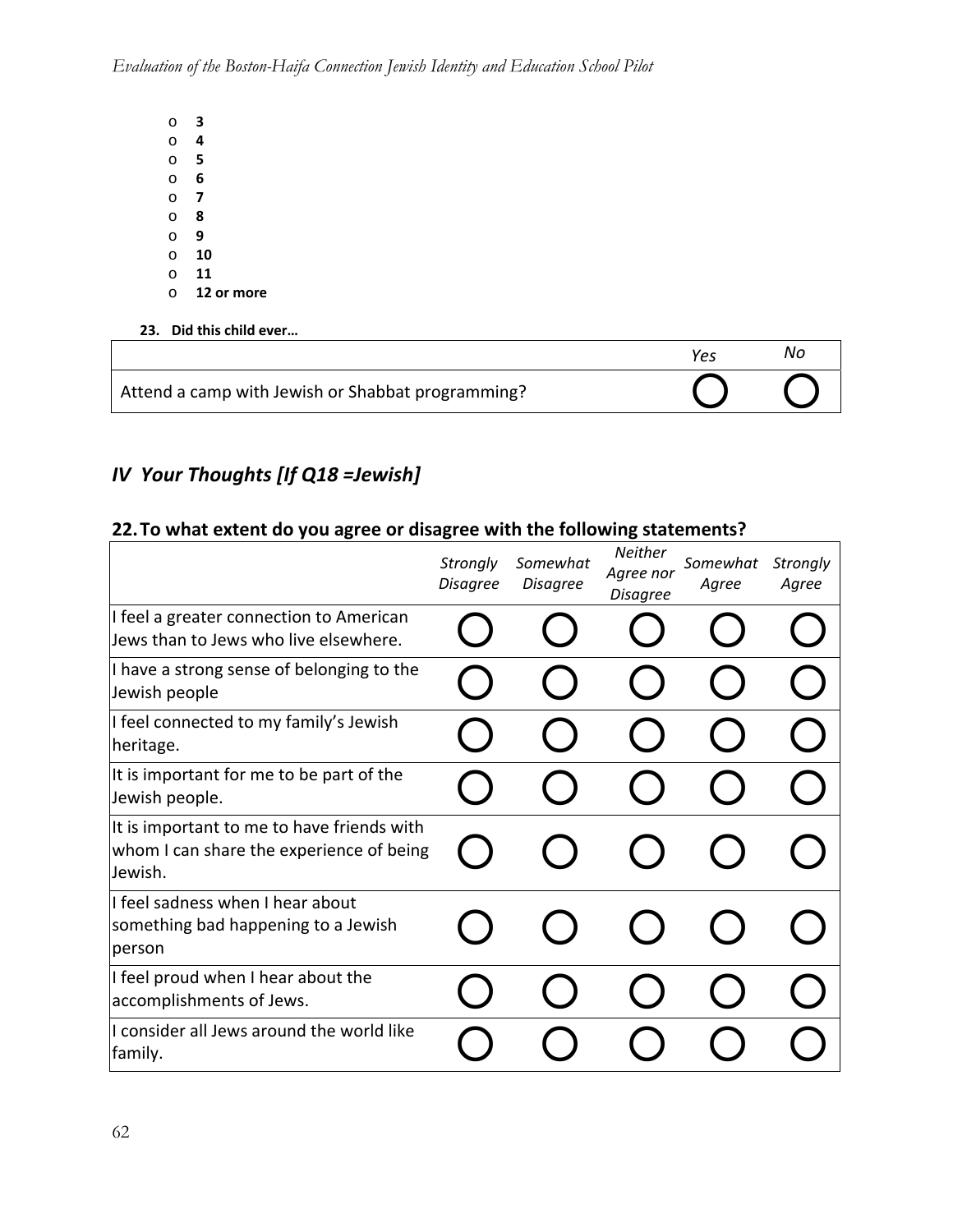| Israeli and American Jews share a |  |  |  |
|-----------------------------------|--|--|--|
| common destiny.                   |  |  |  |

# **23. To what extent do you feel a personal responsibility...**

|                                                                                     | Not at all | To a very<br>small extent | To a small<br>extent | To a large<br>extent | To a very<br>large extent |
|-------------------------------------------------------------------------------------|------------|---------------------------|----------------------|----------------------|---------------------------|
| To take care of Jews in need<br>wherever they live?                                 |            |                           |                      |                      |                           |
| To educate others about Jewish<br>heritage?                                         |            |                           |                      |                      |                           |
| To take care of American Jews in<br>need?                                           |            |                           |                      |                      |                           |
| To take care of Jews in need who<br>live outside the US?                            |            |                           |                      |                      |                           |
| To take care of people in need,<br>regardless of whether they are<br>Jewish or not? |            |                           |                      |                      |                           |
| To ensure the survival of the<br>Jewish people?                                     |            |                           |                      |                      |                           |
| To combat anti-Semitism?                                                            |            |                           |                      |                      |                           |
| To preserve the memory of the<br>Holocaust?                                         |            |                           |                      |                      |                           |

# **24.To what extent do you agree or disagree with the following statements?**

|                                                                              | Strongly<br><b>Disagree</b> | Somewhat<br><b>Disagree</b> | <b>Neither</b><br>Agree<br>nor | Somewhat<br>Agree | Strongly<br>Agree |
|------------------------------------------------------------------------------|-----------------------------|-----------------------------|--------------------------------|-------------------|-------------------|
|                                                                              |                             |                             | <b>Disagree</b>                |                   |                   |
| I feel the same connection to non-Jews<br>and Jews who live in my community. |                             |                             |                                |                   |                   |
| I feel anger and pain when I read about<br>anti-Semitism in history.         |                             |                             |                                |                   |                   |
| I feel a connection to other Jews even if<br>I don't know them personally.   |                             |                             |                                |                   |                   |
| My fate and future is tied to the fate<br>and future of the Jewish people.   |                             |                             |                                |                   |                   |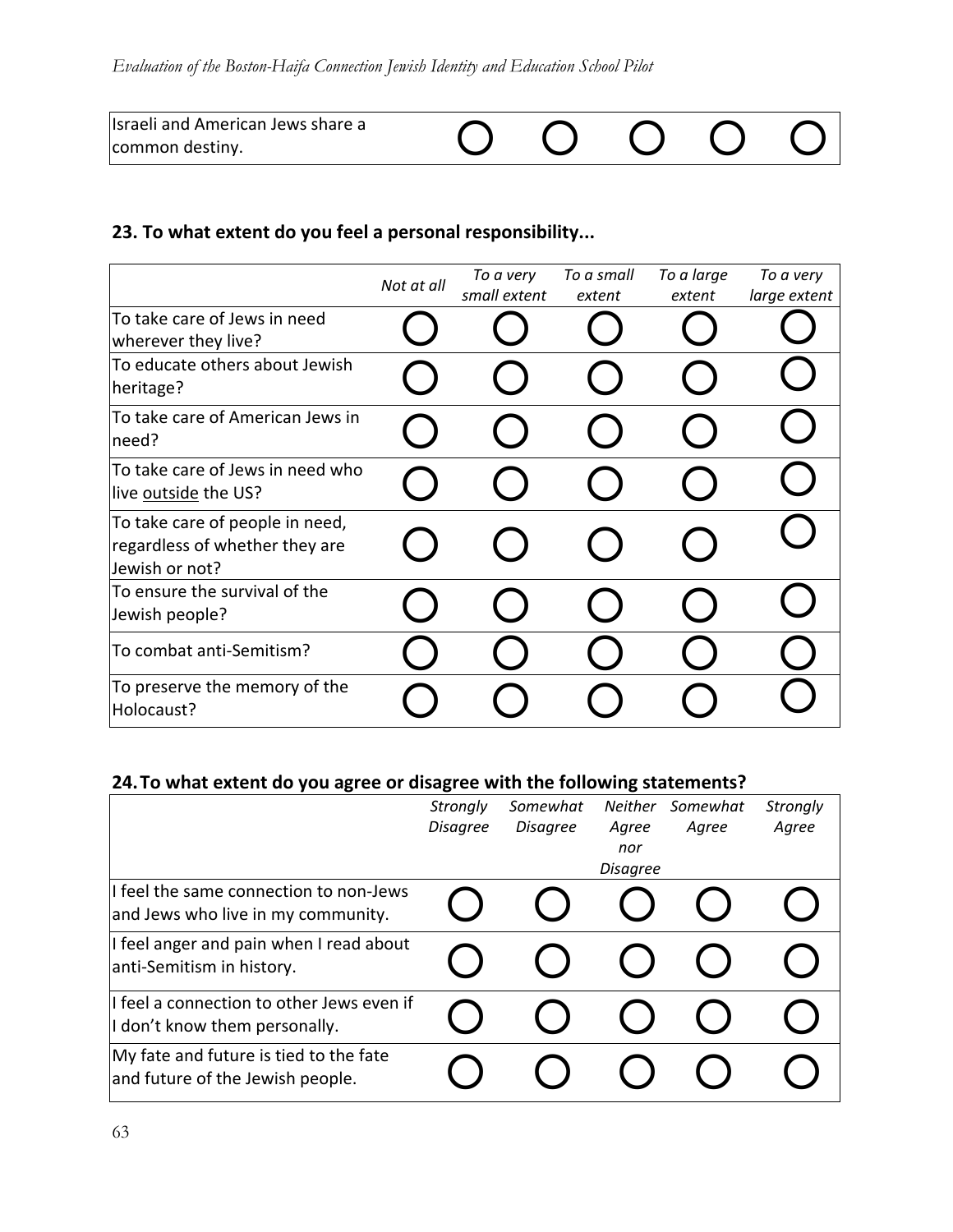# *Evaluation of the Boston-Haifa Connection Jewish Identity and Education School Pilot*

| I feel part of a worldwide Jewish<br>community.                      |  |  |  |
|----------------------------------------------------------------------|--|--|--|
| It is important for me to learn about<br>Jewish history and culture. |  |  |  |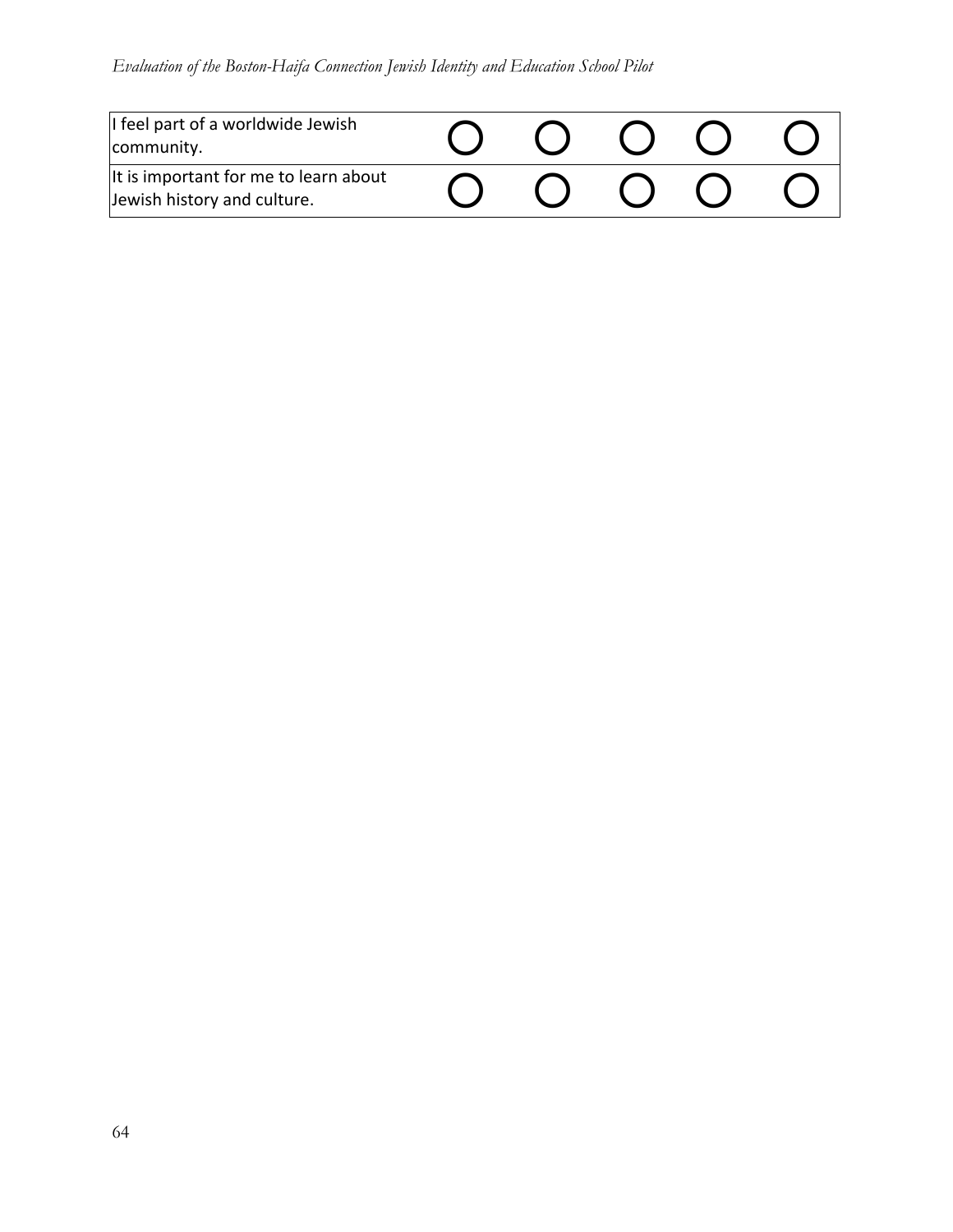# **Appendix D—Student Surveys**

# **Start of Year Survey**

# **1. In the past 3 months, how often did you...**

|                                                                                       | <b>Never</b> | <b>Rarely Sometimes</b> | Often | Very<br>often |
|---------------------------------------------------------------------------------------|--------------|-------------------------|-------|---------------|
| Watch films or television programs<br>on Jewish topics?                               |              |                         |       |               |
| Listen to music related to Jewish<br>content or heritage (e.g. klezmer)?              |              |                         |       |               |
| Listen to music by Israeli artists?                                                   |              |                         |       |               |
| Listen to any kind of music?                                                          |              |                         |       |               |
| Volunteer for or through a Jewish<br>organization or synagogue?                       |              |                         |       |               |
| Volunteer for or through a non-<br>Jewish organization?                               |              |                         |       |               |
| Talk about Israel with your friends<br>outside of class?                              |              |                         |       |               |
| Talk about Israel with your parents<br>or siblings?                                   |              |                         |       |               |
| Talk about Jewish life outside the US<br>and Israel with your parents or<br>siblings? |              |                         |       |               |

**2. In the past 3 months, how often did you read or look on‐line for information about...**

|                                                     | <b>Never</b> | Rarely | Some-<br>times | Often | Very often |
|-----------------------------------------------------|--------------|--------|----------------|-------|------------|
| Any topic?                                          |              |        |                |       |            |
| Israel?                                             |              |        |                |       |            |
| Judaism or your Jewish heritage?                    |              |        |                |       |            |
| Jewish communities outside of the US<br>and Israel? |              |        |                |       |            |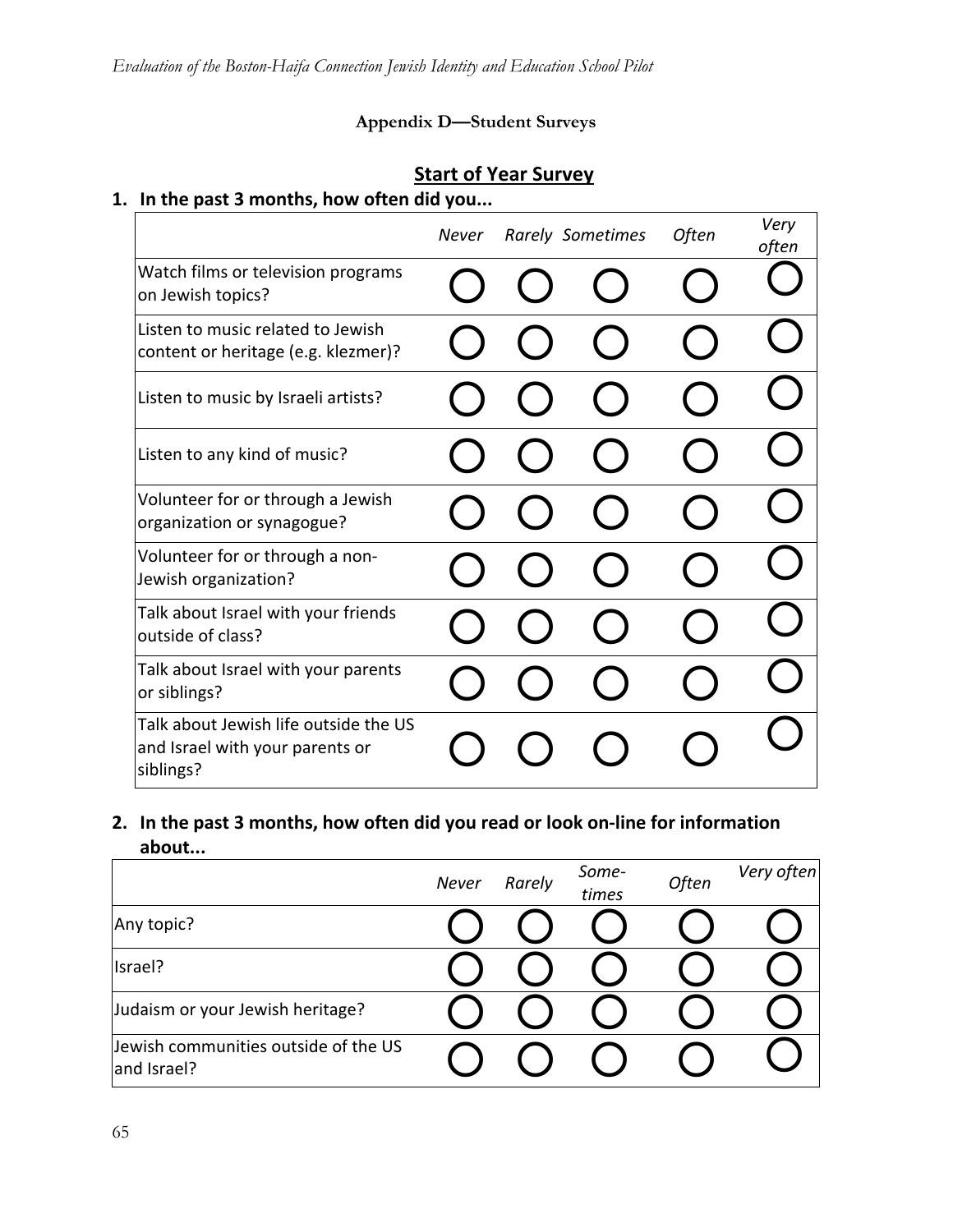#### *Evaluation of the Boston-Haifa Connection Jewish Identity and Education School Pilot*

| Haifa?<br>10110. |  |  |  |  |  |
|------------------|--|--|--|--|--|
|------------------|--|--|--|--|--|

#### **3. Have you ever been to Israel...**

|                                        | Yes | Nο |
|----------------------------------------|-----|----|
| To visit family?                       |     |    |
| To visit friends?                      |     |    |
| On an organized tour with your family? |     |    |
| On an organized tour with your peers?  |     |    |
| On some other type of trip?            |     |    |

- **4. Have you ever lived in Israel for 3 months or longer?**
	- o Yes
	- o No
- **5. Have you ever been outside of the U.S. (not including Canada or Mexico)?**
	- o Yes
	- o No
- **6. Not including travel to Israel, did you ever participate in a program where you got to know or communicated with Israeli Jews your age (for example video conferencing or at summer camp)?**
	- o Yes
	- o No
- **7. Did you ever participate in any program where you got to know or communicated with Jews your age from countries other than the US or Israel (for example video conferencing or at summer camp)?**
	- o Yes
	- o No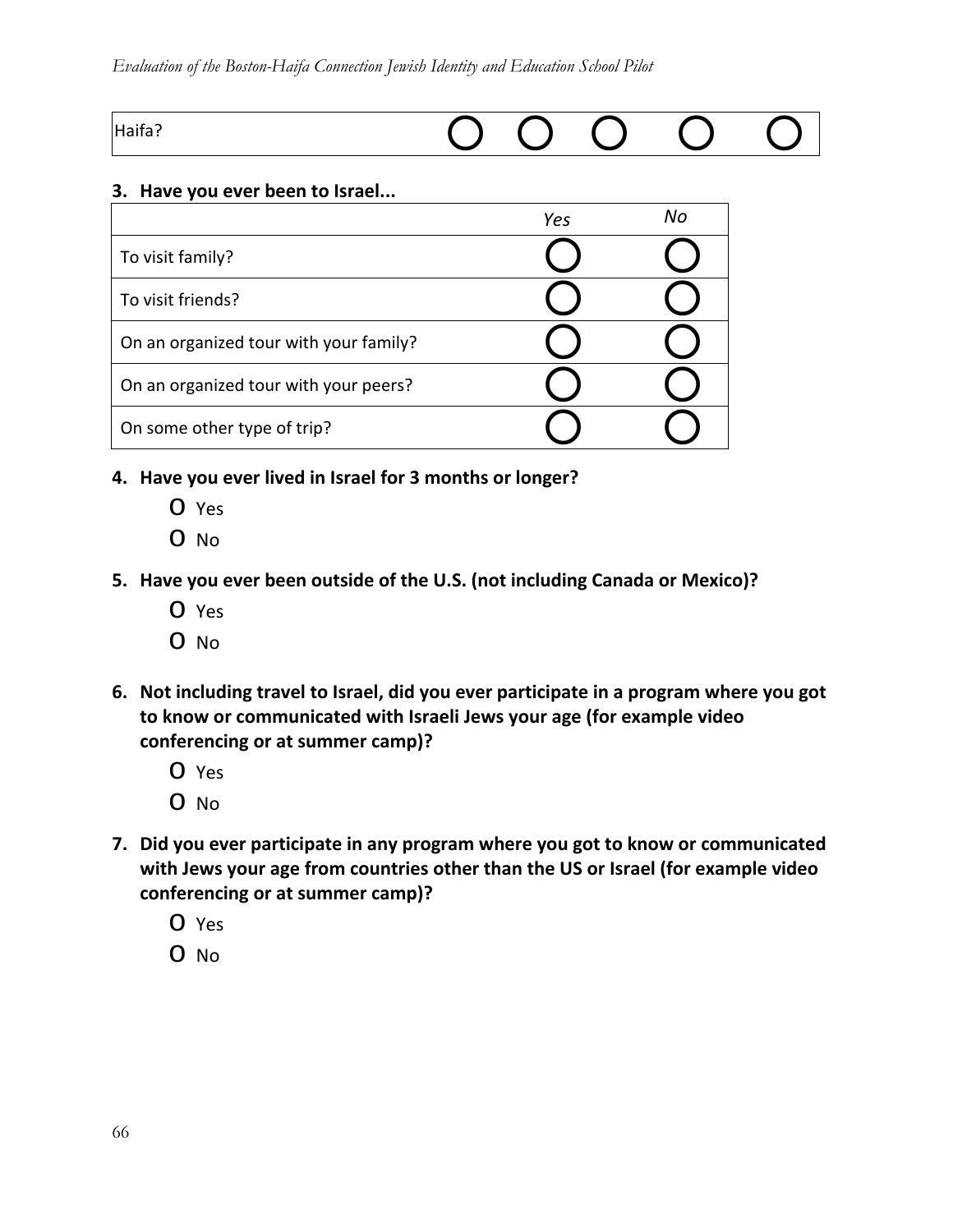# **8. How interested are you in...**

|                                                                                         | Not at all        | A little          | Somewhat          | Verv              | Extremely         |
|-----------------------------------------------------------------------------------------|-------------------|-------------------|-------------------|-------------------|-------------------|
|                                                                                         | <i>Interested</i> | <i>Interested</i> | <i>Interested</i> | <b>Interested</b> | <b>Interested</b> |
| Educating Jewish peers from<br>other parts of the world about<br>Jewish life in the US? |                   |                   |                   |                   |                   |
| Traveling to Jewish communities<br>outside of the US?                                   |                   |                   |                   |                   |                   |
| Making personal connections<br>with Jewish peers in Israel?                             |                   |                   |                   |                   |                   |
| Making personal connections<br>with Jewish peers outside the US<br>and Israel?          |                   |                   |                   |                   |                   |
| Finding ways to support Jewish<br>communities around the world?                         |                   |                   |                   |                   |                   |
| Serving in the Israeli Defense<br>Forces?                                               |                   |                   |                   |                   |                   |

# **9. To what extent do you agree or disagree with each of the following statements?**

|                                                                                          | Strongly<br><b>Disagree</b> | Somewhat<br><b>Disagree</b> | <b>Neither</b><br>Agree nor<br><b>Disagree</b> | Somewhat<br>Agree | <b>Strongly</b><br>Agree |
|------------------------------------------------------------------------------------------|-----------------------------|-----------------------------|------------------------------------------------|-------------------|--------------------------|
| Students at Ironi Hey probably<br>understand what my life is like<br>as a Jew in the US. |                             |                             |                                                |                   |                          |
| I understand how students at<br>Ironi Hey think about their<br>Jewish identities         |                             |                             |                                                |                   |                          |
| I am comfortable interacting<br>with Jewish peers from Israel.                           |                             |                             |                                                |                   |                          |
| I am knowledgeable about<br>what is happening in Israel.                                 |                             |                             |                                                |                   |                          |
| Israel is a source of pride and<br>self-respect for me.                                  |                             |                             |                                                |                   |                          |
| Jewish high school students in<br>Israel and the US have a lot in<br>common.             |                             |                             |                                                |                   |                          |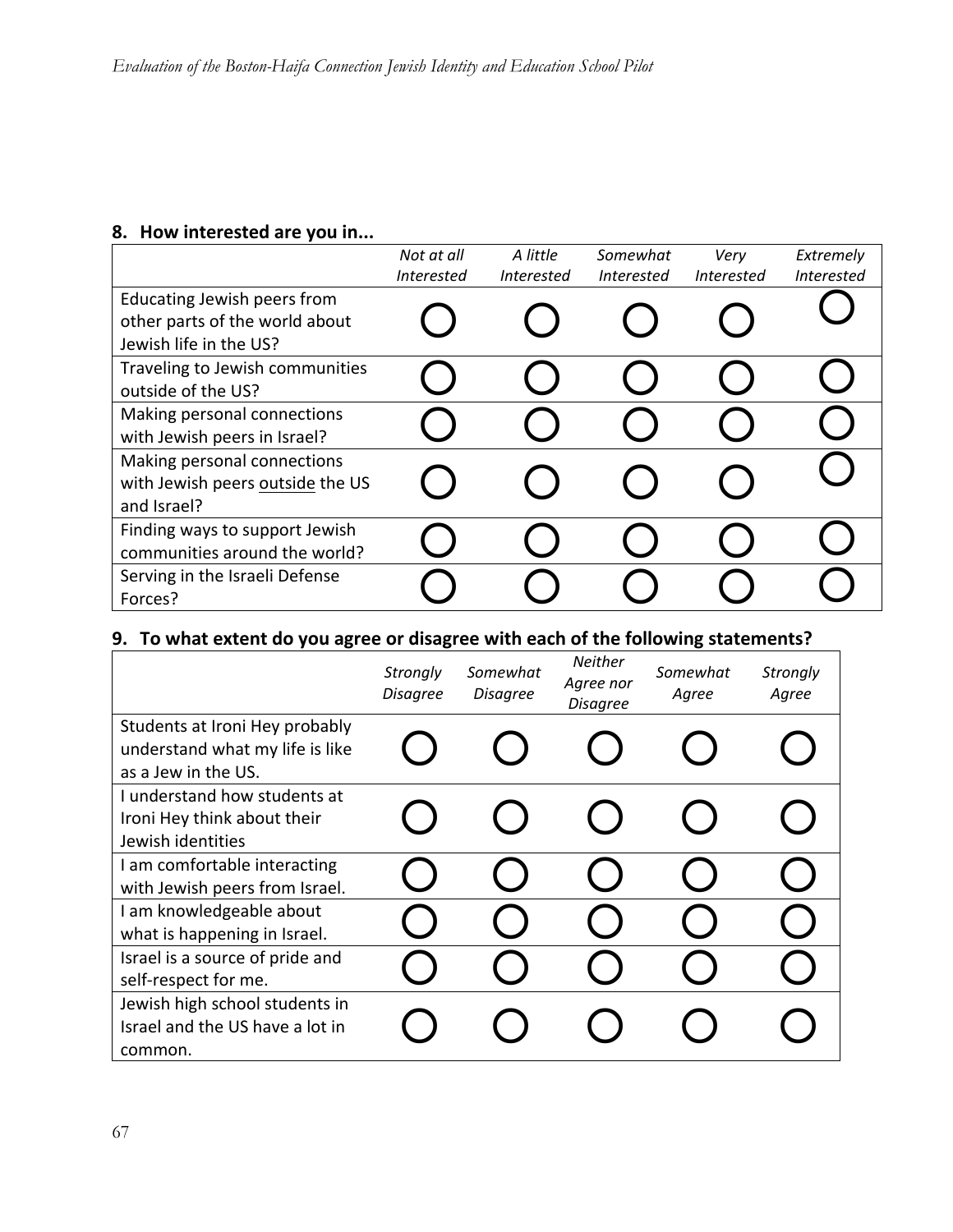# **10.To what extent do you agree or disagree with the following statements?**

|                                                                                                   | Strongly<br><b>Disagree</b> | Somewhat<br><b>Disagree</b> | <b>Neither</b><br>Agree nor<br><b>Disagree</b> | Somewhat<br>Agree | Strongly<br>Agree |
|---------------------------------------------------------------------------------------------------|-----------------------------|-----------------------------|------------------------------------------------|-------------------|-------------------|
| I feel a greater connection to American<br>Jews than to Jews who live elsewhere.                  |                             |                             |                                                |                   |                   |
| I have a strong sense of belonging to the<br>Jewish people                                        |                             |                             |                                                |                   |                   |
| I feel connected to my family's Jewish<br>heritage.                                               |                             |                             |                                                |                   |                   |
| It is important for me to be part of the<br>Jewish people.                                        |                             |                             |                                                |                   |                   |
| It is important to me to have friends with<br>whom I can share the experience of being<br>Jewish. |                             |                             |                                                |                   |                   |
| I feel sadness when I hear about<br>something bad happening to a Jewish<br>person.                |                             |                             |                                                |                   |                   |
| I feel proud when I hear about the<br>accomplishments of Jews.                                    |                             |                             |                                                |                   |                   |
| I consider all Jews around the world like<br>family.                                              |                             |                             |                                                |                   |                   |
| Israeli and American Jews share a<br>common destiny.                                              |                             |                             |                                                |                   |                   |

# **11. To what extent do you feel a personal responsibility...**

|                                                     | Not at all | To a very<br>small extent | To Some<br>extent | To a large<br>extent | To a very<br>large extent |
|-----------------------------------------------------|------------|---------------------------|-------------------|----------------------|---------------------------|
| To take care of Jews in need<br>wherever they live? |            |                           |                   |                      |                           |
| To educate others about Jewish<br>heritage?         |            |                           |                   |                      |                           |
| To take care of American Jews in<br>need?           |            |                           |                   |                      |                           |
| To take care of Jews in need who                    |            |                           |                   |                      |                           |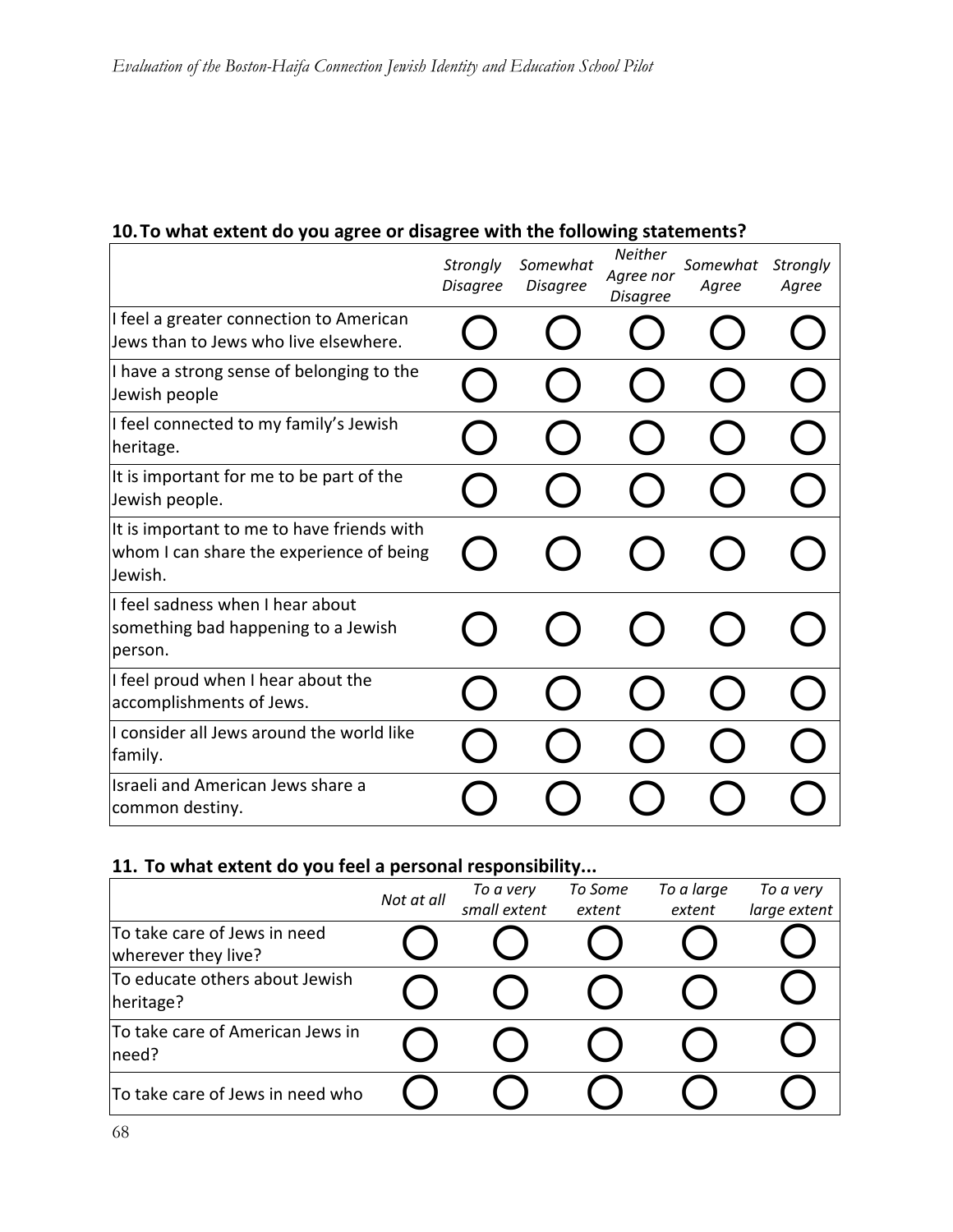| live outside the US?                                                                |  |  |  |
|-------------------------------------------------------------------------------------|--|--|--|
| To take care of people in need,<br>regardless of whether they are<br>Jewish or not? |  |  |  |
| To ensure the survival of the<br>Jewish people?                                     |  |  |  |
| To combat anti-Semitism?                                                            |  |  |  |
| To preserve the memory of the<br>Holocaust?                                         |  |  |  |

# **12.To what extent do you agree or disagree with the following statements?**

|                                                                              | Strongly<br><b>Disagree</b> | Somewhat<br><b>Disagree</b> | <b>Neither</b><br>Agree<br>nor<br><b>Disagree</b> | Somewhat<br>Agree | <b>Strongly</b><br>Agree |
|------------------------------------------------------------------------------|-----------------------------|-----------------------------|---------------------------------------------------|-------------------|--------------------------|
| I feel the same connection to non-Jews<br>and Jews who live in my community. |                             |                             |                                                   |                   |                          |
| I feel anger and pain when I read about<br>anti-Semitism in history.         |                             |                             |                                                   |                   |                          |
| I feel a connection to other Jews even if<br>I don't know them personally.   |                             |                             |                                                   |                   |                          |
| My fate and future is tied to the fate<br>and future of the Jewish people.   |                             |                             |                                                   |                   |                          |
| I feel part of a worldwide Jewish<br>community.                              |                             |                             |                                                   |                   |                          |
| It is important for me to learn about<br>Jewish history and culture.         |                             |                             |                                                   |                   |                          |

# **13.To what extent is each of the following important as Centers of Jewish life?**

|                   | Not at all | To a small | To some |        | To a large To a very large |
|-------------------|------------|------------|---------|--------|----------------------------|
|                   |            | extent     | extent  | extent | extent                     |
| <b>Israel</b>     |            |            |         |        |                            |
| The United States |            |            |         |        |                            |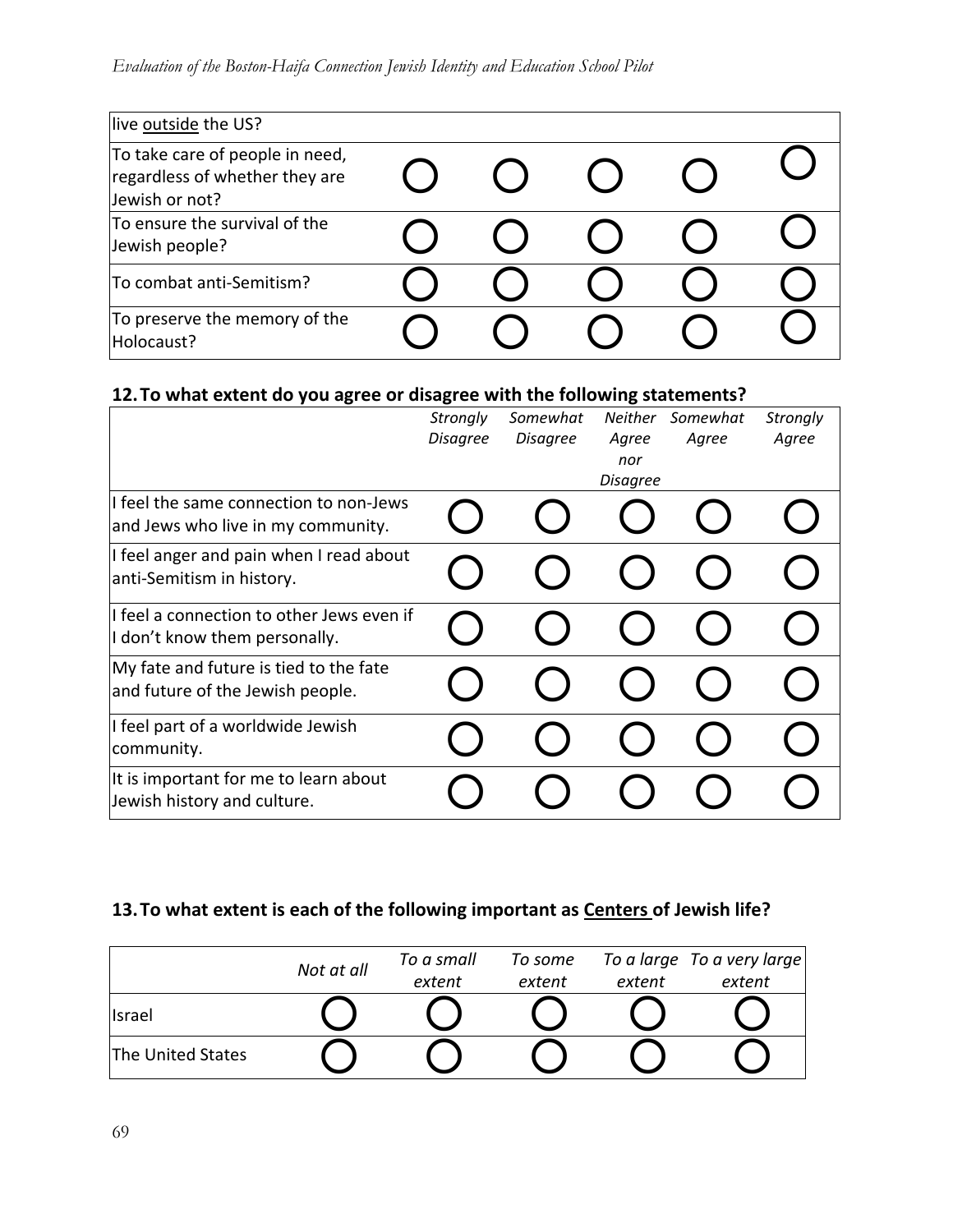# **14.How emotionally attached are you to Israel?**

- o Not at all attached
- o Slightly attached
- o Somewhat attached
- o Very attached
- o Extremely attached

# **15. How emotionally attached are you to American Jewry?**

- o Not at all attached
- o Slightly attached
- o Somewhat attached
- o Very attached
- o Extremely attached

# **16.To what extent do you agree or disagree with the following statements?**

|                                      |                 |                 | Neither         |          |          |
|--------------------------------------|-----------------|-----------------|-----------------|----------|----------|
|                                      | Strongly        | Somewhat        | Agree           | Somewh   | Strongly |
|                                      | <b>Disagree</b> | <b>Disagree</b> | nor             | at Agree | Agree    |
|                                      |                 |                 | <b>Disagree</b> |          |          |
| I feel comfortable entering a        |                 |                 |                 |          |          |
| Jewish place of worship.             |                 |                 |                 |          |          |
| I feel confident that I can follow   |                 |                 |                 |          |          |
| along in almost any Jewish religious |                 |                 |                 |          |          |
| service.                             |                 |                 |                 |          |          |
| I would have no problem              |                 |                 |                 |          |          |
| interacting with Jewish peers from   |                 |                 |                 |          |          |
| more observant backgrounds.          |                 |                 |                 |          |          |
| I would have no problem              |                 |                 |                 |          |          |
| interacting with Jewish peers from   |                 |                 |                 |          |          |
| less observant backgrounds.          |                 |                 |                 |          |          |

# **17. How often in the last year did you have contact** (in person, or by phone, e‐mail,

Facebook, twitter, etc) **with...**

| Never | Rarely | Some-<br>times | Often | Verv<br>Often | Not Applicable-<br>I do now know<br>anyone that fits |
|-------|--------|----------------|-------|---------------|------------------------------------------------------|
|-------|--------|----------------|-------|---------------|------------------------------------------------------|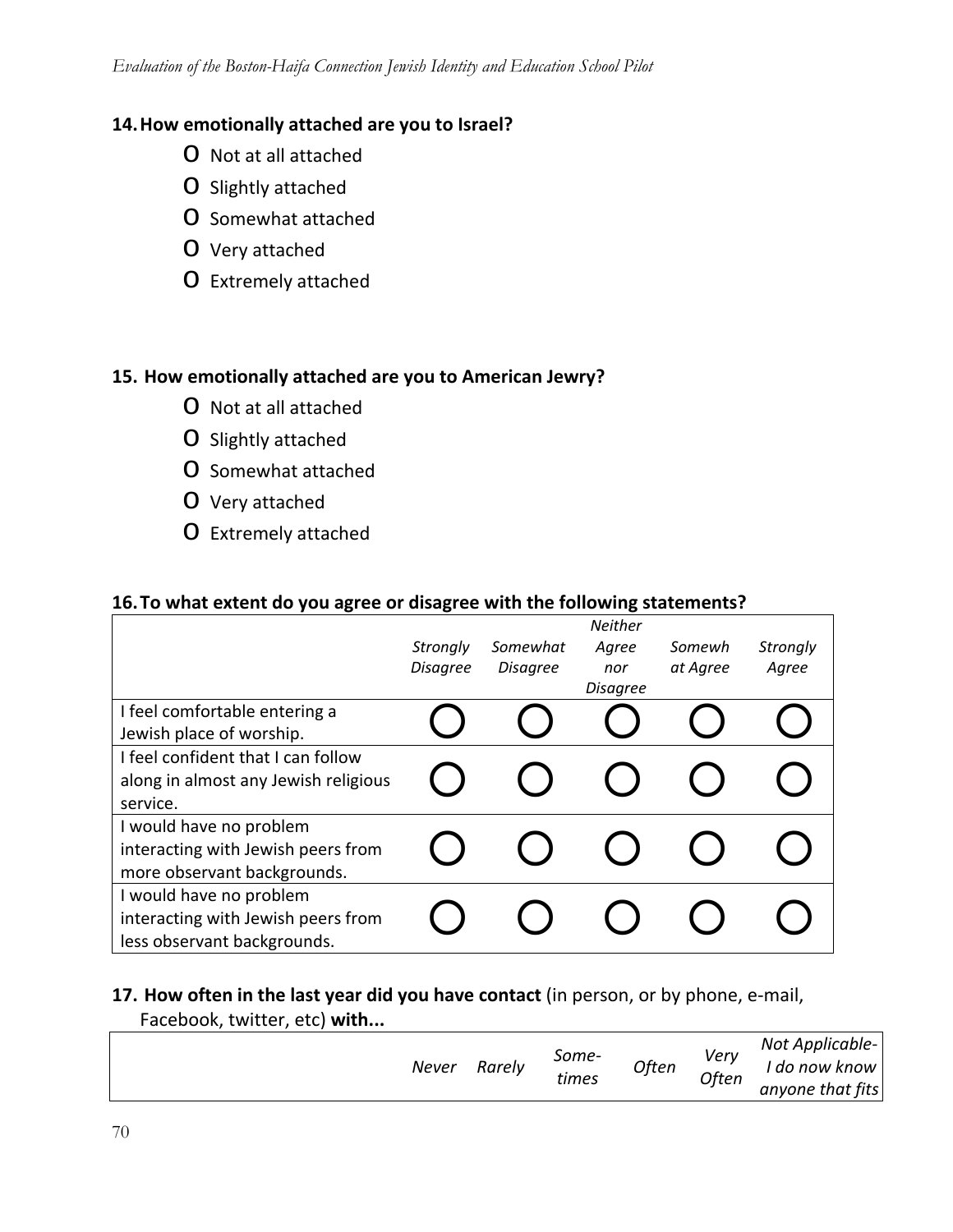|                                                                                     |  |  | this category |
|-------------------------------------------------------------------------------------|--|--|---------------|
| U.S. Family members, with whom<br>you are close, who live in Israel?                |  |  |               |
| Family member with whom you are<br>close, who live in the US                        |  |  |               |
| Family members with whom you are<br>close, who live outside of Israel or<br>the US? |  |  |               |
| Jewish friends living in Israel?                                                    |  |  |               |
| Jewish friends living outside Israel or<br>the US?                                  |  |  |               |

# **18.If you have Jewish friends living outside the US, briefly tell us how you met them.**

# **19.To what extent do you agree or disagree with the following statements about Gann Academy?**

|                                                                                                            | <b>Strongly</b><br><b>Disagree</b> | <b>Disagree</b> | <b>Neither Agree</b><br>nor Disagree | Agree | Strongly<br>Agree |
|------------------------------------------------------------------------------------------------------------|------------------------------------|-----------------|--------------------------------------|-------|-------------------|
| There is a real sense of community in<br>Gann Academy                                                      |                                    |                 |                                      |       |                   |
| There is an emphasis in our school<br>on the connection between Jews<br>from all over the world.           |                                    |                 |                                      |       |                   |
| We learn about Jewish communities<br>outside of the Boston area.                                           |                                    |                 |                                      |       |                   |
| We are offered ways to become<br>involved in helping Jews and Jewish<br>causes in the Boston area.         |                                    |                 |                                      |       |                   |
| We are offered ways to become<br>involved in helping Jews and Jewish<br>causes outside of the Boston area. |                                    |                 |                                      |       |                   |
| Israel is an important part of our<br>education.                                                           |                                    |                 |                                      |       |                   |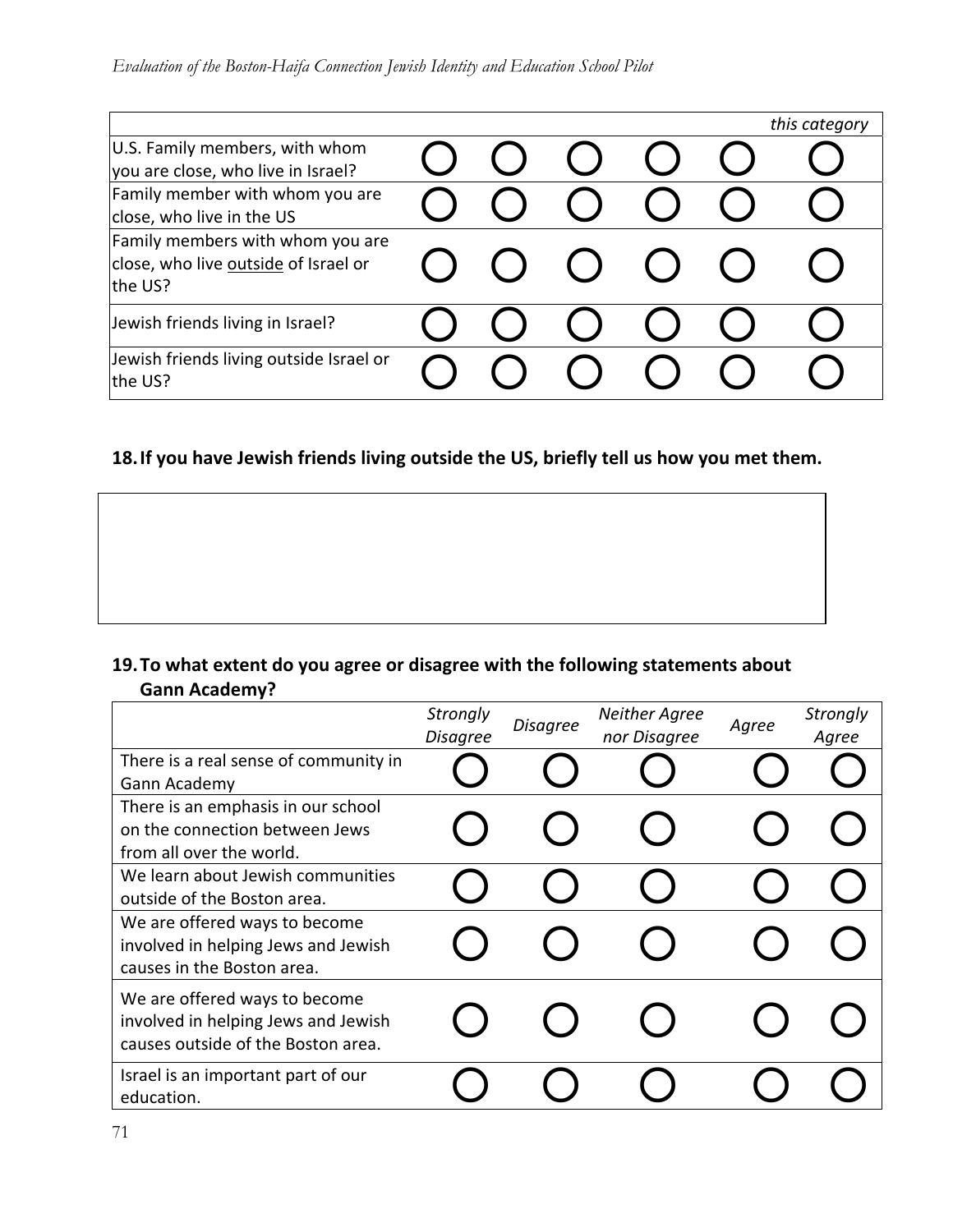# *Evaluation of the Boston-Haifa Connection Jewish Identity and Education School Pilot*

| The students at Ironi Hey feel like<br>part of our school community.                |  |  |
|-------------------------------------------------------------------------------------|--|--|
| We learn about the Jewish<br>community in the Boston area.                          |  |  |
| We are encouraged to think about<br>ourselves as part of a larger Jewish<br>people. |  |  |

# **20. To what extent do you expect the program with Ironi Hey will...**

|                                                              | Not at all | A little | Some-<br>what | Very much | A Great<br>Extent |
|--------------------------------------------------------------|------------|----------|---------------|-----------|-------------------|
| Improve your Hebrew?                                         |            |          |               |           |                   |
| Be fun?                                                      |            |          |               |           |                   |
| Help you learn more about Israel?                            |            |          |               |           |                   |
| Help you learn more about the<br>lives of Israeli peers?     |            |          |               |           |                   |
| Encourage you to explore your<br>Jewish identity?            |            |          |               |           |                   |
| Strengthen ties between your<br>school and Ironi Hey?        |            |          |               |           |                   |
| Give you the opportunity to<br>become friends with Israelis? |            |          |               |           |                   |
| Help you discover new dimensions<br>of your Jewish identity  |            |          |               |           |                   |

# **21.Are you...**

- o Male
- o Female

# **22.What is your current grade level?**

- $O<sub>9</sub><sup>th</sup>$  Grade
- $O$  10<sup>th</sup> Grade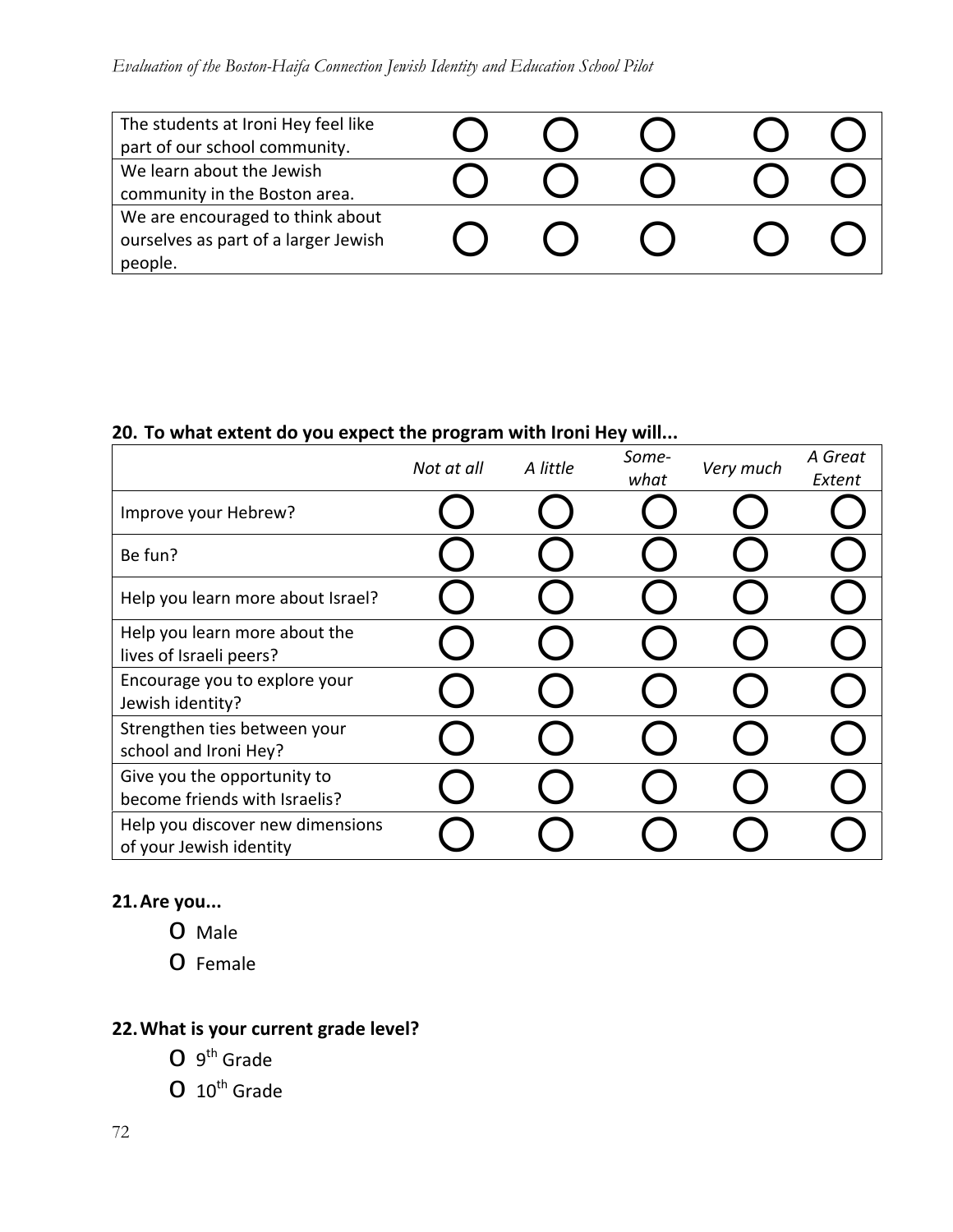- $O$  11<sup>th</sup> Grade
- $O$  12<sup>th</sup> Grade

## **23.In the past 12th months how involved were you in a Jewish youth group such as BBYO**, **NFTY**, **or Young Judea?**

- o Not at all Involved
- o <sup>A</sup> Little Involved
- o Somewhat Involved
- o Very Involved
- o Extremely Involved

## **24.Do you currently consider yourself to be...**

- o Secular/Culturally Jewish
- o Just Jewish
- o Reform
- o Conservative
- o Reconstructionist
- o Orthodox
- o Other (Please specify \_\_\_\_\_\_\_\_\_\_\_\_\_\_\_\_\_\_\_\_\_\_\_\_\_\_\_\_\_\_\_\_\_\_\_\_\_\_)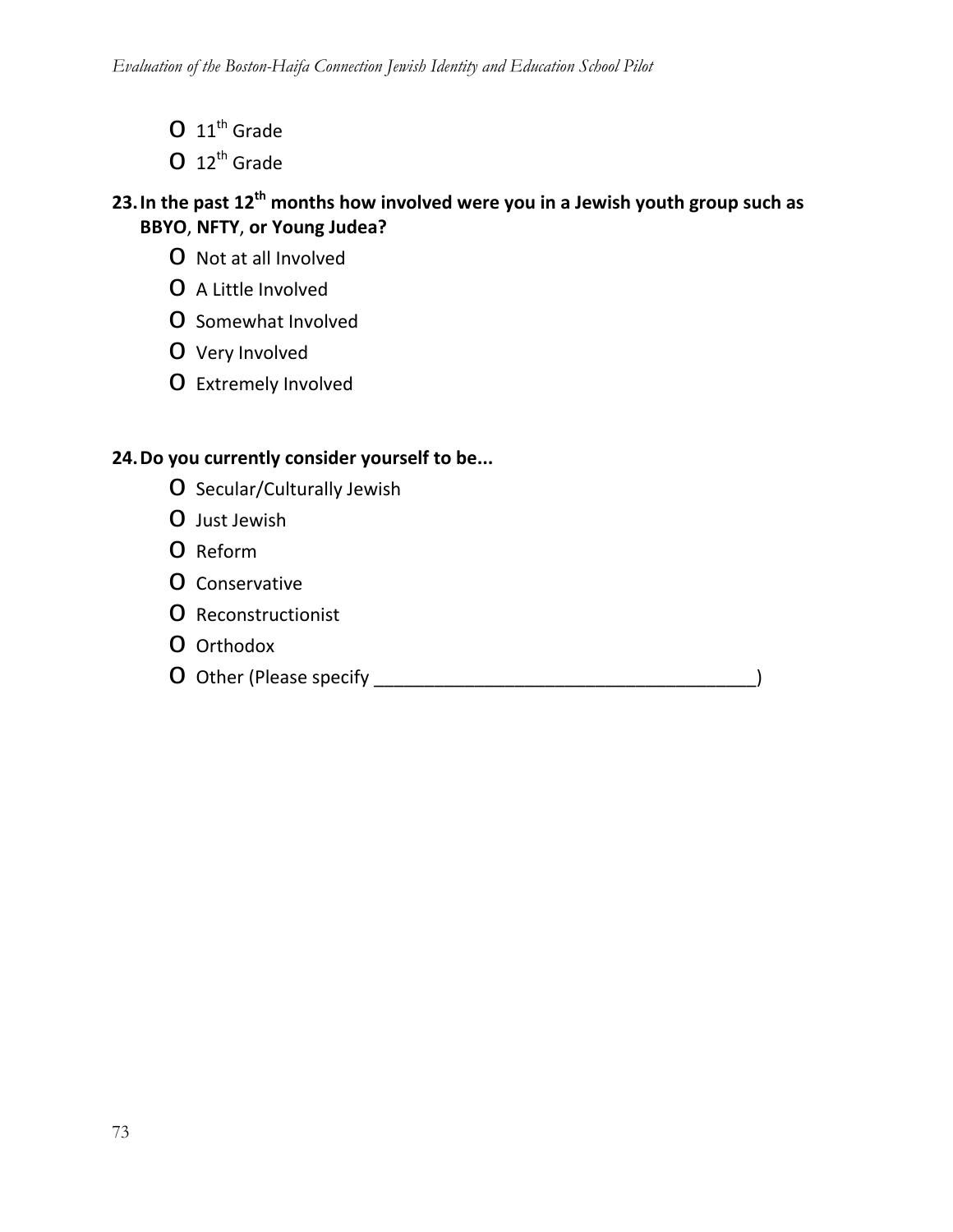### **End of Year Survey**

### **1a. [If Gann] In which of the following did you participate as part of the Gann program with Ironi Hey in Haifa?**

|                                                           | Yes | Nο |
|-----------------------------------------------------------|-----|----|
| <b>Israel Study Tour</b>                                  |     |    |
| Mifgashim in Israel with Ironi Hey                        |     |    |
| Hosting an Israeli student in your home                   |     |    |
| Stateside <i>mifgash</i> with visiting Israeli students   |     |    |
| Class on "Pluralistic Judaism"                            |     |    |
| Class on "Being a Jewish teenager in Boston and<br>Haifa" |     |    |

### **1b. [If Prozdor] In which of the following did you participate this school year as part of the Prozdor Pirkei Dorot program with Reali school in Haifa?**

|                               | Yes | Nο |
|-------------------------------|-----|----|
| Travel to Israel              |     |    |
| Core class--Videoconferencing |     |    |

### 1c. [If Ironi Hey] In which of the following did you participate this school year as part of the **Ironi Hey program with Gann Academy in Boston?**

|                                          | Yes | Nο |
|------------------------------------------|-----|----|
| Travel to Boston                         |     |    |
| Videoconferencing with American students |     |    |
| Hosting an American student in your home |     |    |
| Mifgash with visiting American students  |     |    |

### **1d. [If Reali School] In which of the following did you participate this school year as part of the Pirkei Dorot program with the Prozdor school in Boston?**

| . . |  |
|-----|--|
|     |  |
|     |  |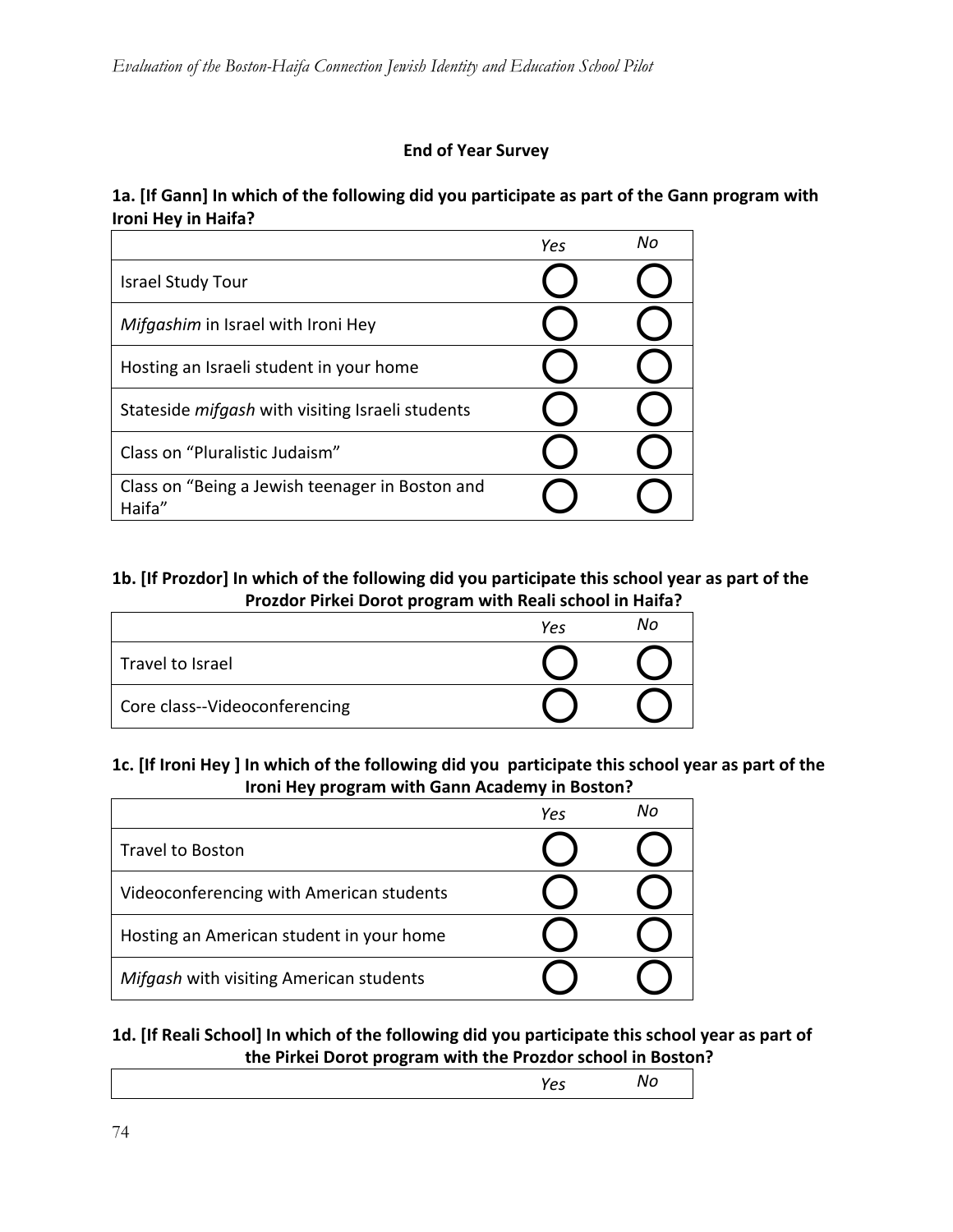| Videoconferencing with American students |  |
|------------------------------------------|--|
| Hosting an American student in your home |  |
| Mifgash with visiting American students  |  |

## **1e. [If Reali School] In which of the following did you participate this school year?**

| Young Ambassadors Program                   |  |
|---------------------------------------------|--|
| Mishlachat with Solomon Schechter of Boston |  |

## **1f. [If Gann] In which of the following did you participate this school year?**

| Exploration week trip to Poland |  |
|---------------------------------|--|
| Exploration week trip to Israel |  |

## 2. [If yes to any item in 1a-1d] To what extent do you think that participation in the **Boston Haifa program at [school] …**

|                                                                                  | Not at all | A little | Somewhat | Very much | A great<br>Extent |
|----------------------------------------------------------------------------------|------------|----------|----------|-----------|-------------------|
| Improved your [Hebrew/English]?                                                  |            |          |          |           |                   |
| Was fun?                                                                         |            |          |          |           |                   |
| Help you learn more about Israel?                                                |            |          |          |           |                   |
| Helped you learn more about what<br>it means to be Jewish in [Israel/the<br>US]? |            |          |          |           |                   |
| Helped you learn more about the<br>lives of [Israeli/American] peers?            |            |          |          |           |                   |
| Encouraged you to explore your<br>Jewish identity?                               |            |          |          |           |                   |
| Strengthened ties between your<br>school and [Partner School Name]?              |            |          |          |           |                   |
| Gave you the opportunity to<br>become friends with<br>[Israeli/American]s?       |            |          |          |           |                   |
| Helped you to try out new ways of<br>expressing your Jewish identity?            |            |          |          |           |                   |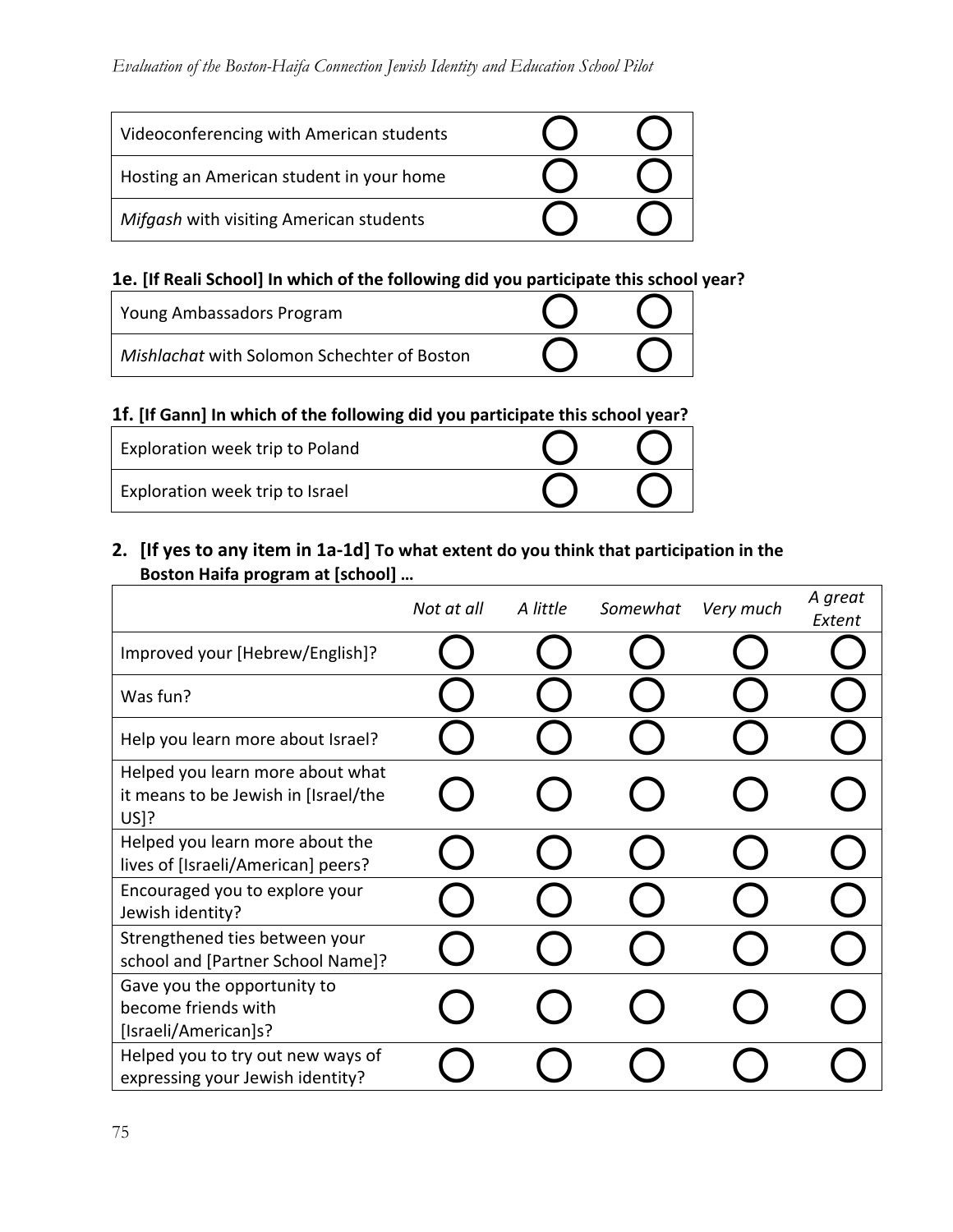| Was personally meaningful? |  |  |  |
|----------------------------|--|--|--|
| Was boring?                |  |  |  |

## **3. [If yes to any item in 1a‐1d] To what extent do you agree or disagree with the following statements. As a result of the program with [Partner School]…**

|                                                                                           | <b>Strongly</b><br><b>Disagree</b> | Somewhat<br><b>Disagree</b> | <b>Neither</b><br>Agree nor<br><b>Disagree</b> | Somewhat<br>Agree | <b>Strongly</b><br>Agree |
|-------------------------------------------------------------------------------------------|------------------------------------|-----------------------------|------------------------------------------------|-------------------|--------------------------|
| I think more about what it<br>means for me to be<br>Jewish                                |                                    |                             |                                                |                   |                          |
| I see the differences<br>between Israeli and<br>American teenagers                        |                                    |                             |                                                |                   |                          |
| I see what Israeli and<br>American teenagers have<br>in common                            |                                    |                             |                                                |                   |                          |
| I feel more connected to<br>my [Israeli/American]<br>peers                                |                                    |                             |                                                |                   |                          |
| I feel more pride in being<br>an [Israeli/ an American]<br>Jew                            |                                    |                             |                                                |                   |                          |
| [Israeli] I have greater<br>understanding of the<br>Jewish community<br>outside of Israel |                                    |                             |                                                |                   |                          |

## **4. [If yes to** *mifgash* **in 1a‐1d] To what extent do you agree or disagree with the following statements.**

|                                                                                       | <b>Strongly</b><br><b>Disagree</b> | Somewhat<br><b>Disagree</b> | <b>Neither</b><br>Agree nor<br><b>Disagree</b> | Somewhat<br>Agree | Strongly<br>Agree |
|---------------------------------------------------------------------------------------|------------------------------------|-----------------------------|------------------------------------------------|-------------------|-------------------|
| I felt prepared for<br>interactions with the<br>[Boston/Haifa]students                |                                    |                             |                                                |                   |                   |
| [if traveled to US/Israel]<br>I enjoyed staying with my<br>[Boston/Haifa] host family |                                    |                             |                                                |                   |                   |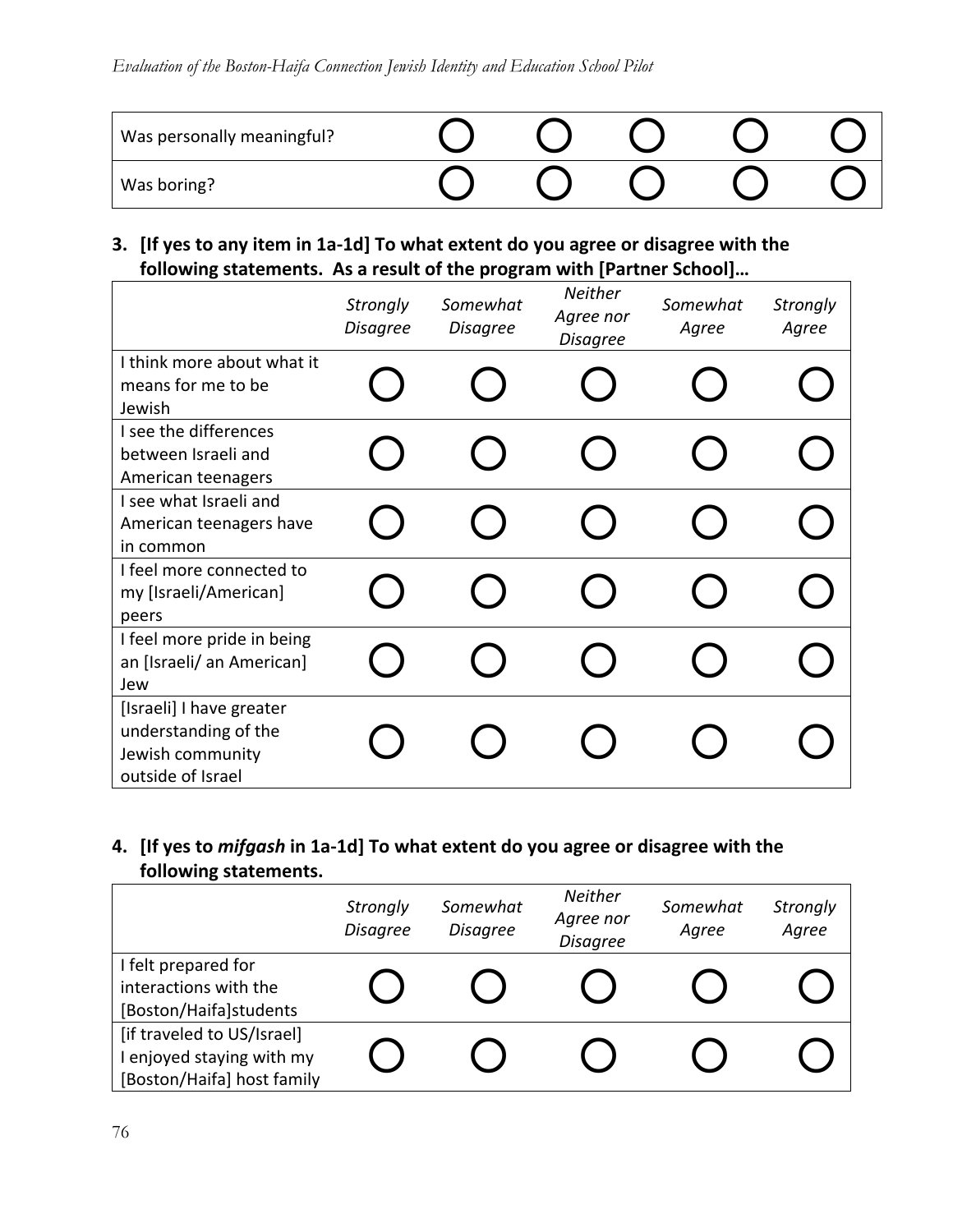| [if traveled to US/Israel]<br>My host family felt like<br>part of my real family      |  |  |  |
|---------------------------------------------------------------------------------------|--|--|--|
| [If traveled to Haifa] I<br>enjoyed the freedom that<br>teens have in Haifa           |  |  |  |
| [If Israeli] I became more<br>comfortable with religious<br>ways to celebrate Shabbat |  |  |  |

- **5. [If yes to any item in 1a‐1d] What was most meaningful to you about your experience in the Boston‐Haifa program this year? [text box]**
- 6. [If yes to any item in 1a-1d] What, if any, part of the Boston-Haifa program this **year felt like a waste of time? [text box]**
- **7. If a friend asked you, would you recommend that they participate in this program?**
	- o **Yes**
	- o **No**

### **8. In the past 3 months, how often did you...**

|                                                                          | Never | <b>Rarely Sometimes</b> | <b>Often</b> | Very<br>often |
|--------------------------------------------------------------------------|-------|-------------------------|--------------|---------------|
| Watch films or television programs<br>on Jewish topics?                  |       | $(\ )$                  |              |               |
| Listen to music related to Jewish<br>content or heritage (e.g. klezmer)? |       |                         |              |               |
| Listen to music by [Israeli/American]<br>artists?                        |       |                         |              |               |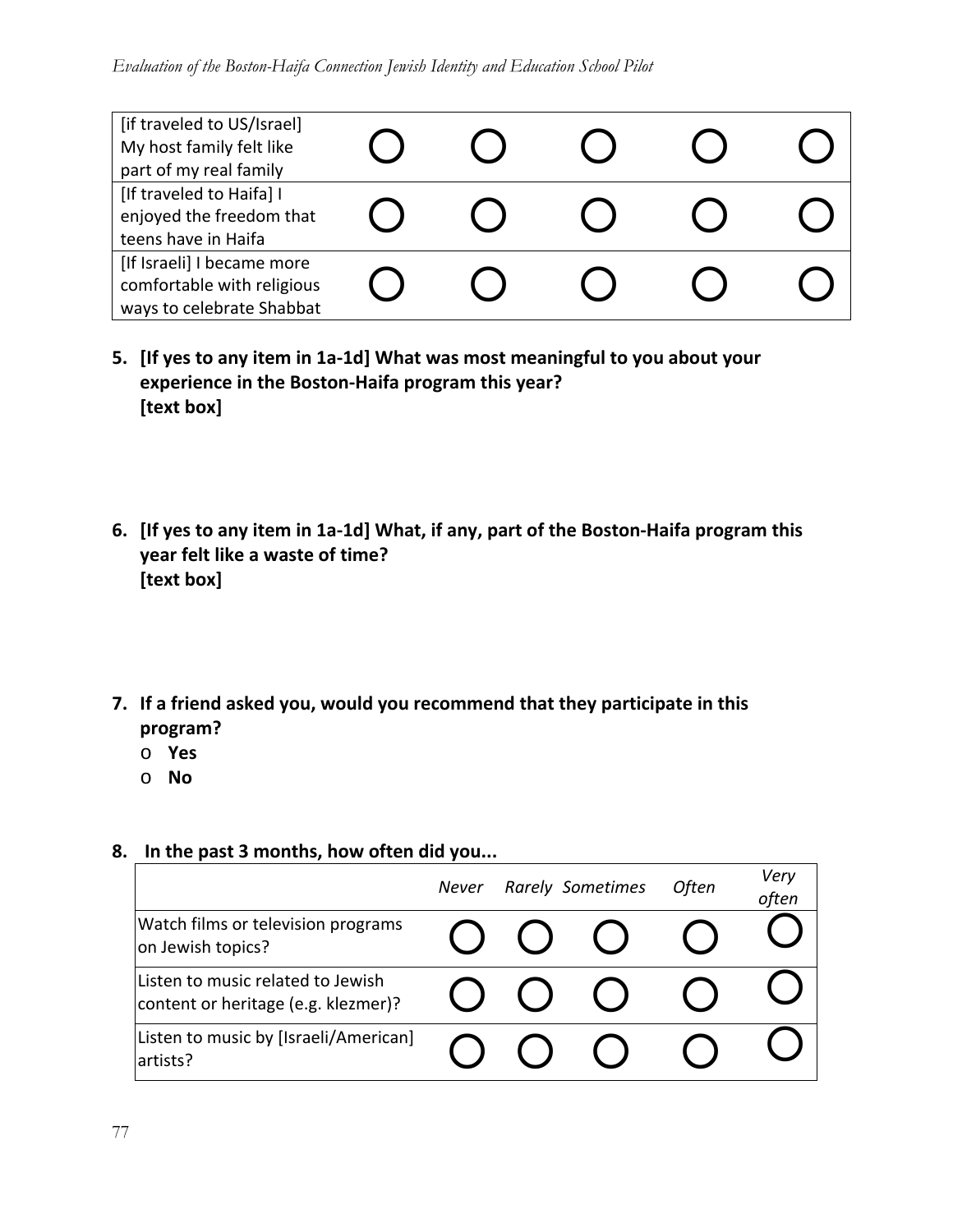| Listen to any kind of music?                                                          |  |  |  |
|---------------------------------------------------------------------------------------|--|--|--|
| Volunteer for or through a Jewish<br>organization or synagogue?                       |  |  |  |
| Volunteer for or through a non-<br>Jewish organization?                               |  |  |  |
| Talk about [Israel/American Jewry]<br>with your friends outside of class?             |  |  |  |
| Talk about [Israel/American Jewry]<br>with your parents or siblings?                  |  |  |  |
| Talk about Jewish life outside the US<br>and Israel with your parents or<br>siblings? |  |  |  |

## **9. In the past 3 months, how often did you read or look on‐line for information about...**

|                                                     | Never | Rarely | Some-<br>times | Often | Very often |
|-----------------------------------------------------|-------|--------|----------------|-------|------------|
| Any topic?                                          |       |        |                |       |            |
| Israel?                                             |       |        |                |       |            |
| Judaism or your Jewish heritage?                    |       |        |                |       |            |
| Jewish communities outside of the US<br>and Israel? |       |        |                |       |            |
| [Partner City]?                                     |       |        |                |       |            |

## **10.How interested are you in...**

|                                    | Not at all        | A little          | Somewhat          | Verv              | Extremely         |
|------------------------------------|-------------------|-------------------|-------------------|-------------------|-------------------|
|                                    | <b>Interested</b> | <b>Interested</b> | <b>Interested</b> | <b>Interested</b> | <b>Interested</b> |
| Visiting [America/Israel] again in |                   |                   |                   |                   |                   |
| the near future                    |                   |                   |                   |                   |                   |
| Educating Jewish peers from        |                   |                   |                   |                   |                   |
| other parts of the world about     |                   |                   |                   |                   |                   |
| Jewish life in the US?             |                   |                   |                   |                   |                   |
| Traveling to Jewish communities    |                   |                   |                   |                   |                   |
| outside of the US?                 |                   |                   |                   |                   |                   |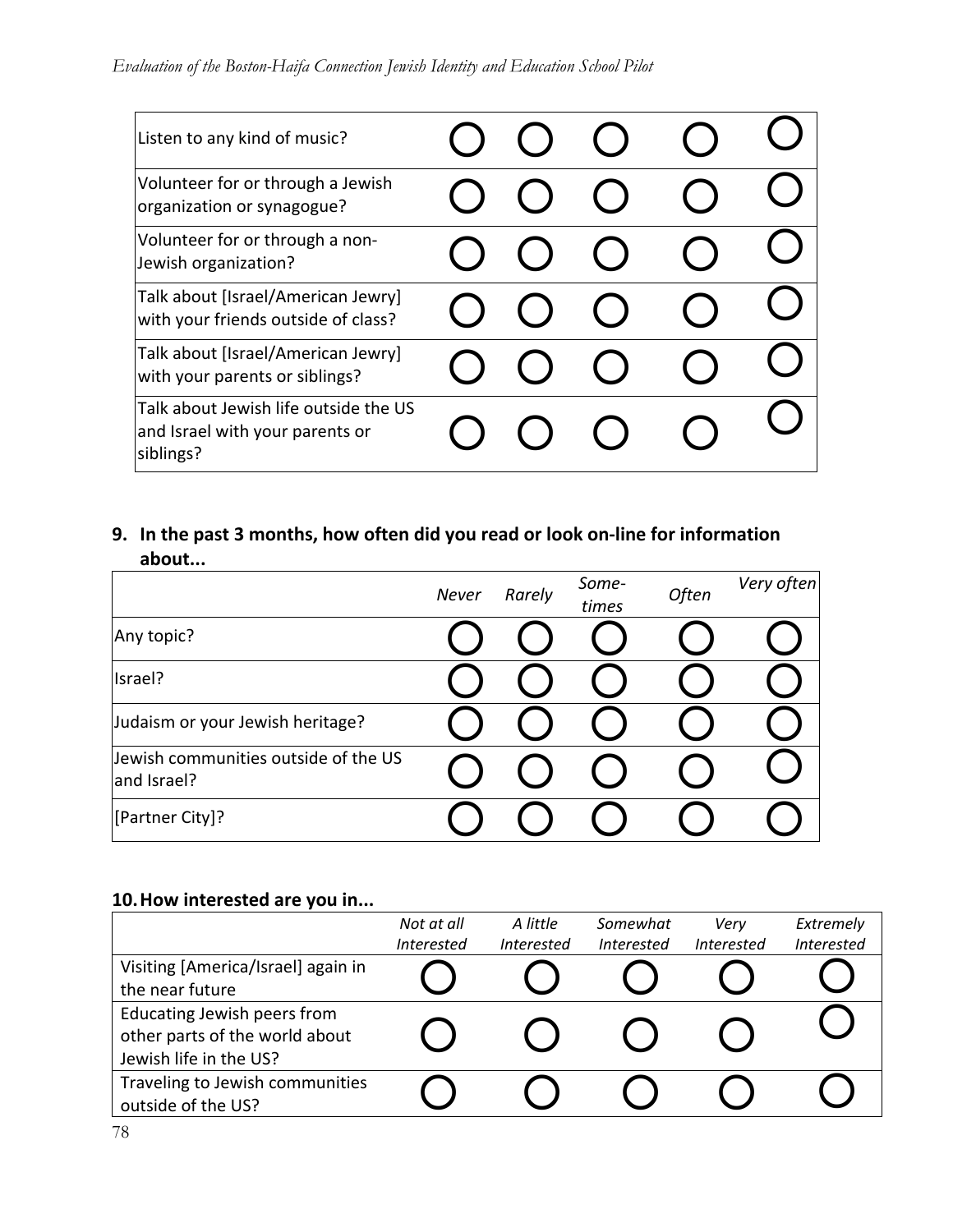| Making personal connections<br>with Jewish peers in [the<br>US/Israel?         |  |  |  |
|--------------------------------------------------------------------------------|--|--|--|
| Making personal connections<br>with Jewish peers outside the US<br>and Israel? |  |  |  |
| Finding ways to support Jewish<br>communities around the world?                |  |  |  |
| [US only]Serving in the Israeli<br>Defense Forces?                             |  |  |  |

#### **11.[Israelis only] To what extent do you think it is important for Israelis to serve in the Israeli Defense Forces?**

| Not at all | To a small | To some | To a large | To a very large |
|------------|------------|---------|------------|-----------------|
|            | extent     | extent  | extent     | extent          |
|            |            |         |            |                 |
|            |            |         |            |                 |

### **12.To what extent do you agree or disagree with each of the following statements?**

|                                                                                                 | Strongly<br>Disagree | Somewhat<br><b>Disagree</b> | <b>Neither</b><br>Agree nor<br><b>Disagree</b> | Somewhat<br>Agree | Strongly<br>Agree |
|-------------------------------------------------------------------------------------------------|----------------------|-----------------------------|------------------------------------------------|-------------------|-------------------|
| Students at [Partner School]<br>probably understand what my<br>life is like as a Jew in the US. |                      |                             |                                                |                   |                   |
| I understand how students at<br>[Partner School] think about<br>their Jewish identities         |                      |                             |                                                |                   |                   |
| I am comfortable interacting<br>with Jewish peers from Israel.                                  |                      |                             |                                                |                   |                   |
| I am knowledgeable about<br>what is happening in Israel.                                        |                      |                             |                                                |                   |                   |
| Israel is a source of pride and<br>self-respect for me.                                         |                      |                             |                                                |                   |                   |
| Jewish high school students in<br>Israel and the US have a lot in<br>common.                    |                      |                             |                                                |                   |                   |

## **13.Thinking about the past 3 months, to what extent have you had any of the following forms of contact with your peers from [Partner school]**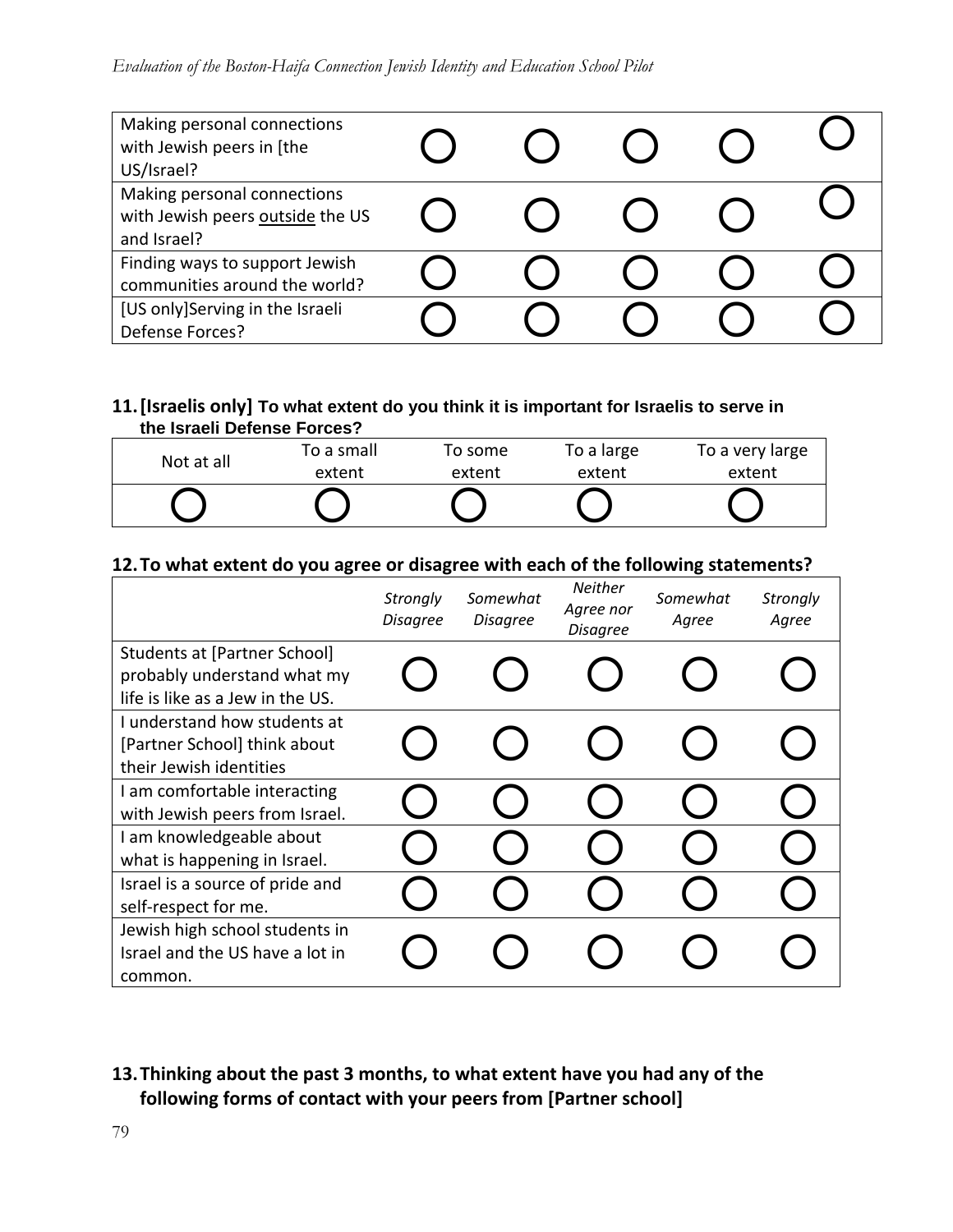|                                                            | <b>Never</b> | Rarely | Some-<br>times | Often | Very<br>Often |
|------------------------------------------------------------|--------------|--------|----------------|-------|---------------|
| Talked by phone or Skype                                   |              |        |                |       |               |
| Looked at their Facebook or other<br>social network pages  |              |        |                |       |               |
| Wrote on their Facebook or other<br>social networking page |              |        |                |       |               |
| E-mailed                                                   |              |        |                |       |               |
| Posted to or read posts in a chat<br>room or blog          |              |        |                |       |               |

# **14. To what extent do you agree or disagree with the following statements?**

|                                                                                                   | Strongly<br><b>Disagree</b> | Somewhat<br><b>Disagree</b> | <b>Neither</b><br>Agree nor<br><b>Disagree</b> | Somewhat<br>Agree | Strongly<br>Agree |
|---------------------------------------------------------------------------------------------------|-----------------------------|-----------------------------|------------------------------------------------|-------------------|-------------------|
| I feel a greater connection to American<br>Jews than to Jews who live elsewhere.                  |                             |                             |                                                |                   |                   |
| I have a strong sense of belonging to the<br>Jewish people                                        |                             |                             |                                                |                   |                   |
| I feel connected to my family's Jewish<br>heritage.                                               |                             |                             |                                                |                   |                   |
| It is important for me to be part of the<br>Jewish people.                                        |                             |                             |                                                |                   |                   |
| It is important to me to have friends with<br>whom I can share the experience of being<br>Jewish. |                             |                             |                                                |                   |                   |
| I feel sadness when I hear about<br>something bad happening to a Jewish<br>person.                |                             |                             |                                                |                   |                   |
| I feel proud when I hear about the<br>accomplishments of Jews.                                    |                             |                             |                                                |                   |                   |
| I consider all Jews around the world like<br>family.                                              |                             |                             |                                                |                   |                   |
| Israeli and American Jews share a<br>common destiny.                                              |                             |                             |                                                |                   |                   |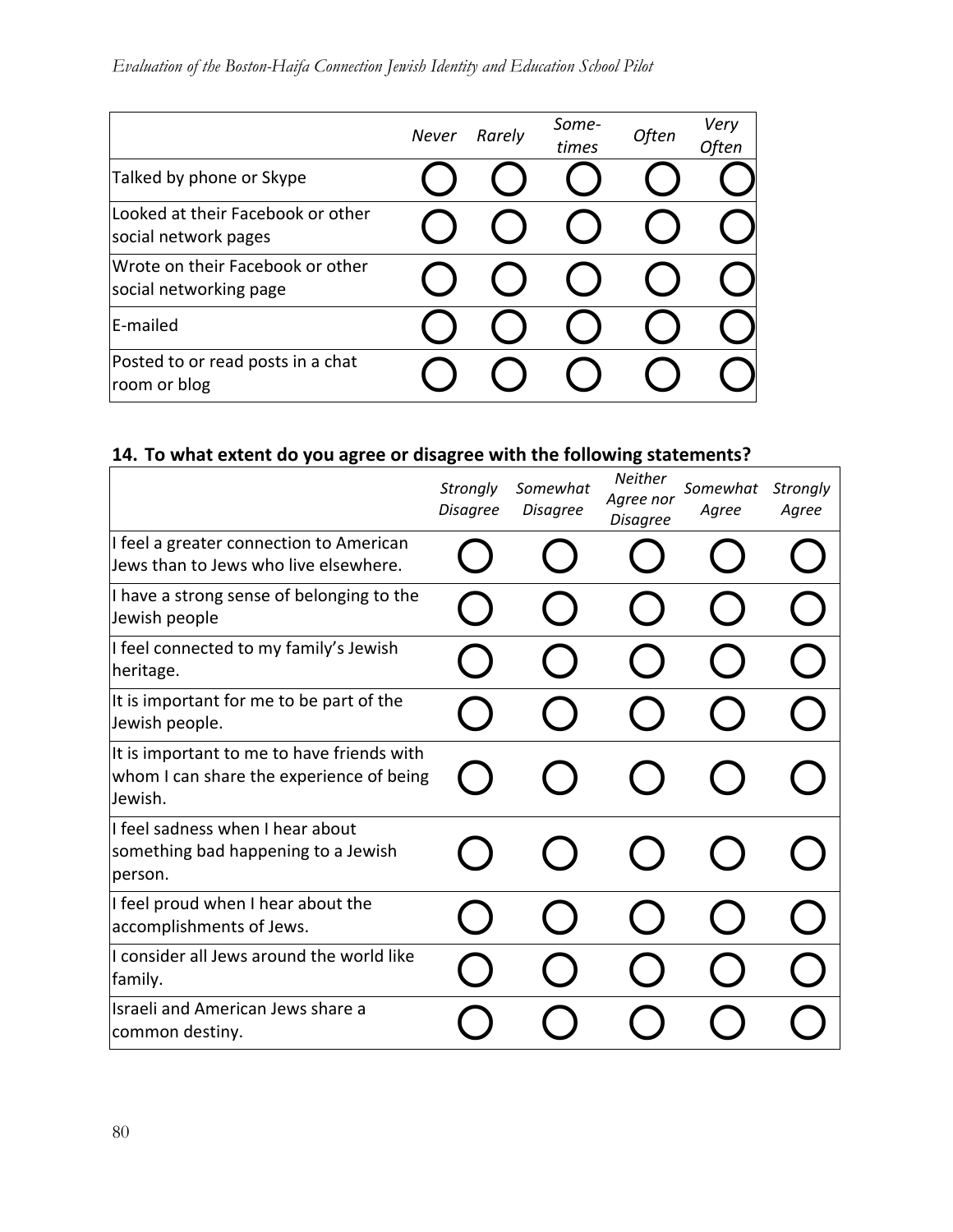**15a. [If Q1a‐1f =No travel to Israel/America] Did you travel to [Israel/America] at any point during the 2010‐2011 school year?**

o Yes

o No

**15b. [If Q1a‐1f=Yes to travel to Israel/America] Other than through school, did you travel to [Israel/America] at any point during the 2010‐2011 school year?**

- o Yes
- o No

**16. During the 2010‐2011 school year did you participate in any program where you got to know or communicated with Jews your age from outside of Israel and the United States?** 

- o **Yes**
- o **No**

**17. [If Yes to Q16] Please describe the program in which you got to know or communicated with Jews your age from outside of Israel and the United States** 

**[text box]**

**18. To what extent do you feel a personal responsibility...**

|                                                                                     | Not at all | To a very<br>small extent | To a small<br>extent | To a large<br>extent | To a very<br>large extent |
|-------------------------------------------------------------------------------------|------------|---------------------------|----------------------|----------------------|---------------------------|
| To take care of Jews in need<br>wherever they live?                                 |            |                           |                      |                      |                           |
| To educate others about Jewish<br>heritage?                                         |            |                           |                      |                      |                           |
| To take care of American Jews in<br>need?                                           |            |                           |                      |                      |                           |
| To take care of Jews in need who<br>live outside the US?                            |            |                           |                      |                      |                           |
| To take care of people in need,<br>regardless of whether they are<br>Jewish or not? |            |                           |                      |                      |                           |
| To ensure the survival of the<br>Jewish people?                                     |            |                           |                      |                      |                           |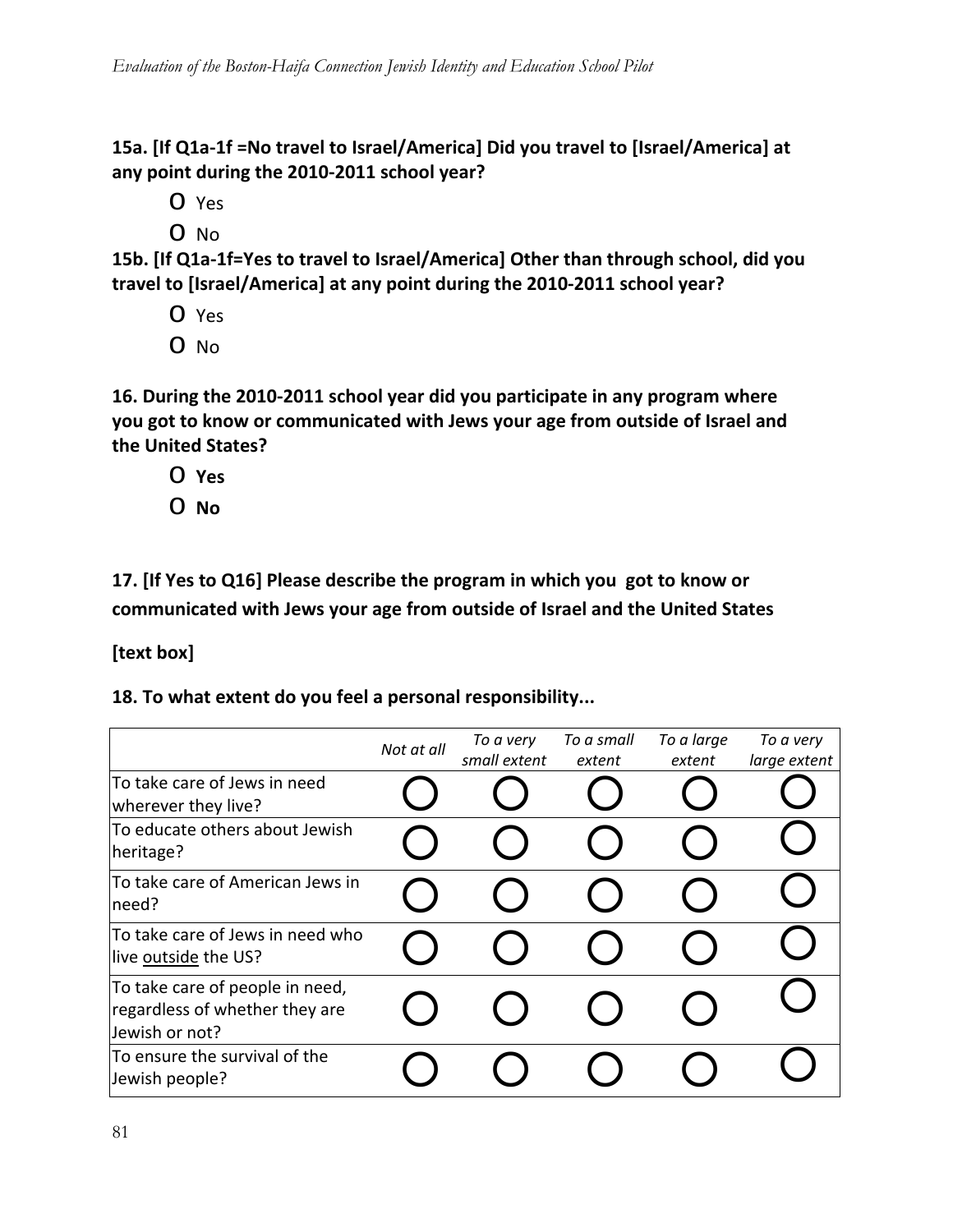| To combat anti-Semitism?                    |  |  |  |
|---------------------------------------------|--|--|--|
| To preserve the memory of the<br>Holocaust? |  |  |  |

#### **19.To what extent do you agree or disagree with the following statements?**

|                                                                              | <b>Strongly</b><br><b>Disagree</b> | Somewhat<br><b>Disagree</b> | <b>Neither</b><br>Agree<br>nor<br><b>Disagree</b> | Somewhat<br>Agree | <b>Strongly</b><br>Agree |
|------------------------------------------------------------------------------|------------------------------------|-----------------------------|---------------------------------------------------|-------------------|--------------------------|
| I feel the same connection to non-Jews<br>and Jews who live in my community. |                                    |                             |                                                   |                   |                          |
| I feel anger and pain when I read about<br>anti-Semitism in history.         |                                    |                             |                                                   |                   |                          |
| I feel a connection to other Jews even if<br>I don't know them personally.   |                                    |                             |                                                   |                   |                          |
| My fate and future is tied to the fate<br>and future of the Jewish people.   |                                    |                             |                                                   |                   |                          |
| I feel part of a worldwide Jewish<br>community.                              |                                    |                             |                                                   |                   |                          |
| It is important for me to learn about<br>Jewish history and culture.         |                                    |                             |                                                   |                   |                          |

### **20.To what extent is each of the following important as Centers of Jewish life?**

|                   | Not at all | To a small<br>To a very |        |        | To a large To a very large |  |  |
|-------------------|------------|-------------------------|--------|--------|----------------------------|--|--|
|                   |            | small extent            | extent | extent | extent                     |  |  |
| Israel            |            |                         |        |        |                            |  |  |
| The United States |            |                         |        |        |                            |  |  |

### **21.How emotionally attached are you to Israel?**

- o Not at all attached
- o Slightly attached
- o Somewhat attached
- o Very attached
- o Extremely attached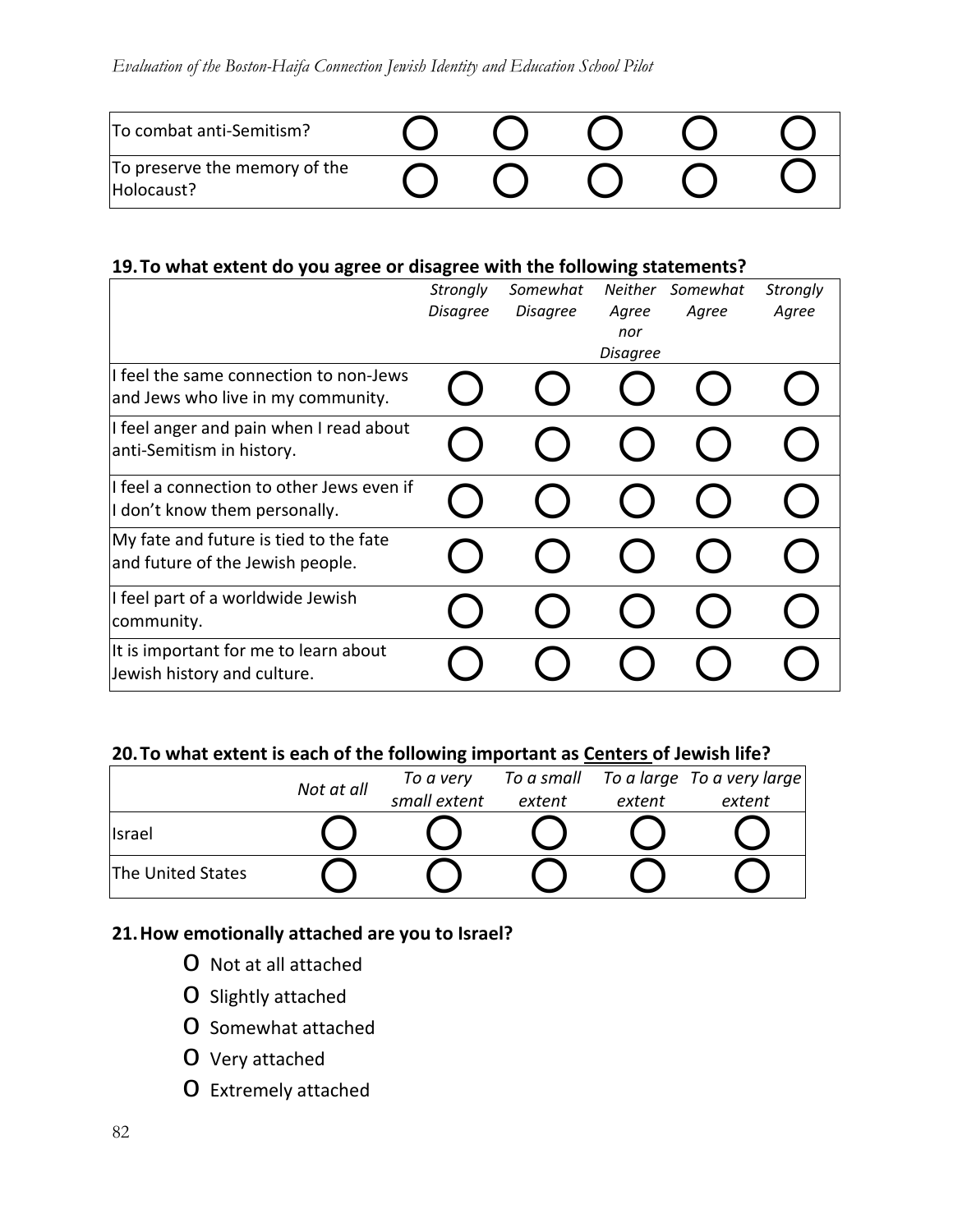## **22.How emotionally attached are you to American Jewry**

- o Not at all attached
- o Slightly attached
- o Somewhat attached
- o Very attached
- o Extremely attached

### **23.To what extent do you agree or disagree with the following statements?**

|                                                                                                 | Strongly<br><b>Disagree</b> | Somewhat<br><b>Disagree</b> | <b>Neither</b><br>Agree<br>nor<br><b>Disagree</b> | Somewhat<br>Agree | Strongly<br>Agree |
|-------------------------------------------------------------------------------------------------|-----------------------------|-----------------------------|---------------------------------------------------|-------------------|-------------------|
| I feel comfortable entering a<br>Jewish place of worship.                                       |                             |                             |                                                   |                   |                   |
| I feel confident that I can follow<br>along in almost any Jewish<br>religious service.          |                             |                             |                                                   |                   |                   |
| I would have no problem<br>interacting with Jewish peers<br>from more observant<br>backgrounds. |                             |                             |                                                   |                   |                   |
| I would have no problem<br>interacting with Jewish peers<br>from less observant<br>backgrounds. |                             |                             |                                                   |                   |                   |

### **24.To what extent do you agree or disagree with the following statements about [school]?**

|                                                                                                     | Strongly<br><b>Disagree</b> | Somewhat<br><b>Disagree</b> | Neither<br>Agree nor<br><b>Disagree</b> | Somewhat<br>Agree | <b>Strongly</b><br>Agree |
|-----------------------------------------------------------------------------------------------------|-----------------------------|-----------------------------|-----------------------------------------|-------------------|--------------------------|
| There is a real sense of<br>community in [School Name]                                              |                             |                             |                                         |                   |                          |
| There is an emphasis in our<br>school on the connection<br>between Jews from all over the<br>world. |                             |                             |                                         |                   |                          |
| We learn about Jewish<br>communities outside of the<br>[Home City] area.                            |                             |                             |                                         |                   |                          |